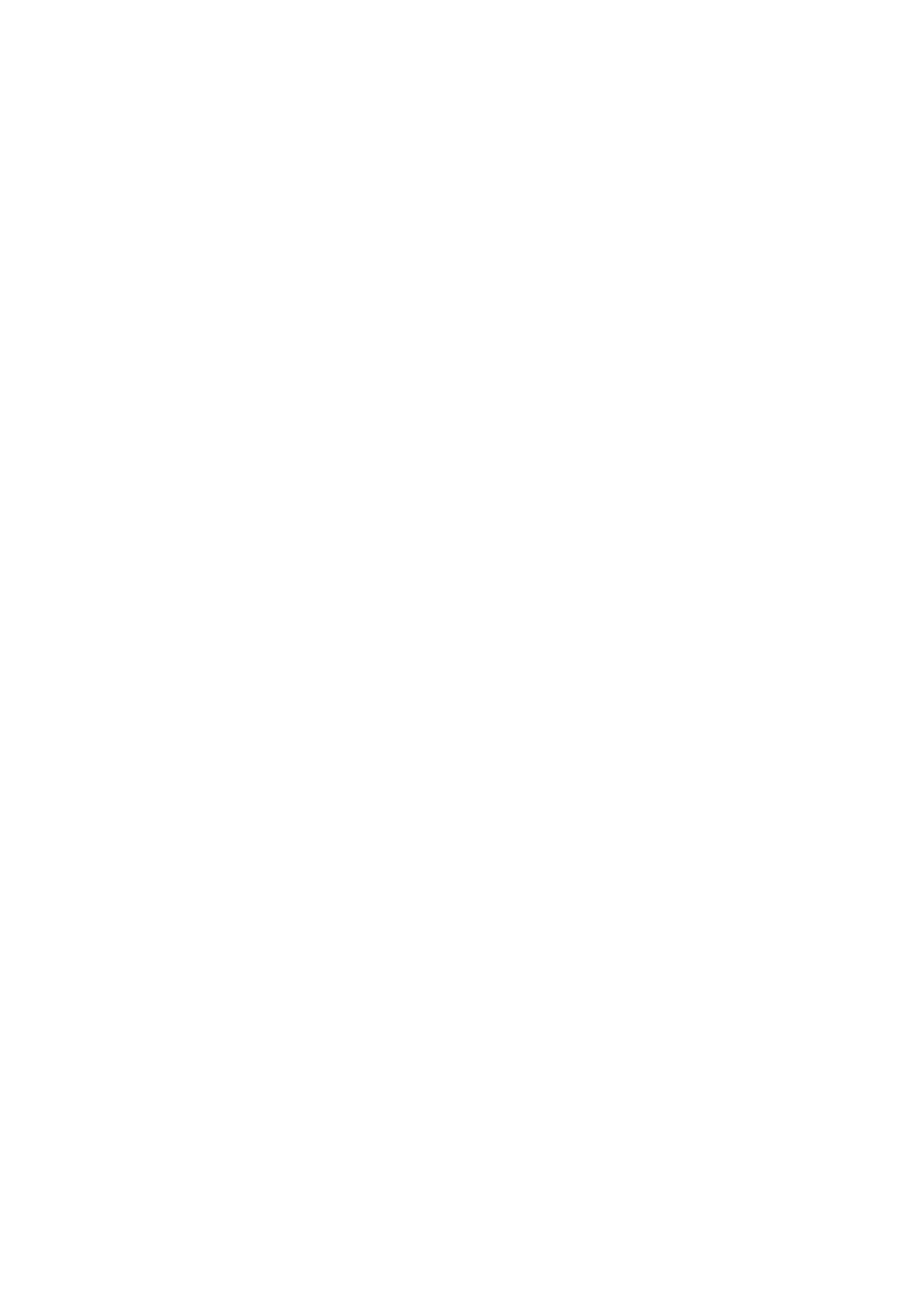Tampereen teknillinen yliopisto. Julkaisu 1108 Tampere University of Technology. Publication 1108

Noora Nenonen

# **The Finnish Occupational Accidents and Diseases Statistics Database Employed for Safety Promotion**

Thesis for the degree of Doctor of Science in Technology to be presented with due permission for public examination and criticism in Festia Building, Auditorium Pieni Sali 1, at Tampere University of Technology, on the  $15<sup>th</sup>$  of February 2013, at 12 noon.

Tampereen teknillinen yliopisto - Tampere University of Technology Tampere 2013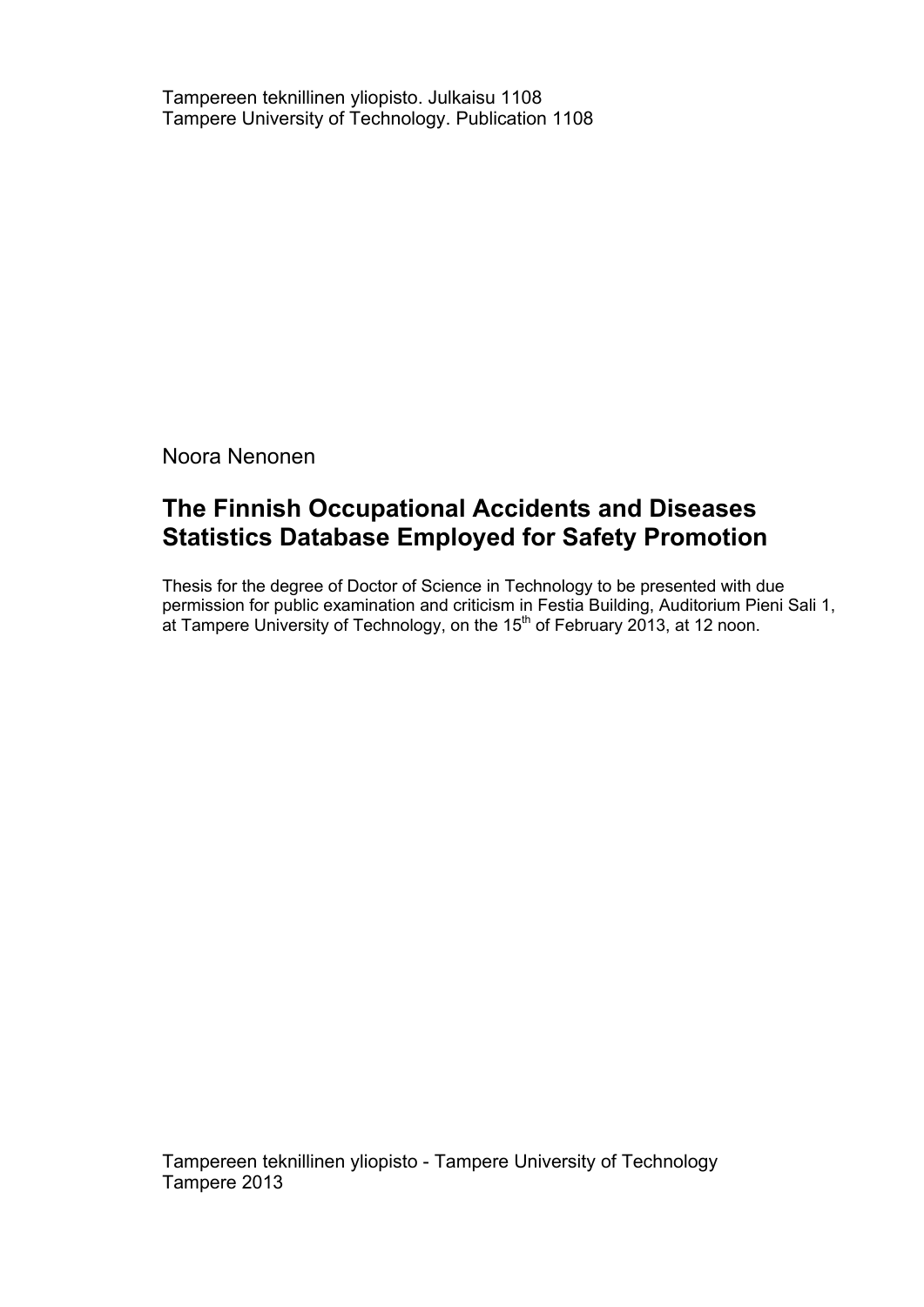ISBN 978-952-15-3002-9 (printed) ISBN 978-952-15-3015-9 (PDF) ISSN 1459-2045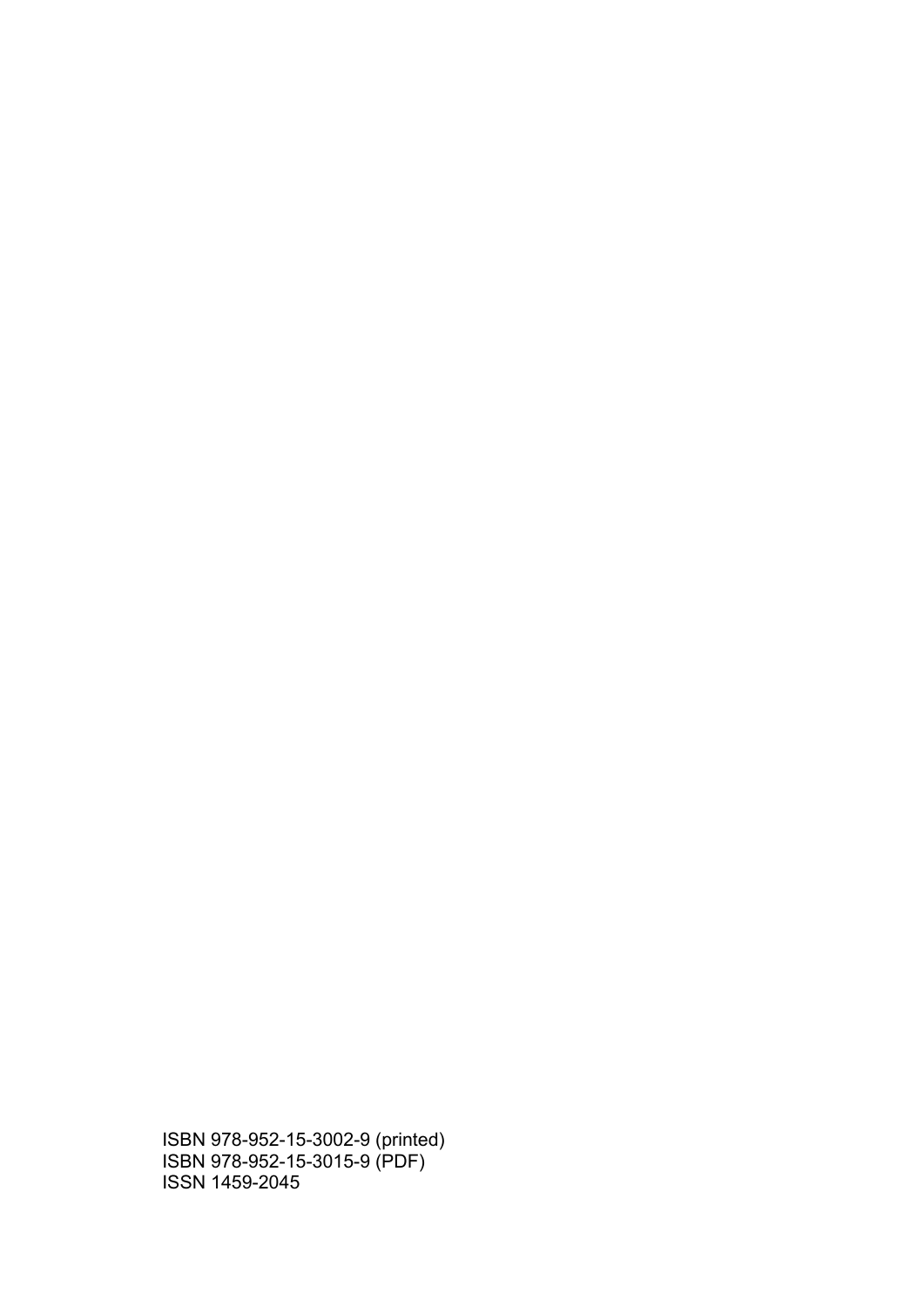#### **ABSTRACT**

During recent decades, much emphasis has been placed on improving health and safety at work in the European Union (EU) and EU countries, including Finland. There have been major efforts, for example, to develop the recording of occupational accidents. Recently, a new European Statistics on Accidents at Work (ESAW) methodology to collect harmonised data on accidents at work on a national and EU level was implemented in the EU member states. In the Finnish official national occupational accident database, the ESAW methodology was implemented in 2003. At the same time, a web-based user interface of the database was introduced for organisations operating in the field of occupational health and safety (OH&S).

Furthermore, notable strategic goals of reducing occupational accidents have been set in both the EU and at the Finnish national level. Recently, improvements in working conditions and decreasing trends in occupational accidents have been reported in EU countries. Nevertheless, this positive development has not been uniform across categories of workers, companies, sectors and occupational accident types. Moreover, the advances in promoting OH&S may have been weakened due to the current economic recession. In addition, EU countries are currently facing major changes in working life patterns, which may have implications in terms of emerging risks to OH&S. Apart from these issues, in Finland, the major challenge at the moment seems to lay in changing the stagnating trend in occupational accidents into a positive downward trend. Hence, there is need to carry on with efforts targeted at preventing occupational accidents and improving health and safety at work in the EU and Finland. To guide and support these efforts, up-to-date information on occupational accidents is needed, particularly data related to topical and emerging occupational accident trends and health and safety issues. However, at the same time, there are not yet many experiences on how well the present national-level occupational accident data-collection systems and databases provide information that meets the current needs.

In this research, the Finnish official national occupational accident database was utilised to provide information concerning occupational accidents related to selected topical OH&S issue cases. An accident analysis was carried out in order to view the extent of and factors contributing to accidents at work related to violence (n=3441); accidents at work during temporary agency work (TAW) (n=5278); occupational accidents in the local government sector (n=17,961); and slipping, stumbling and falling (SSF) accidents at work (n=48,869). Moreover, the utilisation and usefulness of the database and the user interface regarding safety promotion were discussed from the user viewpoint. The utilisation and usefulness of the database and its web application for safety promotion in general was studied via a questionnaire directed to all known users (n=206, response rate 62%). To supplement the results of the questionnaire, a scenario analysis was used to chart the information-retrieval possibilities and potential challenges related to the selected OH&S issues.

The results of this research support the assumption that the OH&S issue cases viewed in this research are particularly relevant from the viewpoint of safety promotion, although the relevance of the various cases are due to slightly different reasons. Up to this point, both occupational accidents in the local government sector, and SSF accidents at work have accounted for the major proportion of accidents when compared to the total number of occupational accidents in Finland. Accidents at work related to violence or TAW constitute a rather small share of all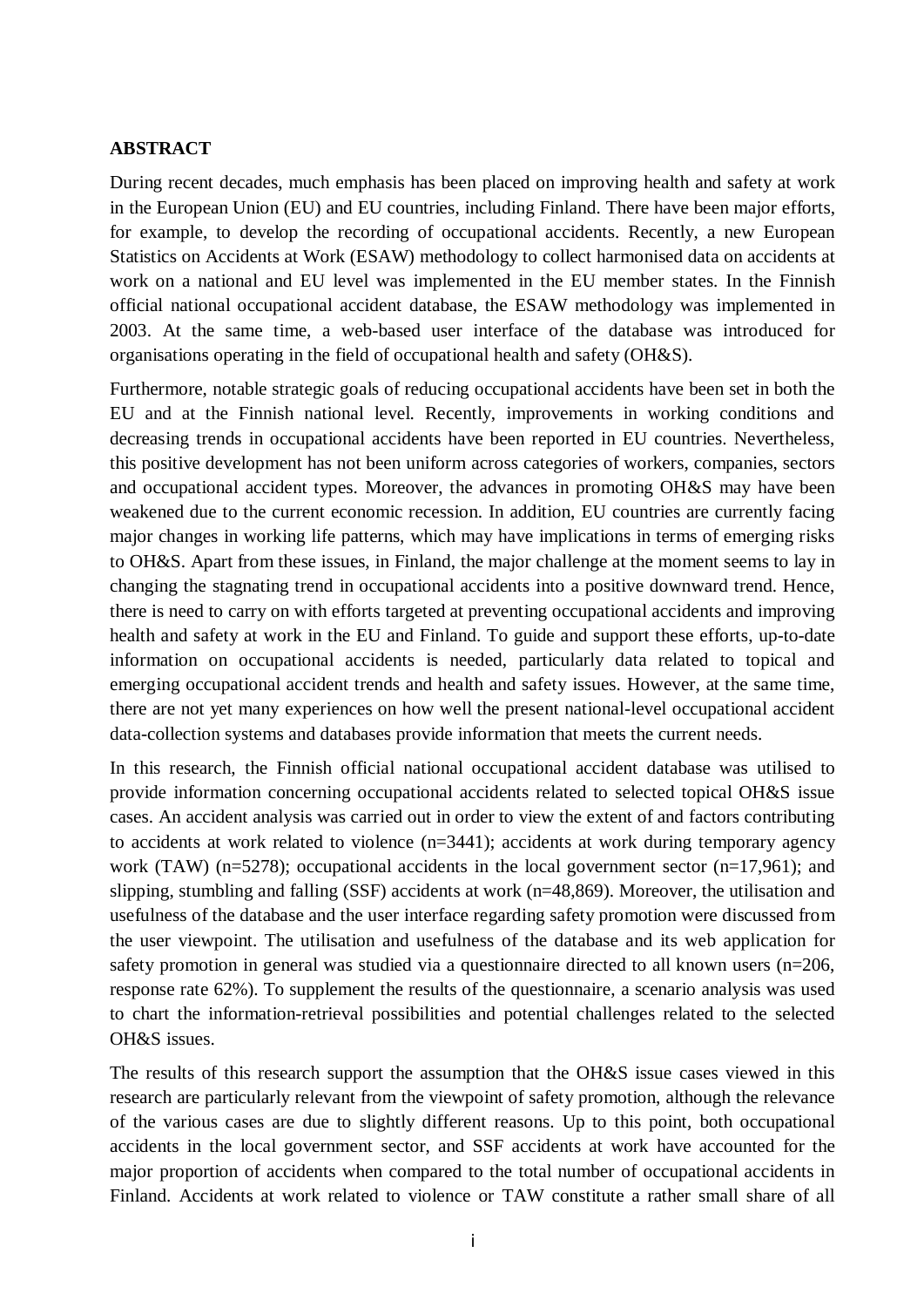accidents at work in Finland, but the number and incidence of both seem to be increasing. Hence, focusing accident prevention on these OH&S issues may potentially aid in the effort to turn the static trend in occupational accidents around, reducing the rates in Finland and in other countries with similar trends. In general, the variety of factors contributing to occupational accidents related to these OH&S issues, and the variety of sectors and occupations these occupational accidents concern pose challenges to accident prevention.

According to the results, the major current challenge in preventing accidents at work related to violence and violence at work in general concerns taking into account the increasing trend particularly among women, younger women and in the service sector. Regarding TAW, the increased use of TAW in traditionally more accident-prone industries such as building construction work; engineering and structural metalwork; and packing, wrapping, warehousing and stevedoring work should be taken into account in accident prevention. The results also indicated that accidents at work often occurred in manual work assignments requiring less expertise such as when carrying and lifting loads. Hence, the importance of proper training in safe work practices is emphasised, particularly because temporary agency workers are often young and have less experience of working life. It seems that the factors contributing either to occupational accidents in the local government sector, or to SSF accidents at work have not changed notably during recent years. In both cases, the major challenge seems to be to enhance accident prevention in general. Reflecting on the employment structure of the local government sector, many of the occupational accidents involve women, older employees, and occupational classes with most employees, with medical and nursing work and farming work standing out as occupational groups. Furthermore, the risk of commuting accidents seems to be higher in the local government sector than in general in Finland. The risk of SSF accidents at work seems to vary according to a variety of factors such as the specific physical activity of movement, age and occupation class.

Generally, it is rather advanced for OH&S organisations in Finland to have access to the national occupational accident database with a web application. Often, the access to the national occupational accident databases remains restricted to the particular register's personnel. The users also seemed to regard the existence of this kind of information source as important and were mainly satisfied with the database and its web application. However, the utilisation and usefulness of the database and its web application could be enhanced. In general, users' awareness of the existence of the application and its utilisation possibilities could be improved. Less active users would benefit particularly from improved ease of use and additional guidance and directions. Active users would benefit from more advanced tools for information retrieval and processing. The OH&S issue cases demonstrated that sometimes retrieving information on occupational accidents might not be straightforward when employing the existing classifications. Nevertheless, the cases also highlighted that there were different ways to retrieve information. Additional methods such as accident-description analysis and methods of data mining are useful in supplementing information retrieval based on classification variables. Novel ways and examples of information retrieval and data analysis may enhance the utilisation and utilisation possibilities of the database and its web application. They may also provide new insights into safety promotion.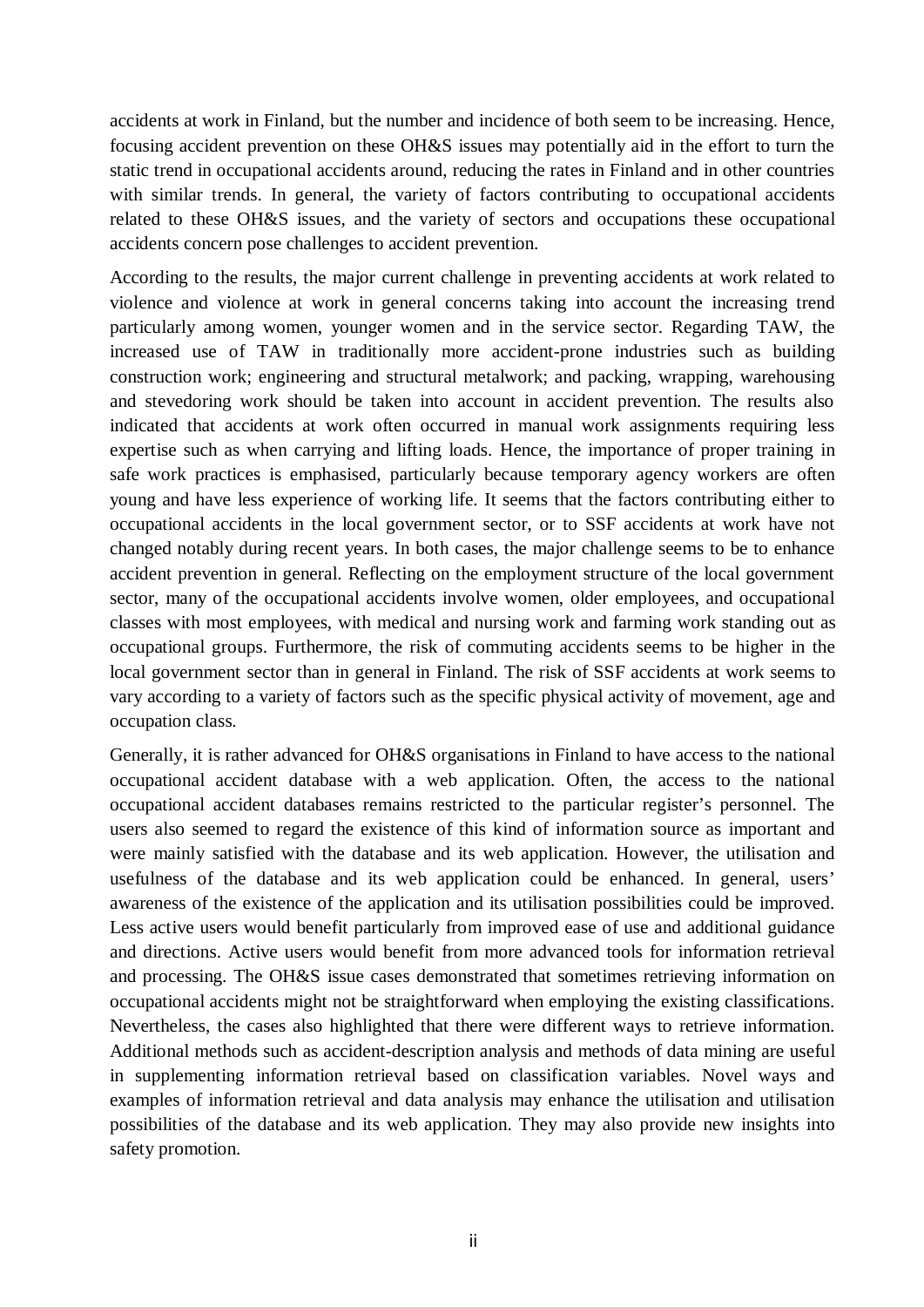### **TIIVISTELMÄ**

Viime vuosikymmenten aikana Euroopan Unionissa (EU) ja EU-maissa on panostettu merkittävästi työn terveellisyyden ja turvallisuuden edistämiseen. Esimerkiksi työtapaturmien tilastointia on pyritty kehittämään. Kansallisella ja EU-tasolla kerättävän työtapaturmatiedon yhdenmukaistamiseksi EU-maissa on hiljattain otettu käyttöön uusi yhteinen työpaikkatapaturmien luokittelumenetelmä ESAW (European Statistics on Accidents at Work). Suomessa ESAW-menetelmä otettiin käyttöön valtakunnallisessa työtapaturmatietokannassa vuonna 2003. Samalla kehitettiin suomalaisille työturvallisuusorganisaatioille suunnattu verkkopohjainen käyttöliittymä, Tapaturmapakki, tietokannan itsenäiskäyttöä varten.

EU:ssa ja Suomessa on lisäksi asetettu kunnianhimoisia tavoitteita työtapaturmien vähentämiseksi. EU-maiden työolosuhteissa ja työtapaturmatrendeissä onkin viime aikoina raportoitu positiivista kehitystä. Kehitys on kuitenkin ollut epätasaista eri työntekijäryhmien, yritysten, toimialojen ja tapaturmatyyppien välillä. Viimeaikainen taloudellinen taantuma on myös voinut heikentää positiivista kehitystä. Lisäksi työelämän ajankohtaiset muutokset EUmaissa voivat vaikuttaa työolojen terveellisyyteen ja turvallisuuteen aiheuttaen esimerkiksi uusia työturvallisuusriskejä. Suomessa keskeisenä ajankohtaisena haasteena on saada pitkään ennallaan pysynyt työtapaturmatrendi jälleen uuteen laskuun. Työturvallisuuden edistämiseksi ja työtapaturmien torjumiseksi tehtävää työtä tuleekin edelleen jatkaa määrätietoisesti. Tätä työtä tukemaan tarvitaan ajantasaista tietoa sattuneista työtapaturmista erityisesti ajankohtaisiin työturvallisuuskysymyksiin liittyen. Nykyisten valtakunnallisten työtapaturmatietokantojen potentiaalista tarjota ajankohtaisia tarpeita vastaavaa tietoa on kuitenkin toistaiseksi verrattain vähän kokemuksia.

Tässä tutkimuksessa tuotettiin tietoa ajankohtaisiin työturvallisuuskysymyksiin liittyvistä työtapaturmista Suomen valtakunnallisen työtapaturmatietokannan pohjalta. Tutkimuksessa analysoitiin vuosina 2003 ja 2006 sattuneita väkivaltaan liittyviä työpaikkatapaturmia (n = 3441), vuosina 2006–2007 vuokratyössä sattuneita työpaikkatapaturmia (n = 5278), kuntasektorin työtapaturmia vuodelta 2004 (n = 17 961) sekä liukastumiseen, kompastumiseen tai putoamiseen liittyviä työpaikkatapaturmia vuosilta 2006–2007 (n = 48 869). Lisäksi tutkimuksessa tarkasteltiin itsenäiskäyttäjien näkökulmasta tietokannan ja sen verkkosovelluksen hyödyntämistä ja käyttökelpoisuutta työturvallisuustyössä. Yleisen kuvan saamiseksi tietokannan ja sen verkkosovelluksen hyödyntämisestä ja käyttökelpoisuudesta kaikille tiedetyille itsenäiskäyttäjille (n = 206) lähetettiin kysely. Vastausprosentiksi saatiin 62 %. Kyselyaineistoa täydennettiin tarkastelemalla skenaarioanalyysin avulla tiedonhaun mahdollisuuksia ja haasteita valittuihin työturvallisuuskysymyksiin liittyen.

Tutkimuksen tulokset tukevat käsitystä, että tässä tutkimuksessa tarkasteltuihin työturvallisuuskysymyksiin liittyvien työtapaturmien vähentäminen on erityisen olennaista työturvallisuuden edistämisen kannalta, vaikkakin hieman eri syistä. Kunta-alan työtapaturmat sekä liukastumiseen, kompastumiseen tai putoamiseen liittyvät työpaikkatapaturmat ovat kummatkin jo pitkään muodostaneet merkittävän osan kaikista työtapaturmista Suomessa. Väkivaltaan tai vuokratyöhön liittyvien työpaikkatapaturmien osuus kaikista työpaikkatapaturmista taas on verrattain pieni, mutta niiden määrä ja riski suhteessa työntekijöiden ja tehtyjen työtuntien määrään on kasvussa. Kyseisiin työturvallisuuskysymyksiin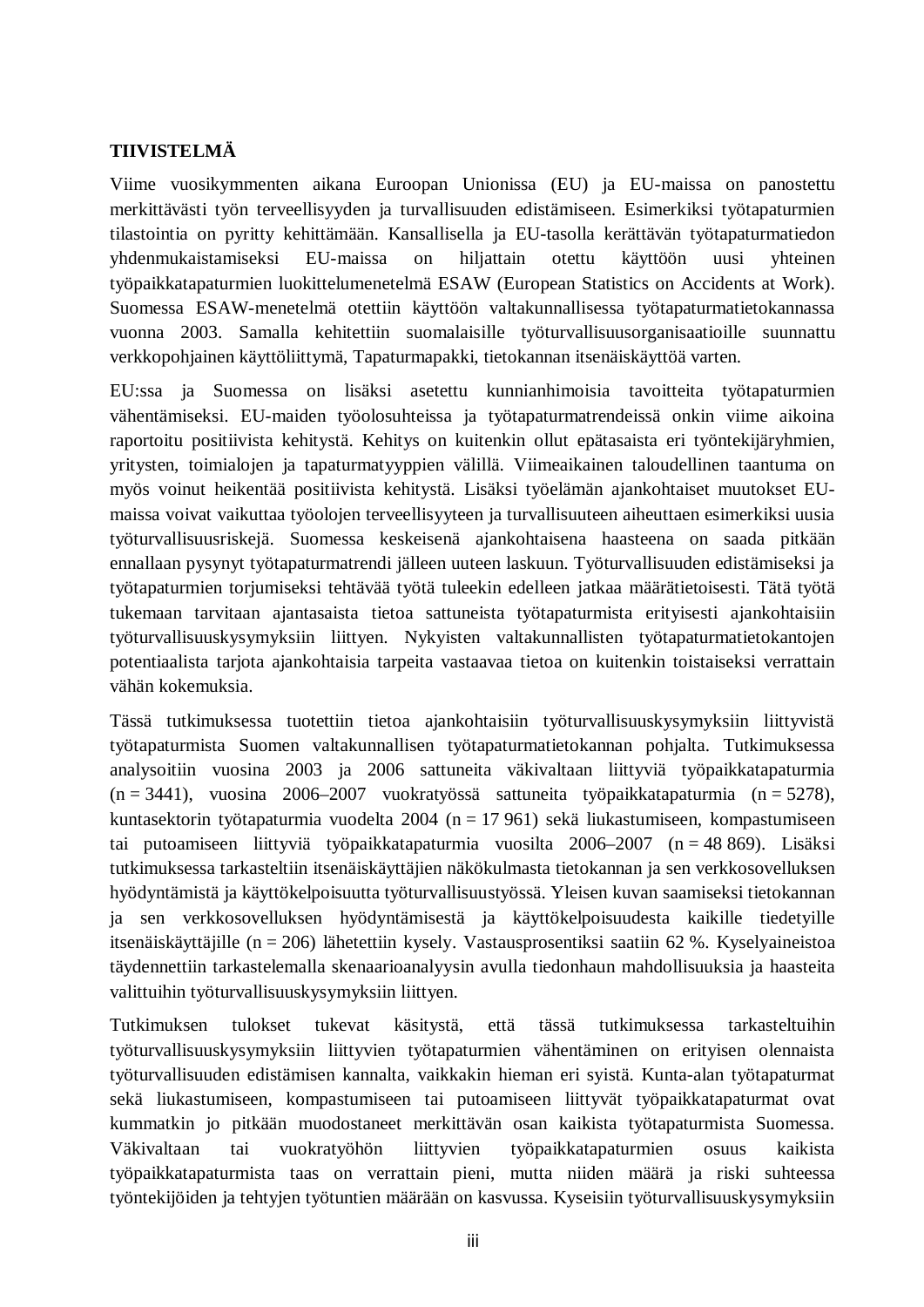liittyvien työtapaturmien torjunnan tehostamisella on siten potentiaalisesti merkitystä myös yleisen työtapaturmatrendin positiivisen kehittymisen kannalta Suomessa ja muissa maissa, joissa on havaittavissa samansuuntaisia trendejä. Yleisesti näihin työturvallisuuskysymyksiin liittyvien työtapaturmien torjunnan kannalta on haastavaa niihin vaikuttavien tekijöiden moninaisuus sekä niiden esiintyminen monilla eri aloilla.

Tutkimuksen tulosten mukaan työväkivaltaan liittyvien tapaturmien ja työväkivallan torjunnan ajankohtaisena haasteena on ottaa huomioon sen lisääntyminen naisten ja erityisesti nuorten naisten keskuudessa sekä palvelualalla. Vuokratyön tapaturmien torjunnassa tulisi ottaa huomioon sen lisääntyminen perinteisesti tapaturma-alttiimmilla aloilla kuten talonrakennustyössä, konepajatyössä ja rakennusmetallityössä sekä pakkaus-, varastointi- ja ahtaustyössä, mikä selittänee myös työpaikkatapaturmariskin kasvua vuokratyössä. Tulokset osoittivat myös, että vuokratyön työpaikkatapaturmat sattuivat usein vähemmän erikoisosaamista vaativassa käsin tehtävässä työssä, esimerkiksi siirrettäessä taakkaa käsivoimin. Vuokratyöntekijöiden ollessa usein nuoria vailla aiempaa kokemusta työelämästä, vuokratyön työturvallisuuden edistämisessä korostuukin perehdyttämisen merkitys. Kunta-alan työtapaturmiin tai liukastumiseen, kompastumiseen tai putoamiseen liittyviin työpaikkatapaturmiin vaikuttavissa tekijöissä ei ole juuri tapahtunut muutoksia viime vuosina. Kummassakin tapauksessa haasteena vaikuttaa olevan tapaturmien torjunnan tehostaminen yleisesti. Kunta-alan työtapaturmissa näkyvät selvästi kuntasektorin palkansaajien sekä kuntaalalle tyypillisten ammattien rakenne. Suurin osa kunta-alan työtapaturmista sattuukin naisille, iäkkäämmille työntekijöille ja ammattiluokissa, joissa myös suurin osa työstä tehdään. Ammattiluokista erityisesti terveyden- ja sairaanhoitotyö sekä maatilataloustyö nousevat esille. Lisäksi kunta-alalla on suurempi työmatkatapaturman riski kuin Suomessa yleensä. Liukastumiseen, kompastumiseen tai putoamiseen liittyvän työpaikkatapaturman riskiin vaikuttaa useita tekijöitä, tärkeimpinä esimerkiksi liikkuminen työsuorituksena, ikä ja ammattiluokka.

Yleisesti ottaen on edistyksellistä, että suomalaisilla työturvallisuusorganisaatioilla on mahdollisuus käyttää valtakunnallisen työtapaturmatietokannan sisältämää aineistoa itsenäisesti verkkopohjaisen sovelluksen kautta. Yleensä valtakunnallinen työtapaturmatieto on käytettävissä vain virallisten julkaisujen tai tietokannan ylläpitäjien kautta. Myös itsenäiskäyttäjät pitivät tärkeänä mahdollisuutta hyödyntää tietokantaa ja olivat pääasiassa tyytyväisiä tietokantaan ja Tapaturmapakkiin. Tutkimuksen mukaan tietokannan hyödyntämistä ja käyttökelpoisuutta voitaisiin kuitenkin edelleen edistää. Itsenäiskäyttäjien tietoisuutta Tapaturmapakin olemassaolosta ja sen hyödyntämismahdollisuuksista voitaisiin lisätä. Tapaturmapakkia vähemmän käyttävät hyötyisivät erityisesti helppokäyttöisyyden kehittämisestä ja ohjeistuksen lisäämisestä. Aktiivikäyttäjiä hyödyttäisivät kehittyneemmät tiedonhaku- ja käsittelymahdollisuudet. Tutkimuksessa tarkastellut työturvallisuuskysymykset osoittavat hyvin, että työtapaturmatiedon hakeminen tietokannasta käytössä olevien luokitusten avulla voi olla haastavaa. Tutkimus osoittaa kuitenkin myös, että tietoa voidaan hakea ja tuottaa hyödyntämällä muita menetelmiä. Esimerkiksi tapaturmakuvausten analysointi ja tiedonlouhinnan menetelmät voivat olla hyödyllisiä täydentäviä työtapaturmatiedon analysointimenetelmiä. Uudet menetelmät ja esimerkit tiedonhausta ja analysoinnista voivat lisäksi edistää tietokannan hyödyntämistä ja hyödyntämismahdollisuuksia sekä tuoda uusia näkökulmia työturvallisuustyöhön.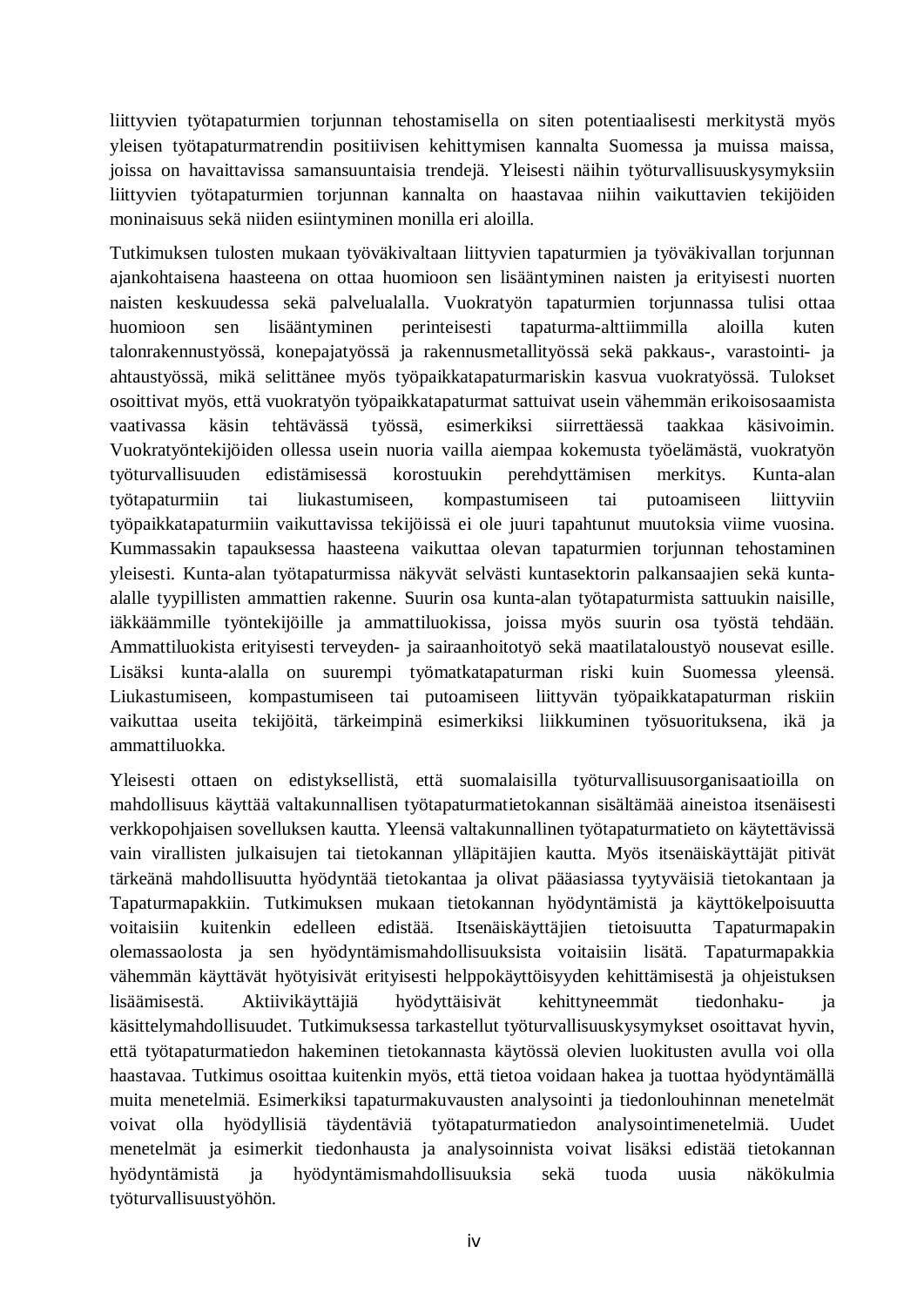#### **PREFACE**

When I started my journey as a postgraduate student, little did I know what I was about to begin, how research is carried out and how the academic world operates. The doctorate in itself appeared merely a distant objective, whereas the journey as a learning process seemed more important to me. Nevertheless and perhaps particularly therefore, daringly I started, with an open mind and will to learn. Looking back at the journey now, I found myself surrounded by so many caring and inspiring people who encouraged me through my first humble steps as a researcher; already this has made the journey worthwhile. Moreover, with their support, this travel has enriched me not only as a professional but also as a person

This doctoral thesis is based on several independent research projects. First, I thank everyone who was involved in and enabled these projects. I acknowledge the Federation of Accident Insurance Institutions (FAII), the Centre for Occupational Safety, the Ministry of Social Affairs and Health, the Finnish Work Environment Fund and the VMP-Group for providing the funding for the projects. I am sincerely grateful to the representatives of the organisations who took part in the projects for their eager participation and for their valuable considerations in the steering groups. In particular, I thank senior investigator Dr Hannu Tarvainen from the FAII for being one of the most important initiatory persons in these projects and specialist Timo Suurnäkki from the Centre for Occupational Safety for his enthusiasm and expertise. I thank the representatives of the FAII for providing the occupational accident data used in this research and the details related to the data. In addition, I am grateful to the respondents of the FAII database user questionnaire, which was an important dataset for this research.

I also thank Professor Kaija Leena Saarela for supervising my thesis. Thank you for guiding me where necessary and also for allowing me to seek my own paths and trusting I would find them. I gratefully acknowledge Dr Tuula Räsänen (Finnish Institute of Occupational Health) and Professor Seppo Väyrynen (University of Oulu) for pre-examining the thesis and for their perceptive comments, which helped me to improve the quality of this manuscript.

I also acknowledge the financial support I received for the actual dissertation work. The funding I received from the Doctoral Program in User-Centered Information Technology (UCIT) allowed me to do the studies required for the degree and compile the articles of this compound dissertation. I thank the supervisors and peers at UCIT for creating an interdisciplinary learning environment. With the scholarship from the Finnish Work Environment Fund and financial support from the Finnish Doctoral Program in Industrial Engineering and Management, I was finally able complete my thesis.

I have many colleagues, former and present, who I want to thank for their help, support and interest in my work, for their professional exemplariness and for being excellent company. I owe special gratitude to Marileena Koskela, M.Sc. (hopefully forthcoming Dr) and Dr Sanna Nenonen for their peer support, for all invigorating discussions and for their constructive comments, which really took my work forward. Every post-graduate student should have such a valuable study group. Thanks are also due to Sanna Anttila, M.Sc. for her empathy and for the contribution to one of the papers. I particularly thank Dr Päivi Hämäläinen and Dr Tuuli Tulonen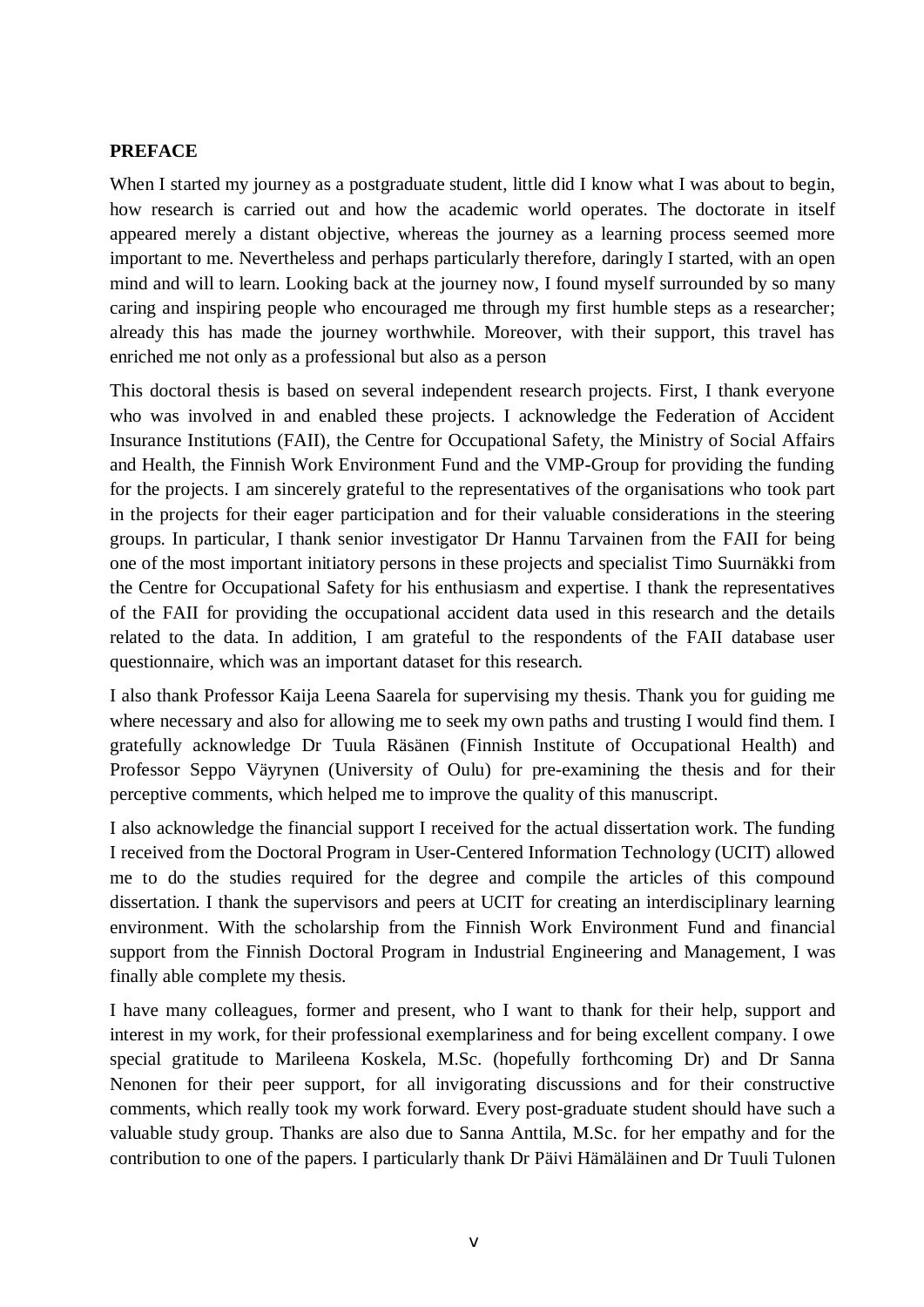for piquing my interest in and being among my first contacts in the academic world and especially the field of occupational safety.

My family and friends, you are my safety net. I want to give my special thanks to my fellowdancers for both giving me such cheerful counterbalance to work and for accompanying me in that never-ending pursuit of (that perfect) balance, flexibility, focus and strength, abilities often useful in research as well. Precious Elite sisters, you are definitely not random. My loving thanks go to my family, for without their belief in education and, most importantly, in me, I would not be here now. Finally, my most heartfelt thanks belong to my husband. Thank you for your ever unconditional support, for putting up with my occasional absence and absent-mindedness during this process, and most of all thank you for giving me a reason to leave my workplace and go home.

Levonmäki, December 2012 Noora Nenonen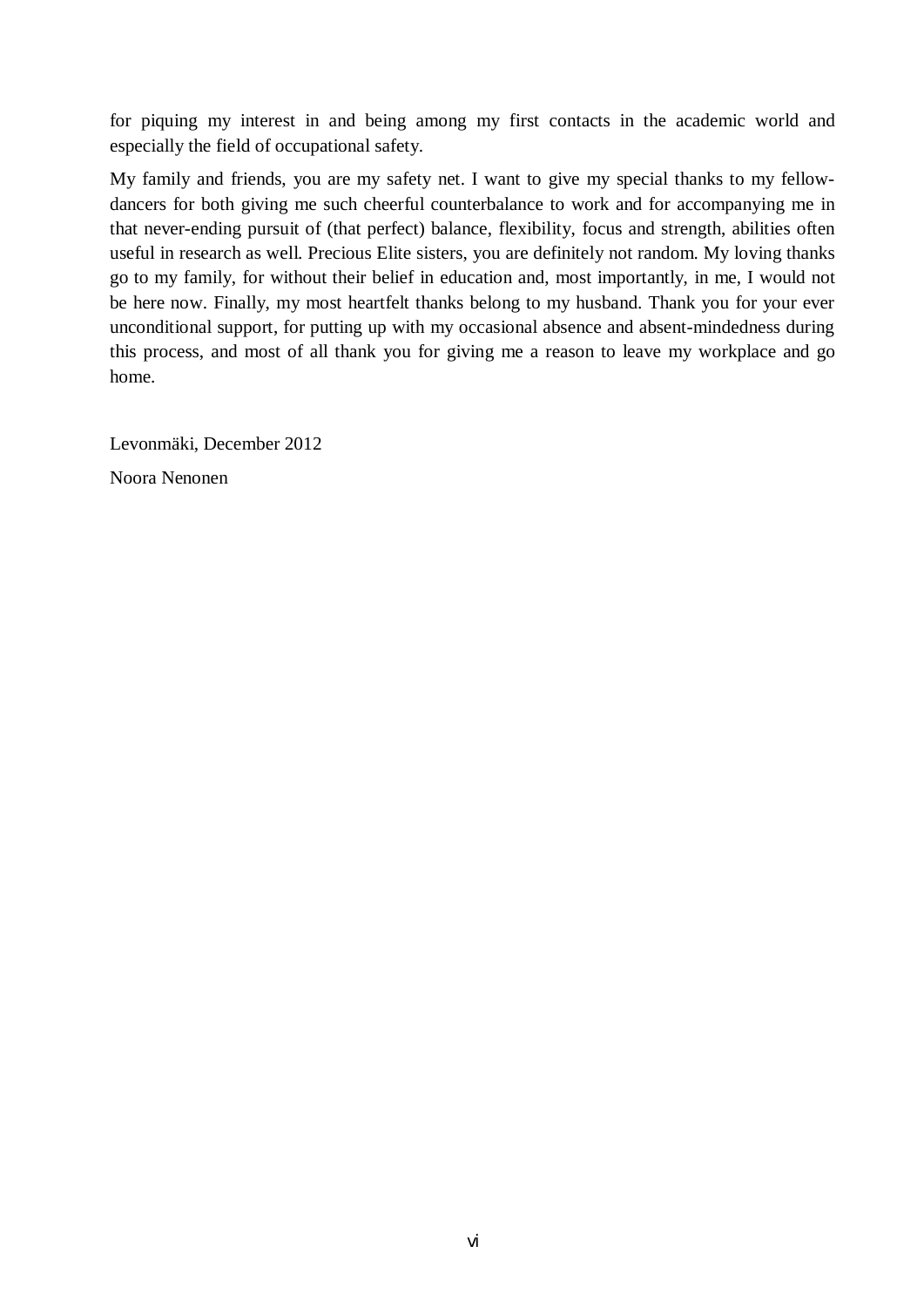#### **LIST OF ORIGINAL PUBLICATIONS**

- I. Hintikka, N. & Anttila, S. 2008. User experience of Finnish occupational accidents and diseases database. Proceedings of the International Conference on Occupational Risk Prevention ORP, May 2008, Coruña, Spain.
- II. Hintikka, N. & Saarela, K.L. 2010. Accidents at work related to violence Analysis of Finnish national accident statistics database. Safety Science 48, 517–525.
- III. Hintikka, N. 2011. Accidents at work during temporary agency work in Finland Comparisons between certain major industries and other industries. Safety Science 49, 473–483.
- IV. Nenonen, N. 2011. Occupational accidents in the Finnish local government sector: Utilisation of national statistics. International Journal of Injury Control and Safety Promotion 18, 321–329.
- V. Nenonen, N. 2013. Analysing factors related to slipping, stumbling and falling accidents at work: Application of data mining methods to Finnish occupational accidents and diseases database. Applied Ergonomics 44, 215–224.

The author of this dissertation is the single author of articles III, IV and V. Articles I and II were co-written with other authors. The author of this dissertation is also, however, the lead author in the co-authored articles. Apart from having the principal responsibility of writing the articles, the author was mainly responsible for the study design, data collection and analysis, and constituting the discussion and conclusions in all of the articles. In article I, the co-author participated in designing the study and in compiling the questionnaire that was composed. In addition, the coauthor contributed by compiling the literature review, carrying out the descriptive data analysis and writing the corresponding parts of the article. In article II, the role of the co-author related to the overall commenting and reviewing of the study process and the article.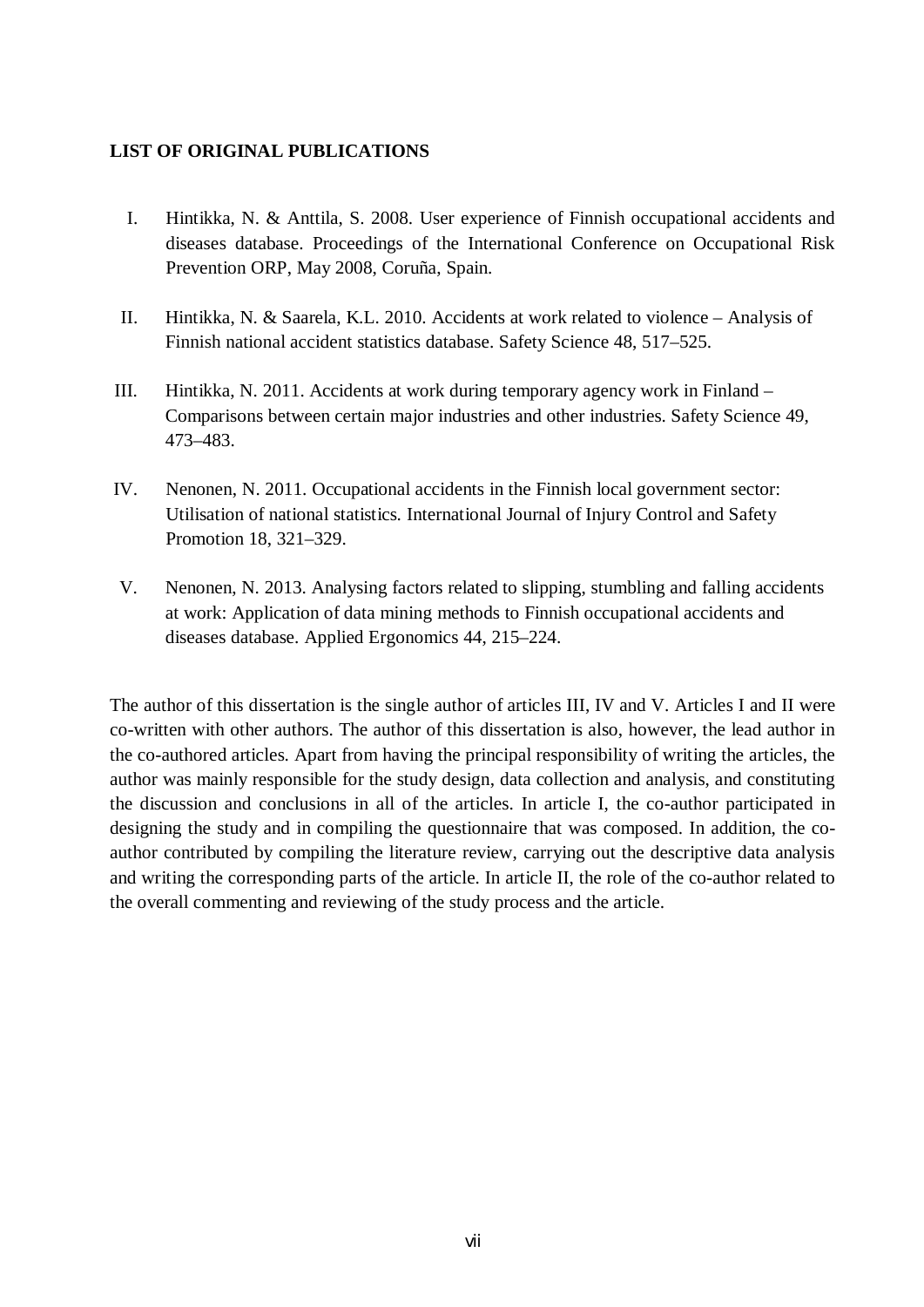## **CONTENTS**

| 2 REVIEW OF THE THEORETICAL AND EMPIRICAL CONTEXT OF THE RESEARCH4                            |
|-----------------------------------------------------------------------------------------------|
|                                                                                               |
| 2.2 Reporting and registration of occupational accidents and official national databases 5    |
|                                                                                               |
|                                                                                               |
|                                                                                               |
| 2.3 Goals to reduce occupational accidents in the European Union and Finland  11              |
|                                                                                               |
|                                                                                               |
|                                                                                               |
|                                                                                               |
| 2.6 Some topical occupational health and safety issues and related occupational accidents  16 |
|                                                                                               |
|                                                                                               |
|                                                                                               |
|                                                                                               |
|                                                                                               |
|                                                                                               |
|                                                                                               |
|                                                                                               |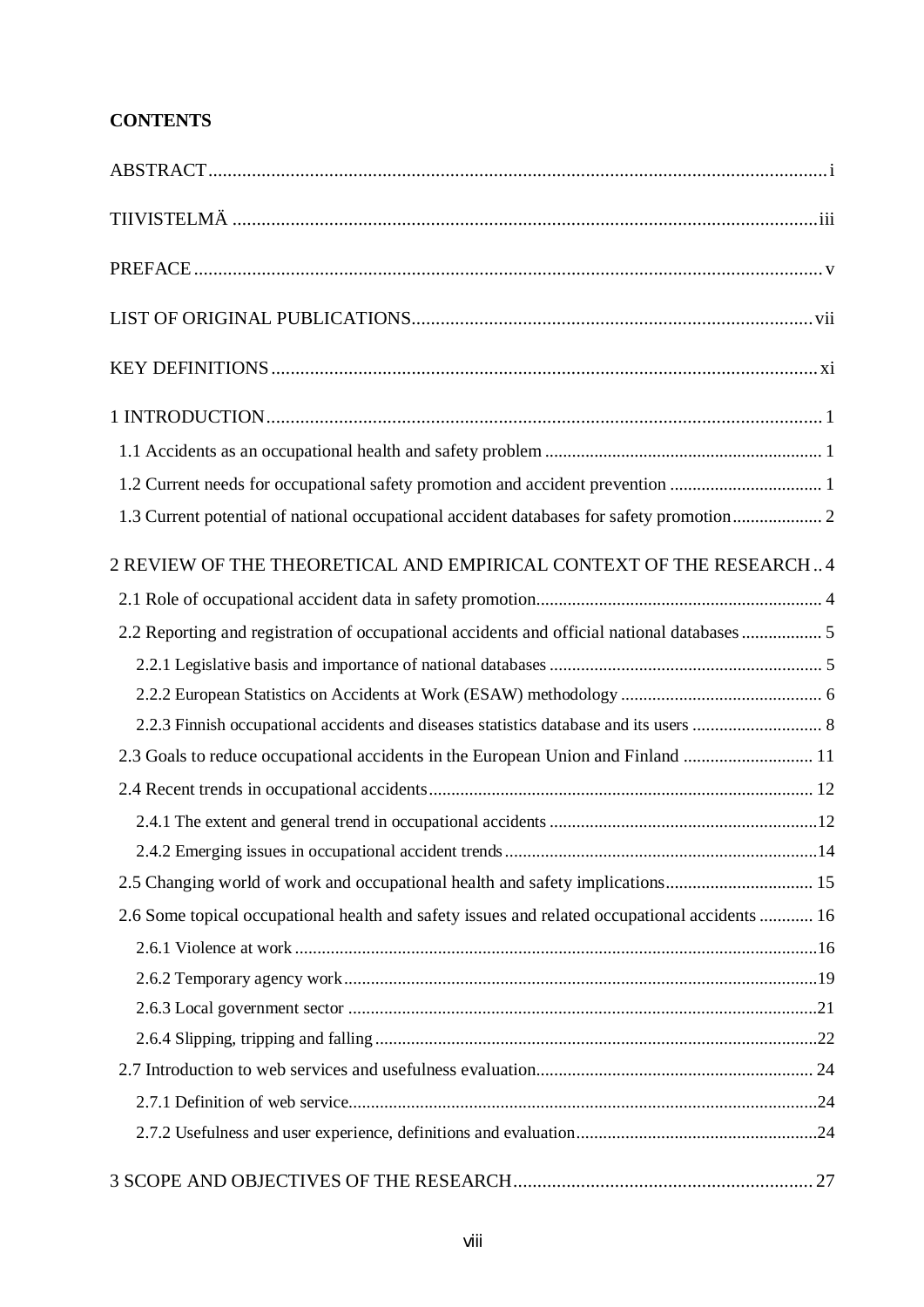| 4.2.4 Data collection and analysis related to the occupational health and safety issue cases37         |
|--------------------------------------------------------------------------------------------------------|
|                                                                                                        |
| 5.1 Occupational accidents related to the occupational health and safety issue cases  42               |
|                                                                                                        |
|                                                                                                        |
|                                                                                                        |
|                                                                                                        |
| 5.2 Utilisation and usefulness of the FAII database and its web application for safety promotion  52   |
|                                                                                                        |
| 5.2.2 Cross-case conclusions from the occupational health and safety issue cases 57                    |
|                                                                                                        |
|                                                                                                        |
| 6.1.1 Occupational accidents related to the occupational health and safety issue cases 63              |
| 6.1.2 Utilisation and usefulness of the FAII database and its web application for safety promotion  68 |
|                                                                                                        |
|                                                                                                        |
|                                                                                                        |
| 6.4.1 Occupational accidents related to the occupational health and safety issue cases 72              |
| 6.4.2 Utilisation and usefulness of the FAII database and its web application for safety promotion 74  |
|                                                                                                        |
|                                                                                                        |
| 7.2 Occupational accidents related to the occupational health and safety issue cases  78               |
| 7.3 Utilisation and usefulness of the FAII database and its web application for safety promotion  81   |
|                                                                                                        |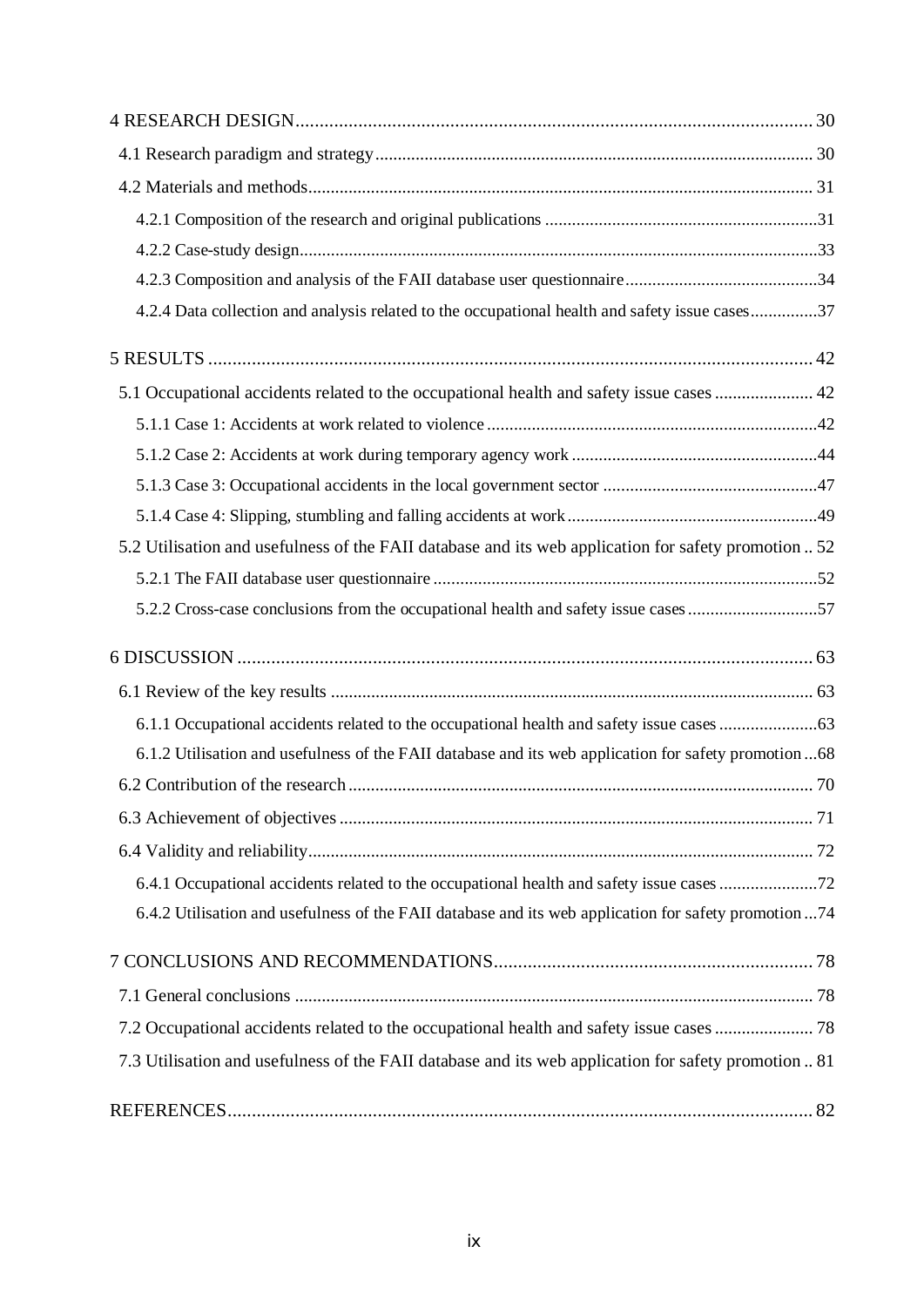## APPENDICES

Appendix A: The FAII database user questionnaire

Appendix B: The Cronbach's alphas of usefulness characteristic variables created and statements included in each variable

Appendix C: The ESAW variables and categories related to circumstances, causes and consequences of accidents at work used in the accident analysis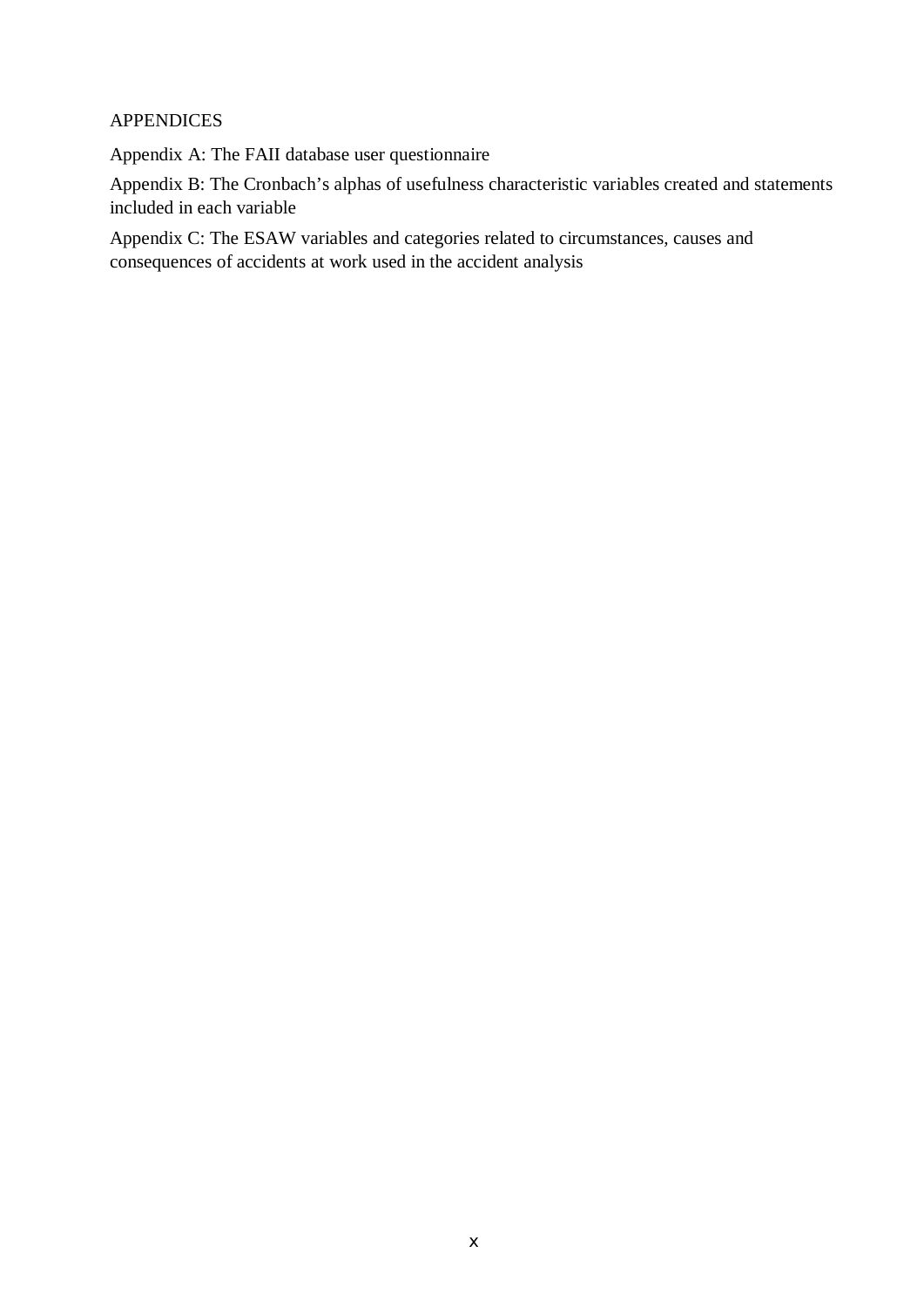## **KEY DEFINITIONS**

| Accident                         | An incident giving rise to injury, ill health or fatality (BS 18004)<br>2008). An accident is usually sudden, unexpected, caused by an<br>external factor/s and occurs against the will of the victim (see<br>Kukkonen & Karmavalo 2004). In this research, accidents are<br>discussed in the occupational context.                                                                                                                                                                                                 |
|----------------------------------|---------------------------------------------------------------------------------------------------------------------------------------------------------------------------------------------------------------------------------------------------------------------------------------------------------------------------------------------------------------------------------------------------------------------------------------------------------------------------------------------------------------------|
| Accident at work                 | An 'occupational accident' that occurs at the workplace, in an<br>area pertaining to it or on the way between the two premises of<br>the workplace (FAII 2011). In this research, the term 'workplace<br>accident' is also used with the same meaning as the term<br>'accident at work'.                                                                                                                                                                                                                            |
| Accident frequency rate          | The number of accidents per hours worked (Boyle 2003),<br>calculated here as per million working hours.                                                                                                                                                                                                                                                                                                                                                                                                             |
| Accident incidence rate          | The number of accidents per number of workers (Boyle 2003),<br>calculated here as per 1000 employees.                                                                                                                                                                                                                                                                                                                                                                                                               |
| Commuting accident               | An 'occupational accident' that occurs while commuting from<br>home to the workplace or vice versa (FAII 2011).                                                                                                                                                                                                                                                                                                                                                                                                     |
| <b>ESAW</b>                      | European Statistics on Accidents at Work (ESAW) is a project<br>and methodology for collecting EU-wide comparable data on<br>accidents at work. Includes, for example, variables describing<br>circumstances, causes and consequences of accidents at work<br>(see European Commission 2001). In Finland, the ESAW<br>methodology was implemented in the 'FAII database' in 2003<br>(FAII 2002).                                                                                                                    |
| FAII                             | Federation of Accident Insurance Institutions (FAII) is the co-<br>ordinating organ of all the organisations engaged in statutory<br>accident insurance in Finland (FAII 2012c).                                                                                                                                                                                                                                                                                                                                    |
| FAII database                    | As one of its main responsibilities, the 'FAII' collects and<br>maintains statistics of occupational accidents and diseases that<br>are compensated for through the statutory accident insurance<br>system in Finland (see 1948/608, FAII 2012c). In this research,<br>the terms 'FAII database' and 'Finnish occupational accidents<br>and diseases statistics database' are used to refer to this database.<br>The official national occupational accident statistics are<br>compiled based on the FAII database. |
| FAII database web<br>application | A web-based user interface through which 'FAII database users'<br>can retrieve information from the 'FAII database'.                                                                                                                                                                                                                                                                                                                                                                                                |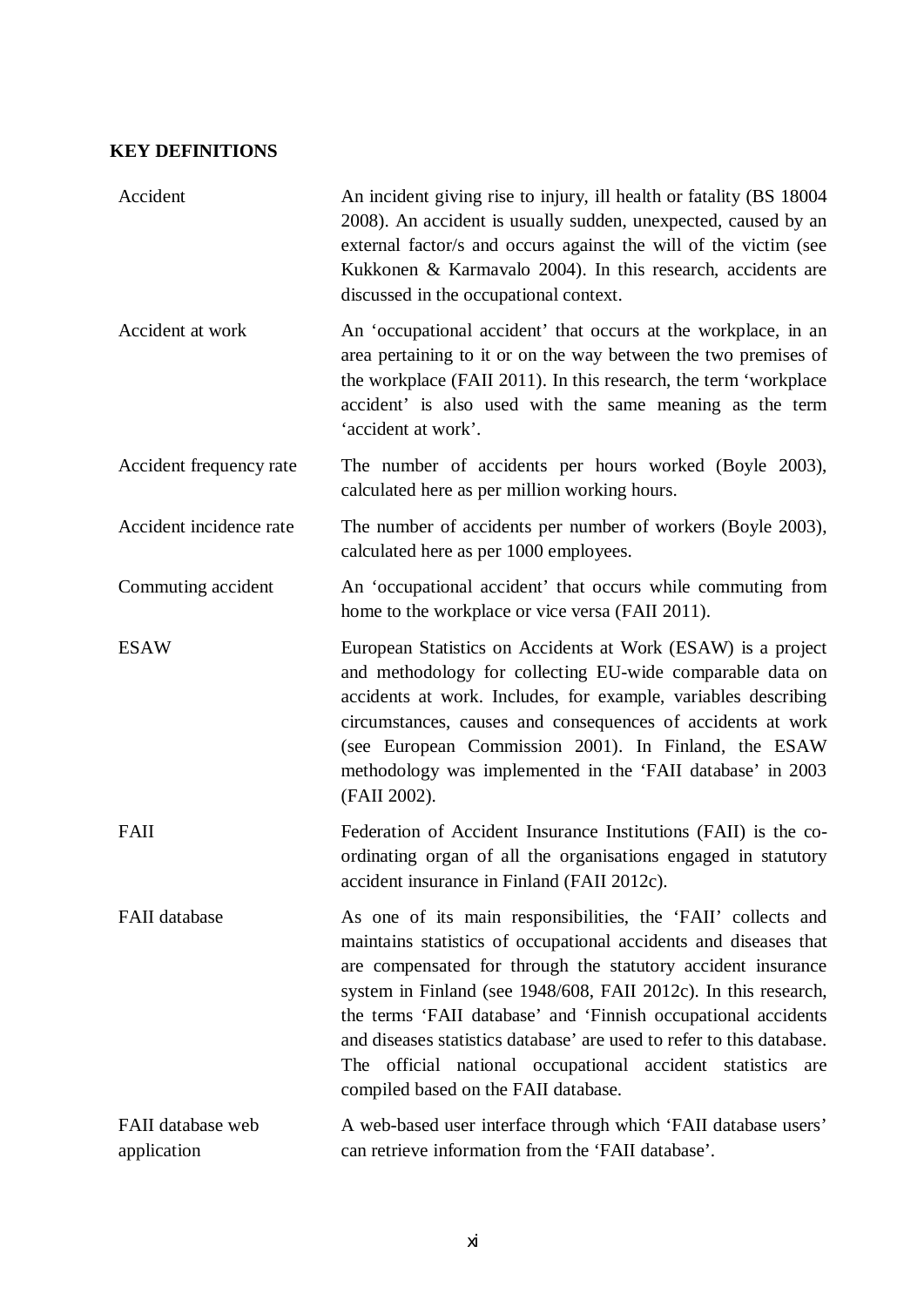| FAII database users                                                   | Finnish organisations operating in the field of 'OH&S', others<br>than the 'FAII', which have contractual access rights to the<br>'FAII database web application' (here also referred to as 'user<br>organisations') and persons who have access rights as<br>representatives of these organisations (here also referred to as<br>'users').                                                                                                           |
|-----------------------------------------------------------------------|-------------------------------------------------------------------------------------------------------------------------------------------------------------------------------------------------------------------------------------------------------------------------------------------------------------------------------------------------------------------------------------------------------------------------------------------------------|
| Finnish occupational<br>accidents and diseases<br>statistics database | See 'FAII database'.                                                                                                                                                                                                                                                                                                                                                                                                                                  |
| Occupational accident                                                 | An 'accident' that occurs in the course of employment or in<br>circumstances arising from employment (see 1948/608). In this<br>research, the term 'occupational accident' is used to cover both<br>'accidents at work' and 'commuting accidents'.                                                                                                                                                                                                    |
| OH&S                                                                  | Occupational health and safety (OH&S) refers to the conditions<br>and factors that affect, or could affect, the health and safety of<br>employees or other workers (including temporary workers and<br>contractor personnel), visitors and any other person in the<br>workplace (BS 18004 2008). Such terms as health and safety at<br>work, safety and health at work and occupational safety and<br>health (OSH) may be used with the same meaning. |
| Occupational injury                                                   | Injury, ill health or fatality resulting from an 'occupational<br>accident'.                                                                                                                                                                                                                                                                                                                                                                          |
| Safety                                                                | In this research, safety is discussed in the occupational context.<br>See 'OH&S'.                                                                                                                                                                                                                                                                                                                                                                     |
| Safety promotion                                                      | All efforts carried out to control, improve and sustain the state of<br>safety in order to ensure and maintain employees' working<br>ability and to prevent occupational accidents, and diseases, and<br>eliminate other health hazards at work and in the working<br>environment (modified from 2002/738, Andersson 1999, WHO<br>1998, Welander et al. 2000).                                                                                        |
| <b>SSF</b>                                                            | Slipping-, stumbling- and falling.                                                                                                                                                                                                                                                                                                                                                                                                                    |
| <b>TAW</b>                                                            | Temporary agency work.                                                                                                                                                                                                                                                                                                                                                                                                                                |
| Usefulness                                                            | This is a question of a system's ability to do what is needed and<br>how well users can use that functionality (see Nielsen 1993).                                                                                                                                                                                                                                                                                                                    |
| User experience                                                       | A person's perceptions and responses that result from the use or<br>anticipated use of a product, system or service (SFS-EN ISO<br>9241-210 2010).                                                                                                                                                                                                                                                                                                    |
| Workplace accident                                                    | In this research, the term 'workplace accident' is used with the<br>same meaning as the term 'accident at work'.                                                                                                                                                                                                                                                                                                                                      |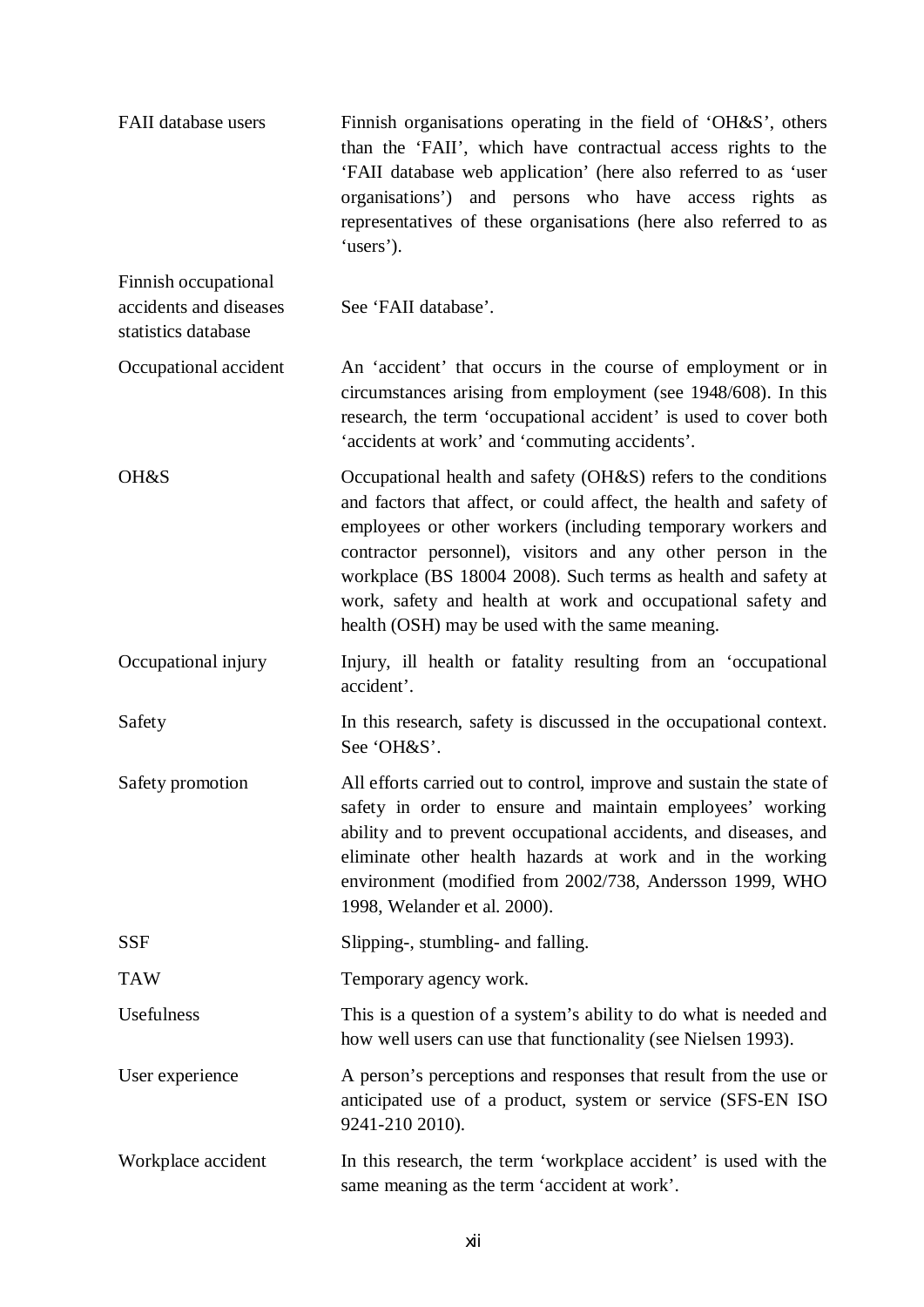## **1 INTRODUCTION**

#### **1.1 Accidents as an occupational health and safety problem**

A healthy, and safe work environment and working conditions are not only provided for and regulated by statutes but are also prerequisites for decent and productive work. In the European Union (EU), the Framework Directive on the introduction of measures to encourage improvements in the safety and health of workers at work (89/391/EEC) sets the general objectives and requirements for work environments and conditions. In Finland, the Occupational Safety and Health Act (2002/738) – as a general provision and a national implementation of the EU Framework Directive – aims to improve safety and health in the working environment in order to ensure and maintain employees' working ability, to prevent occupational accidents and diseases, and to eliminate other health hazards at work and in the working environment (Pietiläinen 2008). Occupational accidents are indications of insufficiencies in occupational safety, and the prevention of occupational accidents is an important part of ensuring and improving safety at work. The consequences of occupational accidents are diverse, affecting not only the injured workers, but also their families, the working organisation and society as a whole. Besides the pain and suffering caused by the physical injuries, occupational accidents also bear economic costs, and may have psychological and social impacts (e.g. anxiety, loss of social interaction, stress) (see e.g. Burton et al. 2002, Dembe 2001).

Regardless of the increased attention on, and actions aimed at improving health and safety at work, and the long-term positive development of the field, occupational accidents continue to pose a major burden globally (see ILO 2011). Safety in terms of working conditions varies between countries, industries and social groups (ILO 2012). Although the burden of work-related accidents is particularly heavy in developing countries (Hämäläinen 2010, ILO 2012), occupational accidents are also still a major occupational safety problem in developed, postindustrialised European countries such as Finland. According to the latest estimations, approximately 132,000 occupational accidents received compensation through the statutory employment accident insurance scheme for employees in Finland in 2011. In addition, 7000 occupational accidents involving entrepreneurs received compensation (FAII 2012a). In 2010, altogether 61 fatal occupational accidents involved employees and entrepreneurs (OSF 2012d).

#### **1.2 Current needs for occupational safety promotion and accident prevention**

During recent decades, much emphasis has been placed on improving health and safety at work in the EU and EU countries, including the development of occupational health and safety (OH&S) legislation, and efforts to harmonise occupational accident statistics. Moreover, notable goals to reduce occupational accidents have been set both in the EU and Finland. In the latest European Community strategy on health and safety at work, a concrete goal was set to reduce the total incidence rate of accidents at work per 100,000 workers by 25% in the EU by 2012 (European Commission 2007). In the latest policy for the work environment and well-being at work from the Finnish Ministry of Social Affairs and Health, the objective is to decrease the frequency of occupational accidents by 25% by 2020 (Ministry of Social Affairs and Health 2011a).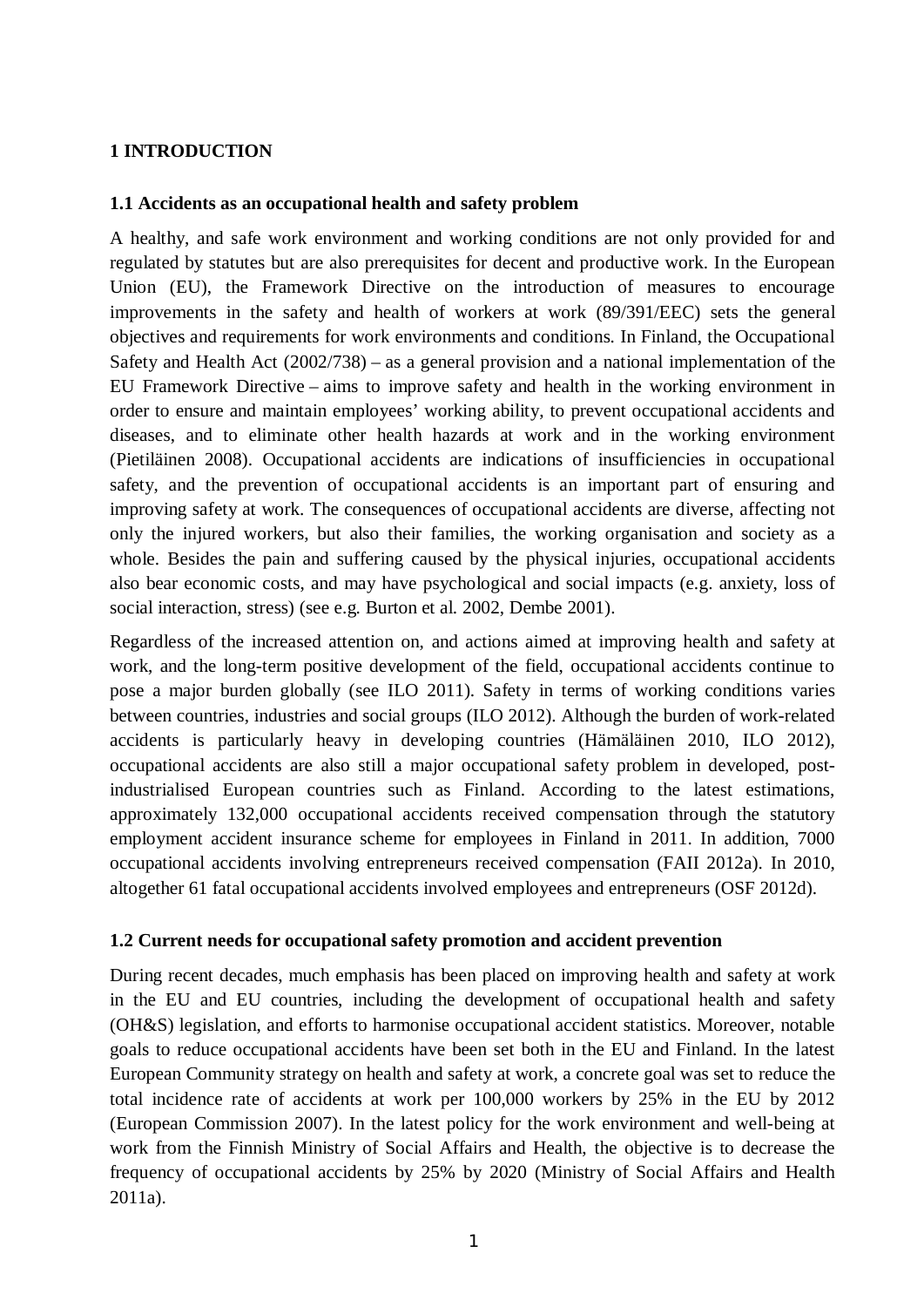Improvements in working conditions in the EU member states and decreasing trends in accidents at work in Europe have, indeed, been reported recently (see European Commission 2007, Eurostat 2010). In addition, in Finland, some improvement can be seen in the working conditions in various sub-sectors (Ministry of Social Affairs and Health 2008, 2010b). Nevertheless, occupational risk factors have not reduced uniformly across worker categories, companies, sectors and occupational accident types (see Eurostat 2010). Furthermore, the economic recession may have weakened the recent advances in promoting OH&S (e.g. Quinlan et al. 2010). In Finland, the positive development seems to also have partly stagnated and much work is still needed in terms of improving working conditions (Ministry of Social Affairs and Health 2008, 2010b). Regardless of the recent fluctuations along with the economic situation, the overall trend in occupational accidents has remained more or less on a level in Finland during the past decade (see FAII 2011). Recent efforts in occupational accident prevention have not had the desired effect on the statistics. In Finland, the current challenge in occupational accident prevention in general seems to arise from trying to change a stagnant trend into a positive reduction in that trend.

Furthermore, EU countries, including Finland, are facing major changes in working life (e.g. ageing of the working population, changes in the occupational structure, new employment trends, new and larger flows of migrants towards Europe, and a growing number of women at work), and these changes are affecting health and safety at work (see e.g. Eurostat 2010, Lehto & Sutela 2008). At the same time, occupational safety risks are changing and new risk factors are emerging, carrying with them implications such as an increased occupational accident risk and differing health and safety issues (see EU-OSHA 2002b, 2012, European Commission 2007, 2009, Eurostat 2010). Emerging risks have recently been identified related to, for example, such issues as ageing of the workforce, complex human–system interfaces, new forms of employment contracts, high emotional demands including violence at work and work intensification (EU-OSHA 2005, 2007). These changes bring new challenges to safety promotion. In order to understand their meaning better and identify effective prevention measures, further research is needed (European Commission 2007).

Hence, there is a need to carry on with the efforts to prevent occupational accidents and improve safety at work in the EU countries, including Finland. To support this work, up-to-date information on occupational accidents is needed, particularly that data that is related to topical and emerging occupational accident trends and health and safety issues. A question also arises, however, as to how well the existing occupational accident data-collection systems and databases can provide the data that meets the current needs.

#### **1.3 Current potential of national occupational accident databases for safety promotion**

Data on occupational accidents that have taken place provides the opportunity to learn from the occurrences and, hence, forms an important basis for occupational accident prevention and safety promotion. Occupational accident data serves as a tool for target setting, and for the selection of prevention measures as well as for monitoring safety performance. In order to be useful, the data should be accurate, reliable and up-to-date (see e.g. Kjellén 2000). Official national occupational accident databases are an important data source providing a statistical picture of health and safety at work and forming the basis for safety promotion at the country level. Recently, a new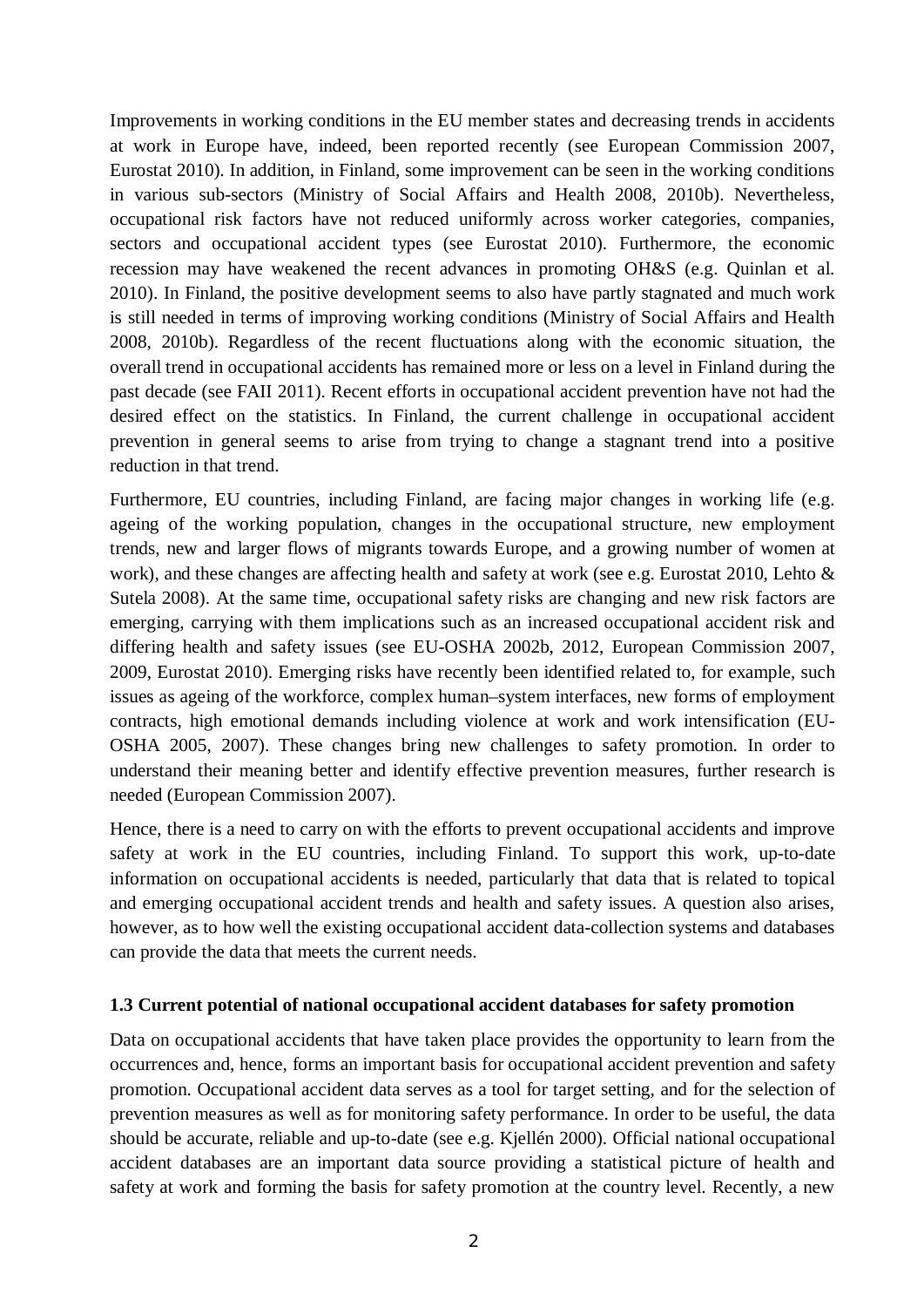European Statistics on Accidents at Work (ESAW) methodology for the classification and codification of accidents at work has been implemented in national databases in the EU countries in order to harmonise European statistics. The new classification variables that are accordant with the ESAW methodology have the potential to provide detailed information on the circumstances, causes and consequences of accidents at work for accident prevention. In Finland, the ESAW methodology came into use at the beginning of 2003. At the same time, a new webbased application of the Finnish occupational accidents and diseases statistics database was developed in Finland. The new user interface allows better access for Finnish OH&S organisations to occupational accident data available in the database. However, with the ESAW methodology only recently being implemented, little is known regarding the functionality and usefulness of the new variables and the utilisation of accident data accordant with the new variables. Nor are there many experiences on the utilisation of the Finnish national occupational accident database for safety promotion along with the ESAW variables and the new user interface, particularly from the user point of view. Furthermore, minimal research is currently available related to the quality of web services and users' experiences in general (see Bauer & Hammerschmidt 2004).

In this dissertation, the Finnish official national level occupational accident database is utilised to provide recent information on occupational accidents related to selected topical OH&S issues. Information is provided on accidents at work related to violence; accidents at work during temporary agency work; occupational accidents in the local government sector; and slipping-, stumbling- and falling-related accidents at work. Furthermore, the utilisation and usefulness of the database and its web application for safety promotion are discussed from the user viewpoint.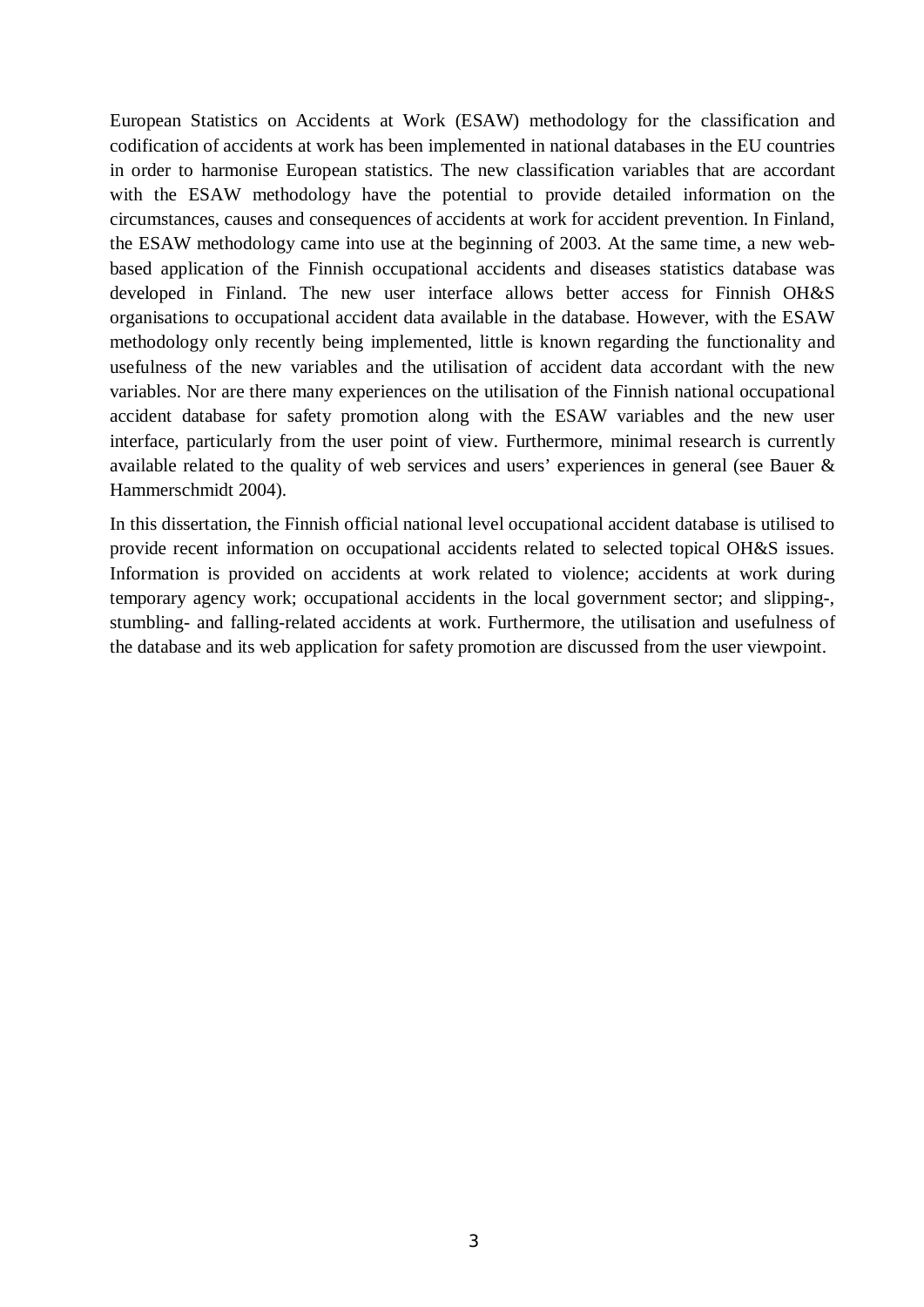## **2 REVIEW OF THE THEORETICAL AND EMPIRICAL CONTEXT OF THE RESEARCH**

#### **2.1 Role of occupational accident data in safety promotion**

Occupational accident information is generally considered essential in preventing accidents, and in managing and promoting safety. Heinrich (1980), for example, has argued that prevention of accidents in a systematic way requires the following steps: collection of data about accidents, analysis of this data, the selection of remedies, implementation and an evaluation of the effects. Kjellén (2000), again, sees safety, health and environment (SHE) information systems as a vital element in an organisation's safety management systems. Indeed, monitoring of performance and the transfer of information about possible risks and how best to combat them are widely agreed as the being among the key elements of good safety management (see e.g. Fernández-Mūniz et al. 2009). The standards, such as BS 18004 (2008), specify requirements for accident reporting, recording, investigation and follow-up actions among others. The role of accident information as a requirement for continuous improvement is emphasised in safety management systems (EU-OSHA 2002a, Lind & Kivistö-Rahnasto 2008). According to the Finnish Occupational Safety and Health Act (2002/738), previous occupational accidents need to be taken into account when identifying and assessing hazards in workplaces. Furthermore, several studies have shown, for example, that companies with low accident rates have better functioning safety information systems. Additionally, in many studies, the implementation and improvement of a safety information system is associated with reductions in accident rates (see Kjellén 2000).

In general, accident data can be used to learn what has gone wrong in the past so that safety measures can be implemented or improved (Boyle 2003). Data collected on accidents gives answers to such questions as what the characteristics and causes of accidents are, where to focus preventive actions and what the preventive actions should be like (see Kjellén 2000). Accident information supports safety management in all of its phases. Accident information can be used in establishing safety goals, identifying and evaluating risks, selecting and prioritising where to focus attention, developing preventive measures, measuring safety performance, monitoring safety performance and evaluating the efficiency of safety management (see Kjellén 2000). Boyle (2003) distinguishes three main aspects in the use of accident data: trend analyses, comparisons and epidemiological analysis. Trend analysis can be used to measure whether the performance is improving or deteriorating. Comparisons can be made, for example, between parts of the same organisation, between different organisations, between an organisation and the relevant industry and between countries. The major variations in accident data collection should be taken into account in comparisons. In epidemiological analysis, the patterns in terms of the occurrence of accidents are investigated in order to identify causal factors and remedial actions. Furthermore, epidemiology is used to identify problems that would not be apparent from the analysis of single incidents (Boyle 2003).

Accident models and theories are simplified representations of the accident occurrence. These models and theories can be used to define the amount and quality of required accident information to be collected. In general, the SHE information systems should be designed with users' needs in mind; that is, by considering the purpose the data on accidents is used for (see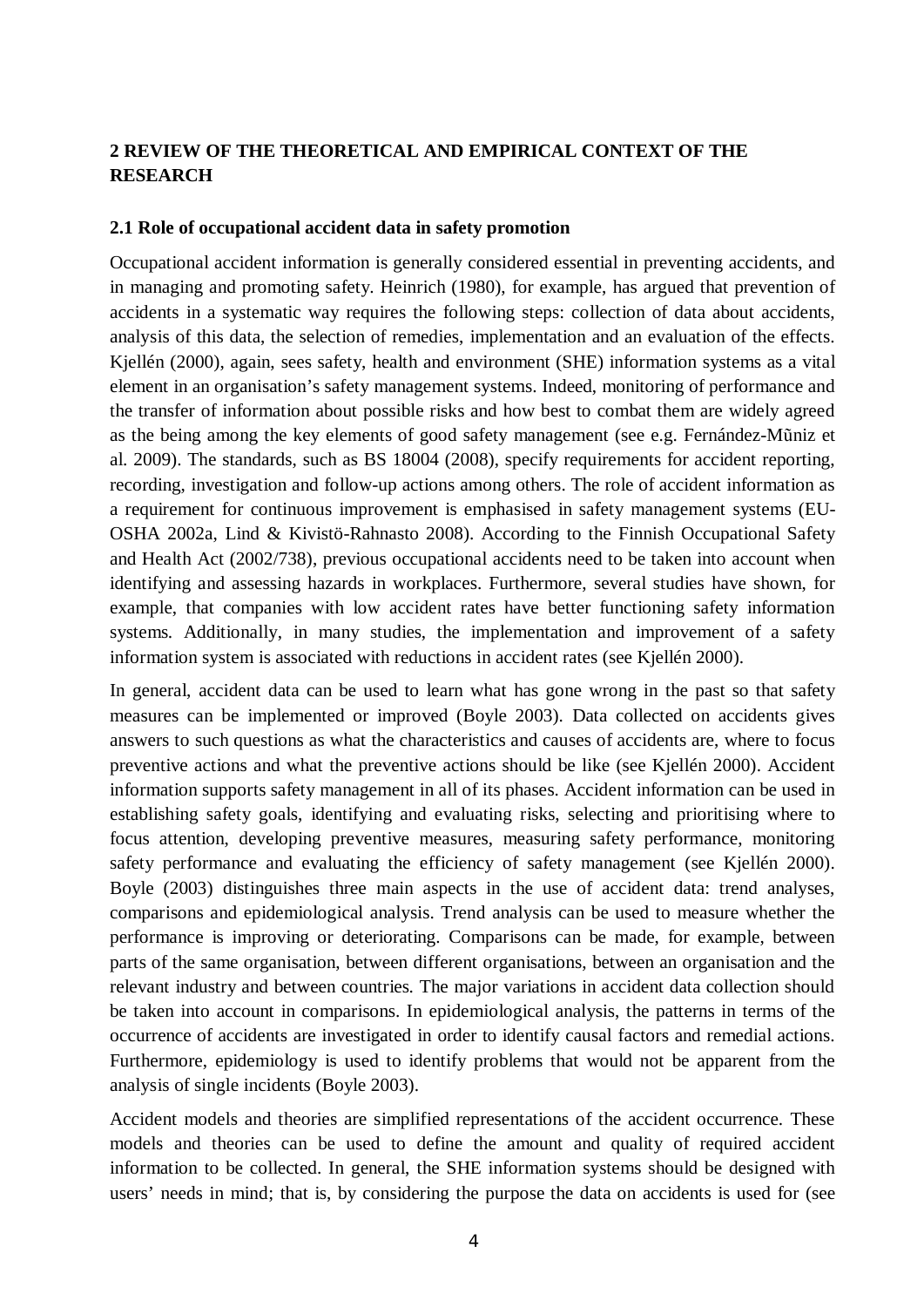Kjellén 2000). Occupational accident data collection should be reliable (repeated measures give the same results), accurate (giving accurate information in relation to the factual circumstances) and of adequate coverage (giving data on different factors that affect the risk of accidents). In addition, the distribution and presentation of occupational accident information should be relevant (in relation to the data needs and type of use), comprehensible and easy to survey (to avoid information overload), timely (to avoid non-detection of hazardous changes over a long period) and available when needed. From the viewpoint of the SHE information system as a whole, the methods for data collection, analysis and distribution of information should be easy to understand and acceptable for the involved parties, the system should promote the involvement of the involved parties, develop a shared understanding on safety goals and measures and be cost-efficient. The effectiveness of the safety information system can be determined by its ability to provide the necessary basis for decisions on safety promotion and accident prevention actions (Kjellén 2000).

Occupational accident data is collected by different bodies at different levels, at company, national and at the international level, and for different purposes. The major work to improve safety and prevent accidents is done at the workplaces and companies collect their own statistics. Nevertheless, one important source of occupational accident data is the official national databases giving a statistical picture of health and safety at work at the country level. Furthermore, in the EU, the compilation of statistics is centralised to Eurostat, the statistical office of the EU. In addition, both national and international research institutions and occupational safety and health (OSH) organisations such as the European Agency for Safety and Health at Work, publish their own reports. The International Labour Organisation compiles the global statistics.

## **2.2 Reporting and registration of occupational accidents and official national databases**

#### *2.2.1 Legislative basis and importance of national databases*

The legislation in different countries usually contains some provisions requiring the employers to investigate accidents in order to plan preventive measures, keep a record of accidents and to report them to authorities (Kjellén 2000). According to the European Directive (89/391/EEC), the employer is responsible for keeping a list of occupational accidents resulting in a worker being unfit for work for more than three working days. Furthermore, the employer is responsible for reporting occupational accidents to the responsible authorities in accordance with national laws and/or practices (89/391/EEC). Commonly, it is a requirement that severe accidents are reported immediately to the authorities. The requirements to report less severe accidents to the authorities vary more between countries (Boyle 2003, Kjellén 2000). The employer's duty to investigate accidents is not explicitly mentioned in the European Directive (89/391/EEC) nor is it mentioned in many EU countries' legal systems. Nevertheless, the accident investigation is commonly regarded as an inherent step in the accident recording procedure. Fatal and severe accidents are the exception, as authority inspectors carry out a further investigation and analyses of these accidents (Jacinto & Aspinwall 2004).

Records of occupational accidents are kept at workplaces for the purposes of worker compensation and prevention. Reporting occupational accidents further to authorities is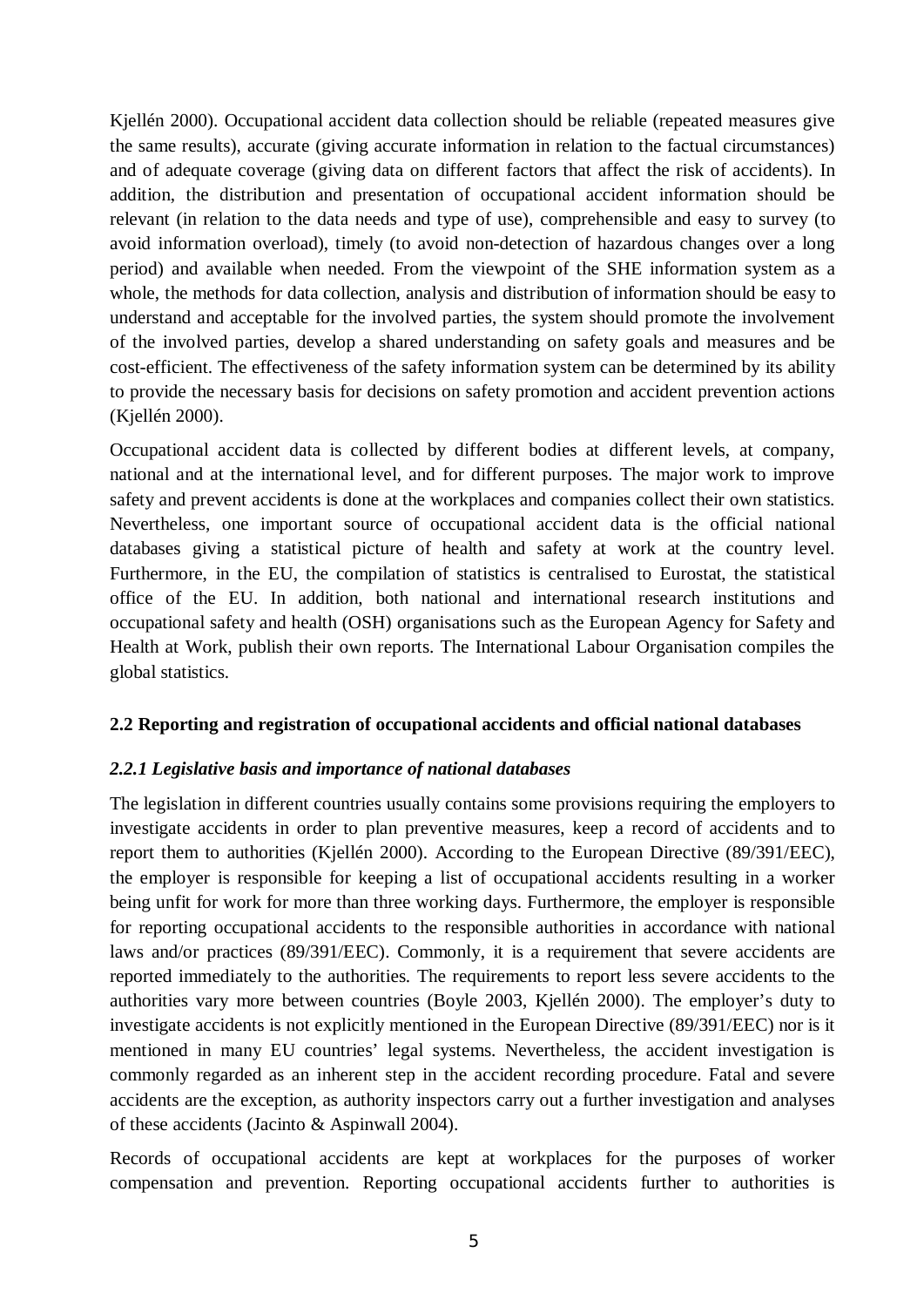important because this data comprises the main source of information for national occupational accident databases, which are used for the production of official national statistics (Jacinto & Aspinwall 2004). Occupational accident data reported to authorities forms, again, the basis for official EU statistics. This data forms the basis of accident prevention and safety promotion at both the national and EU level. The reporting of accidents to the authorities provides the necessary knowledge on accidents and their prevention for the development of regulations and the supervision of compliance with the regulations (Kjellén 2000). Furthermore, this data serves as an indicator in defining and implementing targeted strategies for preventing and controlling risks, and for monitoring the progress made at the national level. In the study by Jacinto and Aspinwall (2004), all EU countries acknowledged the benefits of using their systems for the development of preventive policies and/or planning of inspection activities. In addition, the data was used for the purposes of insurance policies, research, and in order to provide advice and assistance for enterprises (Jacinto & Aspinwall 2004).

In the EU, reliable, comparable and up-to-date statistical information is vital for setting policy objectives and adopting suitable policy measures. An accurate statistical picture of health and safety at work is critical for monitoring policies and identifying preventive needs (Eurostat 2010). The national occupational accident databases do not only support national policies, systems and programs for safety promotion. Apart from the authorities, other OSH organisations and companies can also utilise official occupational accident statistics for similar purposes. From the company perspective, accident information can be divided into internal information collected from inside the company and external information available from outside the company (see Kjellén 2000, Lind & Kivistö-Rahnasto 2008). Although companies monitor safety performance with their own statistics, official accident statistics can be used, for example, to give a broader perspective and for comparison purposes. Safety management standards recommend the utilisation of external accident information, for example, in hazard identification (see BS 18004 2008).

## *2.2.2 European Statistics on Accidents at Work (ESAW) methodology*

Accident models and classifications are used as a tool to standardise the collection and analyses of data on accidents (see Kjellén 2000). Jacinto and Aspinwall (2004) have compared the reporting and registration systems and national databases used to compile official occupational accident statistics between EU countries. They found that, despite some similarities, many of the EU countries have different methods and procedures for collecting and compiling data, which makes the comparison of occupational accident statistics difficult between the EU member states (Jacinto & Aspinwall 2004). Along with the efforts to improve working conditions and health and safety at work in the EU, work has been carried out to harmonise the criteria and methodologies applied in recording and producing statistics on accidents at work. In the 1990s, a project aiming to harmonise ESAW in order to collect EU-wide comparable data on accidents at work and establish a database was launched. In the project, a methodology for collecting and recording data on accidents at work was developed. The ESAW methodology was gradually implemented in the member states' national systems in the 1990s and at the beginning of the 21st century (see European Commission 2001, 2009). In Finland, the ESAW methodology has been used to classify and code accidents at work since 2003 (FAII 2002).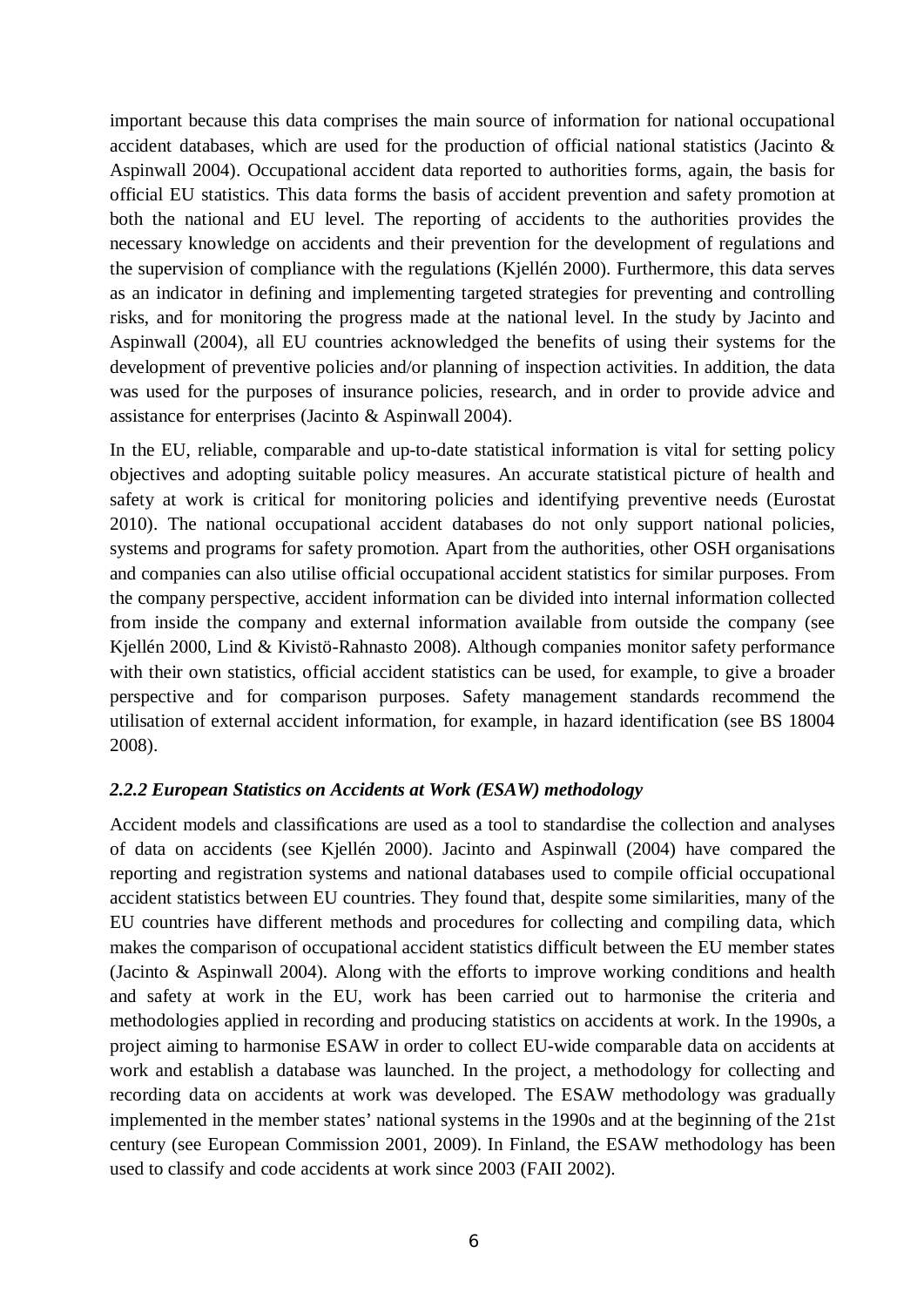The ESAW methodology includes variables describing the date and time and geographical location of the accident, the employer, the employee and the consequences of the accident. Furthermore, the ESAW methodology includes variables describing the causes and circumstances behind the accident at work (see European Commission 2001, 2009). A detailed description of the ESAW methodology is provided in European Commission (2001, 2009).

The implementation of the ESAW methodology has unified the collection of data on occupational accidents in the EU member states. Nevertheless, there are still differences in reporting and registration systems between countries. For example, occupational accidents are recorded in two ways on the national level in the EU member states. In insurance-based systems, data on occupational accidents is collected via the notifications of accidents to the insurer, which may be public or private. Data collection may also be based on the legal obligation of the employer to notify occupational accidents to the relevant national authority, often the national labour inspection service (see European Commission 2001, 2009). Moreover, there are differences in the legal definition of what is counted as an "accident at work" between the EU countries (Räsänen 2007). In addition, the coverage of accidents involving self-employed and family workers and accidents en route between the two premises of the workplace varies between member states. Mainly, the same ESAW variables are to be used in every member state. The use of some of the variables describing the causes and circumstances, however, is optional. Hence, with regards to these variables, the national implementation varies between member states. However, all the ESAW data to be submitted to Eurostat is extracted by member states from their national data according to harmonised criteria (see European Commission 2001, 2009).

The ESAW variables, particularly the new variables describing the circumstances, causes and consequences of accidents at work have the potential to allow for a more detailed analysis of the conditions under which the accidents at work occurred and, hence, for defining new policies in accident prevention (European Commission 2009). Nevertheless, as the ESAW methodology has only recently been implemented, not many studies have yet been published where occupational accident data is analysed according to the new ESAW variables. Furthermore, of those studies available, only some (e.g. Jacinto et al. 2009, Jacinto & Guades Soares 2008, Rajala & Väyrynen 2010) discuss the functionality and usefulness of the ESAW variables.

The benefits of the new ESAW variables are highlighted, since they allow for a better understanding of causation pathways (Jacinto & Guades Soares 2008) and for the description of the actual occurrence of an accident (Rajala & Väyrynen 2010). Nevertheless, Jacinto et al.  $(2009)$  have also argued that the current variables are not vet sufficient to clarify accident mechanisms and that there is a need for more detailed information. They suggest the implementation of an additional variable, associated with the deviation, aimed at promoting the inclusion of specific underlying factors within the local workplace environment (Jacinto et al. 2009). Nevertheless, not much is yet known concerning the utilisation of accident data in accordance with the ESAW methodology. Further research applying ESAW methodology would facilitate in identifying opportunities for preventive joint ventures across activity sectors or across countries by allowing comparison and cross-references between studies (see Jacinto & Guades Soares 2008). Reliable, comparable and up-to-date statistical information is vital for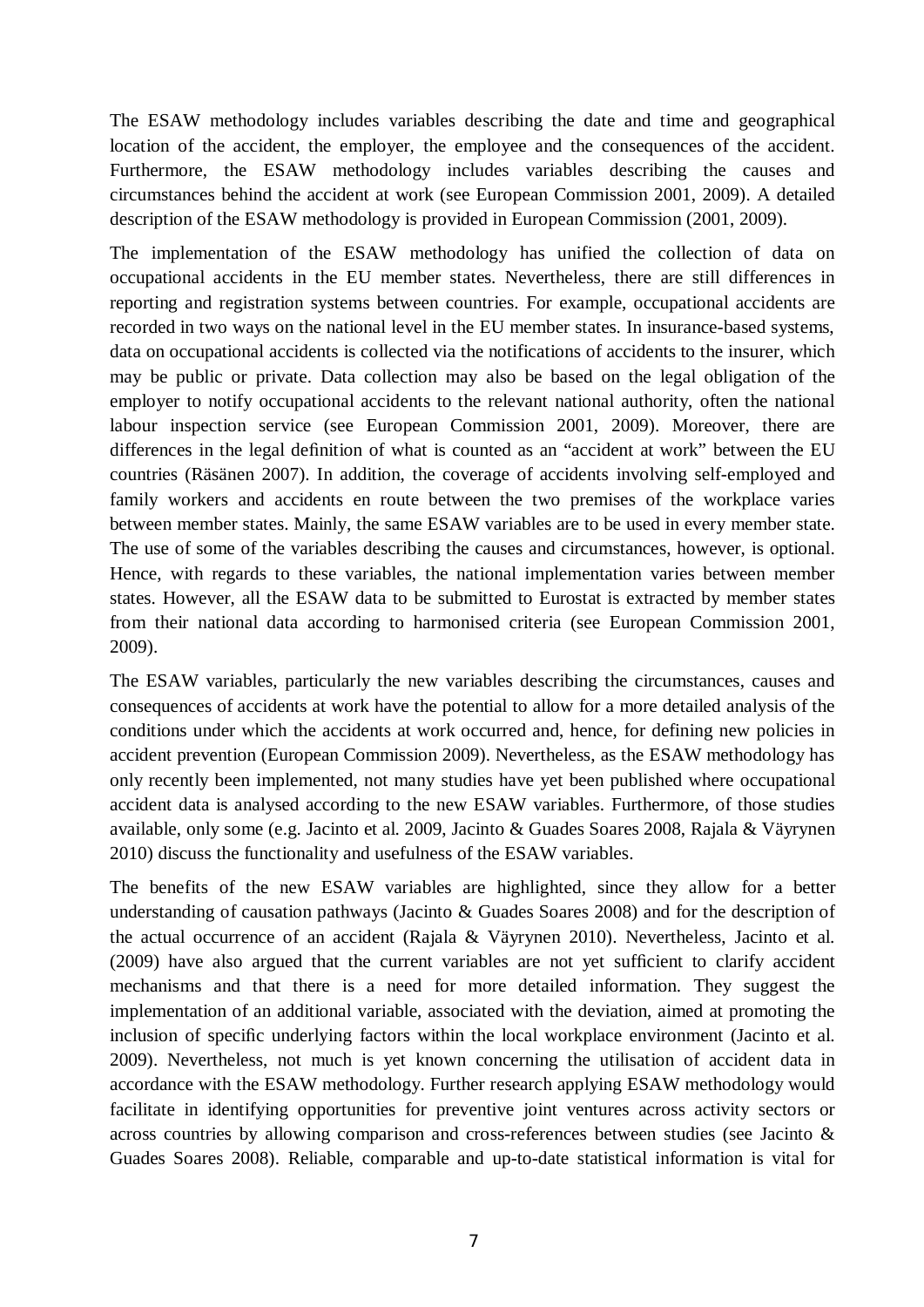monitoring and promoting safety in the EU; thus, it is important to continue with the efforts to improve the quality of European statistical data on health and safety at work (Eurostat 2010).

### *2.2.3 Finnish occupational accidents and diseases statistics database and its users*

#### *Reporting and registration of occupational accidents on a national level in Finland*

In Finland, the reporting and registering of occupational accidents on a national level is insurance-based. According to the Finnish Employment Accidents Insurance Act (1948/608), the right to receive compensation via statutory accident insurance is based on the employment relationship (in the private or public sector). The employer is responsible for taking out accident insurance from an accident insurance company for its employees (see 1948/608, Kukkonen & Karmavalo 2004). In addition, some groups, such as agricultural entrepreneurs, pupils and students in circumstances comparable to work, and those caring for close relatives etc. are covered through separate legislation. The statutory Employment Accidents Insurance Act does not obligate self-employed persons and their close relatives to take out insurance. Nevertheless, the same cover can be taken out voluntarily (see Kukkonen & Karmavalo 2004). In Finland, the statutory accident insurance system is operated by private insurance companies from which private and local government employers take the insurance. In addition, the agricultural entrepreneurs' employment accident insurance is organised through the Farmers' Social Insurance Institution. The State Treasury Office is responsible for the accident insurance coverage of state employees (FAII 2012c, Kukkonen & Karmavalo 2004).

Events insured against and compensated for through statutory accident insurance include occupational accidents and diseases (see 1948/608, Kukkonen & Karmavalo 2004). An occupational accident is any accident that causes injury to or illness in an employee in the course of employment, in circumstances arising from their employment, or while the employee was trying to protect or save their employer's property or, in connection with their employment, trying to save a human life. Circumstances arising from employment include the time that the employee is at the workplace or in areas pertaining to work, commuting from his/her home to the workplace, or vice versa and attending to business for the employer elsewhere (Finnish Employment Accidents Insurance Act 1948/608). The legal practice usually requires that the accident is sudden, unexpected, caused by an external factor and it occurs against the will of the victim. Nevertheless, some other occupational accidents also receive compensation such as other injuries occurring over a short time period (e.g. abrasions due to work movements), injuries or illnesses resulting from an assault or from another intentional act by another person, and substantial exacerbation of previous injuries or illnesses. Occupational diseases are diseases that have probably been caused principally by physical, chemical or biological factors at work (Kukkonen & Karmavalo 2004).

The Federation of Accident Insurance Institutions (FAII) is the co-ordinating organ of all the organisations engaged in statutory accident insurance (FAII 2012c). The FAII is the official keeper of the occupational accident statistics database in Finland. As one of its main responsibilities, the FAII collects and maintains statistics (the FAII database) of employee and self-employed occupational accidents and diseases that have received compensation through the insurance scheme of the statutory accident insurance system in Finland (See 1948/608, FAII 2012c). The data concerning agricultural entrepreneurs' occupational accidents and diseases is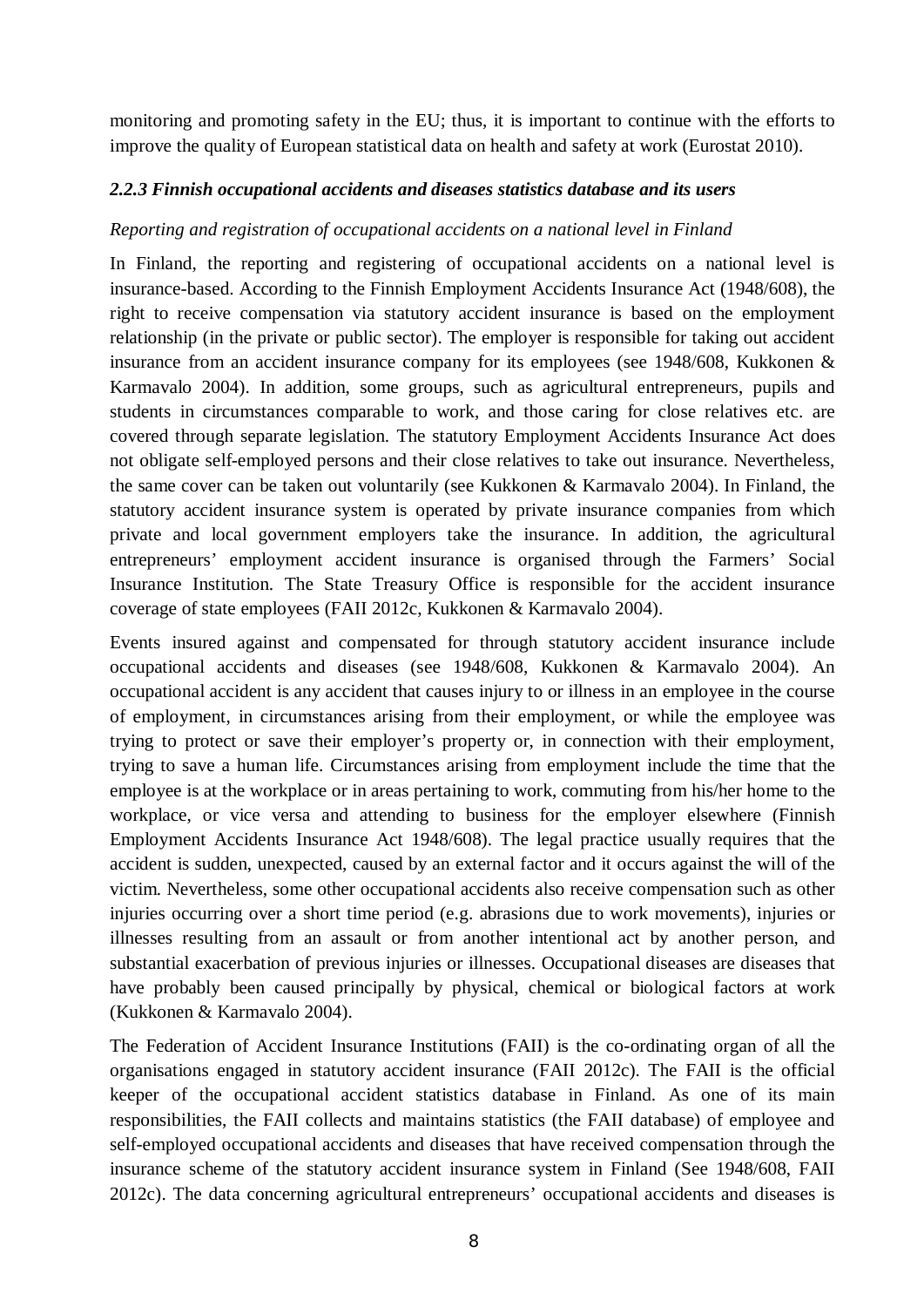not available in the FAII as this is gathered by the Farmers' Social Insurance Institution (FAII 2012c). If an occupational accident occurs, the employee is responsible for informing the employer about the accident. The employer is responsible for keeping a list of occupational accidents and for making a notification of an occupational accident to the insurance company. Insurance companies deliver the information to the FAII (Kukkonen & Karmavalo 2004). The notification form contains data concerning, among other aspects, the employer, the injured person, the time and location of the injury or illness, the type of injury, employment and salary. In addition, a short description of how the accident happened or how the occupational disease developed is written in the notification. The FAII statistics are used in investigations and calculations related to insurance premiums, in research concerning the causes and consequences of occupational accidents and diseases, in compiling publications on occupational accidents and diseases statistics and other work carried out to prevent occupational accidents and diseases. The statistics are also used to evaluate and develop the implementation of the system (See FAII 2012c).

National-level data on occupational accidents is also collected through other sources. For example, the Finnish Victim Survey by the National Institute of Health and Welfare and National Research Institute of Legal Policy, the Work and Health Survey by the Finnish Institute of Occupational Health and the Quality of Work Life Survey by Statistics Finland have charted exposure to occupational accidents in Finland. According to the Finnish legislation, OH&S authorities and the police must be notified without delay if the occupational accident or disease has caused a severe injury or death (see 1948/608, 2006/44). The reports compiled by the OSH inspectors of these occupational accidents causing severe injuries or death are registered in the database of the Regional State Administrative Agencies. The FAII also maintains a separate register on the investigation reports of fatal workplace accidents.

## *FAII database web application and its users*

Recently, a new interface, a web application for the FAII database was developed. The web application is intended for the research, training, planning and development purposes of also other Finnish OH&S organisations than the FAII (described in more detail in the following section). Access rights to the application are based on contracts and training. FAII offers training in which users are instructed on how to use the application. Nevertheless, there are some exceptions and not all users of the application have participated in training. Single companies cannot access the application, but, for example, insurance companies or labour market organisations can produce information for companies' needs. The application allows the OH&S organisations and their representatives to retrieve information from the FAII database independently through the Internet. Although the users have also previously been allowed to use the data for their own customised analyses, previously such an interface did not exist and the information for the analyses needed to be separately requested from the FAII. The application was taken into use along with the implementation of ESAW variables in 2003.

The web application is tailored to meet the needs of different OH&S organisations using the application, and the content available through the application varies slightly according to the organisation. In general, information concerning occupational accidents and diseases can be retrieved from the application using different classifications. For example, classifications of economic activities, occupational classification, gender, age and ESAW variables concerning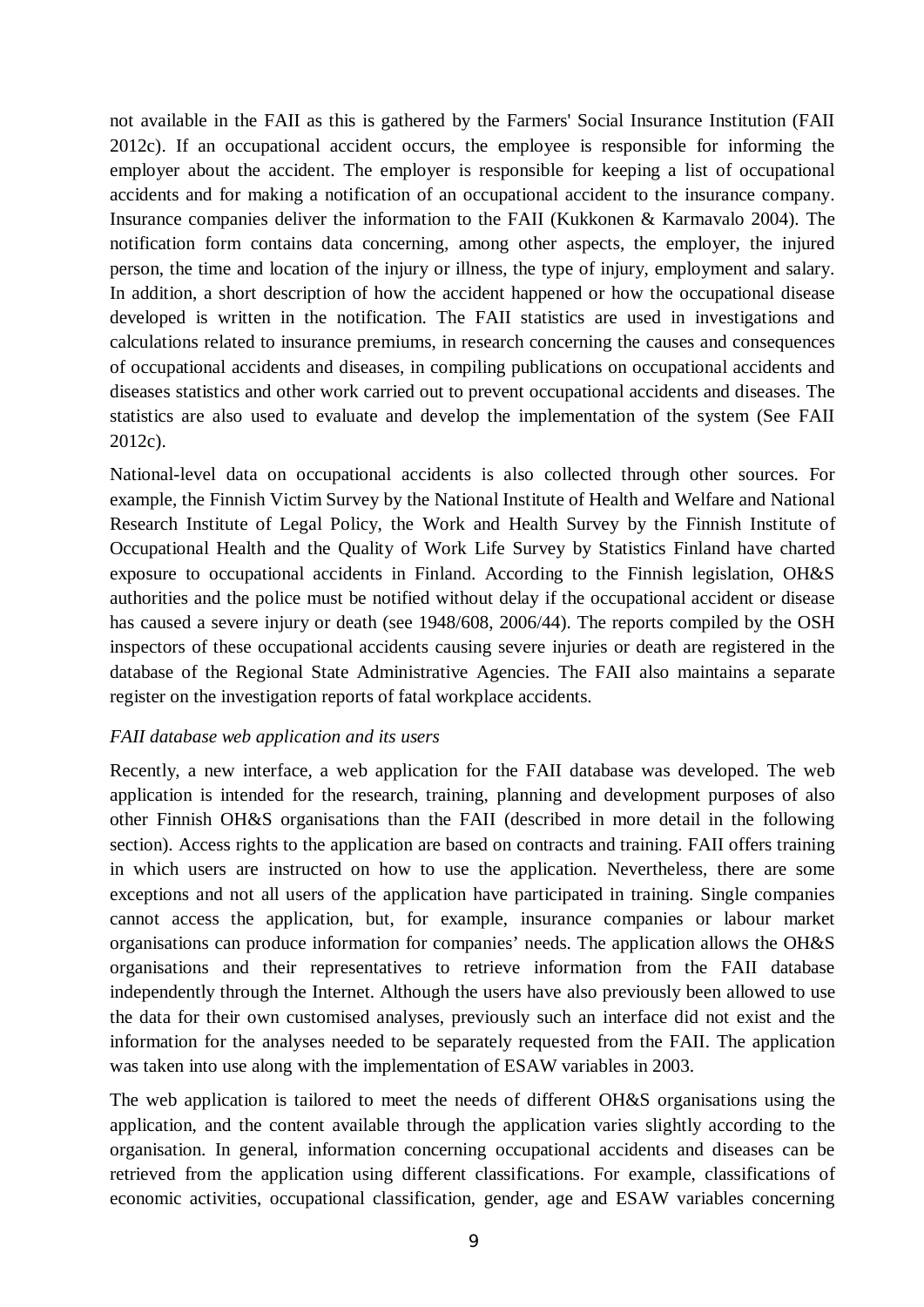circumstances, causes and consequences of accidents at work can be used. The short descriptions of accidents at work written in the notification form of occupational accidents and diseases are also available on the application. The users can also define their own information-retrieval criteria by using the classifications. There are also some predefined information-retrieval alternatives in which the search criteria are defined in advance. As an information-retrieval result, the application presents a table containing the requested information. For the sake of confidentiality, not all data is, however, available for the users.

#### *Organisations operating in the field of occupational health and safety in Finland*

Inside workplaces, both the employer and employees have OSH responsibilities that are dictated by the law. Furthermore, the legislation emphasises the importance of cooperation between employers and employees on safety and health in workplaces supported by OSH representatives and occupational health care services. Indeed, work carried out inside workplaces plays a principal role in ensuring, sustaining and improving a healthy and safe work environment and conditions. Nevertheless, there are also several organisations operating in the field of OSH in Finland supporting safety promotion in workplaces. These national-level operators include OSH authorities, research and service institutions and other OSH organisations (see Figure 1).

#### **Occupational Safety and Health and other Authorities**

- Ministry of Social Affairs and Health
	- o Department of Occupational Safety and Health
	- o Department for Promotion of Welfare and Health
- Occupational safety and health divisions of Regional State Administrative Agencies

#### Other authorities

- Ministry of Employment and the Economy
- Finnish Safety and Chemicals Agency
- Radiation and Nuclear Safety Authority
- Etc.

#### **Other organisations**

- Labour market organisations
- The Centre for Occupational Safety

#### **Research and Service Institutions**

- Finnish Institute of Occupational Health
- Technical Research Centre of Finland
- Finnish Standards Association
- Federation of Accident Insurance Institutions
- Insurance companies
- Universities and other institutions of higher education
- Occupational health care service providers
- The Finnish Work Environment Fund

#### **Workplaces**

- Employer and employees
- Occupational Safety and Health Representatives

Figure 1. Operators in the field of occupational safety and health in Finland (modified from Ministry of Social Affairs and Health 2004, 2010a).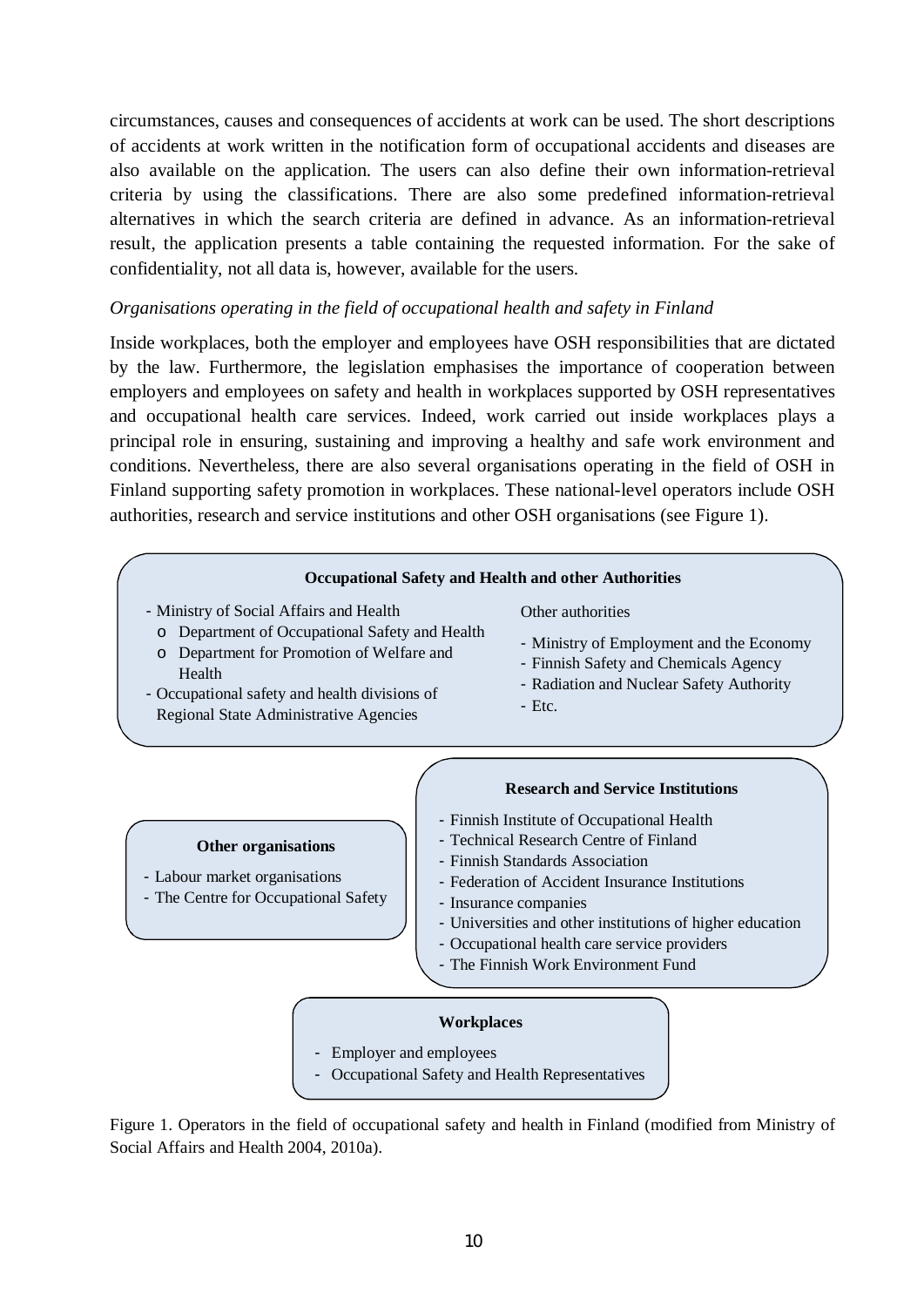In Finland, the occupational safety and health administration consists of the Department of Occupational Safety and Health at the Ministry of Social Affairs and Health and the occupational safety and health divisions at the Regional State Administrative Agencies. In general, OSH authorities are in charge of the preparation and enforcement of legislation related to OSH and labour. The authorities also give advice and guidance on operations concerning the improvement of working conditions. There are also other authorities, whose sphere of operations is closely connected to OH&S. Research and service institutions provide research, communication, training, expert services, research funding etc. related to OSH. The other organisations include labour market organisations providing collective agreements, among others. The Centre for Occupational Safety, again, produces and offers workplace communities training, information, materials and services needed for developing safe working conditions (see Ministry of Social Affairs and Health 2004, 2010a).

#### **2.3 Goals to reduce occupational accidents in the European Union and Finland**

In the EU's social policy, health and safety at work, and, in particular, issues relating to accidents at work are emphasised as one of the most important areas of action (European Commission 2009). The European Commission's policy agenda to improve health and safety at work in the EU is communicated in the Community Strategies on health and safety at work (see European Commission 2002, 2007). A variety of measures to improve health and safety have been defined in these strategies. The objective of the 2002–2006 strategy was to bring about a continuing improvement in well-being at work and a reduction in accidents and illnesses at work (European Commission 2002). It was concluded that along with a large body of Community laws, the strategy led to considerable improvements in working conditions in the EU member states (European Commission 2007). The 2007–2012 Community strategy continues on from the previous strategy, with the primary objective of an on-going, sustainable and uniform reduction in accidents at work and in occupational illnesses. The concrete objective is to reduce the total incidence rate of accidents at work per 100,000 workers in the EU-27 by 25% by 2012. The Community strategy calls the member states to develop and implement coherent strategies geared to national conditions in cooperation with the social partners and with measurable targets for further reducing accidents at work and occupational illnesses. Especially the most common risks and sectors of activity, enterprises and workers who are most at risk should be targeted (see European Commission 2007).

In Finland, the strategy for the social and health policy of the Ministry of Social Affairs and Health and the policies for the work environment and well-being at work, specified on the basis of the strategy, define Finland's position on the Community strategy(see Ministry of Social Affairs and Health 2011a). The Community strategy of 2007–2012 was already taken into account in the OSH strategy of the Ministry of Social Affairs and Health for the years 1998– 2010. The implementation of the Finnish OSH strategy confirmed by the Ministry of Social Affairs and Health is evaluated every three years (see Ministry of Social Affairs and Health 2010b). According to the latest follow-up reports, OH&S activities and the comprehensive cooperation in this sector have developed favourably. Major updates in the Finnish occupational safety legislation in the 21st century have notably effected the realisation of the strategy. Some improvement can be seen in the working conditions in various sub-sectors. However, overall the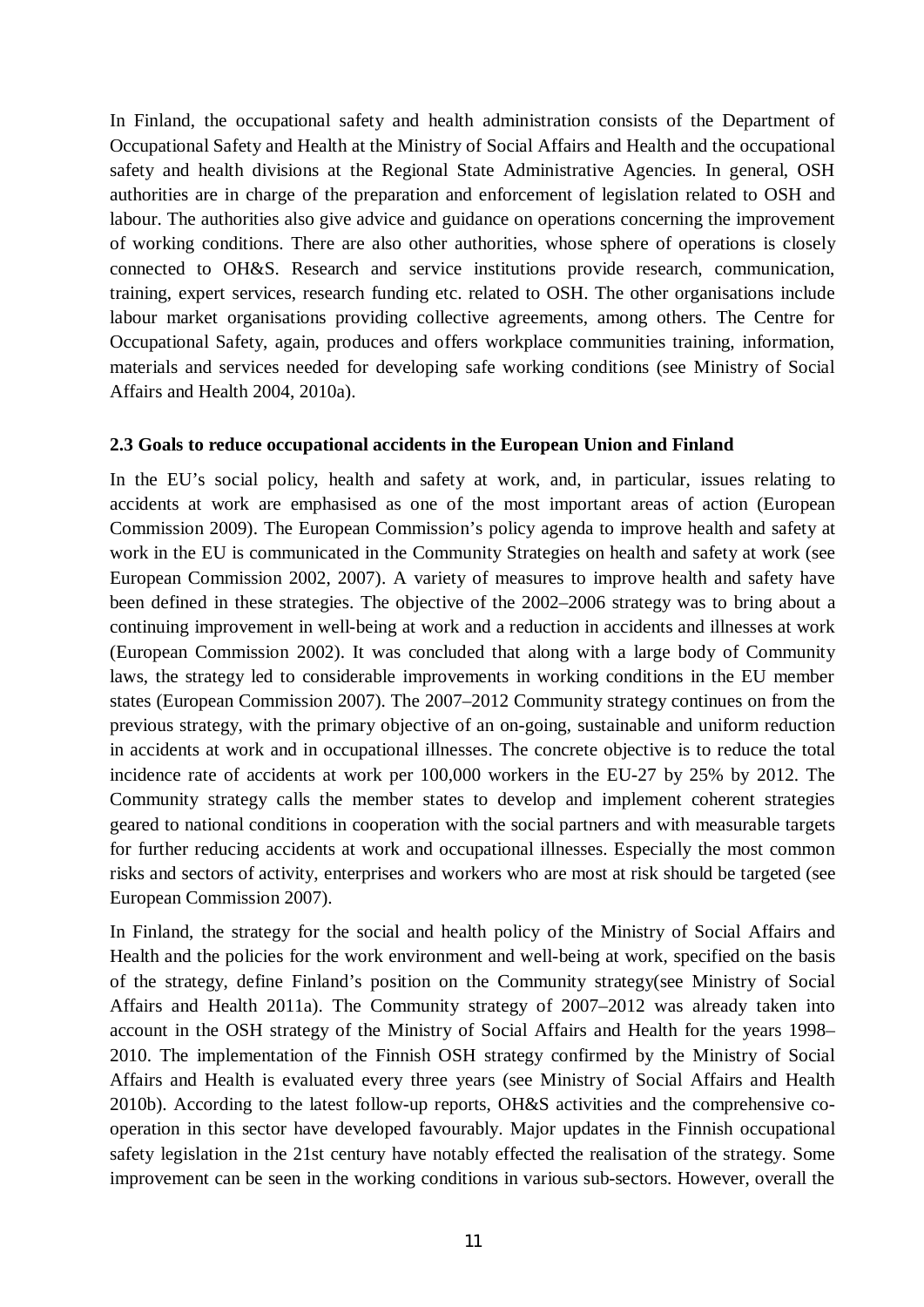positive development seems to have stagnated in the past ten years and much work is still needed to be done to improve working conditions. Furthermore, it should be investigated to what extent the most recent improvements are as a result of the economic recession. In addition, new challenges are also emerging in Finland due to changes in working life (Ministry of Social Affairs and Health 2008, 2010b).

The latest social and health policy strategy, Socially Sustainable Finland 2020, was confirmed by the Ministry of Social Affairs and Health in January 2011. The strategy relies on the idea that a good and healthy work environment supports sustainable development, and workers well-being, and improves the productivity of the companies and society (see Ministry of Social Affairs and Health 2011b). In the policies for the work environment and well-being at work until 2020, the ministerial strategy is specified with regards to those areas of OH&S that deal with the work environment and well-being at work. The vision of the policies includes health, safety and wellbeing as important common values, which are put into practice in every workplace and for every employee. The policy also aims at improving employees' abilities, their willingness to work, and opportunities to work and, hence, encourages employees to continue for longer in their working life. The concrete objectives related to health and safety are to decrease the number of occupational diseases by 10%, the frequency of occupational accidents by 25%, and physical and mental stress both by 20% between 2010 and 2020 (see Ministry of Social Affairs and Health 2011a).

## **2.4 Recent trends in occupational accidents**

## *2.4.1 The extent and general trend in occupational accidents*

Occupational accidents continue to pose a major burden globally (see Hämäläinen et al. 2009, ILO 2011). According to the latest estimates, there were 317 million occupational accidents causing at least four days of incapacity for work in the world in 2008. Of these, 321,000 were fatal (ILO 2011). The annual economic costs from lost working time and the interruption of production, medical expenses and workers' compensation due to poor OH&S practices are estimated to be 4% of global gross domestic product (ILO 2012). In 2008, the number and rate (per 100,000 workers) of both fatal and non-fatal occupational accidents decreased compared to the year 2003 (ILO 2011). The impact of the economic recession may have affected these trends, as some of the recent advances in terms of promoting OH&S may, however, have been lost during the economic recession, as enterprises struggle to remain productive (e.g. Quinlan et al. 2010). Before 2008, non-fatal occupational accidents increased by 20% between 1998 and 2003, while the corresponding accident rate per  $100,000$  economically active people fluctuated between 12,218 and 12,966. During the same period, the number of fatal occupational accidents increased, though only slightly (3.6%), and the rate decreased slightly from 16.4 to 13.8 (per 100,000 economically active people) (Hämäläinen 2010, Hämäläinen et al. 2009).

Health and safety in terms of working conditions varies between countries, industries and social groups (ILO 2012). The burden of work-related accidents is particularly heavy in developing countries (Hämäläinen 2010, ILO 2012). Nevertheless, in the global estimates, 6% of both occupational accidents with at least a four-day incapacity for work and fatal occupational accidents occurred in Europe (see Hämäläinen 2010). According to the Labour Force Survey,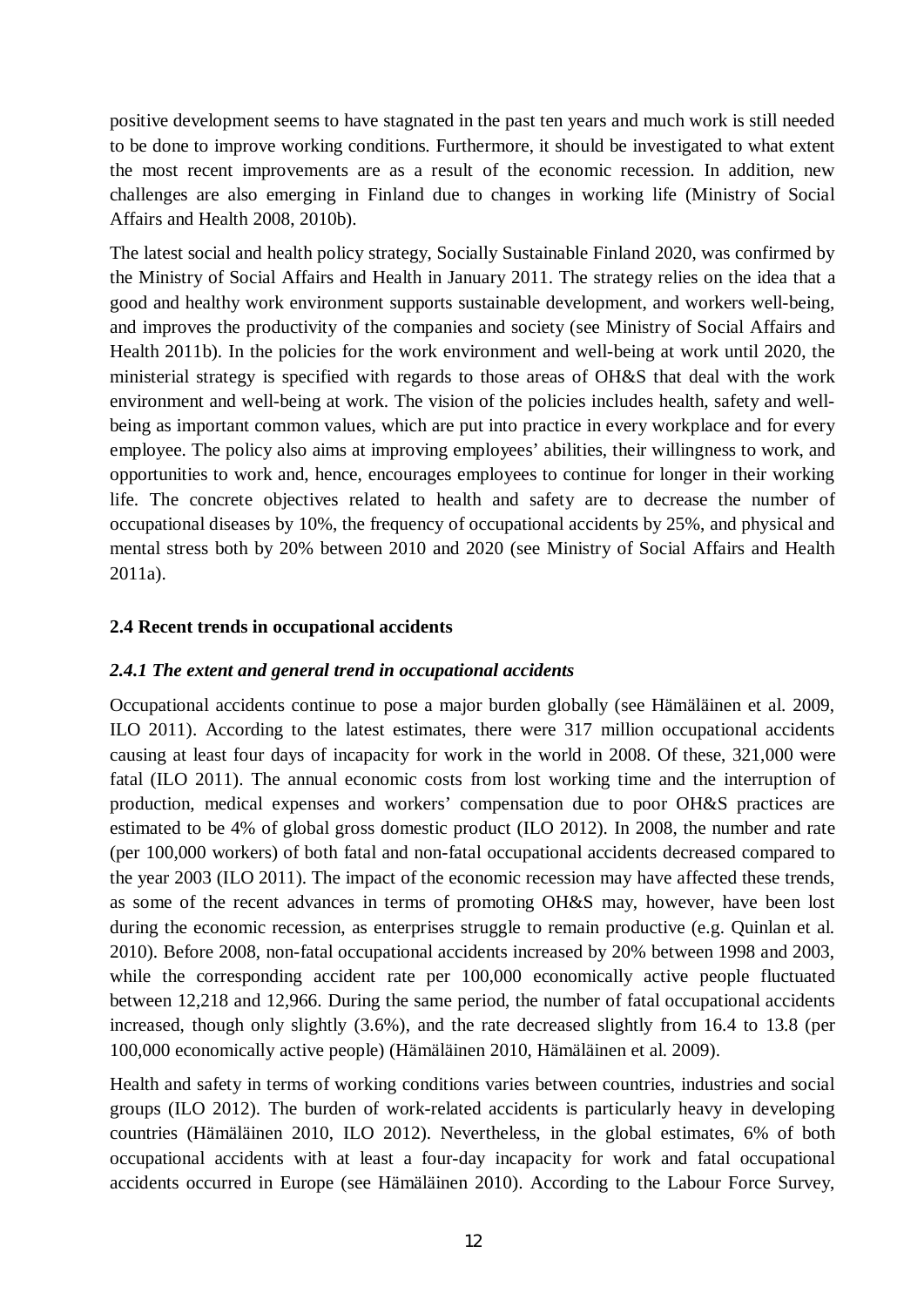approximately 6.9 million (3.2%) workers in the  $EU-27<sup>1</sup>$  had an accident at work in 2007. In ESAW, 2.9% of the workers in the EU-27 had an accident at work that resulted in more than three days of incapacity for work and 5580 died due to an accident in 2007 (Eurostat 2010). It is estimated that the costs of occupational accidents and work-related diseases in the  $EU-15<sup>2</sup>$ countries account for 2.6–3.8% of gross national product (EU-OSHA 2008). In the Labour Force Survey, the percentage of workers involved in accidents at work decreased in ten European countries<sup>3</sup> from 3.5% to 3.3% between 1999 and 2007. In ESAW, non-fatal accidents at work with more than a three-day incapacity for work decreased from 4.0% to 2.9% and fatal accidents at work decreased from 5275 to 3580 in the EU-15 countries during the same period (Eurostat 2010). Previously, according to ESAW, both the number and incidence rate of non-fatal and fatal accidents at work were reported to have decreased in the EU-15 between 1995 and 2005 (European Commission 2009). Hämäläinen (2010) has also reported decreases in the rates of occupational accidents in Europe between 1998 and 2003. The stricter OH&S legislation, particularly in new EU member states, may be one reason for decreasing occupational accident trends in Europe (e.g. Hämäläinen et al. 2009).

According to the latest estimations, 132,000 employee occupational accidents received compensation through the statutory employment accident insurance scheme in 2011 in Finland. Of these, 110,000 (83%) were accidents at work and 22,000 (17%) were commuting accidents. In addition, 4555 occupational accidents were compensated for agricultural entrepreneurs (OSF 2012e) and 7000 occupational accidents were compensated for other entrepreneurs (FAII 2012a). In 2010, there were 43 fatalities due to accidents at work and 18 due to commuting accidents (OSF 2012d). According to the Work and Health Survey by the Finnish Institute of Occupational Health, an occupational accident occurred with every ninth respondent in 2009. In proportion to the working population, this means that, altogether, 270,000 occupational accidents occurred (Grönqvist et al. 2010). In the Finnish Victim Survey, the proportion of victims of occupational accidents was approximately 5.6% of the working aged population in 2009 (Haikonen & Salminen 2010). According to the Quality of Work Life Survey, the percentage of employees involved in an occupational accident was approximately 5% in 2008 (Lehto & Sutela 2008). The costs of occupational accidents and illnesses to society are estimated to be approximately 2.8 billion Euros (2% of the gross national product) (Ministry of Social Affairs and Health 2004).

During the economic recession at the beginning of 1990s, Finnish employees' risk of non-fatal accidents at work decreased notably until 1996 (OSF 2006). After a slight increase in 1997 and 1998, the number and frequency of accidents at work for which employees received compensation through the statutory employment accident insurance scheme slightly decreased

l

<sup>1</sup> Twenty-seven member states of the EU: Austria, Belgium, Bulgaria, Cyprus, the Czech Republic, Denmark, Estonia, Germany, Greece, Finland, France, Hungary, Ireland, Italy, Latvia, Lithuania, Luxembourg, Malta, the Netherlands, Poland, Portugal, Romania, Slovenia, Slovakia, Spain, Sweden and the United Kingdom.

 $2$  Fifteen member states of the EU: Austria, Belgium, Denmark, Germany, Greece, Finland, France, Ireland, Italy, Luxembourg, the Netherlands, Portugal, Spain, Sweden and the United Kingdom.

<sup>&</sup>lt;sup>3</sup> Data on accidents at work in 1999 and 2007 could be compared for ten countries: Denmark, Spain, Finland, Hungary, Ireland, Italy, Luxembourg, Portugal, Sweden and the United Kingdom (Eurostat 2010).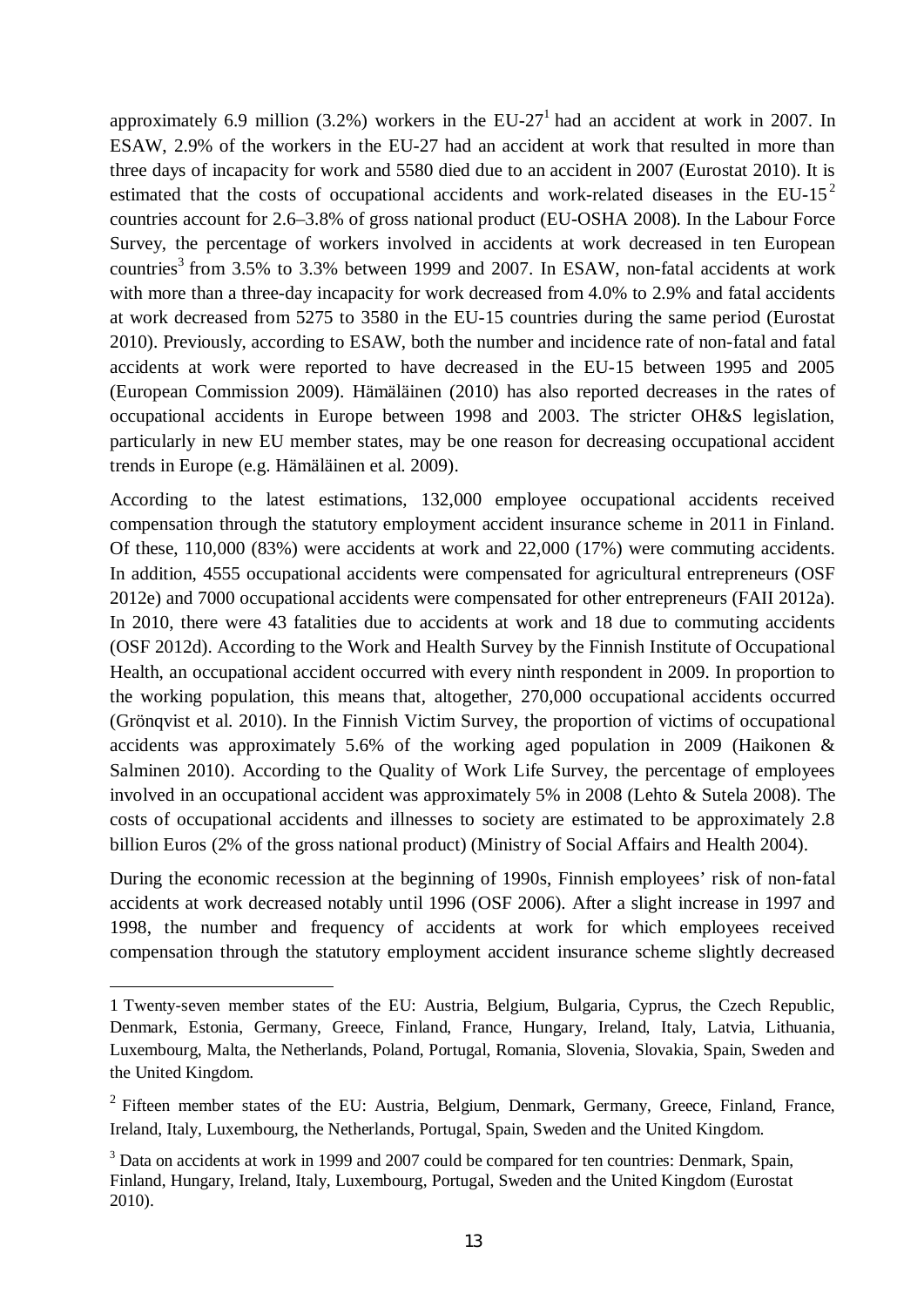until 2004, when the number and frequency were 96,299 and 28.3, respectively (FAII 2007a). The number and frequency of employees' commuting accidents remained more or less on the same level, fluctuating though to 15,903 and 4.7, respectively in 2004 (FAII 2007a, OSF 2006).

In 2005, the reporting of occupational accidents, particularly causing less than a four-day incapacity for work, increased due to a change in the employment insurance legislation (see 2004/1358, FAII 2007a). Hence, occupational accident statistics based on statutory accident insurance are not directly comparable between 2004 and 2005. The approximated effect of the increase is 10% between 2004 and 2005. Taking this effect into account, there was only a small increase in employees' occupational accidents in 2005 compared to 2004 (FAII 2007a). Between 2005 and 2008, the number and frequency of occupational accidents that employees were compensated for remained, again, on the same level, increasing slightly. During that period, an average of 135,453 employee accidents at work and 19,184 employee commuting accidents were compensated for yearly. The average frequencies of accidents at work and commuting accidents with at least a four-day incapacity for work were 15.8 and 2.8, respectively (FAII 2011).

In 2009, the number and frequency decreased, along with a decrease in the amount of work due to the economic recession, turning into an increase again in 2010 and 2011 (FAII 2011, 2012b, OSF 2012e). Fatal accidents at work involving employees have decreased in Finland, being at their lowest (1.2 per 100,000 employees) in 2009. In 2010, the incidence rate of fatal accidents at work increased for the first time since 2005. The number of fatal commuting accidents varies greatly between years (OSF 2012e). Between 1993 and 2003, the incidence rate for fatal commuting accidents fluctuated between approximately 1.0 and 2.0 cases per 100,000 employees (OSF 2006).

## *2.4.2 Emerging issues in occupational accident trends*

Although decreasing trends of accidents at work have been reported in Europe, the decrease has not been uniform between worker categories, companies and sectors. For example, comparing the characteristics of the workers, younger and older workers, those with precarious jobs and migrant workers seem to be overexposed to occupational risks. In addition, occupational accidents involving women have been reported to constitute an increasing share of the burden. When comparing companies, small and medium sized companies, in particular, have fewer resources to put complex systems of worker protection in place, while some of them tend to be more affected by the negative impact of health and safety problems. In accident statistics and surveys, decreasing trends were found in most industrial sectors and occupational groups. Most common accidents at work were still, though, in construction, agriculture, hunting and forestry, transport and communication, and manufacturing, particularly among men (European Commission 2009, Eurostat 2010). For women, accidents at work were more common in the sectors of health and social work, and hotels and restaurants, compared to other sectors (Eurostat 2010). The number of accidents at work with more than three days of incapacity for work decreased in the ESAW statistics (European Commission 2009).

In Finland, some similar trends can be seen in recent occupational accident trends. For example, increasing trends of exposure to occupational accidents have recently been reported concerning women (see FAII 2011, Haikonen & Salminen 2010), and younger and older employees (see FAII 2010, 2011). The frequency of accidents at work has recently decreased in construction,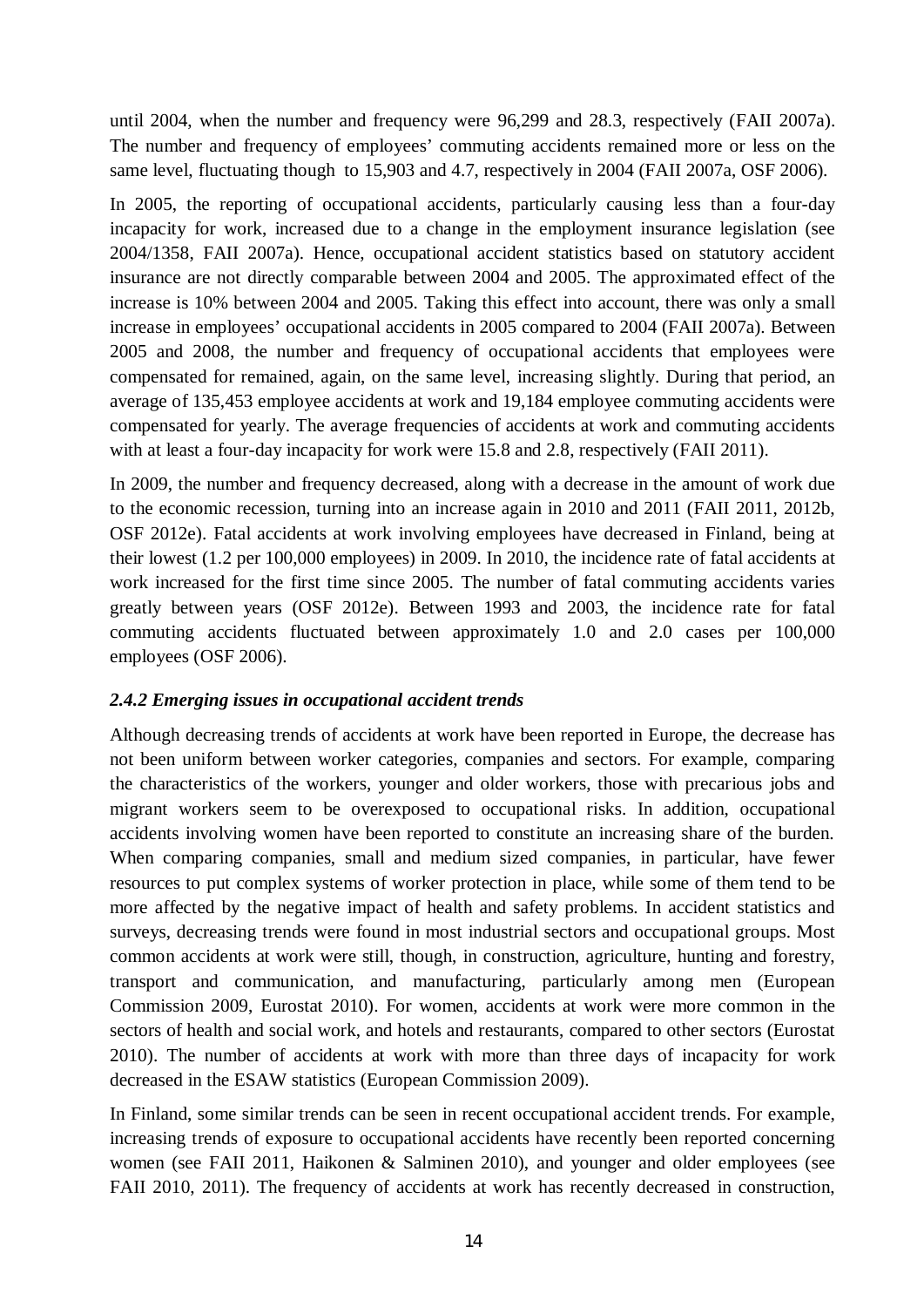manufacturing and in transportation and storage industries (FAII 2011). However, in the sector of administrative and support service activities, the frequency of accidents at work has recently increased, particularly due to increased working hours in cleaning activities and temporary employment agency activities (FAII 2012a). Most of the occupational accidents occur in the local government sector, manufacturing industry, construction, transportation and storage, wholesale and retail trade and administrative and support service activities (FAII 2011). In terms of occupation class, the highest incidence rates for accidents at work are in building construction work; food manufacturing work; agricultural, forestry, and fishing work; wood work; and road transport work (OSF 2012e). Other recent trends include, for example, an increasing proportion of occupational accidents with less than four days of incapacity for work and an increased proportion for providing services as a working process. The most common deviation is still the deviation of slipping or stumbling – with a fall or fall of persons (FAII 2011).

It should be noted though, that occupational accident statistics and research literature shows inconsistent trends regarding some of these issues. For example, in some studies, the number of accidents increases with age, whereas in other studies it decreases (EU-OSHA 2007). Additionally, results concerning gender and occupational accidents are contradictory and, hence, gender differences in work-related deaths and injuries remain unclear (Lin et al. 2008).

## **2.5 Changing world of work and occupational health and safety implications**

As the world and society are complex and under constant change, so is working life and the factors influencing health and safety (Welander et al. 2000). Working life in Europe is changing at an ever-increasing speed (EU-OSHA 2002b). The society, workplaces, work practices and processes are constantly changing due to the influence of new technology, economic fluctuations; shifting social conditions and changes in the composition of the workforce (EU-OSHA 2002b, 2012, Eurostat 2010). The important changes with an impact on safety and health at work that the European countries are currently facing include, for example, the ageing of the workforce; changing work patterns (work life becoming more fragmented); a growing number of women at work; increasing numbers of migrant workers; and new employment trends including an increase in part-time, precarious, and temporary work, self-employment, outsourcing, and increased employment in small and medium sized enterprises, new forms of organising work (e.g. telework) and structural changes in economic sectors and occupations (increases in work in the service sectors) (see EU-OSHA 2002b, 2012, European Commission 2007, 2009, Eurostat 2010).

These changes in working life also cause changes in the nature of OH&S risks and bring new risks and challenges to be faced at work (see EU-OSHA 2002b, 2012, European Commission 2007, 2009, Eurostat 2010). The OH&S implications of these changes may include an increased risk of occupational accidents, among others (EU-OSHA 2002b). The current Community strategy on health and safety at work (2007–2012) emphasises the importance of anticipating new and emerging risks by on-going observation and information collection in order to control these risks (European Commission 2007). Any occupational risks that are both new and increasing are considered as emerging OH&S risks. A previously non-existent risk caused by new processes, new technologies, new types of workplace, or social or organisational change is considered as a new risk. In addition, a long-existing issue can be considered a new risk if it has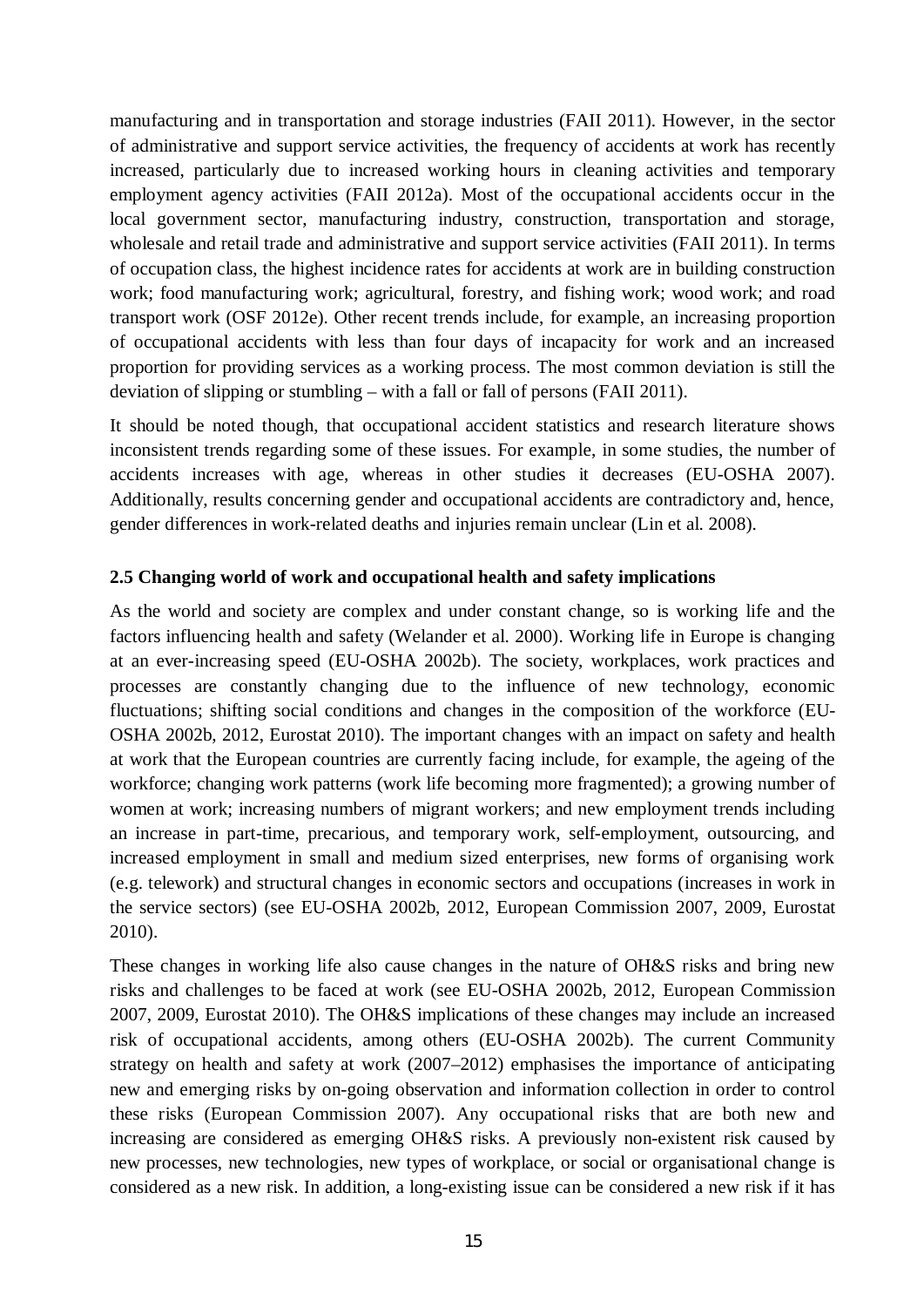been newly perceived as a risk in terms of social or public perceptions or scientific knowledge. The risk is considered as increasing if either the number of hazards leading to the risk is growing, the exposure to the hazard leading to the risk is increasing or the effect of the hazard on workers' health is getting worse (EU-OSHA 2012).

The European risk observatory has identified emerging issues related to physical, chemical, biological and psychosocial risks (EU-OSHA 2012). The recently identified, top-emerging OH&S risks with implications for occupational accidents include, for example, the complexity of technologies and work processes with complex human–system interfaces, thermal discomfort at industrial workplaces (EU-OSHA 2005), new forms of employment contracts and job insecurity, the OH&S risks for the ageing workforce, work intensification with high workload and work pressure, high emotional demands at work including violence and bullying and poor work–life balance (EU-OSHA 2007). For example, workers in new types of employment contracts (including precarious contracts such as temporary, on-call or part-time contracts, and the trend in companies towards lean production and outsourcing) tend to carry out the most hazardous jobs, work in poorer conditions and receive less safety training, which increases the risk of occupational accidents. Violence and bullying as contributing factors to the increase in emotional demands at work are not completely new issues. However, they are a growing concern, particularly in the service sector (EU-OSHA 2007).

#### **2.6 Some topical occupational health and safety issues and related occupational accidents**

### *2.6.1 Violence at work*

Workplace violence can appear in various forms from abusive language, threats and bullying to physical assault and homicide (Chappell & Di Martino 2006, Wassell 2009). In addition, the borderline between acceptable and non-acceptable behaviour is vague (Chappell & Di Martino 2006). What is perceived as violence is subjective and context dependent (Bowie 2002, Chappell & Di Martino 2006, EU-OSHA 2010). Hence, describing and defining this phenomenon is challenging (Chappell & Di Martino 2006). There is no consensus on a general definition (Bowie 2002, Chappell & Di Martino 2006) but different terms (e.g. workplace violence, violence at work, occupational violence) are used, and what is meant by these terms varies (see EU-OSHA 2010).

In the report of the European Commission (Wynne et al. 1997), the following often-used definition aiming at a consensus was proposed: 'Incidents where persons are abused, threatened, or assaulted in circumstances related to their work, involving an explicit or implicit challenge to their safety, well-being and health'. In the World Health Organisation's (WHO's) definition of violence, the intentionality of the act is emphasised. Nevertheless, the presence of an intent to use force does not necessarily mean that there was an intent to cause damage (Krug et al. 2002). Typologies of violence have also been presented in the literature (Krug et al. 2002). Workplace violence can also be categorised according to the relationship between the perpetrator of the violence and the victim to external/intrusive violence (e.g. including criminal-intent incidents), consumer-related violence (e.g. confrontations between staff and a client), relationship violence (e.g. conflicts between co-workers and personal relationship incidents at work) and organisation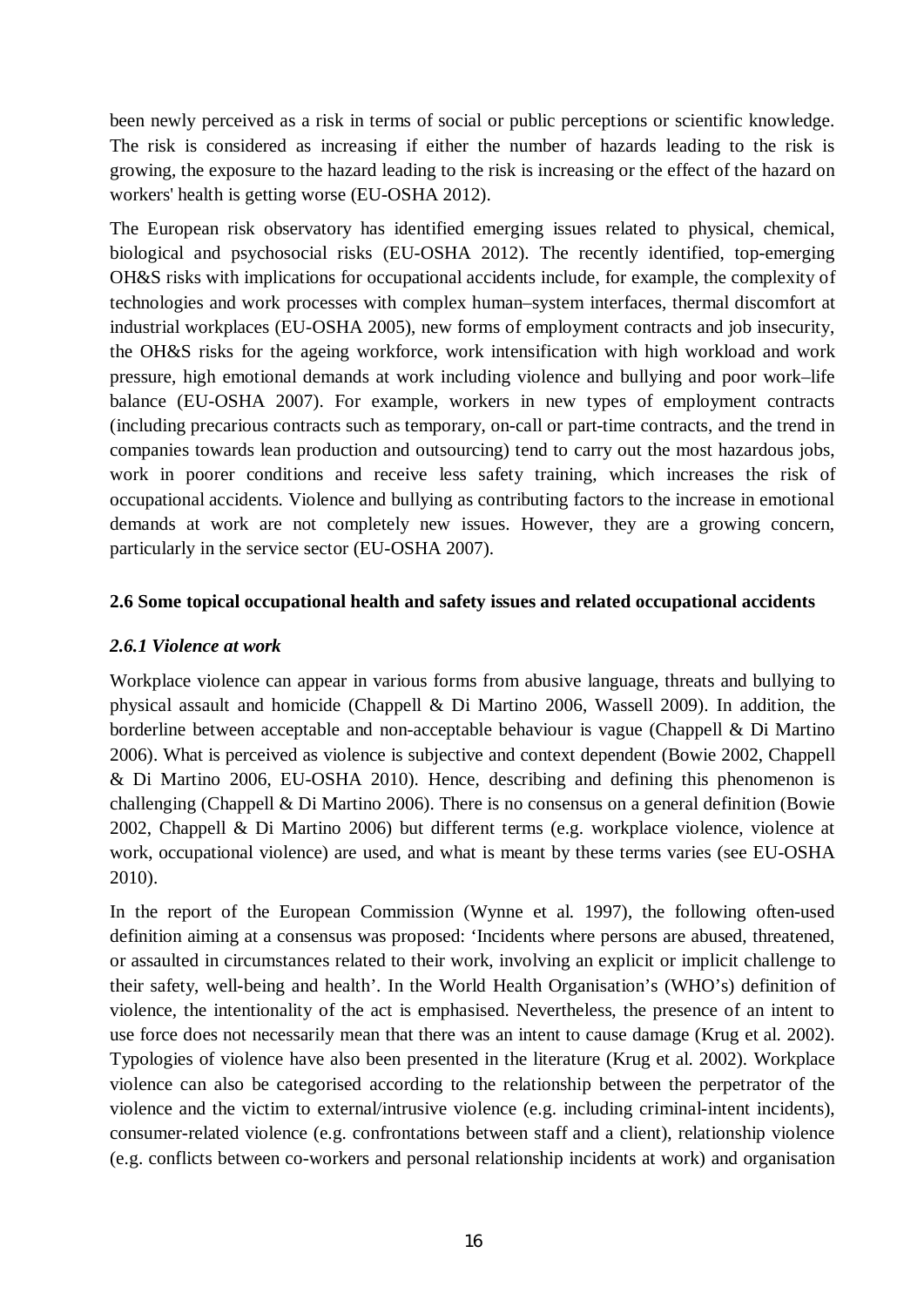violence (e.g. organisational factors contributing to violence at work) (Bowie 2002, Peek-Asa et al. 1997).

In many countries, there is no specific legislation on workplace violence. Nevertheless, there is usually a more general law on safety and health or equal treatment that covers the different aspects of work, of both the physical and psychosocial work environment (EU-OSHA 2010). In the Finnish Occupational Safety and Health Act (2002/738), violence is mentioned separately. The Act requires preventive action to reduce violence and threats of violence in the workplace. According to the Act, if a job involves an apparent threat of violence, the work and working conditions have to be organised so that the threat of violence and violent incidents are, as far as possible, prevented (2002/738). The apparent threat of violence means situations where the risk of becoming a victim of violence is higher than usual. In such cases, the employer is responsible for ensuring that the threat of violence is adequately taken into account with appropriate procedures, safety arrangements and equipment for preventing and restricting violence and with the possibility of calling for help (Pietiläinen 2008).

If a violent incident is considered an occupational accident, the injured person receives compensation from the statutory accident insurance scheme (Pietiläinen 2008). The Finnish Employment Accidents Insurance Act (1948/608) also applies when the injury or illness results from an assault or other intentional act by another person. The Act also applies to situations, for example, robberies, where the consequences are not necessarily physical injuries. These include mental traumas, which, subject to certain conditions, are considered in the same way as assaults and are compensated for as employment accidents (Kukkonen & Karmavalo 2004).

Violence has become a topical OH&S problem in workplaces across countries, receiving increasing attention (see e.g. Chappell & Di Martino 2006, Isotalus 2002, Viitasara 2004, Wassell 2009). Somewhat different trends of violence at work have been reported in the literature. For example, in the USA, workplace homicides have shown a declining trend, though workplace homicides involving women have increased (USDL 2011a). Nevertheless, Hendricks et al. (2007) have pointed out that the decline has not occurred uniformly across demographic and occupational categories. In the European Working Conditions Survey, the trend of exposure to violence has remained broadly stable between 1995 and 2005, although experiences of physical violence have increased from 4% to 6% (Parent-Thirion et al. 2007). According to the latest survey, only 2% of workers in 2010 reported having been subjected to physical violence in the previous year (Eurofound 2012). In Finland, several studies have shown an increasing trend in violence and threat of violence at work during the past decades (see Salminen 2010, Sirén et al. 2010), particularly involving women (see Lehto & Sutela 2008, Sirén et al. 2010). For men, the situation has remained more stable or has even decreased lately (Sirén et al. 2010), though in some sources, an increasing trend has been reported for both men and women between 2003 and 2009 (Kauppinen et al. 2007, Salminen 2010).

According to the accident statistics, in the USA, the number of non-fatal occupational injuries and illnesses requiring days away from work due to assaults and violent acts by person(s) has revolved around 40,000 incidents in recent years. That is approximately 3.2% of all non-fatal occupational injuries and illnesses requiring days away from work in the same years of 2008– 2010. The incidence rate of assaults and violent acts by person(s) per 10,000 full-time workers was 3.6 in 2008 and 4.0 in 2010 (See USDL 2010a, 2010b, 2011b). There were 542 homicides in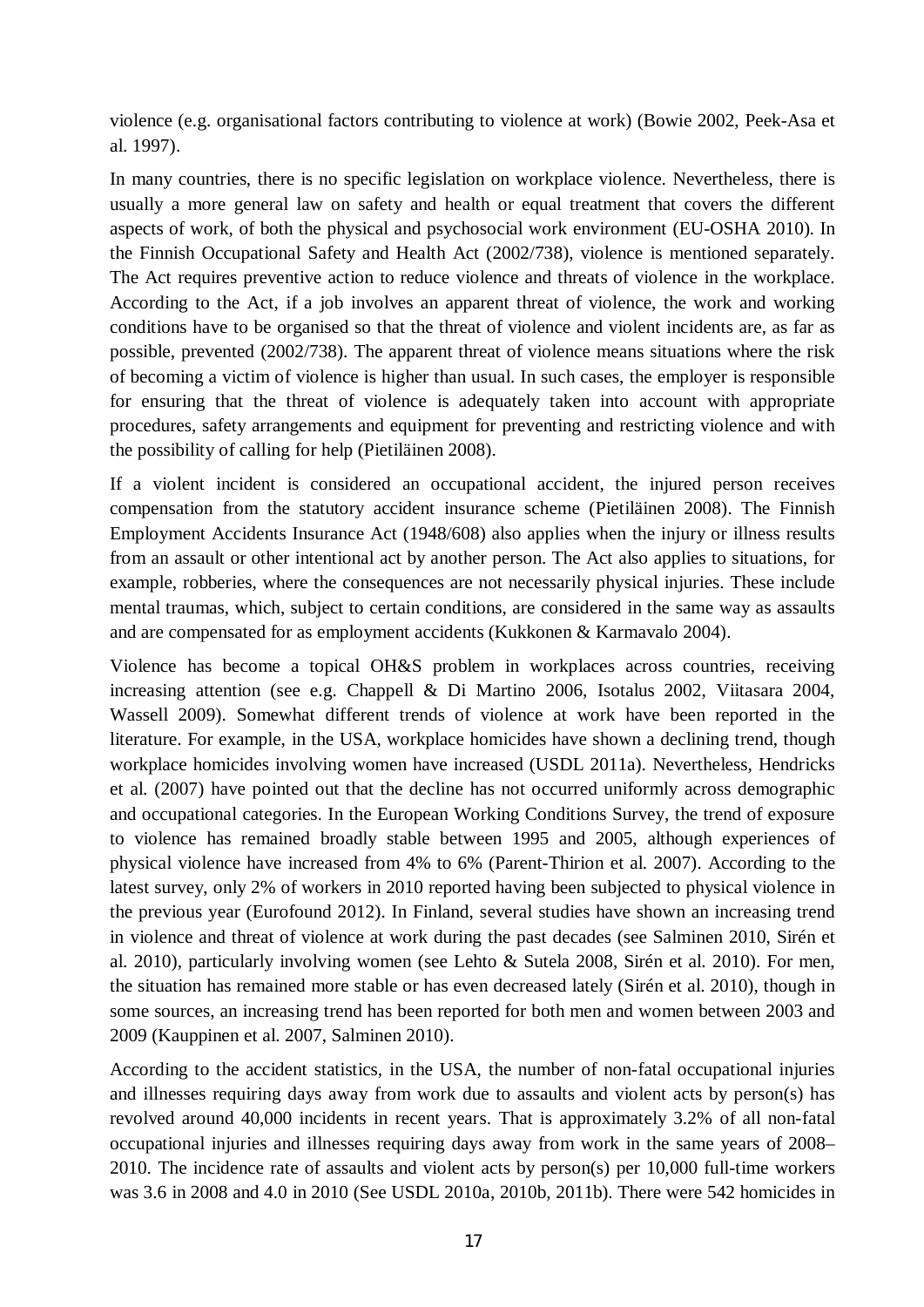2009 and 506 in 2010, constituting approximately 11.5% of all fatal occupational injuries in 2009 and 2010 (USDL 2011a). In the EU, violence, aggression and threats (between company employees and from people external to the company) were reported concerning 24,598 non-fatal accidents at work (more than three days lost), constituting 0.85% of all deviations reported. Between 2003 and 2005, there were 88 (1.1% of all deviations) fatal accidents at work related to violence, aggression and threats (see European Commission 2009).

In Finland, violence has been comparatively minor but increasing hazard, especially in workplaces and occupations where workers are not well prepared for violence (Salminen 1997, Isotalus & Saarela 1999). Previously, only Isotalus and Saarela (1999) and Isotalus (2002) have analysed occupational accidents related to violence on the basis of the Finnish occupational accidents and diseases statistics database, covering the years 1994–1999. During 1994–1999, approximately 500 occupational accidents were related to violence per year in Finland. This constituted 0.4% of all occupational accidents (Isotalus 2002). The incidence rate (per 1000 workers) of all occupational accidents related to violence was 0.27 in 1994 and 0.24 in 1996 (Isotalus & Saarela, 1999). On average, two workplace homicides occurred yearly during 1990– 1998 in Finland (Isotalus 2002).

Workplace violence risk factors emerge mainly from the features of the work environment but also from a wider context and in particular situations (EU-OSHA 2010). Typically, violence is centred on certain occupational groups involving cash handling and customer, client or patient contact (see e.g. Isotalus 2002, Mayhew 2002, Viitasara 2004). The occupations with the highest risk of workplace violence include, for example, retail sales, law enforcement, teaching, health care, transportation and private security (see e.g. Isotalus 2002, Mayhew 2002, Parent-Thirion et al. 2007, Peek-Asa et al. 2001, USDL 2011b).

There are also gender and age differences in exposure to occupational violence (Chappell & Di Martino 2006, EU-OSHA 2010, Mayhew 2002). The findings in the literature are, nevertheless, inconsistent (see Camerino et al. 2008, Mayhew 2002). In general, men have been considered to have a higher risk (see EU-OSHA 2010), though women tend to experience higher levels of verbal abuse, while men tend to experience more physical violence and threats (see Chappell & Di Martino 2006, Mayhew 2002). Nevertheless, in the USA, occupational fatalities involving women are more often due to homicides than those fatalities involving men (Chappell & Di Martino 2006). Some studies have identified younger workers to be particularly at risk (see e.g. Chappell & Di Martino 2006, Eurostat 2010, McCall & Horwitz 2004, Rauscher 2008), while in other studies, older employees have had an increased risk (see Mayhew 2002). In addition, many other individual, organisational and psychosocial characteristics have been identified in the literature in relation to violence at work (see Camerino et al. 2008). Other risk factors of occupational violence mentioned in the literature include, for example, working alone and in isolated work environments, employment status (e.g. those who are precariously employed often work in high-risk occupations) (Chappell & Di Martino 2006) and working outside normal hours (see Chappell & Di Martino 2006, European Commission 2009).

The existing literature has included reviews of incidence, prevalence and risk factors of workplace violence and have described many approaches to prevention, focusing often on specific workplace settings (Wassell 2009). A number of factors can cause or contribute to the risk of violence at work (Chappell & Di Martino 2006). Interventions to prevent violence at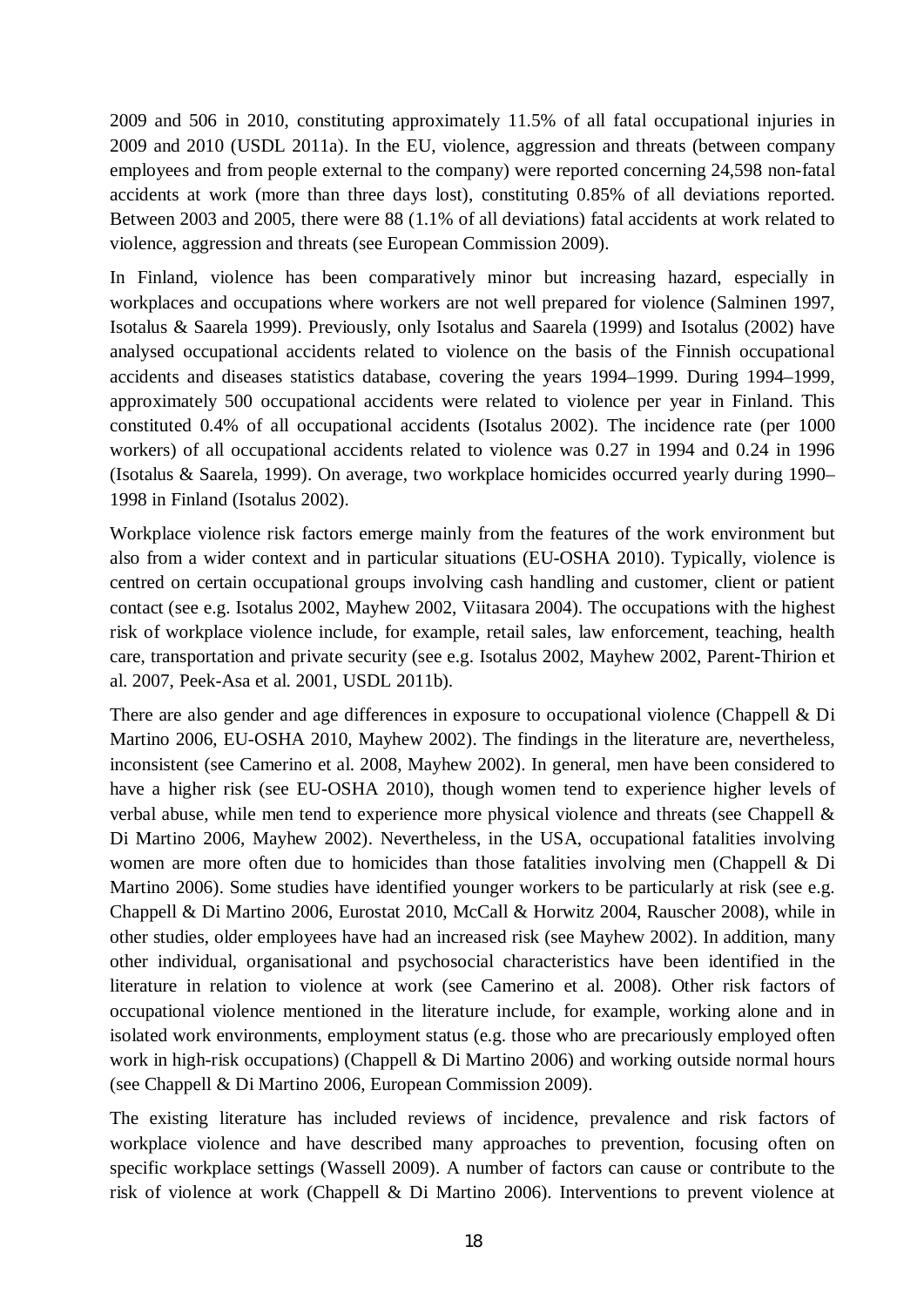work include both environmental (e.g. lighting), organisational and administrative (e.g. work practices) and behavioural and interpersonal (e.g. training) interventions (Merchant & Lundell 2001). In addition, a vast literature is available, for example, on contributing factors and processes of violent behaviour (Chappell & Di Martino 2006). Nevertheless, the lack of uniformly accepted definitions makes it difficult to estimate the true extent of occupational violence (Mayhew 2002). In addition, changes in work assignments and employment structures may have created new types of threats and high-risk groups with regard to violence at work (Mayhew 2002). Occupational accidents related to violence should still be studied in order to find out whether there are changes in the incidence and risk occupations and to better understand the different kinds of situations they involve (Isotalus 2002). On-going surveillance and continuing risk analyses are needed to understand the scope and trends of workplace violence, which are essential to the development of efficacious interventions (see EU-OSHA 2010, Runyan 2001).

## *2.6.2 Temporary agency work*

Temporary agency work (TAW) is increasing in Finland and around the world (see CIETT 2009, 2012, Kostamo 2009). The number of temporary agency workers across the world has more than doubled since 1996, the full-time equivalent of agency workers being 10.4 million in 2010 (CIETT 2009, 2012). In Finland, the work done by temporary agency workers in the 21st century has been equivalent to 30,000–40,000 person-work years (Marttinen & Raatikainen 2009), constituting a little over 1% of all employees  $(1.4 \text{ in } 2008 \text{ and } 1.3\% \text{ in } 2011)$  (Marttinen & Raatikainen 2009, Ministry of Employment and Economy 2012). In 2010, the agency work penetration rates were 1.6% in Europe, 1.5% in Japan and 1.8% in the USA (CIETT 2012).

TAW provides a flexible employment alternative for companies (see Ministry of Employment and Economy 2012, Storrie 2002) but also for employees (see EU-OSHA 2007) in the present day. Traditionally, TAW was used to replace absent staff (Arrowsmith 2008). TAW is also used to meet peaks (CIETT 2012) and, increasingly, TAW is used on a regular basis and it is an important part of personnel recruitment (Burgess et al. 2005, Storrie 2002). For employees, TAW may help in terms of finding a permanent job in the future. Flexible working hours can also help to reconcile an employee's private and working life (EU-OSHA 2007). TAW is highly dependent on economic fluctuations (CIETT 2009, 2012). The structure of the sector and patterns of TAW vary between countries (Arrowsmith 2008).

There are differences between countries in the profile of TAW use and temporary agency workers (see Arrowsmith 2008, Storrie 2002). The majority of temporary agency workers are young, at under 30 (CIETT 2009). In Finland, approximately 40% of temporary agency workers were between 15 and 24 years old in 2009–2011. There were no major differences in gender distributions of agency workers (OSF 2012b). The proportion of temporary agency workers is highest in the hotel, restaurant and catering industry; sales work; the manufacturing industry; and in construction (Kostamo 2009, Marttinen & Raatikainen 2009). The average duration of assignments was 70 days between 2000 and 2008 (Kostamo 2009).

The definition of TAW is similar in most EU member states (Arrowsmith, 2008). In contrast to regular employment, in TAW there are three operating parties: a temporary work agency company, a user company and a worker. In TAW, the contract of employment is made between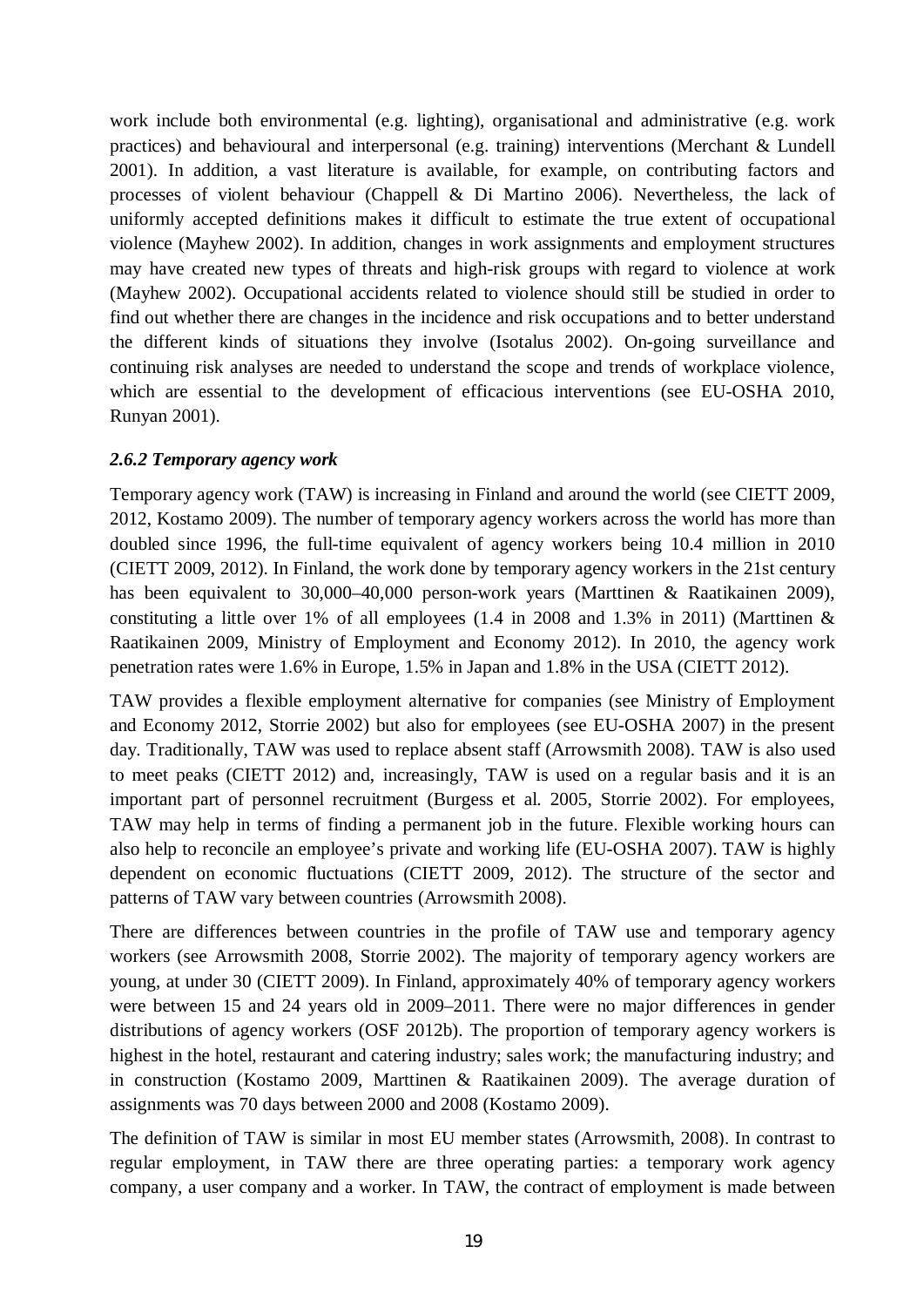the temporary agency worker and the temporary work agency, but the agency worker works, via a commercial contract, in the user company under the instruction and supervision of the user company (Arrowsmith 2008, Keller & Seifert 2005, Storrie 2002).

Nearly all countries in the EU have a clear statutory framework for TAW, with definitions of related concepts. In addition, there are some common requirements concerning, among others, OH&S. Nonetheless, the differences between the form and substance of regulations are obvious. Factors such as legal requirements for using TAW, sectors where the use of TAW is forbidden, duration of assignment etc. can be regulated in some countries and not in others (Arrowsmith 2008).

Specific requirements on the equal treatment of temporary agency workers are given in the EU Directive on Temporary Agency Work (2008/104/EC), which entered into force in December 2008. The provisions of the Directive were transposed into national law in Finland in 2012. In Finland, the provisions concerning employment in general are applied to TAW, including the Finnish Occupational Safety and Health Act (2002/738) (see Ministry of Employment and Economy 2012). In general terms, the user company is obliged to conform to the Act during the work. The user company's responsibilities involve defining and communicating to the temporary work agency the occupational qualifications required for the agency worker and the specific nature of the job before starting the work. The user company should also provide proper orientation for the agency worker. The responsibilities of the temporary work agency are to ensure that the agency worker has adequate skills and experience appropriate to the work and to organise occupational health care services for the agency worker (Finnish Occupational Safety and Health Act, 2002/738). According to the Finnish Employment Accidents Insurance Act, it is the duty of the employer (here, the temporary work agency) to take out the statutory employment accident insurance on behalf of the employee (Finnish Employment Accidents Insurance Act 1948/608).

In practice, managing safety in TAW can be challenging because of special features in TAW (Guidebook for temporary agency work 2011). For example, a lack of clarity in terms of employer responsibilities, a high turnover of assignments and a continuous change of workplaces make the task of ensuring the health and safety of temporary agency workers extremely challenging (Storrie 2002). In addition, the majority of temporary agency workers are young (CIETT 2009, 2012, Storrie 2002), with less previous work experience (see EU-OSHA 2007).

In several studies, non-standard and temporary work is associated with harmful effects on health and safety in terms of occupational accidents, among others (e.g. Guadalupe 2003, Kirschenbaum et al. 2000, Morris 1999, Saha et al. 2004, Saha et al. 2005, Virtanen et al. 2005). Temporary agency workers have also been reported to have an increased accident risk (Fabiano et al. 2008, Mehta & Theodore 2006, Nola et al. 2001, Storrie 2002), although research and evidence focusing only on, or separating out TAW is much scarcer (Fabiano et al. 2008, Nola et al. 2001, Storrie 2002). Fabiano et al. (2008), for example, found the accident frequency (per million working hours) in TAW (91.63) to be over two times higher (2.65) than for the highest risk sector (building) at a national level in Italy, and over four times higher (4.41) than in all sectors. In addition, in Finland, an increasing risk for occupational accidents in TAW has been identified on the basis of the national statistics (see e.g. FAII 2007b, 2009b). For example, inadequate training (Fabiano et al. 2008, Nola et al. 2001), the short duration of work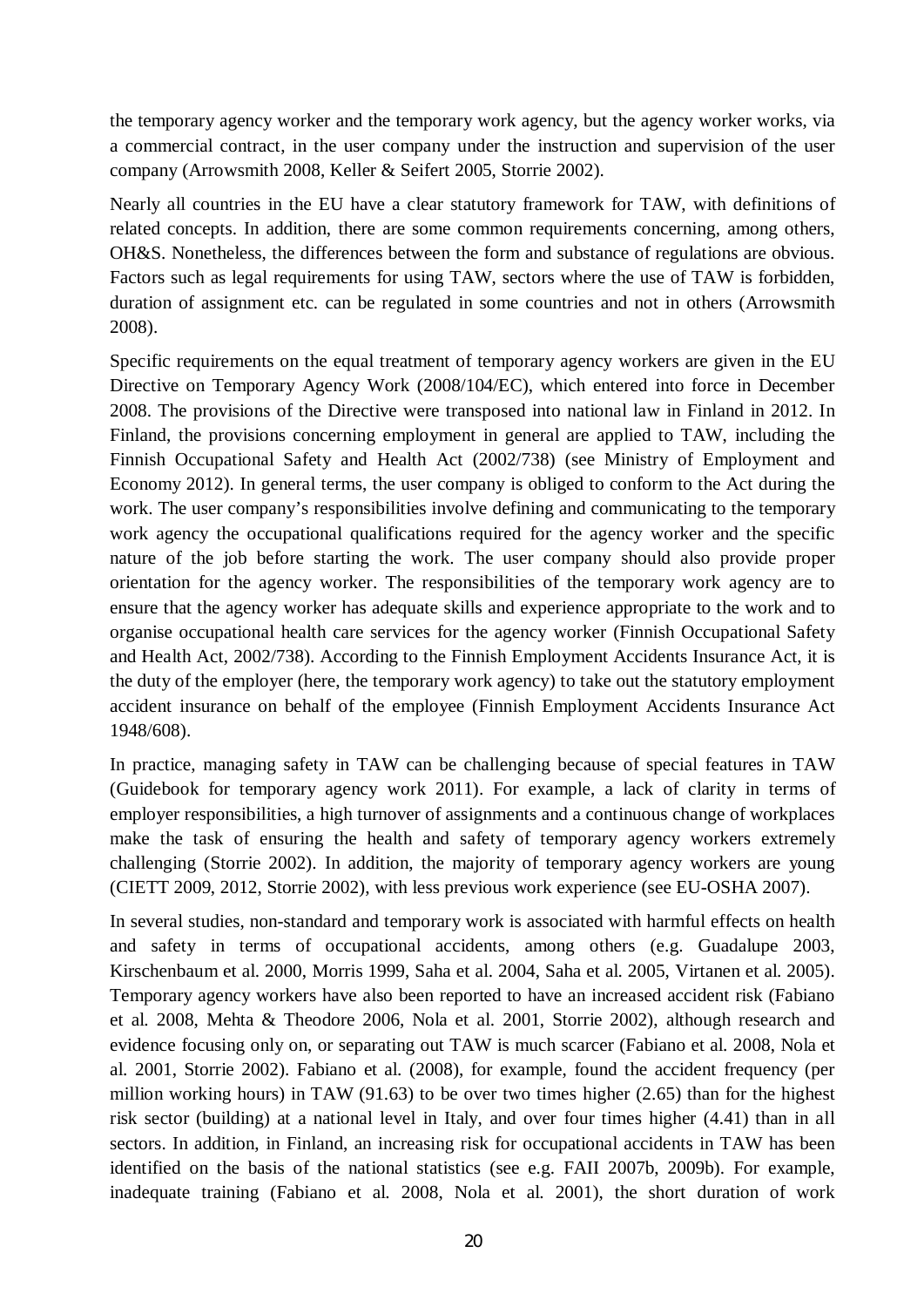assignments (Fabiano et al. 2008), a lack of knowledge of the working environment (Nola et al. 2001) and the diminished impact of the safety regime (Mehta & Theodore 2006) have been suggested to be contributory factors to the negative health and safety consequences in TAW. In addition, there are indications in research that work-related risks are transferred to nonpermanent employees and subcontractors working with more dangerous tasks in poorer conditions (e.g. EU-OSHA 2007, Mehta & Theodore 2006, Tucker 2002). In addition, job insecurity and a lack of experience and training have been suggested as explanations for the negative health and safety outcomes and increased injury risk in non-standard and temporary work (EU-OSHA 2007).

Nevertheless, the evidence behind the association between temporary work and increased accident risk is ambiguous in the literature. Some studies report no such connection (e.g. Saloniemi & Salminen 2010, Virtanen et al. 2005). However, temporary workers may more easily underreport occupational injuries because of fears of being stigmatised or fired (Guadalupe 2003). Furthermore, some studies conclude that even though there is a link between temporary work and a higher accident risk, the characteristics of the work, individual employees and particularly the working conditions explain the risk more than solely the form of employment (Amuedo-Dorantes 2002, Benavides et al. 2006, Hernanz & Toharia 2006). Further research to identify the mechanisms linking precarious and non-standard or temporary work with negative health and safety outcomes is recommended in several sources (e.g. EU-OSHA 2007, Quinlan et al. 2001, Saha et al. 2004, Virtanen et al. 2005). The significance of working conditions should be assessed more specifically (Benavides et al. 2006).

#### *2.6.3 Local government sector*

State and local government sectors are significant employers in many countries. In Finland, the arrangement of welfare services is based on the Nordic Welfare State Model (Rautio 2006). Municipalities have the legislative responsibility for providing basic welfare services for residents, the most important of these services relating to social welfare and health care, education, environment and technical infrastructure. The services can also be provided by regional cooperation between municipalities, organisations or companies and by joint municipal authorities (an organisation set up by two or more local authorities dealing with specified tasks) (Rautio 2006, The Finnish public sector as employer 2006). In addition to the statutory services, municipalities can provide other services such as cultural services (Juntunen & Leinonen 2007).

The size, population and economic factors of Finnish municipalities vary (Juntunen & Leinonen 2007, The Finnish public sector as employer 2006). Currently, there are 336 municipalities in Finland, employing over 430,000 persons; that is, approximately one-fifth of the Finnish labour force (The Association of Finnish Local and Regional Authorities 2012a). One municipality out of four employs more than 500 people, while the biggest municipal employer, the city of Helsinki, has some 36,000 employees. Of the Finnish employed workforce, 33% of women and 9% of men are employed in the local government sector (The Finnish public sector as employer 2006). The average age of municipal personnel is 45 years. The administrative sectors of health care, education and social services employ the majority of local government personnel (83%). Other administrative divisions in the local government sector are municipal enterprises and services (e.g. water and energy supply, waste management and transport services), community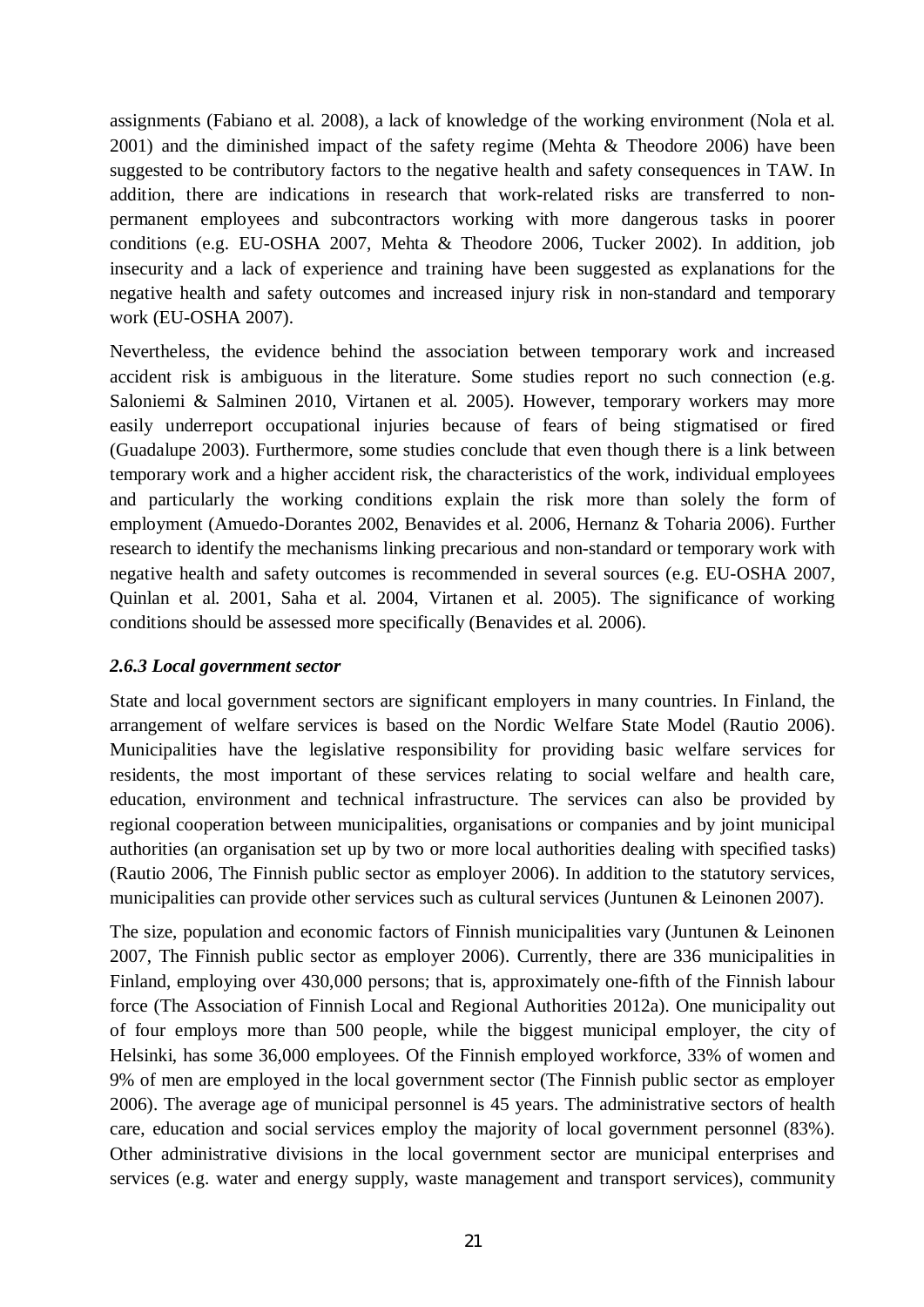planning and public works (dealing with the necessary infrastructure), general administration (local government management and financial administration), real estate and public order and safety (fire and rescue services etc.) (The Association of Finnish Local and Regional Authorities 2012b, The Finnish public sector as employer 2006).

Research focusing on the public and local government sectors from the OH&S viewpoint includes studies, for example, on municipal employees' well-being (e.g. Manka et al. 2012, Pekka et al. 2011) and public sector or municipal employees' sickness absence (e.g. Laaksonen et al. 2008, Piha et al. 2007, Vingård et al. 2005, Voss et al. 2008). Otherwise, the public safety and health perspective is emphasised in the literature including research, for example, on municipal safety management (e.g. Johansson et al. 2009, Strömgren & Andersson 2010) and on safe communities (e.g. Nilsen et al. 2007a, 2007b). However, current research focusing on occupational safety management and accident prevention in the local government sector is scarce as far as the author can ascertain. Nor are there many publications available on occupational accidents involving the local government sector employees. For example, in the Bureau of Labor Statistics workplace injuries and illnesses statistics, the national public sector estimates were available for the first time only in 2008 (USDL 2009). Nevertheless, the local government sector accounts for a major proportion of all occupational accidents and diseases/injuries and illnesses, at least in Finland and the USA. According to the national statistics, approximately 20% of all occupational accidents and diseases in Finland occur in the local government sector (Nenonen 2012). In the USA, the corresponding proportion of local government total recordable injury and illness cases is approximately 16%. In the USA, local government employees accounted for approximately 11% of the annual average employment (See USDL 2009, 2010c, 2011c). Furthermore, in Finland, the number and frequency of the local government sector occupational accidents and diseases has long remained on approximately the same level (see FAII 2009a, Nenonen 2012).

# *2.6.4 Slipping, tripping and falling*

In the literature, different definitions are used to refer to occupational accidents related to slips, trips and falls (see Leclercq 2005). Moreover, varied terminology is used to refer to these accidents, often without defining them explicitly (see Leclercq 2005, Leclercq et al. 2007). According to the definition by Leclercq and Thoy (2004), the relevant literature includes cases where a person's balance is disturbed while working and, subsequently, the person either recovers their balance or falls, suffering injuries in either case. In addition, a distinction can be made between falls from a higher level to a lower level and falls on the (same) level (see Leclercq & Thoy 2004, Yoon & Lockhart 2006). Abrupt changes in level may be included in 'on the level cases' excluding only falls from a great height (see Leclercq & Thoy 2004). On the other hand, falls on the same level may include only cases where the point of contact with the source of injury is on the same level or above the surface supporting the injured person (see Yoon & Lockhart 2006). Falls to a lower level include, then, cases where the point of contact with the source of injury is below the level of the surface supporting the injured person (see Yoon & Lockhart 2006).

Slips, trips and falls have been recognised as a major problem in workplaces and they compose a substantial proportion of occupational accidents in many countries according to the statistics (see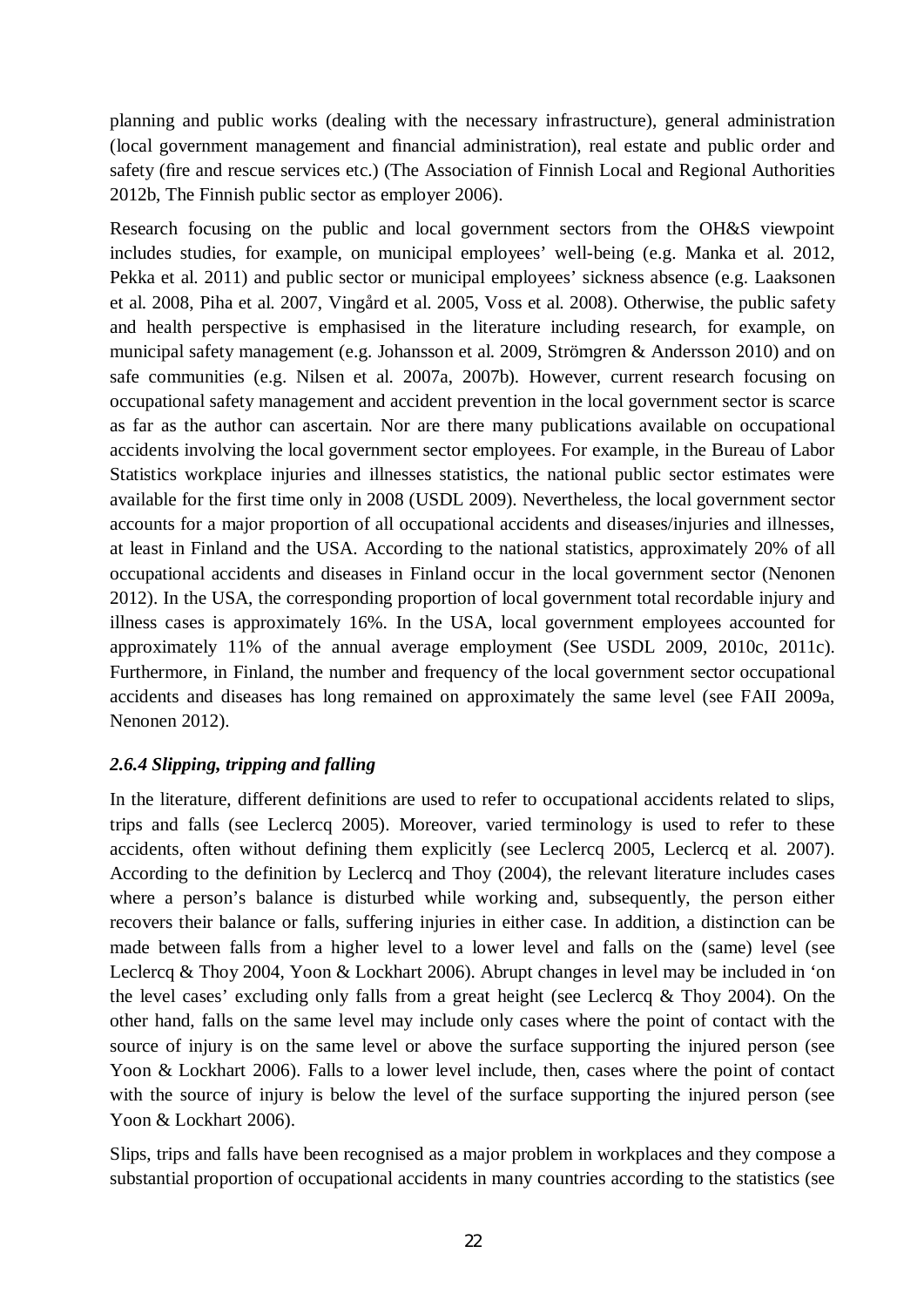e.g. Bentley 2009, Yoon & Lockhart 2006). Slipping-, tripping- and falling-related occupational accidents and injuries continue to pose a significant occupational safety problem with consequent human suffering and economic losses (see e.g. Decker et al. 2009, Lockhart et al. 2005). For example, in the USA, UK and Sweden, occupational injuries related to slipping, tripping and falling comprise between 20 to 40% of occupational injuries (see Courtney et al. 2001, Kemmlert & Lundholm 2001, Yoon & Lockhart 2006). Of non-fatal accidents at work in the EU, the deviation of 'slipping, stumbling and falling, fall of persons' accounted for 22.5% of all deviations in 2005 (European Commission 2009). According to the Finnish occupational accident statistics, nearly 30% of all occupational accidents are related to slipping or stumbling with a fall or falling (Grönqvist & Hirvonen 2009). In addition, increasing trends of slip-, tripand fall-related occupational accidents have been identified, at least in Finland (Grönqvist & Hirvonen 2009) and the UK (see Bentley & Haslam 2001). In the USA alone, the annual direct costs of fall-related occupational injuries have been estimated to be over 6 billion US dollars (Courtney et al. 2001) and costs to the US economy nearly 10 billion US dollars yearly (Yoon & Lockhart 2006). In Finland, slipping-, stumbling- and falling-related accidents, including occupational accidents and accidents at home and during leisure time cause yearly direct national economic costs of 400 million Euros (Vartiainen et al. 2009).

The causes of slips, trips and falls are various and complex (Gao et al. 2008, Lockhart et al., 2005). In general, slips, trips and falls are caused by multiple interacting environmental, individual and task and equipment factors affected by organisational/system and extraorganisational influences (see Bentley 2009, Bentley & Haslam 2001, Grönqvist 1995, Leclercq 2005, Redfern et al. 2001). Slips, trips and falls occur as a result of unintended or unexpected changes in the contact at the interface between footwear and the underfoot surface (see Decker et al. 2009, Gao & Abeysekera 2004). Accordingly, underfoot conditions (see e.g. Bell et al. 2008, Bentley & Haslam 2001, Kemmlert & Lundholm 2001, Lipscomb et al. 2006), footwear (see e.g. Bentley & Haslam 2001, Bentley et al. 2005) and gait patterns (see e.g. Cham & Redfern 2002, Gao et al. 2008, Yoon & Lockhart 2006) have been identified as major factors influencing the risk of slips, trips and falls. Low friction and slipperiness or poor grip between footwear and the underfoot surface can be considered as primary risk factors (see e.g. Bentley & Haslam 2001, Courtney et al. 2001, Gao et al. 2008). Courtney et al. (2001), for example, discovered that slipperiness was a contributing factor in 40 to 50% of fall-related injuries. Consequently, research related to slips, trips and falls has focused on such topics as, for example, human gait, coefficient of friction, kinetics and kinematics, adaptions to gait in anticipation of slippery conditions, and recovery and recovery strategies (see McGorry et al. 2010).

A broad range of other risk factors mentioned in the literature include, for example, activity at the time of accident, ageing, attention/distractions, fatigue, hazard perception, occupation and urgency (see Bentley 2009, Bentley & Haslam 2001, Courtney et al. 2001, Gao et al. 2008, Yoon & Lockhart 2006). Slips, trips and falls have been reported to be common, for example, in construction (e.g. Chi et al. 2005, Courtney et al. 2001, Haslam et al. 2005, Lipscomb et al. 2006, Yoon & Lockhart 2006), dairy farming (Bentley et al. 2005), fishing (e.g. Jensen & Laursen 2011), forestry (e.g. Bentley & Haslam 2001), health care and nursing (Bell et al. 2008), mail delivery (Bentley & Haslam 2001), mining (Courtney et al. 2001), the public utilities industry (Yoon & Lockhart 2006), the service sector (Courtney et al. 2001), transportation and in the wholesale and retail trade industry (Yoon & Lockhart 2006).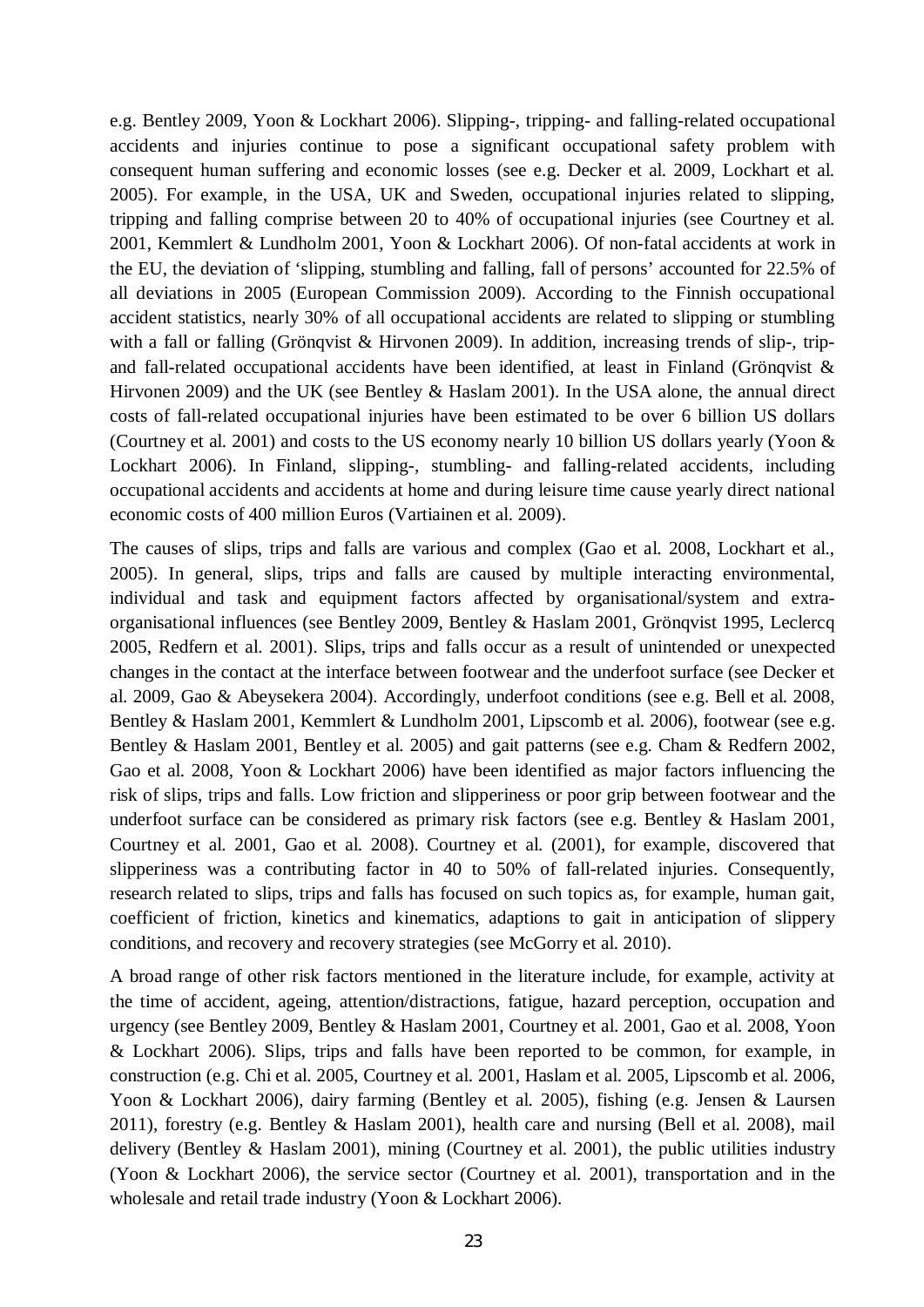Despite considerable advances in understanding the aetiology of slips, trips and falls (Bentley 2009), further research with detailed analyses (Bentley 2009, Leclercq & Thoy 2004), focusing more generally on balance disturbances (Leclercq 2005) and analysing the wider incident process (Bentley 2009) are still needed. Leclercq et al. (2007), for example, argue that the research and prevention efforts have focused on slip-resistance measurements and on the prevention of slips on slippery floors, although slipping or slippery surfaces do not trigger all slips, trips and falls, but they occur in varied circumstances. There is a need to focus more generally on balance disturbances (Leclercq 2005). Furthermore, relatively few research and practical measures are available for the prevention of accidents on the level in proportion to the diversity of circumstances covered by them and the importance of the human and financial issues they represent (Leclercq et al. 2007). According to Bentley (2009), again, the literature offers much in terms of understanding the role of certain discrete risk factors but further research is needed to understand the broader work system and the actual incident process for workplace slips, trips and falls.

### **2.7 Introduction to web services and usefulness evaluation**

# *2.7.1 Definition of web service*

Increasing interest has focused on e-services during recent years (e.g. Bauer & Hammerschmidt 2004, Järvinen & Lehtinen 2005). Nevertheless, the related terms and definitions used vary between fields of approach (Baida et al. 2004, Järvinen & Lehtinen 2005). The characteristics of e-services and e-service concepts differ, for example, in terms of what kinds of electronic networks are considered as e-services and how much interaction there is between the user and service provider or other users (see Järvinen & Lehtinen 2005). By examining the characteristics of e-services, Järvinen and Lehtinen (2005) have proposed the following definition: 'An e-Service is a benefit providing object of transaction that can be characterised as an intangible process that is at least partially produced, marketed and consumed in a simultaneous interaction through electronic networks'. A web service is a more concise and established term, having its roots in computer sciences. Web services are software applications that are used over the Internet (Baida et al. 2004). The quality of the web service is increasingly recognised as an essential factor in providing a successful web service and use experience (see Bauer & Hammerschmidt 2004, Tervakari et al. 2007). Nevertheless, there is still relatively little research in this field (Bauer & Hammerschmidt 2004).

### *2.7.2 Usefulness and user experience, definitions and evaluation*

Human–computer interaction (HCI) is a field of science studying the design, evaluation and implementation of interactive information systems and related phenomena. HCI research includes several different main research lines (e.g. ergonomics, information systems research and user-interface research) with distinguishable and common features. Common to all approaches is to see the human as a user of technology, with technology being understood from the viewpoint of human activity. The aim is to make technology more suitable, or usable, for the purposes of its users (Oulasvirta 2011).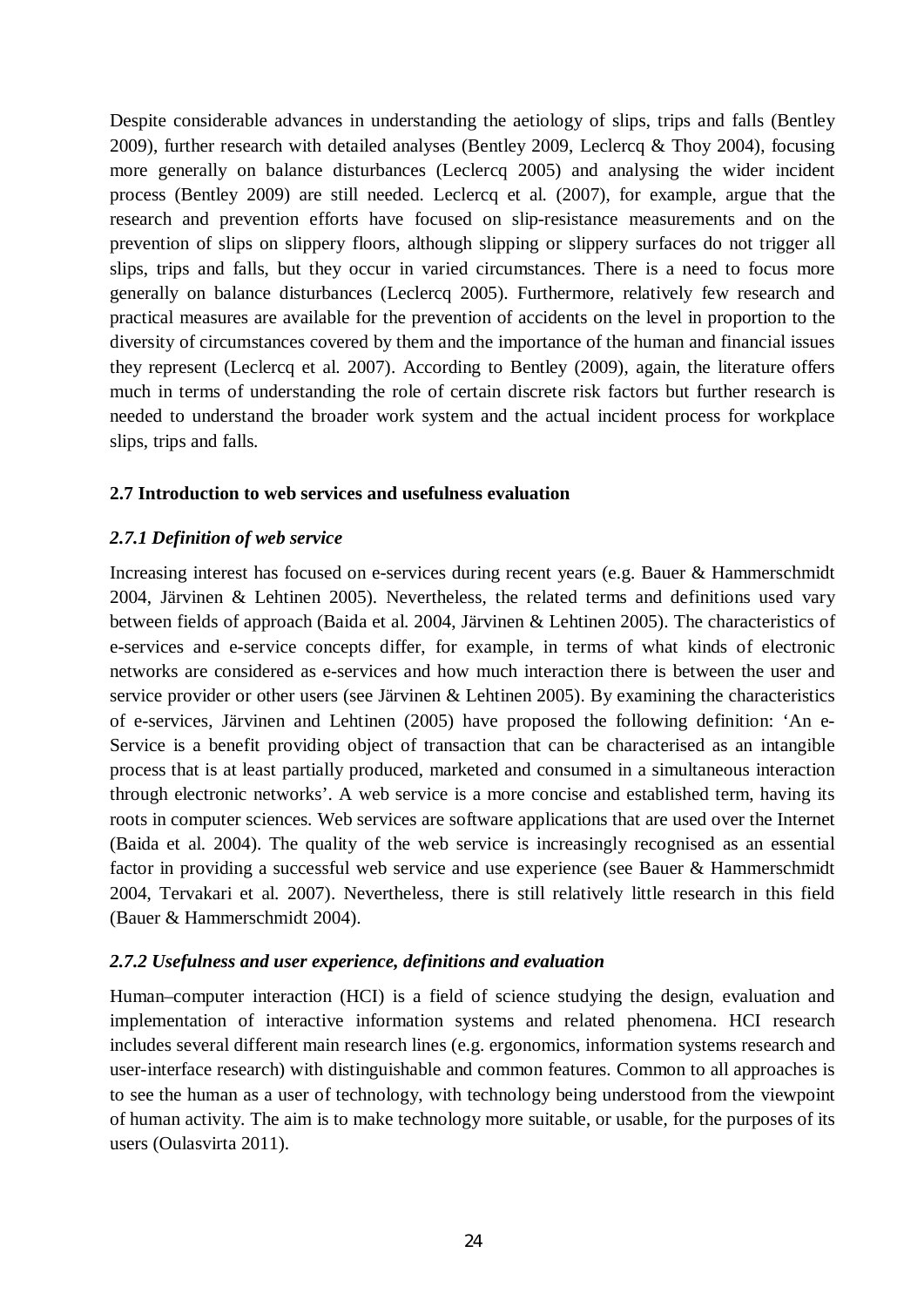Nielsen (1993) defines usefulness as one category of the system's practical acceptability among the factors of the cost and reliability of the system etc. In general, usefulness is the issue of whether the system can be used to achieve some desired goal. Usefulness can be divided into utility and usability. Utility means the functionality of the system; that is, its ability to do what is needed. Usability concerns the question of how well users can use that functionality. In addition, using the product must constitute an accurate, efficient and satisfying experience for users (Nielsen 1993). According to the standard SFS-EN ISO 9241-11 (2000), usability can be defined as the extent to which a product can be used by specified users to achieve specified goals with effectiveness, efficiency and satisfaction in a specified context. Effectiveness means the extent to which a goal, or task, is achieved. Efficiency is the amount of effort required to accomplish the goal. Satisfaction is the level of comfort users have when using the product (Jordan 1998). Furthermore, usability can be seen to consist of different usability characteristics such as being easy to learn, easy to remember, subjectively pleasing etc. (e.g. Nielsen 1993).

In improving usability, the goal is to make the cooperation between the user and the product more efficient and pleasant for the user (Nielsen 1993). It is important to note that the usability of a product always depends on the context of use (SFS-EN ISO 9241-11 2000). Usability cannot be considered as an always-existing characteristic of a product. The purpose of use defines what kind of usability the product must have. It is important from the usability point of view to consider the users' experience and previous knowledge about products when the products are designed (Sinkkonen et al. 2006). Several studies have examined how users' background affects user satisfaction and user experience. For example, such user characteristics as age, gender (Jordan 1998, Zviran et al. 2005), education and organisational level (Zviran et al. 2005) may affect users' experience and satisfaction with the products. The users also differ in their knowledge about computers in general, their expertise in using the specific system and in understanding of the task domain (see Jordan 1998, Nielsen 1993).

The importance of evaluation is emphasised in user-centred design (Jordan 1998, Preece et al. 2002). Several criteria, methods and models are available, which can be used in usefulness evaluation. There are a number of standards related purely to usability (see International standards for HCI and usability 2012). Furthermore, in many countries, including Finland, guidelines, assessment criteria and assessments have been created for the purpose of improving the quality of public web services (Asikainen et al. 2003). Evaluation methods can be divided in different ways (Preece et al. 2002). Roughly, methods can be categorised into expert methods, where experts gather the information, and empirical methods, where information is gathered from actual users (see Jordan 1998, Nielsen 1993, Preece et al. 2002). The experiences of real users are often emphasised in evaluating the usefulness and usability of the products or systems (see Jordan 1998, Nielsen 1993, Preece 2002). The purpose of evaluation and the stage of the product in the lifecycle will underpin decisions on the chosen evaluation method (see Jordan 1998, Preece et al. 2002). For example, questionnaires (see e.g. Jordan 1998) and scenarios (see e.g. Nielsen 1993) are often-used methods in usability research.

Over the last decade, the concept of user experience has been rapidly disseminated and accepted in the HCI community as a viable alternative to traditional, task- and work-related, usability paradigm in HCI (see Hassenzahl & Tractinsky 2006, Law et al 2009). The concept of user experience is understood very differently among the HCI professionals, and different definitions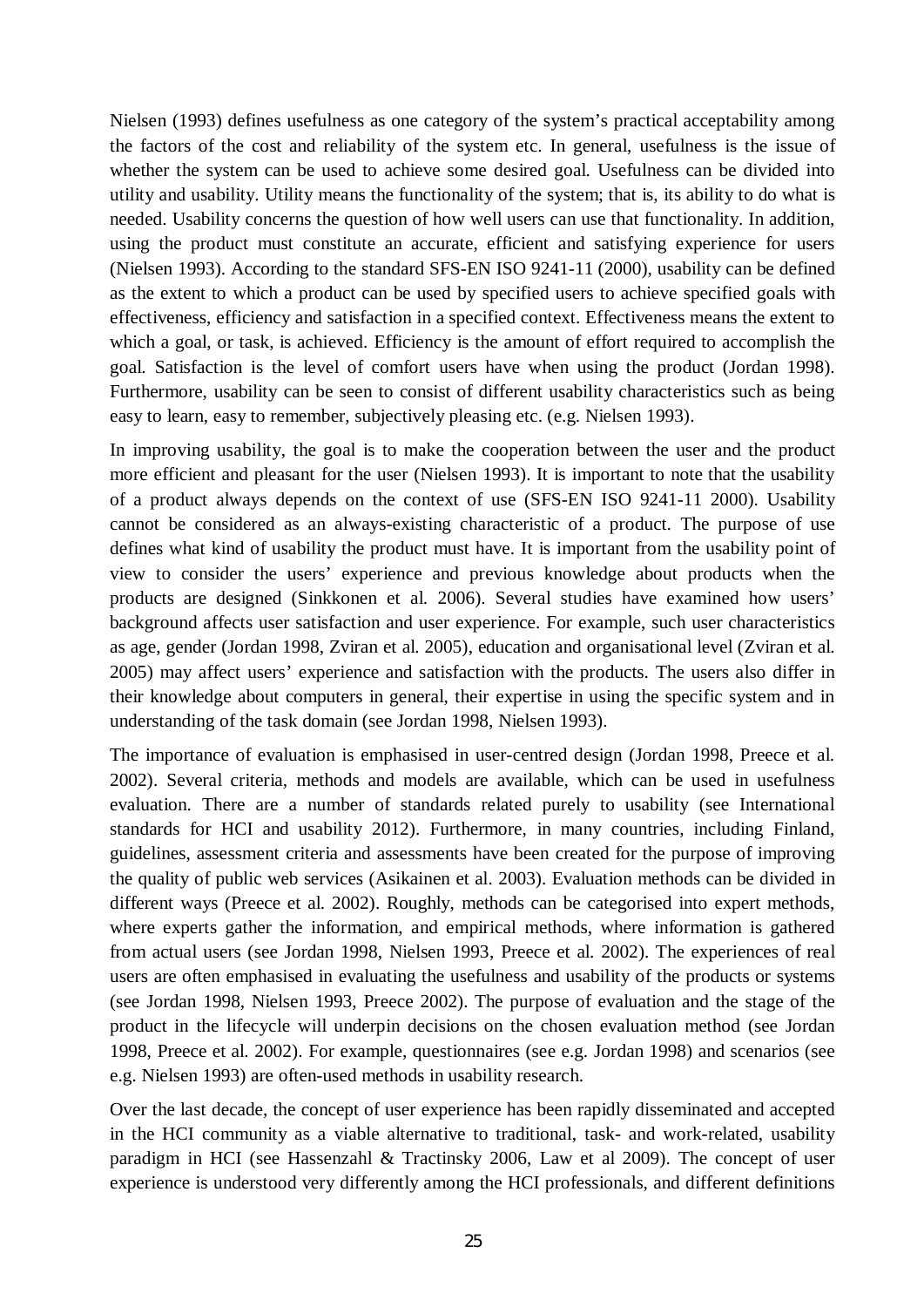have been proposed to describe user experience (Law et al. 2009). The variety of meanings associated with user experience range from traditional usability to hedonic, affective or experiential aspects of technology use (Hassenzahl & Tractinsky 2006). According to Law et al. (2009) the notion of user experience differs depending on, for example, who are experiencing agent/subject of interest, what is the something/object that is experienced, how the experience is brought about and when the object is being experienced.

What the user experience professionals seem to agree on is that user experience is dynamic, context-dependent and subjective stemming from a broad range of potential benefits users may derive from a product (Law et al. 2009). User experience was recently defined in ISO-standard (SFS-EN-ISO 9241-210 2010) to compose of person's perceptions and responses, which arise on the basis of using or anticipating the use of a product, system or service. User experience includes all the users' emotions, beliefs, preferences, perceptions, physical and psychological responses, behaviours and accomplishments that occur before, during, and after the use (SFS-EN-ISO 9241-210 2010). Although, user experience in itself stems from individual's experiences, the community forms the social context that affects user experience together with other contextual factors, and a group can share the experience (Law et al. 2009).

Usability and user experience are overlapping concepts. According to the standard 9241-210 (SFS-EN-ISO 9241-210 2010), usability criteria can be used to assess aspects of user experience. On the other hand, usability can include perceptual and emotional aspects typically associated with user experience if it is considered from the perspective of the users' personal goals (SFS-EN-ISO 9241-210 2010). What user experience can offer to the traditional usability framework is the expanded focus on perspectives of affect, sensation and value. In addition, the user experience focuses on creating quality experiences rather than just preventing usability problems (see Hassenzahl & Tractinsky 2006, Law et al. 2009). The methods used in traditional usability research, such as surveys, are applicable in user experience studies as well (see Rohrer 2008).

In this research, user experience is in general understood as defined in the standard 9241-210 (SFS-EN-ISO 9241-210 2010). It is acknowledged and considered that user experience includes both usefulness and pleasurability aspects. Nevertheless, the focus is on usefulness aspects. The term user experience is used to emphasise the user viewpoint employed to usefulness in the research. Moreover, the usefulness criteria are used to assess user experience.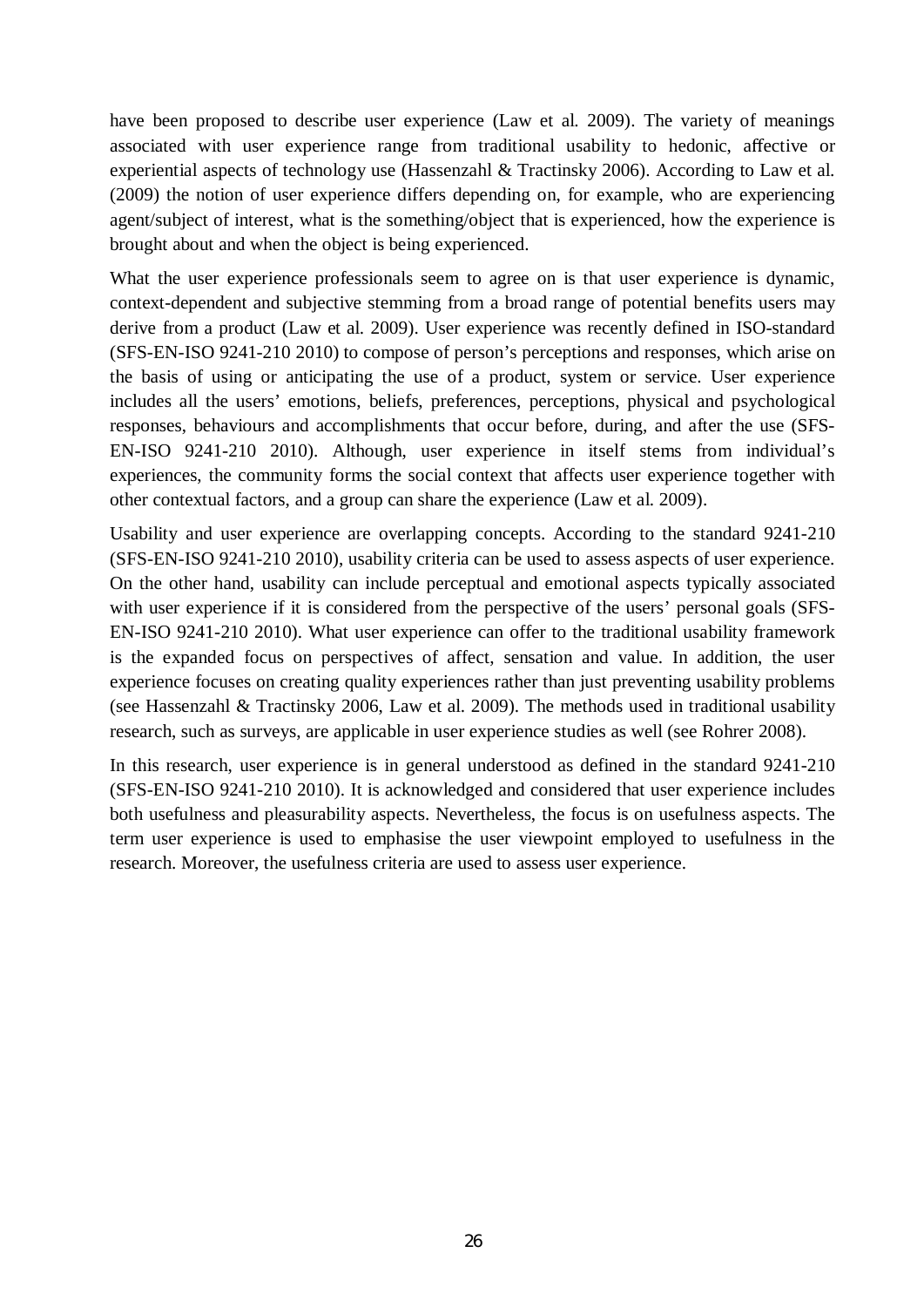### **3 SCOPE AND OBJECTIVES OF THE RESEARCH**

Figure 2 summarises the review in section 2 and presents the theoretical framework behind this research. The related key definitions are listed and defined at the beginning of this introductory essay. The major starting point behind this research is the assumption that topical and reliable information on occupational accidents that have occurred forms an important basis for safety promotion and accident prevention. The Framework Directive (89/391/EEC) requires employers to report occupational accidents to the responsible authorities in accordance with national laws and practices. In Finland, the reporting and registering system is insurance-based. These national occupational accident databases used for official statistics are an important data source, providing a statistical picture of health and safety at work at the country level. The relevant research literature provides occupational accident information to guide safety promotion and safety performance measurement in practice and also provides information that can be used to set requirements for accident data and accident data collection.

**In practice**: collection of occupational accident data and its utilisation for safety promotion by OH&S operators at different levels: organisation, national and international (e.g. the FAII database and Finnish OH&S organisations as users)

- Principle of continuous improvement

**Research literature** related to e.g. accident epidemiology and accident theories and models provide knowledge e.g. on how to promote safety and prevent accidents and how to collect accident data

Users' experiences are emphasised in usefulness and usability **research and practice** but fairly little research is yet available related to the quality of web services

- Usefulness enhances system's utilisation

- Notable goals to reduce occupational accidents have been set in the EU and Finland Changes in the occupational accident data collection systems (new ESAW variables, FAII database web application) cause changes in the information-retrieval and production possibilities
- Importance of occupational accident data  $\left( -\right)$  Recent improvements in OH&S may have been weakened due to economic recession
	- The improvements have not been uniform between different groups in Europe
	- In Finland, stagnant trend in occupational accidents
	- New and emerging OH&S risks due to changes in the working life in Europe and hence, changes in the occupational accident data needs
	- Not many experiences yet on ESAW and the FAII database web application

#### **Need for**

- safety promotion and accident prevention in Europe and Finland
- topical information on occupational accidents for safety promotion
- information on current utilisation possibilities of the existing occupational accident data sources for safety promotion

Utilisation of the Finnish national occupational accident database for safety promotion from the user viewpoint as the **topic of this research**

Figure 2. Summary of the theoretical framework of this research.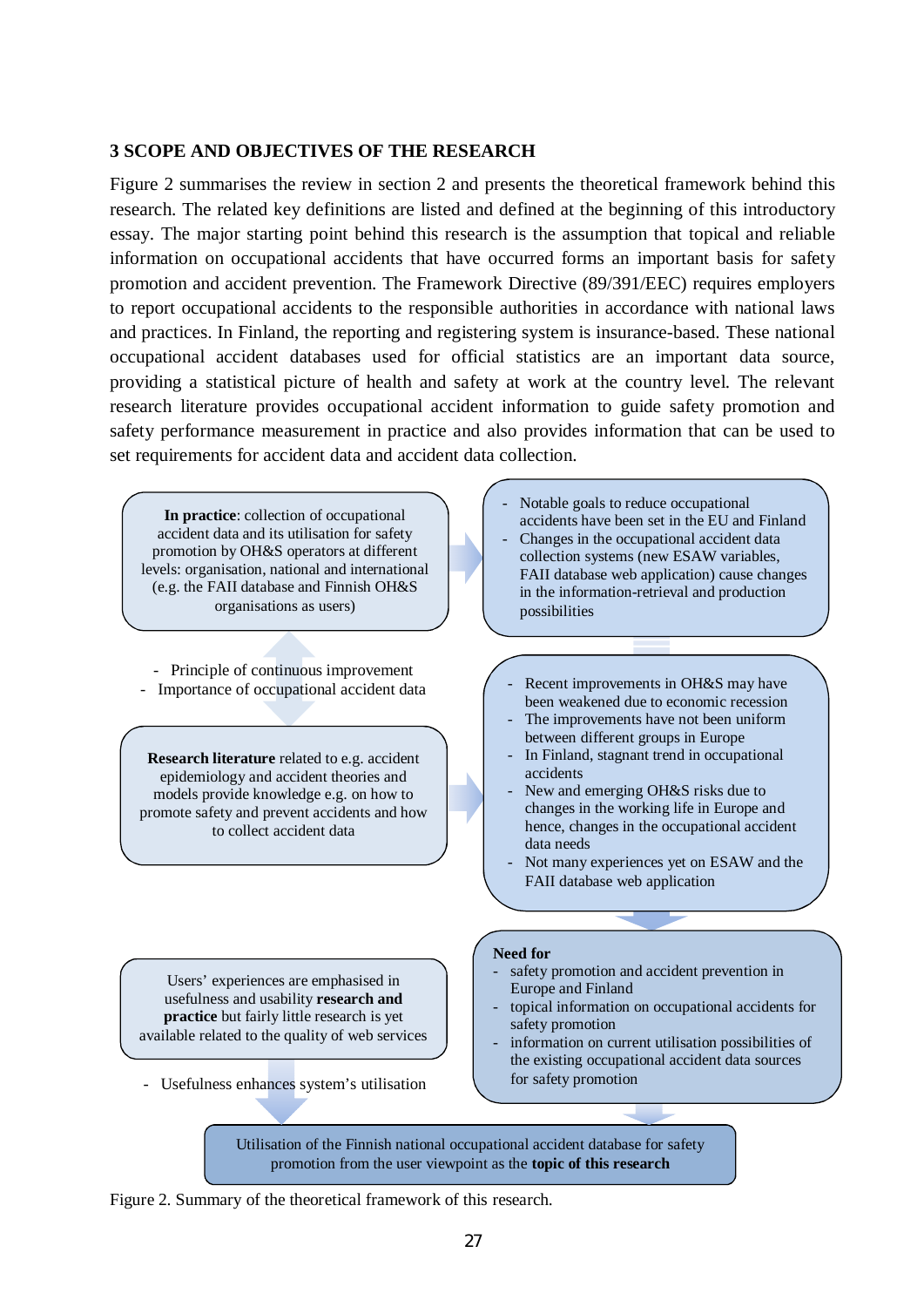Topical information concerning occupational accidents is needed in general to support the improvement of safety and health at work on a continuous basis. Nevertheless, there are a number of other timely, current issues affecting the need for safety promotion and supportive occupational accident information in Europe and Finland. Overall, a strategic will to improve OH&S in the EU and in Finland has been expressed, for example, as notable goals set to reduce occupational accidents. Although improvements have been reported in safety and health at work in European countries, these have not fallen uniformly upon the workforce and companies. Furthermore, the improvements may have been weakened due to the economic recession. Moreover, more research is needed, particularly related to the new and emerging risks that European countries are facing due to changes in the working life.

At the same time, there are not yet many experiences on how well the existing occupational accident databases provide information related to the topical OH&S issues, particularly after the implementation of the ESAW methodology in the EU member states and, additionally, the FAII database web application in Finland. Requirements for occupational accident data such as timeliness and reliability have been defined in the field of safety research. Furthermore, occupational accident classifications such as ESAW are based on accident theories and models presented in the literature. Although occupational accident databases can be considered as systems with human–computer interaction, less attention may have been paid to the research and practices in the field of usability. Furthermore, not much research is currently available related to the quality of web services such as the FAII database web application. Another basic assumption behind this research is that usefulness of the occupational accident databases enhances their utilisation and utilisation possibilities. In addition, as in usability research and practice, the user viewpoint is emphasised.

This research discusses the utilisation of the Finnish occupational accidents and diseases statistics database, the FAII database, for safety promotion. The research aims to indirectly enhance the utilisation and utilisation possibilities of the FAII database for safety promotion. This aim is approached with the following two main objectives:

- 1. Utilise the FAII database in order to provide information concerning occupational accidents related to selected topical OH&S issue cases for safety promotion.
- 2. Explore and describe the utilisation and usefulness of the FAII database for safety promotion.

The objectives of the research are accompanied by the following research questions:

- 1. What is the extent of occupational accidents related to the selected OH&S issue cases and what are the factors contributing to these accidents?
- 2. What are the utilisation and usefulness aspects of the FAII database for safety promotion like and how could they be improved?

The OH&S issue cases included in this research involve the following topics:

- 1. Accidents at work related to violence
- 2. Accidents at work during temporary agency work (TAW)
- 3. Occupational accidents in the local government sector
- 4. Slipping, stumbling and falling (SSF) accidents at work.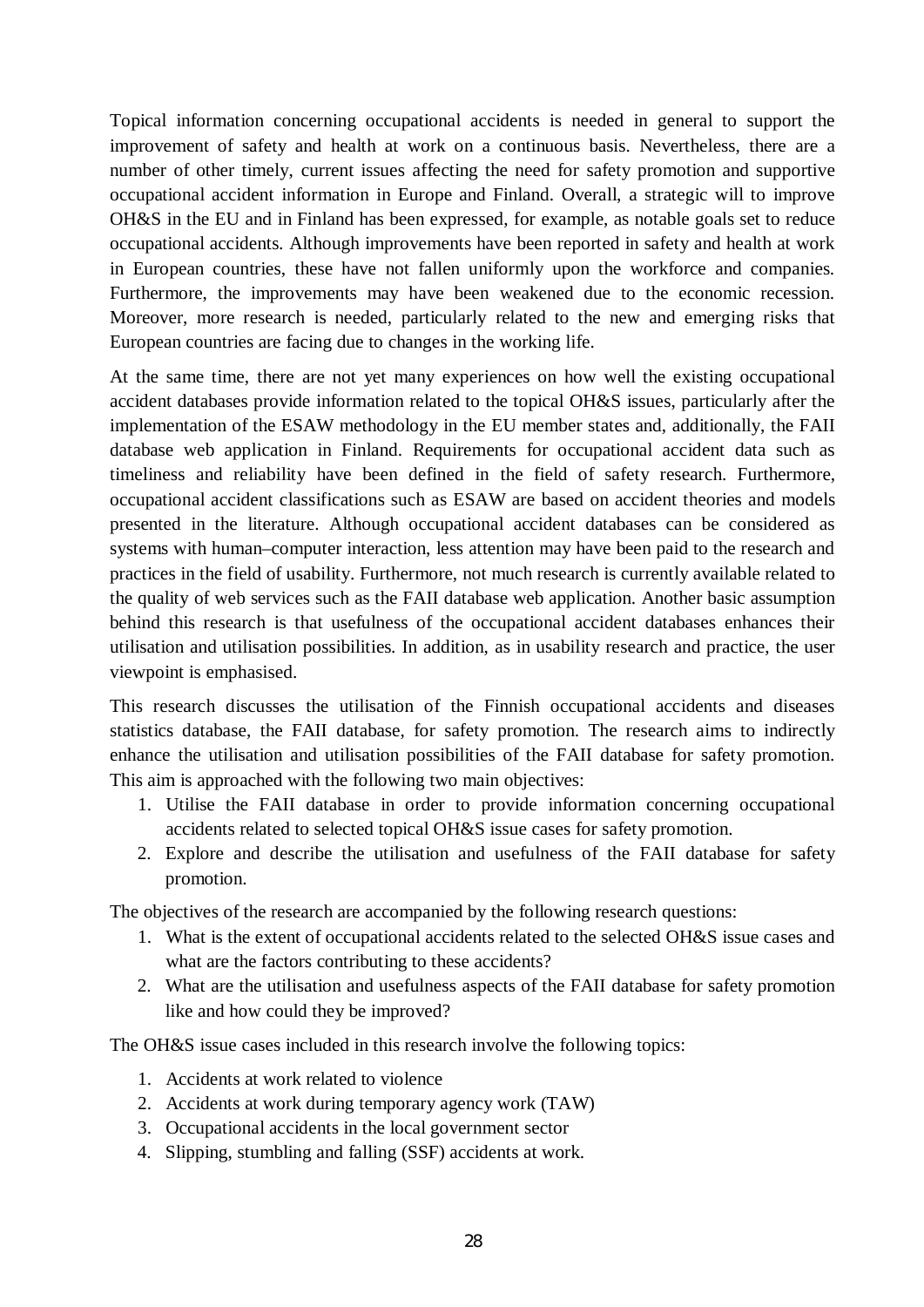These OH&S issue cases were selected based on both empirical and theoretical reasons. As mentioned above, occupational accident information is provided for the purposes of different FAII database user organisations. Hence, there has been an empirical request to provide information on occupational accidents related to each of these OH&S issues. Nevertheless, these OH&S issue cases were selected particularly due to the following reasons:

- These OH&S issue cases were considered particularly relevant from the safety promotion viewpoint. The number and/or risk of accidents related to these OH&S issues are high and/or increasing. The relevance of and need for information on accidents related to these OH&S issue cases is also recognised in the literature and the cases are, hence, also of international interest.
- It was known that retrieving and providing information on occupational accidents related to these OH&S issue cases from the FAII database involves some challenging aspects.

In this research, the focus is on the FAII database user (see section 2.2.3) viewpoint. Information concerning occupational accidents related to the selected OH&S issue cases is provided following requests from different FAII database user organisations. The utilisation and usefulness of the FAII database for safety promotion are also discussed from the user viewpoint.

This research focuses on occupational accidents, and particularly on accidents at work related to the selected OH&S issue cases. Occupational diseases were excluded and commuting accidents were included only in the case of the local government sector because of their relevance from an accident prevention viewpoint. In other cases, commuting accidents were excluded. This scope was chosen because in the OH&S issue cases selected for this research, accidents at work were considered more relevant relative to safety promotion than commuting accidents and occupational diseases. In addition, partly different classifications are used to code accidents at work, commuting accidents and occupational diseases in the FAII database. More classification variables are used to describe accidents at work than commuting accidents and occupational diseases. Hence, the FAII database contains more information on accidents at work than commuting accidents and occupational diseases. In addition, some of the ESAW variables are applied only to accidents at work. Moreover, in the cases of violence-related accidents at work and SSF accidents at work, the classification variables used enabled information retrieval concerning only accidents at work.

Related to the selected OH&S issue cases, information is provided on employee accidents at work and/or commuting accidents compensated for through the Finnish statutory employment accident insurance scheme (1948/608). Occupational accidents compensated for through the farmers' employment accident insurance and self-employed person's voluntary employment accident insurance schemes are not included in this research because of the different insurance bases.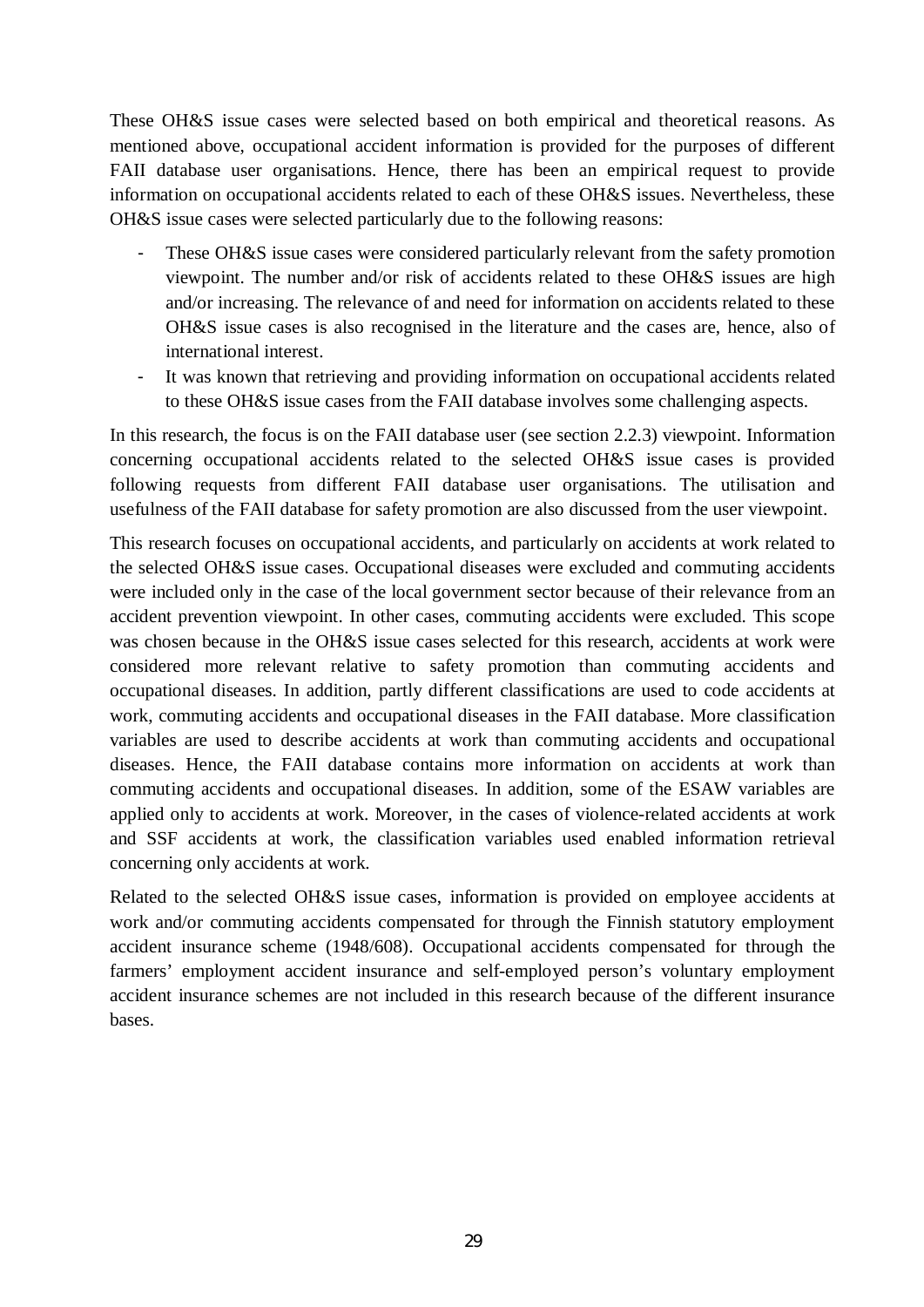### **4 RESEARCH DESIGN**

#### **4.1 Research paradigm and strategy**

In the design of this research, the aim of choosing the most suitable research strategy and methods to meet the objectives of the research is emphasised over a commitment to a certain philosophical research paradigm. Creswell (2009) calls this position about philosophical worldviews a pragmatic worldview. According to Creswell (2009), pragmatism is not committed to any one system of philosophy and reality. Pragmatists emphasise the intended consequences of the research and research problem and look to the different approaches available to understand the problem (Creswell 2009, Morgan 2007, Patton 1990). The pragmatic worldview gives the philosophical underpinning for mixed-methods research. In mixed-methods research, different types of approaches, materials and methods (qualitative and quantitative) are, in one way or another, combined or associated (Creswell 2009). The application and mixing of both qualitative and quantitative worldviews and methods was also seen as necessary in this research in order to achieve the dual objectives of the research.

A fundamental long-term debate has revolved around the idea that qualitative research and quantitative research are bound to two distinct and partially contradictory paradigms (Patton 1990, Ronkainen et al. 2011). Nevertheless, many researchers (e.g. Patton 1990, Robson 2002) are of the opinion that the same research question or problem can be approached through different designs, from several viewpoints and from different methodological principles. Ronkainen et al. (2011), for example, argue that this dichotomy has, on several occasions, been proven to be epistemologically fallacious and unsustainable from the viewpoint of carrying out research in practice. What is essential, is selecting a research design appropriate for the purposes of the specific inquiry situations under consideration (Patton 1990, Ronkainen et al. 2011).

The existing research strategies are often categorised according to what kind of research they are suitable for. Yin (2003), however, argues that different strategies should be viewed inclusively and pluralistically. According to Yin (2003), what distinguishes the strategies is rather the type of research question, the control an investigator has over events and the focus on contemporary, as opposed to historical phenomena. In the literature, the case study is often recommended as a research approach when research questions are of the type what, how and why; when the researcher has limited control over events related to the phenomenon; when empirical research related to the topic is scarce; or when the target of the research is a phenomenon of the present time (Eriksson & Koistinen 2005, Yin 2003). According to Platt (1992), case-study research is a preferred strategy when the research problem and circumstances of the research are more important than the ideological paradigmatic commitment. Moreover, although case-study research is often associated with qualitative research, it can also be entirely or partly quantitative research (Ronkainen et al. 2011). Hence, the case study is applicable in research leaning towards pragmatic worldviews and mixed-methods research. Apart from the pragmatic worldview and mixed-methods research strategy, the case-study research strategy was considered as an appropriate basis for this research because the criteria suggested in the literature for the selection of the case study were met.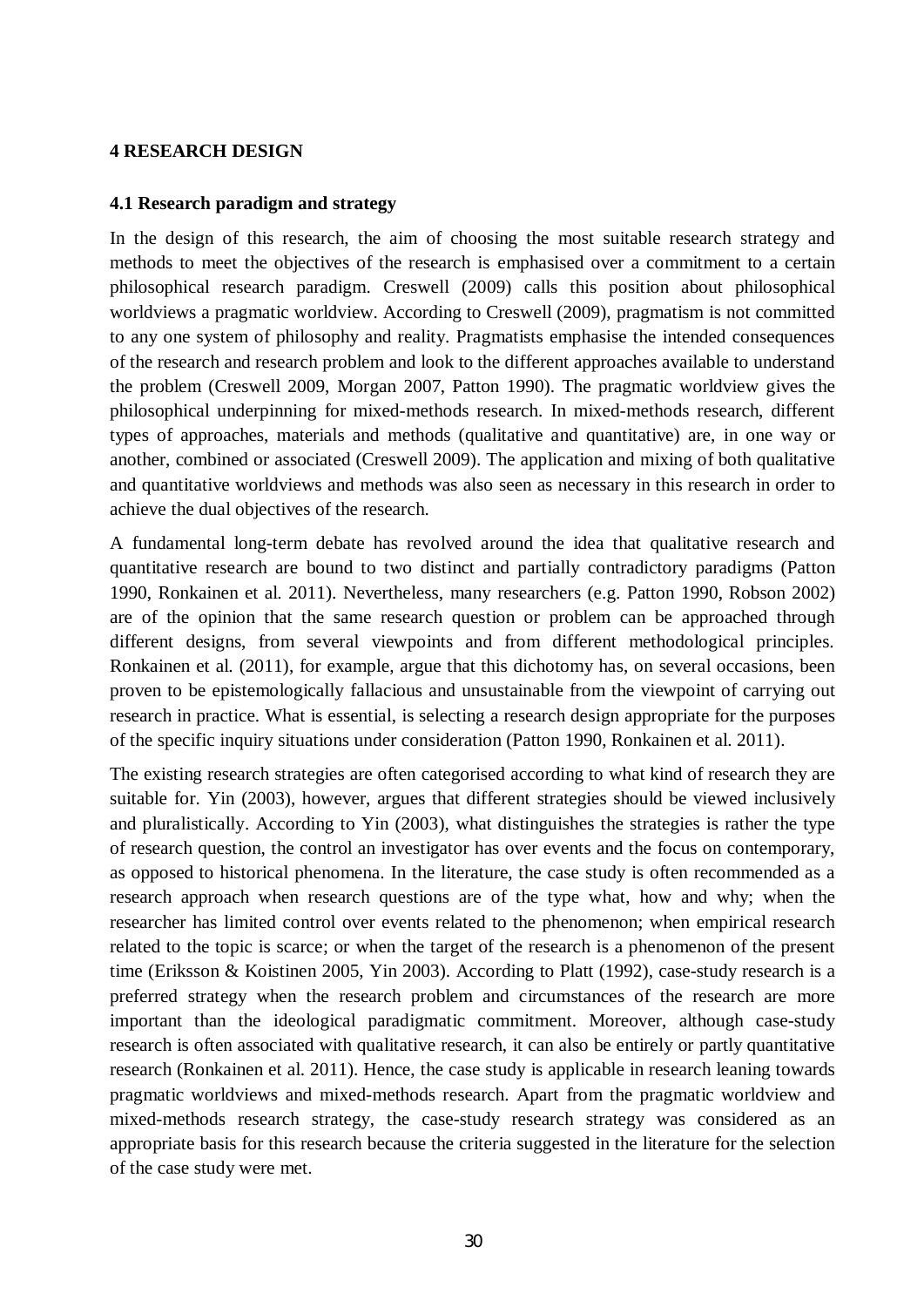As defined in section 3, this research aims to provide information on selected OH&S issue cases on the basis of the FAII database, and to investigate the utilisation and usefulness of the database for safety promotion from the user viewpoint. The research questions defined for this research are of the form (what and how) that is suitable for a case-study research strategy. In addition, the researcher has, to a lesser degree, control over the events related to OH&S issue cases, and to the utilisation and usefulness as the phenomena of interest. In addition, as described in sections 1 and 2, further research is needed to provide a more continuous framework related to the OH&S issues this research focuses on, and the utilisation and usefulness of the existing occupational accident databases for safety promotion. Furthermore, the OH&S issue cases viewed in the research are of topical interest and the aim is to provide recent information on these issues. In addition, the utilisation and usefulness are charted at the present moment. Hence, the focus is on contemporary phenomena.

Case-study research is often inductive, aiming to extend, develop and build on existing incomplete theory, although it can also be used for deductive theory-testing purposes (Barratt et al. 2011, Laine et al. 2007). In this research, the existing literature is used to guide data collection and analysis. Nevertheless, certain specific theories are not chosen to be tested, but the data is first analysed and then compared with previous studies to supplement existing theories. Hence, the logic of inference in this research is closer to an inductive rather than a deductive approach.

# **4.2 Materials and methods**

### *4.2.1 Composition of the research and original publications*

This research is based on five independent research projects carried out at the Tampere University of Technology between 2005 and 2011 (see Aaltonen et al. 2010, Hintikka 2008, Hintikka 2007, Hintikka & Saarela 2007, Hyytinen & Nenonen 2011). The data collected in the original research projects is utilised to extent appropriate relative to the objectives of this research. In addition, some of the data collected and the analyses carried out in the original research projects are supplemented for the purposes of this research.

The data collection comprises two phases: a user questionnaire and data collection related to the selected OH&S issue cases defined in section 3. In addition, the research consists of five research papers. The relationship between methods of data collection, related objectives and the original publications is presented in Figure 3. The FAII database users' experiences on the utilisation and usefulness of the database and its web application for their purposes were charted with a questionnaire. The aim was to get a general view on the utilisation and usefulness of the FAII database and its web application from the users' viewpoint. A questionnaire was selected because it is suitable for data collection from users in usability and usefulness assessment and because, with a questionnaire, a wide range of users can be easily reached (Jordan 1998, Nielsen 1993, Preece et al. 2002). The data collection and analysis related to the questionnaire is described in more detail in section 4.2.3. In the data collection related to the OH&S issue cases, the FAII database was utilised to carry out an accident analysis in order to provide information on occupational accidents related to the OH&S issue in question. At the same time as the accident analysis was carried out, a scenario analysis was used to chart the utilisation and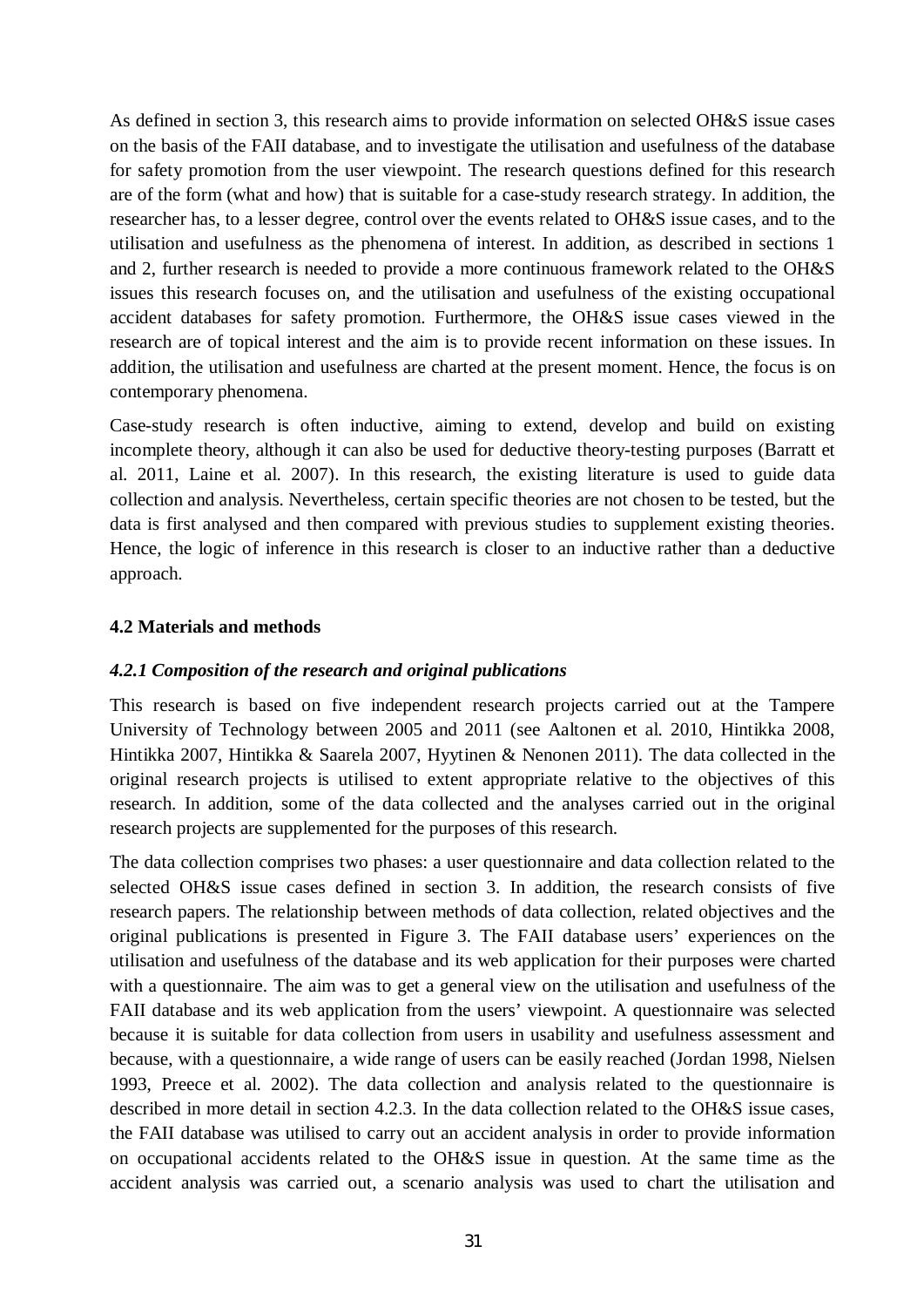usefulness of the FAII database in retrieving and providing information on accidents related to the OH&S issue in question. The aim of the scenario analysis was to supplement the questionnaire data with a more in-depth view on the utilisation and usefulness through the OH&S issue cases. The scenario-analysis method was chosen because it enables the formation of a comprehensive picture of the system use in a certain context and the related users' experiences (see Bohman & Anderson 2004, Lim & Sato 2003, Rosson & Carroll 2008, Tervakari et al. 2007, Väyrynen et al. 2004). In addition, the method was suitable to be used in pursuance of the accident analysis. The data collection and analysis related to the OH&S issue cases are described in more detail in section 4.2.4.



Figure 3. Relationships between data-collection methods, related objectives and the original publications (details listed below).

- Article I. Hintikka, N. & Anttila, S. 2008. User experience of Finnish occupational accidents and diseases database. Proceedings of the International Conference on Occupational Risk Prevention ORP, May 2008, Coruña, Spain.
- Article II. Hintikka, N. & Saarela, K.L. 2010. Accidents at work related to violence Analysis of Finnish national accident statistics database. Safety Science 48, 517–525.
- Article III. Hintikka, N. 2011. Accidents at work during temporary agency work in Finland Comparisons between certain major industries and other industries. Safety Science 49, 473–483.
- Article IV. Nenonen, N. 2011. Occupational accidents in the Finnish local government sector: Utilisation of national statistics. International Journal of Injury Control and Safety Promotion 18, 321–329.
- Article V. Nenonen, N. 2013. Analysing factors related to slipping, stumbling and falling accidents at work: Application of data mining methods to Finnish occupational accidents and diseases database. Applied Ergonomics 44, 215–224.

Data sets related to the questionnaire and each of the OH&S issue cases were first separately analysed and compared to the relevant literature. The results related to each of the datasets are presented in one of the five research articles that this research consists of (Figure 3). The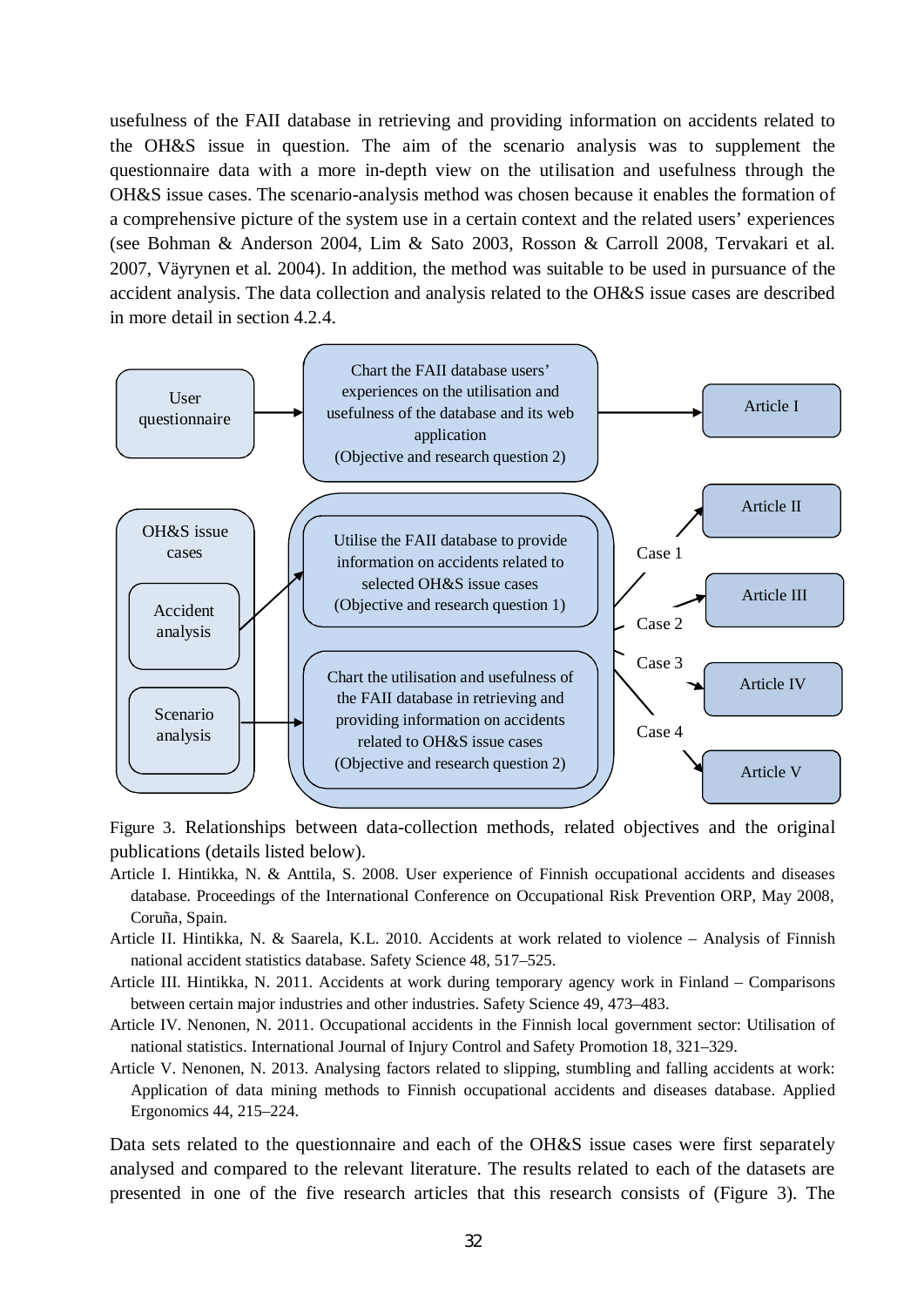preliminary results of the user questionnaire are presented in the first article. In the rest of the articles (II–V), the results of the accident analysis and scenario analysis related to the OH&S issue cases are presented. Each of these articles focuses on one of the OH&S issue cases. The articles provide an intensive description of the OH&S issue case in question based on withincase analyses. In the within-case analysis, the idea is to become as familiar with the case as possible (Eisenhardt 1989). In each of these articles, information on accidents related to the OH&S issue in question is presented. The articles also describe how the FAII database was utilised to retrieve and provide this information. In addition, observations made on the utilisation and usefulness of the FAII database related to the OH&S issue in question are discussed. This introductory essay presents the final results of the user questionnaire, the main results of the accident analysis and cross-case conclusions made on the basis of the scenario analysis. In the cross-case comparisons, similarities or differences are looked for between cases, groups of cases or different data (Eisenhardt 1989). In the introductory essay, the distinctive findings from each data collection and analysis are aggregated and compared with each other and with the previous literature to arrive at the final conclusions.

# *4.2.2 Case-study design*

Research carried out under the title of the case study encompasses a variety of scientific fields and, therefore, the philosophical starting points and methodological choices, and the material used vary in case studies. Hence, defining case-study research comprehensively is difficult (Eriksson & Koistinen 2005). According to Yin's (2003) commonly referred to definition, a case study is an empirical inquiry that investigates a contemporary phenomenon within its real-life context when the boundaries between the phenomenon and context are not clearly evident. Yin (2003) continues by stating that case-study research often includes more variables than data points, and that is why multiple sources of evidence are often used, and why a case study benefits from predefined theoretical propositions in data collection and analysis. Yin's (2003) definition aggregates the features associated with case studies in the literature well. Eriksson and Koistinen (2005), for example, name the objective of examining one or more cases in order to define, analyse and solve the case, as one fundamental consistency between case studies. Laine et al. (2007) again conclude that holistic analyses of naturally occurring cases, the use of diverse methods, utilisation of previous research and unclear boundaries between the case and the context are typical of many case studies.

The case can be defined according to time, place or other criteria (Creswell 2009). A case can be, for example, an event, individual, group or an organisation, which can then be interpreted from different points of view, for example, as communities, projects, processes or as a manifestation of some phenomenon or theory (see Eriksson & Koistinen 2005, Laine et al. 2007, Ronkainen et al. 2011). In case-study research, it is essential to be able to define what the case represents and to what context it is related (Ronkainen et al. 2011). The case should manifest, besides itself, something general, which serves as the target of the research (Laine et al. 2007, Ronkainen et al. 2011). The target defines what features of the case are of special interest in the study (Laine et al. 2007). According to Yin (2003), case-study design can consist of one (single-case design) or several (multiple-case design) cases. These designs can both consist of either a single unit of analysis (holistic design) or multiple units of analyses (embedded design). Selection of an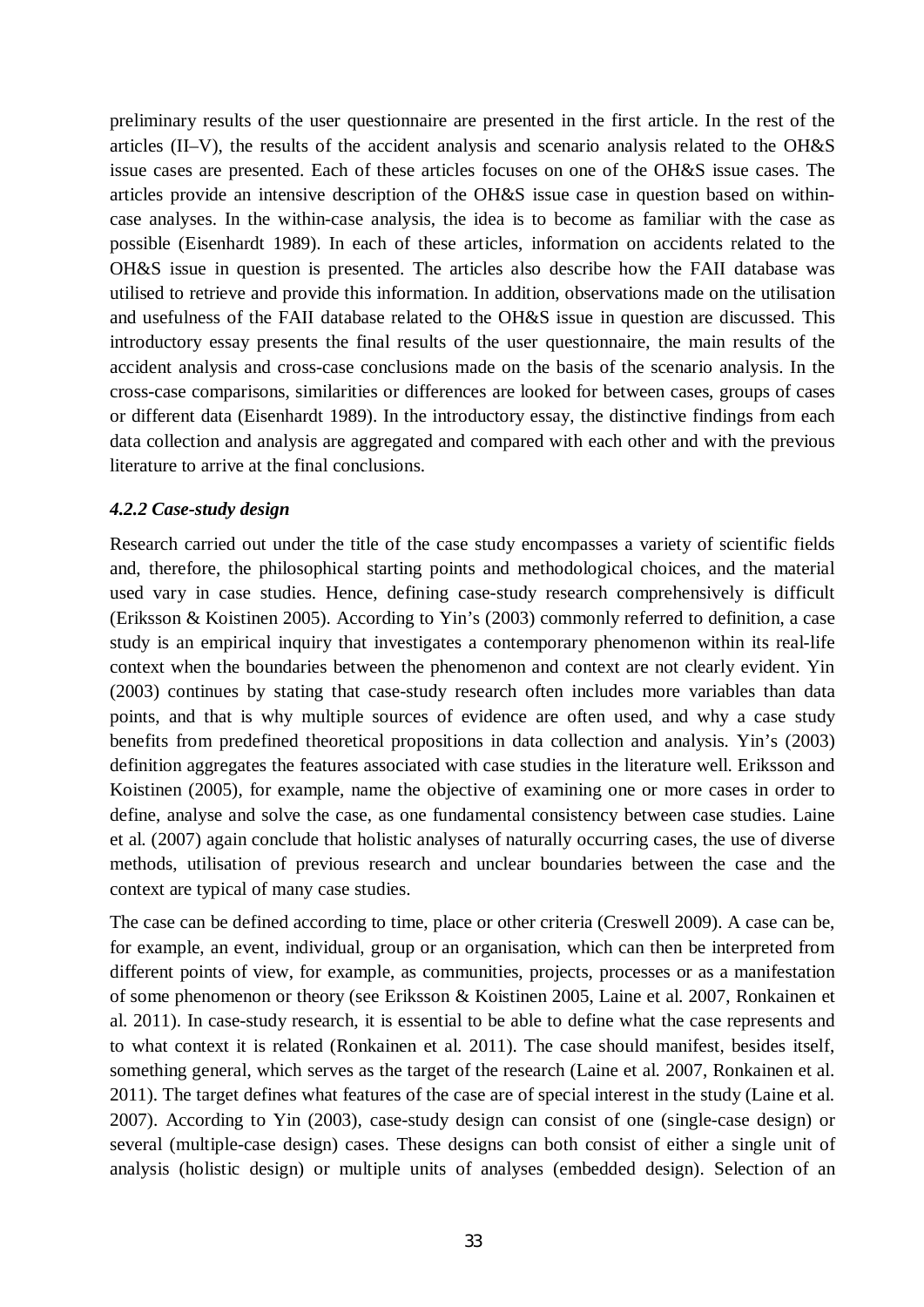appropriate unit of analysis is related to the definition of the case and research question (Yin 2003).

In the design of this research, two case-study designs are distinguishable (Figure 4). Firstly, the overall data collection of the research conforms to an embedded single-case design (see the upper design in Figure 4). In this design, the FAII database as a case represents an occupational accident data-collection system, particularly an official national-level system. Secondly, inside the overall case design, data collection related to the OH&S issue cases this research focuses on (defined in section 3) forms an embedded multiple-case design (see the lower design in Figure 4). In this design, each of the selected OH&S issue cases comprises one of the cases in the multiple-case design. The OH&S issue cases represent occupational accidents and accident data in the database. In both designs, the objectives of the research and related research serve as the target for the research and units of analyses. The occupational accident data-collection systems form the context for both case designs.





# *4.2.3 Composition and analysis of the FAII database user questionnaire*

In order to obtain an overview of the utilisation and usefulness of the FAII database and its web application, a questionnaire was compiled and directed to the users. The questionnaire was constructed based on the requests of the FAII. In addition, relevant literature was utilised in composing the questionnaire. The questionnaire consisted of questions related to the FAII database web-application use, questions charting users' satisfaction with the database web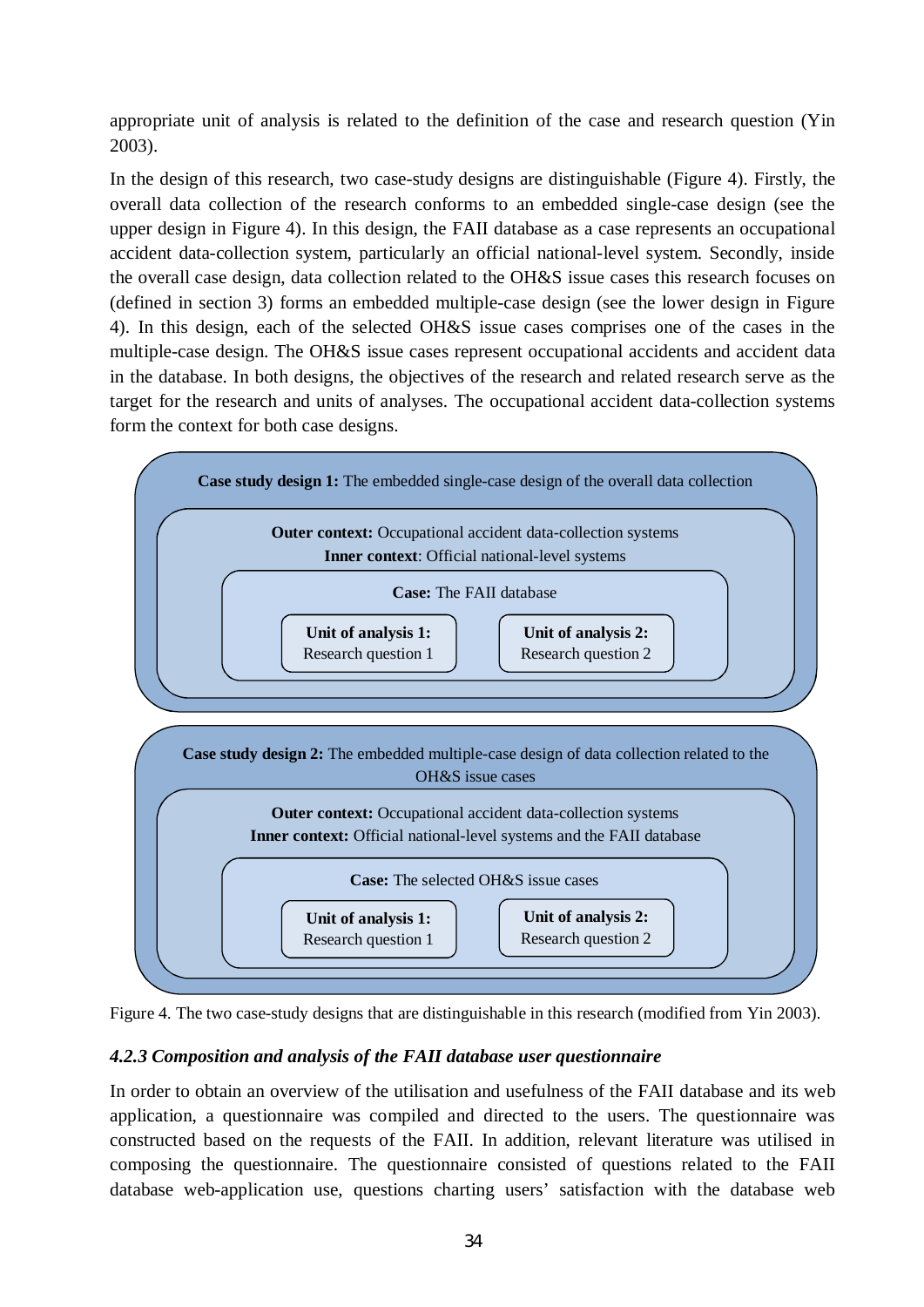application and its use, questions related to possible problems in using the application and suggestions for improvement. In addition, some questions on users' background were included.

The questions asked varied depending on how often the respondents had used the application. The frequency of the application use and questions related to respondents' background were asked of all respondents. Reasons for not using the application at all or more often were asked only from respondents who had not used the application at all or who had used the application less frequently (a couple of times a year or less) than the active users (weekly or monthly). The other questions were asked only of respondents who had used the application. The original questionnaire included more questions than were used in this research. Some of the most detailed questions (e.g. which variables you use most often when making searches and in which order the variables should be listed when you make searches with them) were excluded. Although these questions were relevant in the original research project, they were not considered essential for the purposes of this research. The questions in the questionnaire used in this research are presented in appendix A.

Users' satisfaction with the FAII database web application was charted through 28, 5-point Likert-scale, statements. The items covered such usefulness characteristics of the FAII database web application as its appearance, content, general user experience, guidance and directions, information retrieval, presentation of search results, technical functionality and use of classification variables. The items related to the same characteristics were combined into new variables by taking the averages of the scores on items related to the same usefulness characteristics. The internal consistency of the new variables was examined with Cronbach's alpha. For most of the new variables, the values of the Cronbach's alpha exceeded the acceptable  $(> 0.6)$  level (see Metsämuuronen 2006). Only for one variable, the use of classification variables, did the Cronbach's alpha fall below 0.6. Nevertheless, it was decided that this variable should also be used, since it was considered as useful and reliable enough. Furthermore, low values of alpha may also be due to random error (Heikkilä 2005), to a small number of statements used to calculate the mean variable or to the conciseness of the scale used (Metsämuuronen 2006) and, therefore, the low values may not necessarily be due to low reliability. The Cronbach's alphas of the new usefulness characteristic variables created and statements included in each variable are listed in appendix B.

Otherwise, the data was mainly analysed descriptively by comparing relative frequencies. In addition, the Chi-square test of independence, the Fisher's exact test, the Kruskal-Wallis test and the Mann-Whitney U test/Wilcoxon rank-sum test were used to identify dependencies between different variables. The initial data analyses were carried out with SPSS 15.0 and SAS Enterprise Guide 4.3 was used to carry out the supplementary analyses for this introductory essay.

The questionnaire was distributed as a web questionnaire to all known users of the FAII database. Before delivering the questionnaire, it was tested and commented on by the representatives of the FAII and some of the users. The contacts for the users were received from the FAII and the FAII contact persons at the 34 organisations that had rights to use the FAII database web application at the time the questionnaire was realised. In eight organisations, only the contact of the contact person was available. In those cases, the invitation to take part in answering the questionnaire was sent to the contact person. The questionnaire was distributed to 206 users. In total, 127 answers were received, yielding a response rate of 62%. The proportions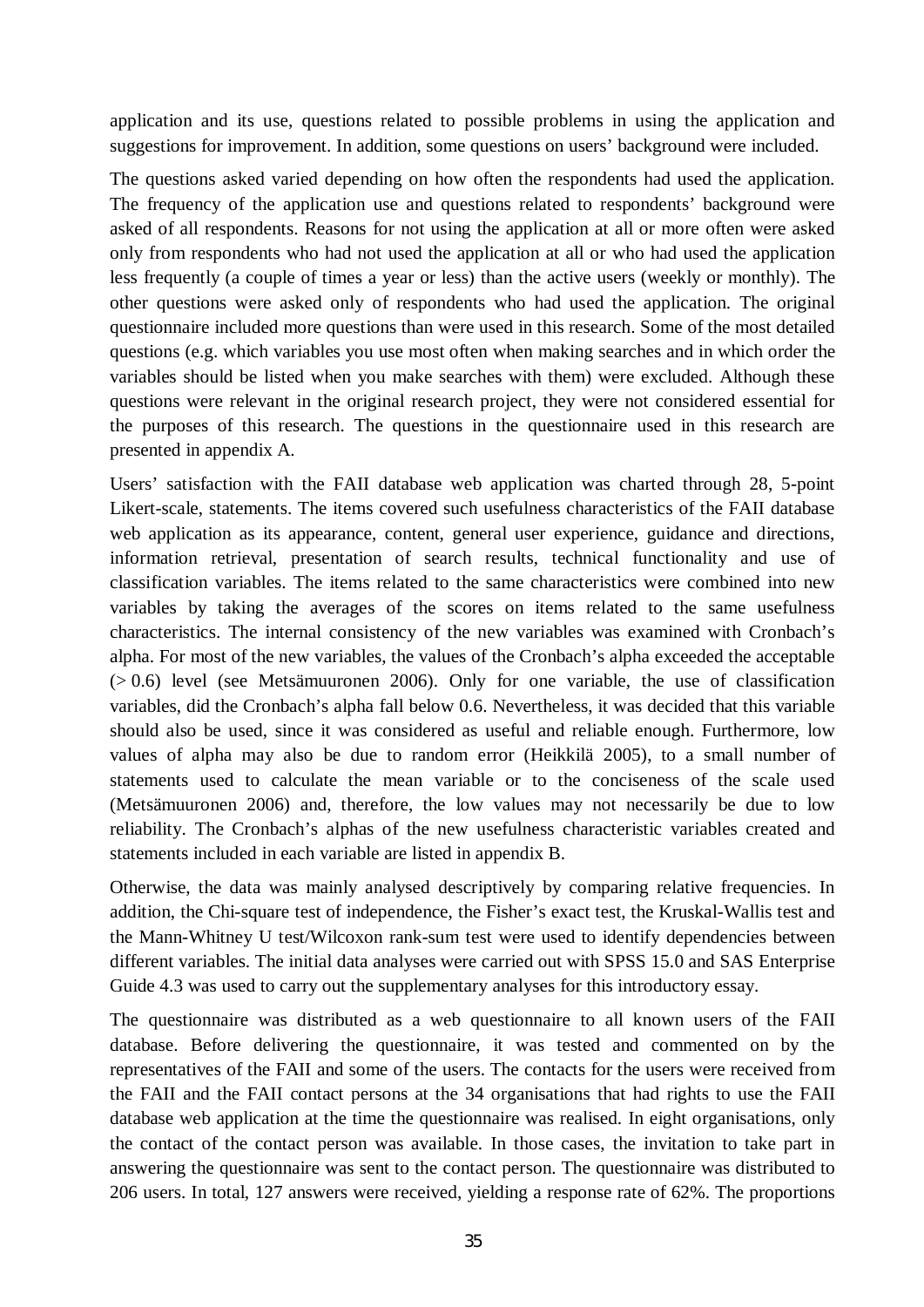of the questionnaire invitations sent to different organisations, and the organisations the respondents and non-respondents represented are compared in Table 1.

| Organisation <sup>a</sup>                                       | <b>Questionnaire</b><br>invitations sent<br>$n=206$ | <b>Responses</b><br>received<br>$n=125^{b}$ | Non-<br>respondents<br>$n=79$ |
|-----------------------------------------------------------------|-----------------------------------------------------|---------------------------------------------|-------------------------------|
| Occupational Safety and Health (OSH) Authorities                |                                                     |                                             |                               |
| Occupational Safety and Health (OSH) Department of              |                                                     |                                             |                               |
| the Ministry of Social Affairs and Health or Finnish            | 6%                                                  | 3%                                          | 10%                           |
| Safety and Chemicals Agency                                     |                                                     |                                             |                               |
| Occupational Safety and Health (OSH) Inspectorates <sup>c</sup> | 38%                                                 | 40%                                         | 35%                           |
| Research and Service Institutions                               |                                                     |                                             |                               |
| Insurance companies                                             | 12%                                                 | 14%                                         | 10%                           |
| Other research and service institutions <sup>d</sup>            | 31%                                                 | 26%                                         | 38%                           |
| <b>Other Organisations</b>                                      |                                                     |                                             |                               |
| Labour market organisations                                     | 7%                                                  | 10%                                         | 4%                            |
| The Centre for Occupational Safety                              | 5%                                                  | 7%                                          | 3%                            |

Table 1. Questionnaire invitations sent, responses received and non-respondents by organisation.

<sup>a</sup> The classification of organisations is adopted from the Ministry of Social Affairs and Health (2004).

<sup>b</sup> Two of the 127 respondents had not stated their organisation.

<sup>c</sup> Since the beginning of 2010, the functions of the OSH Inspectorates are carried out at the OSH divisions of the Regional State Administrative Agencies (see Ministry of Social Affairs and Health 2010a).

<sup>d</sup> Finnish Institute of Occupational Health, Technical Research Centre of Finland, the Finnish Work Environment Fund, universities and other institutions of higher education.

There are some differences when comparing the organisation distribution of the respondents between the organisations to which the questionnaire invitations were sent and the organisations of the respondents and non-respondents. The proportions of responses received from other research and service institutions (26% of the responses) and the OSH Department of the Ministry of Social Affairs and Health and Finnish Safety and Chemicals Agency (3%) were smaller than the proportions of the questionnaire invitations sent to these organisations and the proportions of the non-respondents from these organisations. From other organisations, slightly more responses were received than invitations were sent. Nevertheless, the differences identified in the organisation distributions of the respondents and non-respondents were not statistically significant ( $n_{\text{Non-resonedents}}$ =79,  $n_{\text{Renodents}}$ =125,  $p = 0.059$ ). Furthermore, responses were received from all organisations to which questionnaire invitations were sent. The other background information of the respondents is summarised in Table 2.

| <b>Variables</b>                                      | <b>Categories</b>          | % of respondents |
|-------------------------------------------------------|----------------------------|------------------|
| Gender $(n=126)$                                      | Female                     | 38%              |
|                                                       | Male                       | 62%              |
|                                                       | Under 45                   | 28%              |
| Age (n=124) $^{\rm a}$                                | $45 - 54$                  | 34%              |
|                                                       | Over 54                    | 38%              |
| FAII database web-application user training $(n=127)$ | Non-trained                | 29%              |
|                                                       | Trained                    | 71%              |
| Frequency of search engine use $(n=82)$               | Daily                      | 34%              |
|                                                       | Less frequently than daily | 66%              |

Table 2. Respondents' background information.

 $\overline{a}$  The age of respondents varied between 27 and 63 with a mean of 49, standard deviation of 9 and mode of 59.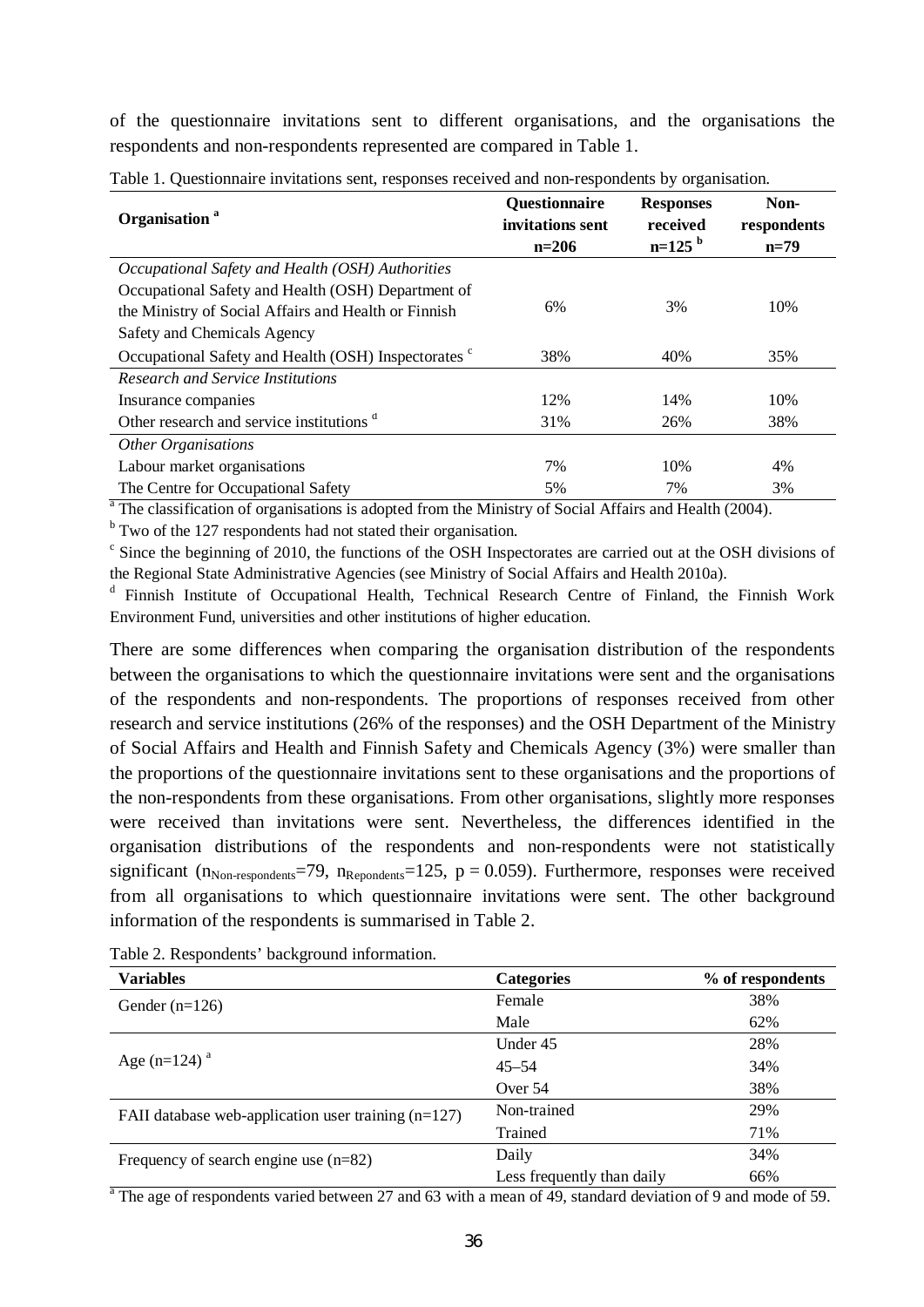### *4.2.4 Data collection and analysis related to the occupational health and safety issue cases*

#### *Accident analysis*

In the accident analysis, the FAII database was utilised to retrieve and provide information on occupational accidents related to each selected OH&S issue case (defined in section 3). Each of the OH&S issue cases had their own specific objectives according to which the data was retrieved and provided. The objectives set for each OH&S issue case affected the selection of the data to be analysed and data-analysis methods. Nevertheless, the premise of data collection was to utilise the most recent data available at the time the analyses were carried out. In addition to the occupational accident data retrieved from the FAII database, corresponding data on the number of employees and working hours was used as reference data. Furthermore, different subsets of the main data and supplementary data were used in specific analyses such as trend analysis, if required. The main objectives and data used in the accident analysis are summarised in Table 3.

The classifications and variables used in the FAII database at the time of the research (see FAII 2009a) were utilised to extent suitable to retrieve and analyse occupational accidents related to the OH&S issue cases. The classifications utilised in this research included age band, gender, classification of economic activities (see Statistics Finland 2012), the FAII classification of occupations (see FAII 2004), incapacity for work (in calendar days, the day the accident occurred being excluded) and the Finnish implementation of ESAW variables describing the circumstances, causes and consequences of accidents at work (see FAII 2002). The ESAW variables used in the accident analysis are shown in appendix C.

Accidents at work related to TAW were retrieved using class 745 (Labour recruitment and provision of personnel) of the classification of economic activities. Occupational accidents in the local government sector were retrieved with a separate category used in the FAII database to code the local government sector (Z). The class is considered as one of the main classes of the classification of the economic activities. For information retrieval concerning SSF accidents at work, the ESAW-variable Deviation 50 (slipping or stumbling – with fall, fall of persons) was used. Accidents at work related to violence could, however, not be retrieved directly with the existing classifications. Therefore, an accident description analysis was employed. Accident descriptions were grouped into either violence-related descriptions or those that were not related to violence. In order to decrease the subjectivity of manual classification, it was carried out according to predefined criteria compiled on the basis of previous literature in collaboration with the steering group of the original research project. The steering group included Finnish OH&S experts from different organisations. The intentional nature of the actions and situations clearly indicating violence (e.g. robbery) were used as the grouping criteria. Furthermore, if the accident description was difficult to classify, it was double-checked with the steering group.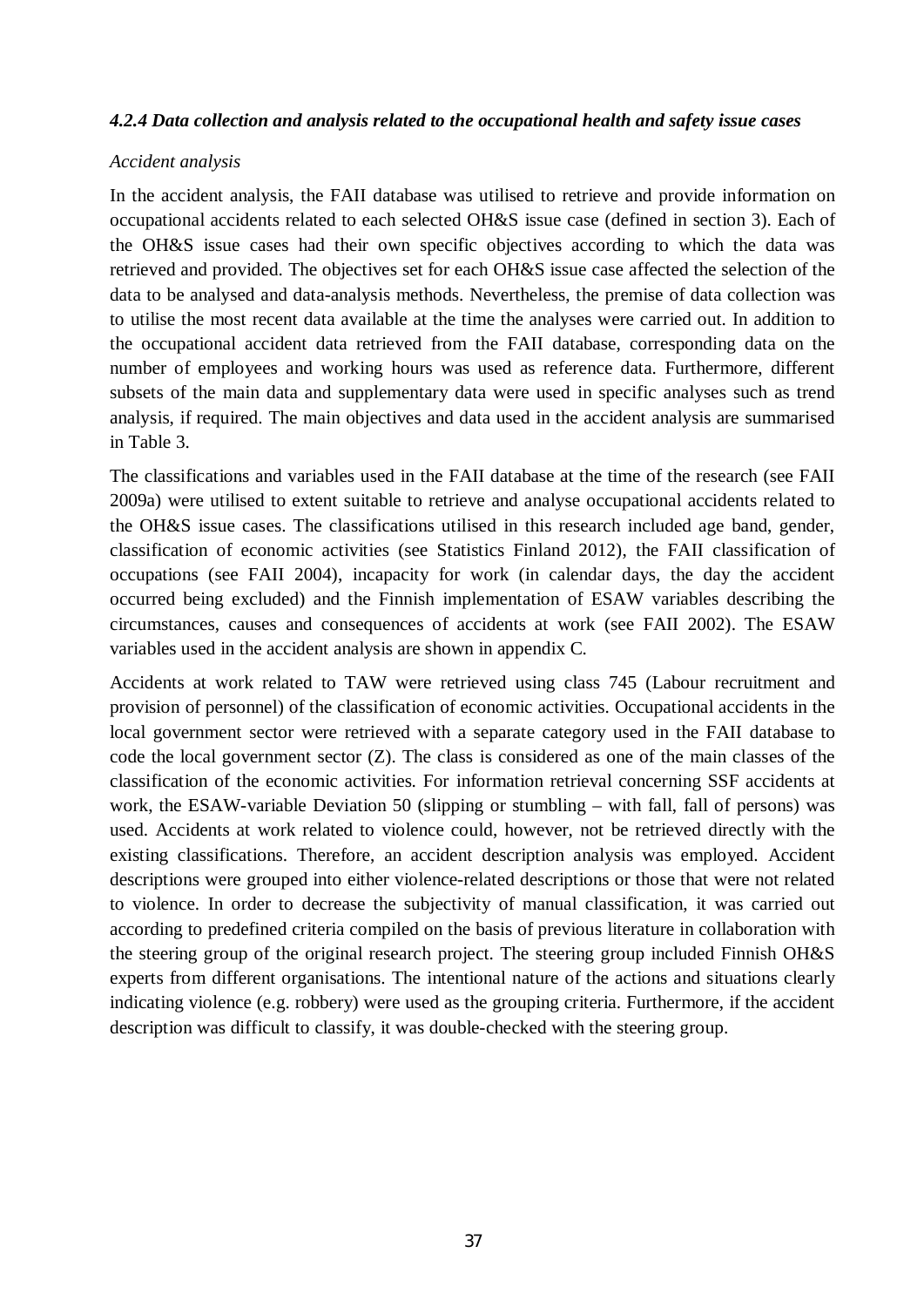| Table 3. Summary of the main objectives and data used                                                                                                                                                                                                                                                                                                                                                                                               |                                                       | in the accident analysis related to each OH&S issue case.                                                                               |                                                                                                                                                                                                      |
|-----------------------------------------------------------------------------------------------------------------------------------------------------------------------------------------------------------------------------------------------------------------------------------------------------------------------------------------------------------------------------------------------------------------------------------------------------|-------------------------------------------------------|-----------------------------------------------------------------------------------------------------------------------------------------|------------------------------------------------------------------------------------------------------------------------------------------------------------------------------------------------------|
| Objectives                                                                                                                                                                                                                                                                                                                                                                                                                                          | Year of analysis                                      | Data from the FAII database                                                                                                             | Reference data                                                                                                                                                                                       |
|                                                                                                                                                                                                                                                                                                                                                                                                                                                     | Case 1: Accidents at work related to violence         |                                                                                                                                         |                                                                                                                                                                                                      |
| accidents at<br>(1) Analyse accidents at work related to violence in order to determine<br>their current number, incidence, risk groups (gender, age, occupation<br>class), and severity and situations typical of violence-related<br>work                                                                                                                                                                                                         | 2003 and 2006                                         | $(n=211,926)$ possibly related to<br>violence $(n=10, 947)$ including<br>Data on accidents at work                                      | $(n=4190.2)$ thousand employees)<br>Number of employees                                                                                                                                              |
| consistent with the Finnish implementation of the ESAW methodology.<br>(2) Discuss the opportunities for information retrieval on accidents at<br>work related to violence with the currently used classification codes                                                                                                                                                                                                                             |                                                       | accidents at work related to<br>violence $(n=3441)$ .                                                                                   | by gender, age band and<br>occupation class <sup>a</sup> .                                                                                                                                           |
| Case 2: Accidents at work during temporary agency work (TAW)                                                                                                                                                                                                                                                                                                                                                                                        |                                                       |                                                                                                                                         |                                                                                                                                                                                                      |
| Analyse and compare accidents at work in TAW with those occurring<br>in other industries to determine their current number, frequency, risk<br>groups (gender, age, occupation class), and particularly their<br>circumstances, causes and consequences.                                                                                                                                                                                            | 2006 and 2007                                         | $(n=234,537)$ including accidents<br>at work in TAW $(n=5278)$ .<br>Data on accidents at work                                           | thousand hours) by gender, age<br>$(n=6,879,090)$ thousand hours)<br>including number of working<br>band and occupation class <sup>a</sup> .<br>Number of working hours<br>hours in TAW $(n=69,468)$ |
| Case 3:                                                                                                                                                                                                                                                                                                                                                                                                                                             | Occupational accidents in the local government sector |                                                                                                                                         |                                                                                                                                                                                                      |
| (2) Discuss the challenges and possibilities of providing occupation class-<br>particularly to calculate occupation class-specific accident incidence rates<br>to determine their current number, incidence, risk groups (gender, age,<br>(1) Analyse occupational accidents in the local government sector,<br>specific accident incidence rates in the local government sector.<br>occupation class) and severity.                                | 2004                                                  | Data on occupational accidents<br>occupational accidents in the<br>local government sector<br>$(n=112,237)$ including<br>$(n=17,961)$ . | 433,000) by gender, age band<br>and occupation class <sup>b</sup> .<br>sector employees (n=347,275<br>Number of local government                                                                     |
| Case 4: Slipping, stumbling and falling (SSF) accidents at work                                                                                                                                                                                                                                                                                                                                                                                     |                                                       |                                                                                                                                         |                                                                                                                                                                                                      |
| related to SSF or not, and (2) the relationships between the circumstances<br>Discuss the applicability of data-mining (DM) methods in analysing data<br>Decision-tree and association-rules methods of DM are applied to model<br>from the FAII database on the basis of SSF accidents at work as a case.<br>work are<br>and analyse (1) the factors influencing whether accidents at<br>and the consequences of accidents at work related to SSF. | 2006 and 2007                                         | $(n=222,932)$ including SSF-<br>Data on accidents at work<br>related accidents at work<br>$(n=48,869)$                                  | No reference data used.                                                                                                                                                                              |
| <sup>a</sup> The data was acquired from the Labour Force Survey (see OSF 2012a)                                                                                                                                                                                                                                                                                                                                                                     |                                                       |                                                                                                                                         |                                                                                                                                                                                                      |
| <sup>b</sup> The data was acquired from the Local government sector wages and salaries statistics (see OSF 2012c).                                                                                                                                                                                                                                                                                                                                  |                                                       |                                                                                                                                         |                                                                                                                                                                                                      |

The data was acquired from the Local government sector wages and salaries statistics (see OSF 2012c).

38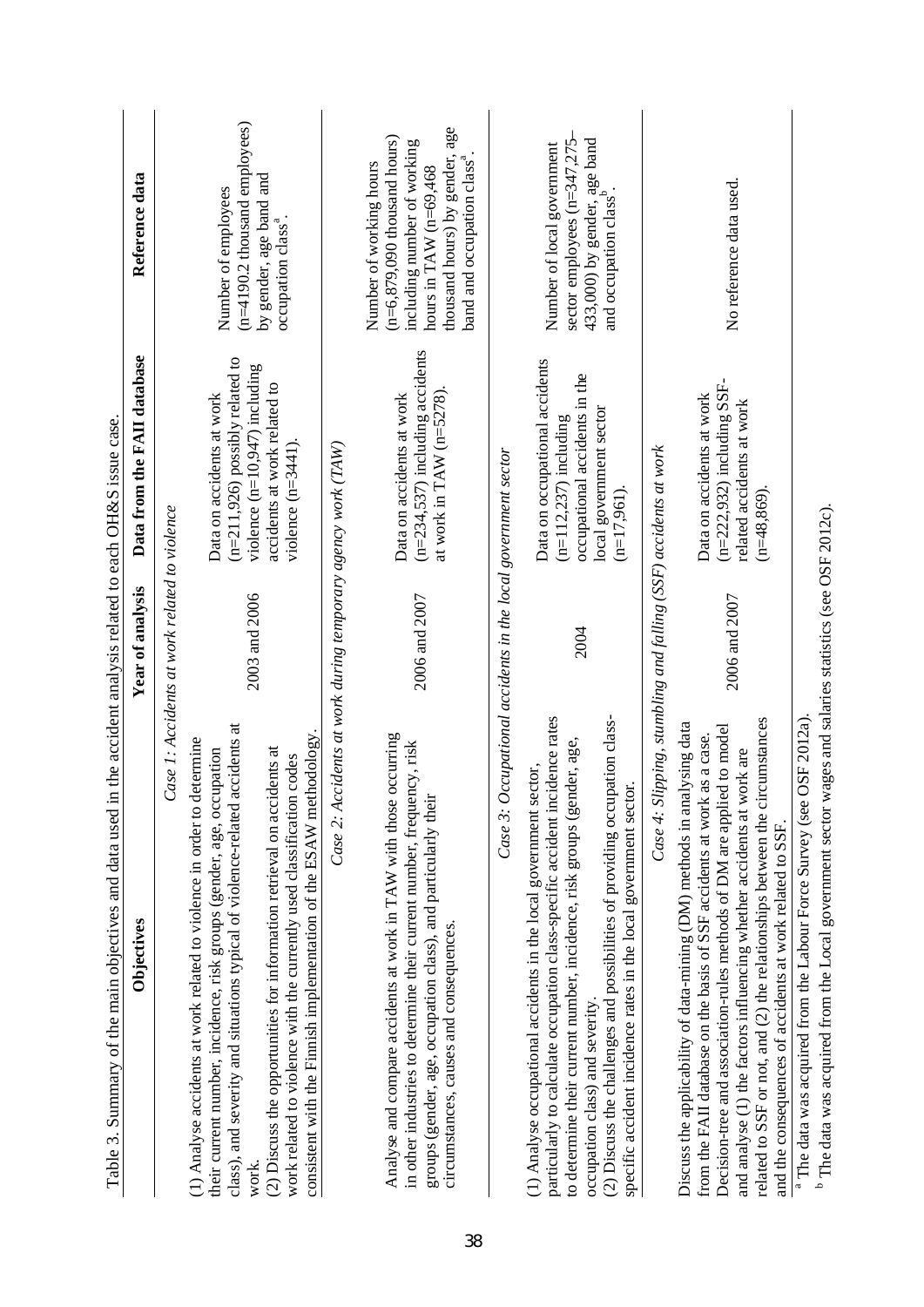The Microsoft office environment, SAS Enterprise Guide 4.1 and Enterprise Miner analysis solution in SAS 9.1 were used to analyse the data. The data was analysed mainly by calculating frequency distributions, accident frequencies, and accident frequencies and incidence rates. In order to take into account variations in the size of the workforce or in the amount of work done, the number of accidents is often compared with the number of employees or hours worked. These ratios are called accident incidence and frequency rates. Accident frequency refers to the ratio of accidents per hours worked. The accident incidence rate, again, refers to the ratio of the number of accidents and employees (Boyle 2003). In this research, they are calculated per million working hours and per thousand employees, respectively. Hence, accident frequency and incidence rates were calculated as follows.

$$
Accident frequency rate = \frac{Number of accidents}{Number of hours worked} 10^6
$$
 (1)

$$
Accident incidence rate = \frac{Number of accidents}{Number of employees} 10^3
$$
 (2)

In addition, some other methods of analysis were applied in a case-specific manner. The effectiveness of the information retrieval for accidents at work related to violence was assessed in terms of performance measures of recall and precision. Information retrieval can be defined as a method or process enabling access to relevant data from a large set of stored data. An information-retrieval system is a system supporting information retrieval. Precision and recall are measures used to evaluate the result of information retrieval. Recall describes how many of all relevant documents are found in the search result. Precision describes how many of the documents in the search result are relevant. Let *a* be the number of relevant documents in the search result, *b* the number of irrelevant documents in the search result and *c* the number of relevant documents not found in the search result. The recall and precision are then defined as follows (see Büttcher et al. 2010, Ingwersen 1992, Meadow et al. 2007):

$$
\text{Recall} = \frac{a}{a+c} \tag{3}
$$

$$
Precision = \frac{a}{a+b}
$$
 (4)

Chi-square test values and the Fischer's exact test were used to identify statistically significant differences between accidents at work in TAW and other sectors. In order to calculate occupation class-specific accident incidence rates in the local government sector, two different occupation classifications were matched. The conversion was undertaken according to the principles of the FAII occupation classification and in cooperation with the steering group of the original research project. The steering group consisted of representatives of various organisations who had expertise in occupational safety and the Finnish local government sector.

Decision-tree and association-rules methods of data mining were used to analyse accidents at work related to SSF. Data mining is the analysis of (often large) observational data sets to find unsuspected relationships and to summarise the data in novel ways that are both understandable and useful to the data owner (Hand et al. 2001). The tree model and association rules are commonly used methods of data mining. In tree models, the analyst first chooses a response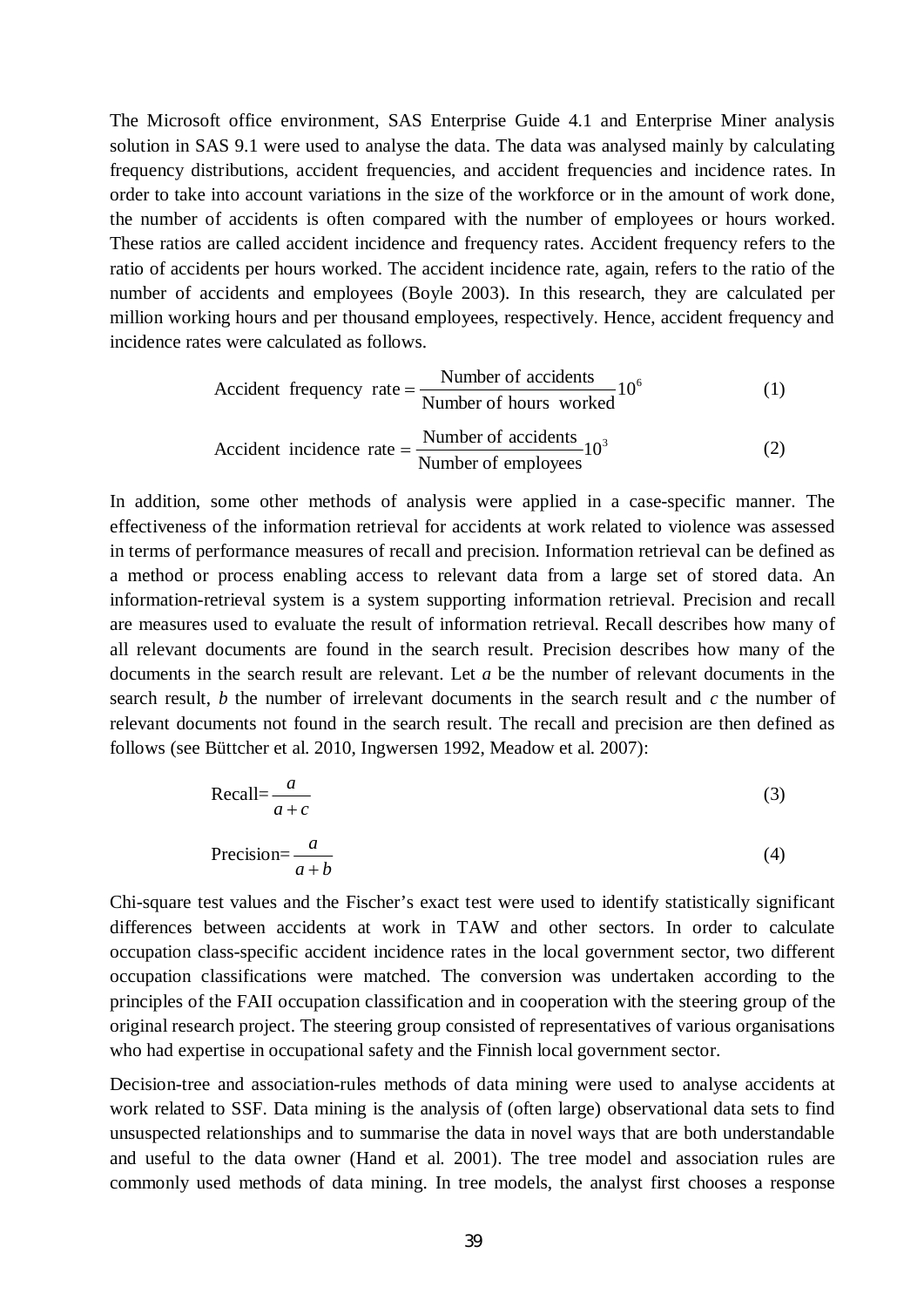variable and input variables that are used to predict the behaviour of the response variable (Väisänen 2010). Then the data is split iteratively into discrete subsets according to a set of rules identified in the data, so that each subset is as homogenous as possible (see Giudici 2003, Han et al. 2012). The first subset division is formed according to the input variables that best determines the distribution of the response variable (Väisänen 2010). Association rules, again, are used to discover interesting associations or correlation relationships among large amounts of data (Han et al. 2012). Concepts of support, confidence and lift are used to identify important association rules out of all the generated rules (Giudici 2003, Wang et al. 2009). The general form of association rules is the implication  $A \Rightarrow B$  (Han et al. 2012). An association rule is then the conditional probability that  $C=1$ , given that  $A=1$  and  $B=1$  (Hand et al. 2001). Support is a measure of how often A and B appear together in the dataset; it is the percentage of transactions containing both A and B. Confidence is the conditional probability in which the percentage of transactions containing A also contain B (Han et al. 2012). Lift indicates how many times more probable it is that, for example, products A and B are purchased together instead of either of them being purchased separately (Väisänen 2010). Lift is the ratio of confidence in terms of the occurrence of B alone in the dataset. This is compared because a high value of lift may be due to the originally high existence of item B (Wang et al. 2009). Support, confidence and lift are defined as follows (Han et al. 2012, Wang et al. 2009):

$$
Support(A \Rightarrow B) = P(A \cup B) \tag{5}
$$

Confidence (A 
$$
\Rightarrow
$$
 B) = P(B | A) = 
$$
\frac{P(A \cup B)}{P(A)}
$$
(6)

$$
Lift(A \Rightarrow B) = \frac{P(B \mid A)}{P(B)} = \frac{Confidence(A \Rightarrow B)}{P(B)}
$$
(7)

#### *Scenario analysis*

The scenario analysis is a method of usability research used, for example, in the design and evaluation of systems such as web applications. Scenarios have diverse uses in usability research throughout the system development life cycle and they may also be used for evaluation (Lim & Sato 2003, Rosson & Carroll 2008). Scenarios allow for the discovery of challenges and potentials related to use (see Väyrynen et al. 2004). When scenarios are used for evaluation purposes, an expert or a real user uses the system being analysed according to a predefined setting, a scenario. At the same time, observations are made on experiences related to use and actions and processes required in order to reach the goal (see Bohman & Andersson 2004, Lim & Sato 2003, Rosson & Carroll 2008, Tervakari et al. 2007). Scenarios are usually short descriptions of particular situations of system use (Tervakari et al. 2007). For example, the goal of the system use, the user of the system and the context of use may be specified in the setting (see Bohman & Andersson 2004, Lim & Sato 2003, Rosson & Carroll 2008, Tervakari et al. 2007). The observations made are usually recorded in written narratives. Alternatively, audio or video taping may be used (Tervakari et al. 2007). As a result of scenario analysis, a narrative description of processes and experiences related to system use is formed (see Lim & Sato 2003, Tervakari et al. 2007). Instead of focusing on the functional viewpoint, scenarios are usually user and task oriented (Rosson & Carroll 2008).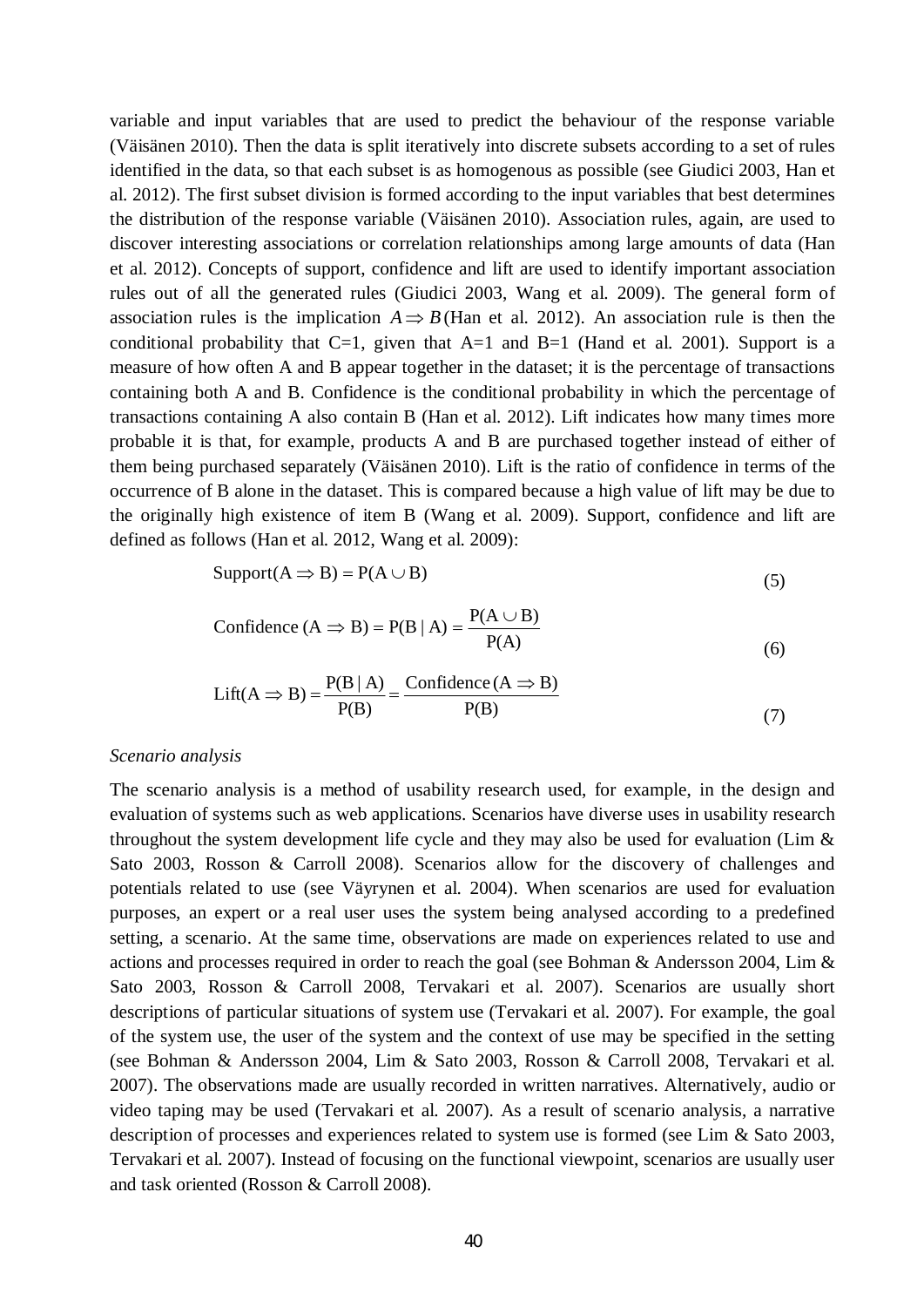In this research, scenarios were used for evaluation purposes. The utilisation and usefulness of the FAII database in retrieving and providing information on accidents related to OH&S issue cases (defined in section 3) were charted with a scenario analysis to obtain an in depth view. The objectives defined for the accident analysis of each OH&S issue case each formed one scenario setting for the scenario analysis. The researcher used the FAII database according to these objectives in terms of the role of the user. While utilising the FAII database to provide information related to the OH&S issue in question, the researcher was also in the role of the data analyst, making observations related to information retrieval and achieving the objectives set for each OH&S issue case. The aim was to make observations on whether information related to these OH&S issue cases could be retrieved from the FAII database, how and how well the information could be retrieved and what kinds of possible challenges were involved. Observations were also made and discussed in the steering groups of each original research project related to the OH&S issue cases. The steering groups consisted mainly of the representatives of different organisations operating in the field of OH&S in Finland, for whose purposes the information was retrieved. Most of the members of the steering groups were also users of the FAII database. The observations made in the scenario analysis were first described and discussed from the viewpoint of each OH&S issue in question. Then, in order to make crosscase comparisons, the observations made concerning each OH&S issue case were aggregated and thematised according to themes arising from the data.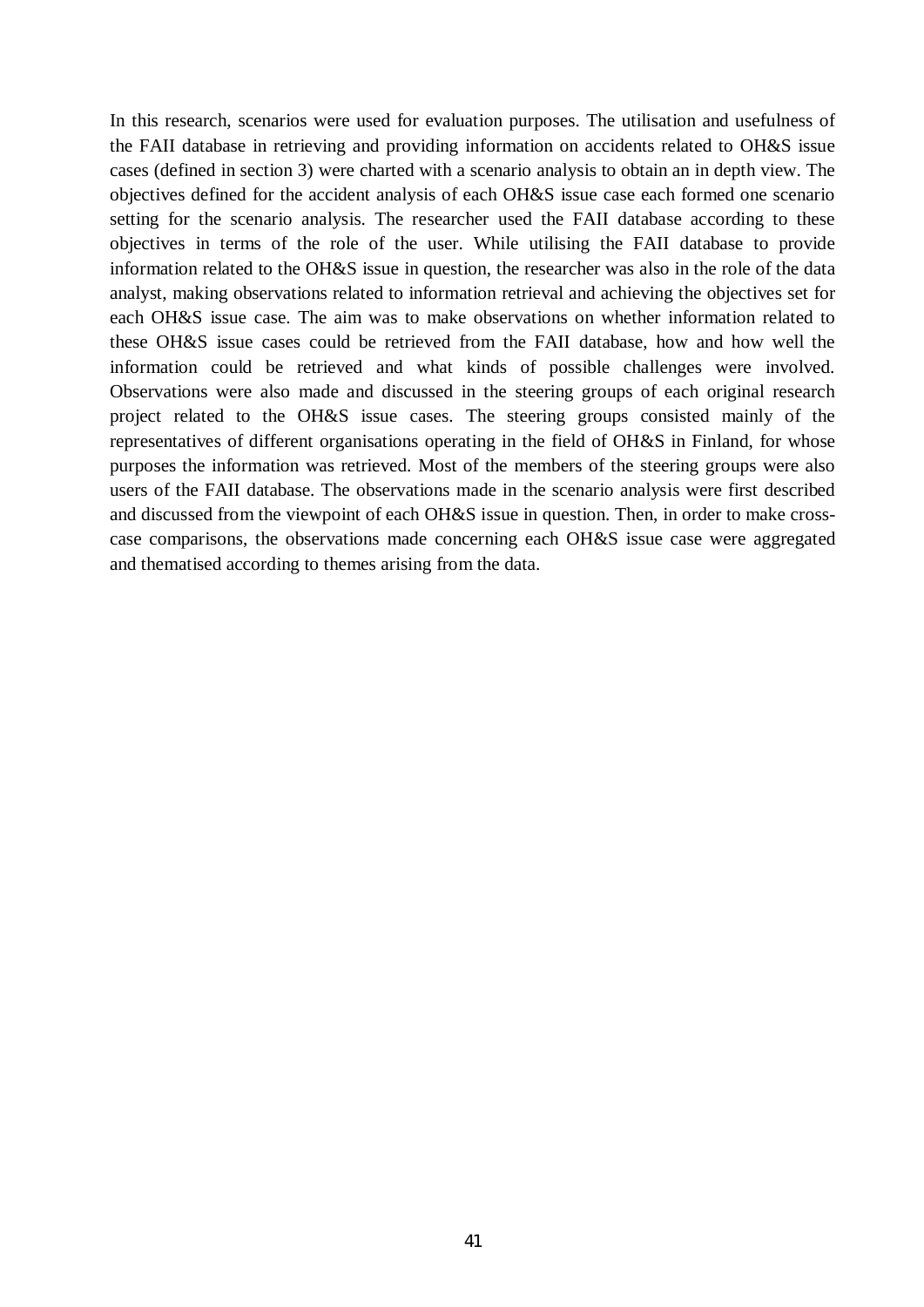# **5 RESULTS**

# **5.1 Occupational accidents related to the occupational health and safety issue cases**

# *5.1.1 Case 1: Accidents at work related to violence*

There were 3441 accidents at work related to violence in Finland together in 2003 and in 2006. This is 1.6% of all accidents at work (n=211,926) in Finland in the same years combined. The incidence rate (per thousand employees) of violence-related accidents at work calculated for 2003 and 2006 together was 0.8. The number of violence-related workplace accidents increased from 1464 in 2003 to 1977 in 2006, yielding a growth rate of 35%. A change in legislation increased the number of occupational accidents and diseases resulting in less than four days of incapacity for work reported to the insurance companies and, hence, the FAII database in 2005. The growth effect of this change is, however, approximated to be only 10%. Furthermore, in 2003, violence-related accidents at work constituted 1.5% of all accidents at work in Finland, whilst in 2006, the corresponding proportion was 1.7%. The incidence rate of violence-related accidents at work was 0.7 in 2003 and in 2006 it was 0.9.

Violence-related accidents at work more often involved women than men in Finland in 2003 and 2006. Both the share and incidence rate of violence-related accidents at work were greater for women (a share of 61.6% and incidence rate of 1.0) than men (38.4% and 0.6). By age band (Figure 5), the highest number of violence-related workplace accidents was for both men (34.5% of violence-related workplace accidents involving men) and women (26.6%), in the age band of 25–34 years. For women, the number of violence-related workplace accidents was, however, also almost as high in this age band as it was in the age bands of 35–44 (25.3%) and 45–54 (25.0%) years.



Figure 5. Accidents at work related to violence and their incidence rates (per thousand employees) by gender and age band in Finland in 2003 and 2006 taken together.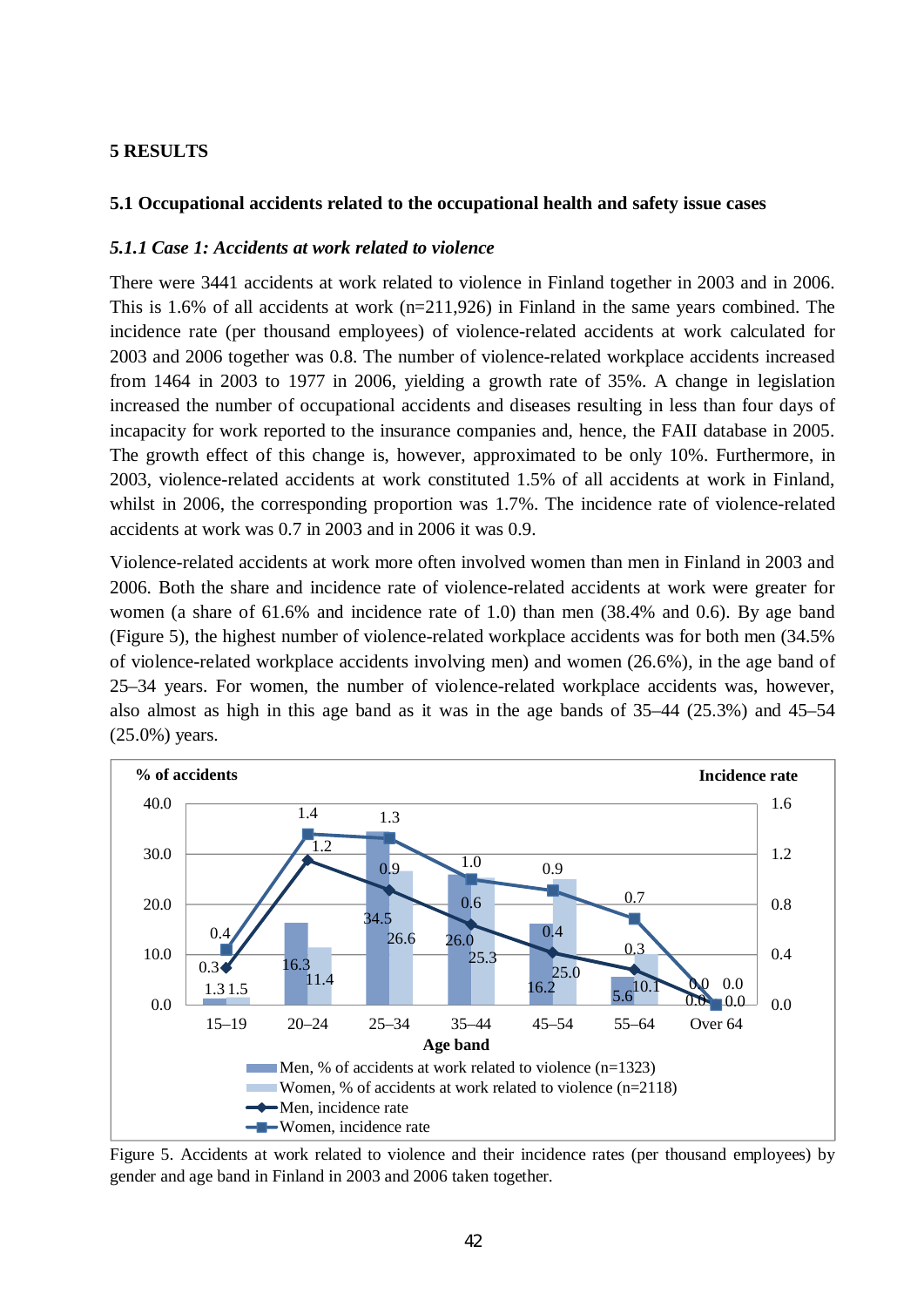The incidence rate calculated by age band was at its highest for both men and women in the age bands of 20–24 years (1.2 for men and 1.4 for women) and 25–34 years (0.9 for men and 1.3 for women). In these age bands, the incidence rates were also higher than the incidence rates of all violence-related workplace accidents calculated for men and women in general. In these age bands, the incidence rates were also higher for both men and women than violence-related incidence rates calculated for men and women in general. The incidence rate decreased with age, although this rate decreased more rapidly for men than for women. Women had a higher incidence rate than men in all age bands except for the age band of over 64 years. None of the workplace accidents related to violence involved employees over 64 years old and only a few involved employees in the age band of 15–19 years.

In Table 4, the proportions and incidence rates of violence-related accidents at work in Finland in 2003 and 2006 are viewed by occupation class. For men, the share of violence-related workplace accidents was highest in public safety and protection work (40.8%), medical and nursing work (10.2%), road transport work (8.8%) and table-waiting work (8.8%). For women, the highest shares of violence-related workplace accidents were in medical and nursing work (33.7%), social work (19.4%), pedagogic work (11.9%), child day-care work (9.1%) and wholesaling and retailing work (7.1%). The highest incidence rates men had were in tablewaiting work (13.5) and in public safety and protection work (11.2). For women, the highest incidence rates were in public safety and protection work (10.4) and traffic supervision and service work (8.0). There were, however, other occupation classes as well, in which the incidence rates were higher than in general for violence-related workplace accidents (see Table 4).

| <b>Occupation class</b>                           |                   | % of accidents at work<br>related to violence | <b>Incidence rate</b> |       |  |
|---------------------------------------------------|-------------------|-----------------------------------------------|-----------------------|-------|--|
|                                                   | Men<br>$(n=1323)$ | Women<br>$(n=2118)$                           | Men                   | Women |  |
| Pedagogic work (03)                               | 3.6%              | 11.9%                                         | 0.6                   | 1.3   |  |
| Medical and nursing work (10)                     | 10.2%             | 33.7%                                         | 4.1                   | 2.6   |  |
| Therapeutical work (11)                           | 0.5%              | 1.0%                                          | 1.2                   | 0.9   |  |
| Social work (15)                                  | 4.5%              | 19.4%                                         | 4.2                   | 3.9   |  |
| Child day-care work (16)                          | 0.6%              | 9.1%                                          | 5.7                   | 2.2   |  |
| Leisure-time activities guidance work (18)        | 1.4%              | 1.7%                                          | 3.3                   | 4.2   |  |
| Managerial, administrative and clerical work (24) | 1.7%              | 1.2%                                          | 0.2                   | 0.1   |  |
| Wholesaling and retailing work (34)               | 3.6%              | 7.1%                                          | 0.7                   | 1.0   |  |
| Road transport work (54)                          | 8.8%              | 1.1%                                          | 1.1                   | 5.5   |  |
| Traffic supervision and service work (55)         | 2.8%              | 2.3%                                          | 2.4                   | 8.0   |  |
| Mail delivery and sorting work (57)               | 1.2%              | 0.3%                                          | 0.6                   | 0.3   |  |
| Public safety and protection work (90)            | 40.8%             | 3.4%                                          | 11.2                  | 10.4  |  |
| Hotel and restaurant services work (91)           | 5.1%              | 3.0%                                          | 3.1                   | 0.7   |  |
| Table-waiting work (92)                           | 8.8%              | 1.3%                                          | 13.5                  | 0.6   |  |
| Building caretaking and cleaning work (94)        | 1.5%              | 1.3%                                          | 0.4                   | 0.2   |  |
| Other classes together                            | 4.8%              | 2.6%                                          | 0.04                  | 0.07  |  |
| In total                                          | 100.0%            | 100.0%                                        | 0.6                   | 1.0   |  |

Table 4. Accidents at work related to violence and their incidence rates (per thousand employees) by gender and occupation class in Finland in 2003 and 2006 taken together.<sup>a</sup>

<sup>a</sup> Occupation classes with the highest numbers and incidence rates of violence-related accidents at work.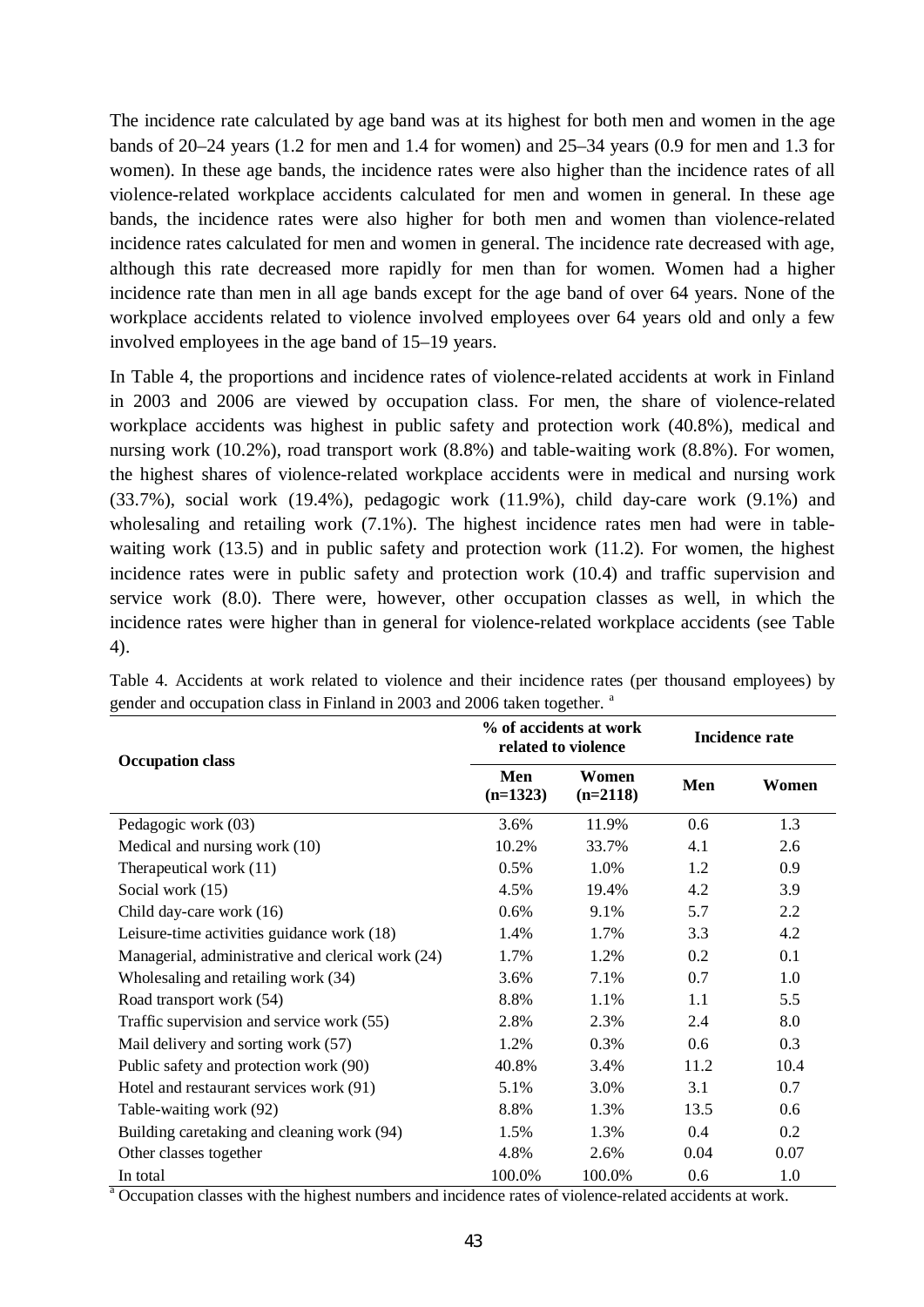In 2006, none of the violence-related accidents at work were fatal. For men, 63.1% of the violence-related workplace accidents resulted in less than four days, 29.4 % in 4–30 days and 7.5% in over 30 days of incapacity for work in 2006. The corresponding proportions for women were 61.7%, 33.1% and 5.3%, respectively<sup>4</sup>.

Violence-related workplace accidents involved different situations<sup>5</sup>. In 2006, in 52.5% of the cases the injured person was gripped, pushed, bitten, scratched, kicked or hit by an object thrown by another person (52.5% of the cases). The other situations in which the violence-related accidents occurred involved situations where the injured was hit by another person (23.1%), was chasing or catching another person (12.7%), was restraining someone (13.1%), was attacked or assaulted (10.7%), was removing a person from one place to another (7.4%), was a victim or witness to a robbery or theft (5.4%), was intervening in or trying to settle a violent event (3.7%) or had to wrestle with another person. The situations the violence-related accidents at work most often involved were different across the occupation classes. For example, in public safety and protection work, violence-related accidents at work most often involved chasing or catching (52.6%), while in medical and nursing work, gripping, pushing, biting, scratching etc. were most common (61.2%).

# *5.1.2 Case 2: Accidents at work during temporary agency work*

l

In 2006 and 2007, 5278 accidents at work occurred in TAW in Finland. This constitutes 2.3% of all accidents at work in Finland from 2006–2007 (n=234,537). The share of working hours in TAW was 1.0% of all working hours in Finland from 2006 and 2007. The accident frequency (per million working hours) calculated for all accidents at work in TAW in 2006–2007 was 76.0. The accident frequency calculated for all other industries except TAW in Finland from 2006– 2007 was 33.7. In TAW, the number of accidents at work causing at least four days of incapacity for work has gradually increased from 306 in 1998, to 1150 in 2006 and 1528 in 2007. The frequency of workplace accidents with the same incapacity for work fluctuated between 25.7 and 29.8 in TAW until 2005, but then increased to 34.2 in 2006 and 40.6 in 2007.

In Table 5, the proportions of accidents at work and accident frequencies by gender, age band and occupation class are compared between TAW and other industries in Finland from 2006– 2007. Both the number and frequency of accidents indicated that, in TAW, workplace accidents more often involved men (share of workplace accidents 77.4% and frequency 132.0) than women (22.6% and 31.0) and younger than older temporary agency workers. By age band, the highest shares of workplace accidents were in the age bands of  $20-24$  (32.9%) and 25–34 (28.0%) years. The highest incidence rates were in the age bands of 19–20 (100.9), 20–24 (103.8) and 25–34 (80.0) years. In addition, the number and frequency of workplace accidents involving temporary agency workers were highest in the occupation classes of building

<sup>&</sup>lt;sup>4</sup> In the data used in this research, information on the days of incapacity for work was available only concerning the year 2006.

 $<sup>5</sup>$  The situations presented here are the same ones used as criteria to group accident descriptions that are</sup> either related to violence at work or are not related to violence at work. The grouping criteria were compiled based on previous literature. The proportion of different situations was analysed concerning the year 2006 to supplement the previously analysed year 2003 data.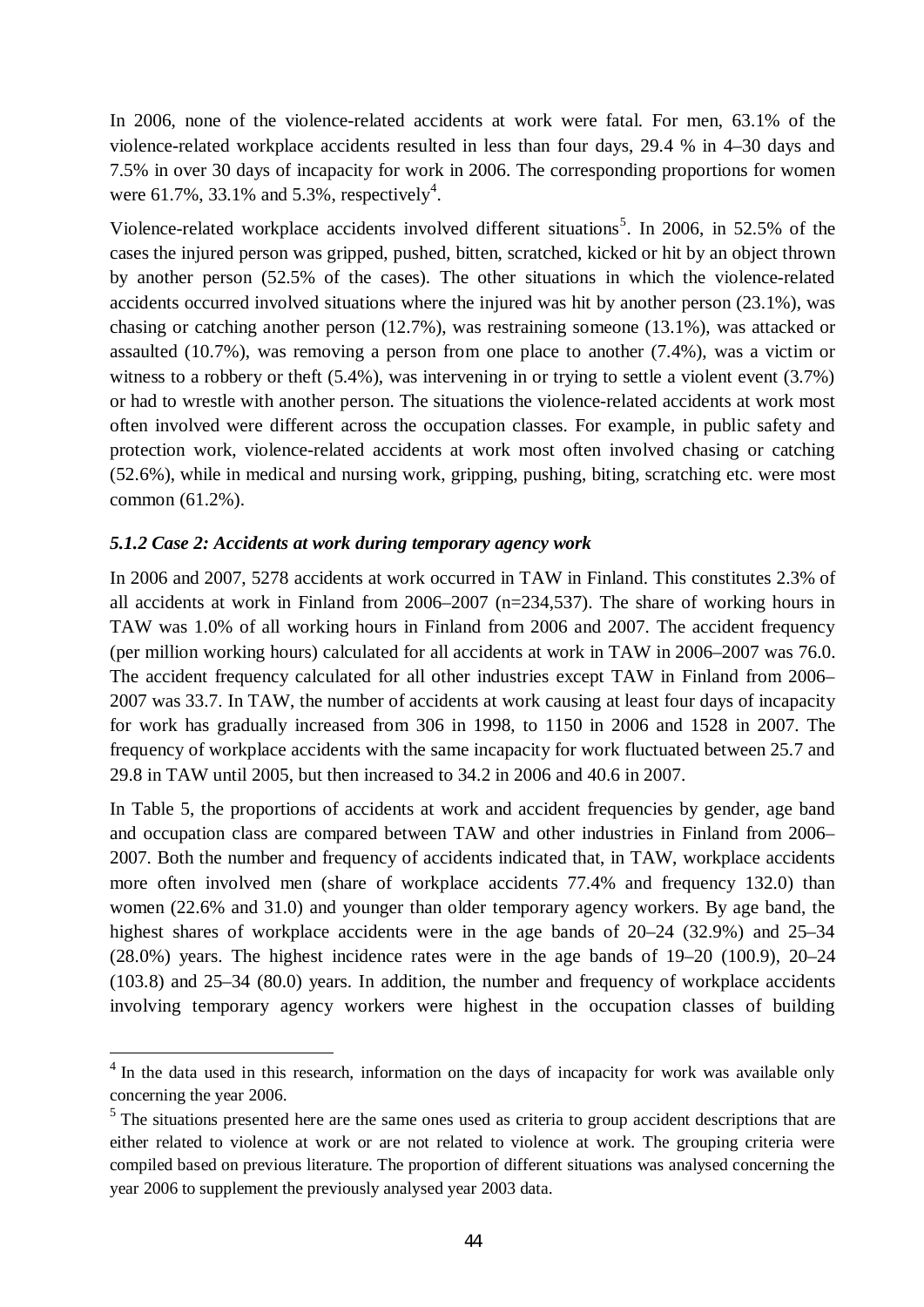construction work (26.1% and 377.5); in engineering and structural metalwork (19.9% and 227.1); and in packing, wrapping, warehousing and stevedoring work (16.6% and 128.0). The frequency of workplace accidents was also higher than the frequency of all workplace accidents in TAW in the occupation classes of table-waiting work (125.9), hotel and restaurant services work (88.6), building caretaking and cleaning work (85.7) and road transport work (81.1).

| Variable and category                                                                                    | <b>TAW</b> | <b>Other</b> | ∩thar                                     |
|----------------------------------------------------------------------------------------------------------|------------|--------------|-------------------------------------------|
|                                                                                                          |            |              | % of accidents at work Accident frequency |
| by gender, age band and occupation class in Finland from 2006–2007. <sup>a, b</sup>                      |            |              |                                           |
| Table 5. Accidents at work and their frequencies (per million working hours) in TAW and other industries |            |              |                                           |

| Variable and category                                       | <b>TAW</b><br>$(n=5278)$ | Other<br>industries<br>$(n=229,259)$ | <b>TAW</b> | <b>Other</b><br>industries |
|-------------------------------------------------------------|--------------------------|--------------------------------------|------------|----------------------------|
| <b>Gender</b>                                               |                          |                                      |            |                            |
| Men                                                         | 77.4%                    | 71.6%                                | 132.0      | 45.2                       |
| Women                                                       | 22.6%                    | 28.4%                                | 31.0       | 20.5                       |
| Age band                                                    |                          |                                      |            |                            |
| $15 - 19$                                                   | 7.3%                     | 3.7%                                 | 100.9      | 53.4                       |
| $20 - 24$                                                   | 32.9%                    | 12.6%                                | 103.8      | 49.9                       |
| $25 - 34$                                                   | 28.0%                    | 23.7%                                | 80.0       | 35.5                       |
| $35 - 44$                                                   | 15.8%                    | 23.7%                                | 66.0       | 31.3                       |
| $45 - 54$                                                   | 11.1%                    | 23.2%                                | 47.5       | 29.6                       |
| Over 54                                                     | 5.0%                     | 13.2%                                | 47.4       | 29.9                       |
| <b>Occupation class</b>                                     |                          |                                      |            |                            |
| Managerial, administrative and clerical work (24)           | 3.1%                     | 3.5%                                 | 7.7        | 10.2                       |
| Wholesaling and retailing work (34)                         | 2.7%                     | 4.0%                                 | 52.3       | 26.2                       |
| Road transport work (54)                                    | 2.6%                     | 5.7%                                 | 81.1       | 59.6                       |
| Building construction work (62)                             | 26.1%                    | 10.5%                                | 377.5      | 116.3                      |
| Engineering and structural metalwork (75)                   | 19.9%                    | 18.7%                                | 227.1      | 96.0                       |
| Electrical work (76)                                        | 2.6%                     | 3.7%                                 | 53.0       | 55.1                       |
| Packing, wrapping, warehousing and stevedoring work<br>(88) | 16.6%                    | 4.5%                                 | 128.0      | 66.3                       |
| Hotel and restaurant services work (91)                     | 5.8%                     | 2.8%                                 | 88.6       | 38.8                       |
| Table-waiting work (92)                                     | 6.6%                     | 1.4%                                 | 125.9      | 42.2                       |
| Building caretaking and cleaning work (94)                  | 3.9%                     | 5.2%                                 | 85.7       | 51.5                       |
| Other occupation classes together                           | 10.1%                    | 39.8%                                | 30.2       | 22.9                       |
| In total                                                    | 100.0%                   | 100.0%                               | 76.0       | 33.7                       |

<sup>a</sup> In other industries, all other industries, except TAW, are included together.

<sup>b</sup> The table includes occupation classes where most of the workplace accidents occur in TAW.

Compared to the other industries, accident frequencies were mostly higher in TAW than in other industries for both genders and in all age bands and occupation classes. Only in managerial, administrative and clerical work and in electrical work were the accident frequencies higher in other industries than in TAW. The workplace accident frequencies presented in Table 5 were all statistically significantly different (at the 0.1% level) between TAW and other industries. The greatest differences in the frequencies between TAW and other industries were for men, in the age band of 25–34 years, and in the occupation classes of building construction work, tablewaiting work and engineering and structural metalwork.

Several statistically significant differences were identified between TAW and other industries in terms of the circumstances, causes and consequences of accidents at work. The variable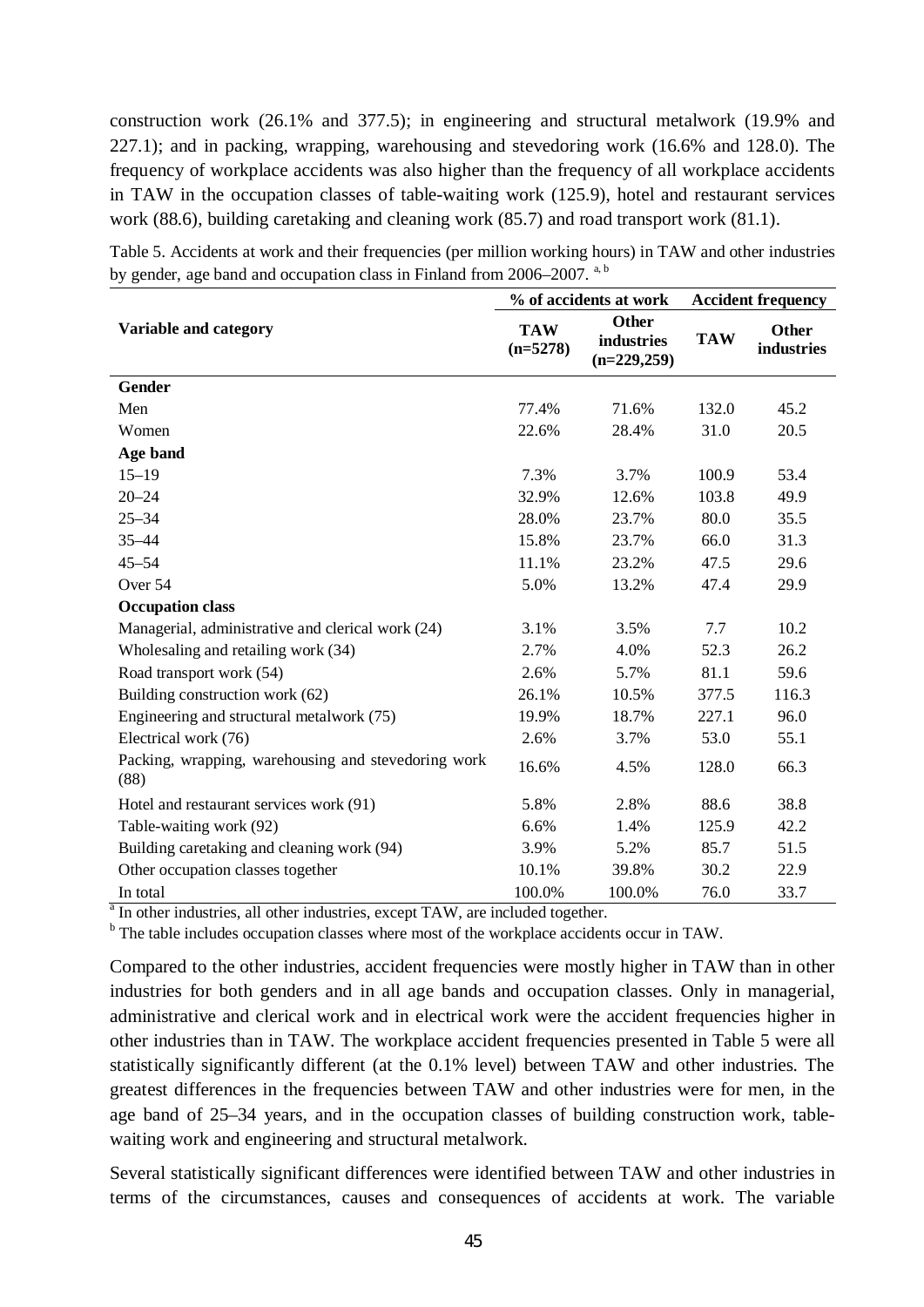categories with statistically significant differences (at the 1% level) and the distribution of accidents at work in TAW and other industries are summarised in Table 6. Although the differences were statistically significant, some of the differences in the shares between TAW and other industries were quite small. In some categories, the differences were, nevertheless, quite notable.

|                                      |                                                                                 |                               | % of accidents at work                             |
|--------------------------------------|---------------------------------------------------------------------------------|-------------------------------|----------------------------------------------------|
| Variable and category                |                                                                                 | <b>TAW</b><br>$(n=4490-4698)$ | <b>Other industries</b><br>$(n=130, 134-135, 633)$ |
|                                      | 11-19 Production, manufacturing, processing, storing                            | 41.4%                         | 32.8%                                              |
| <b>Working</b><br><b>Process</b>     | 21-29 Excavation, construction, repair, demolition                              | 20.4%                         | 12.5%                                              |
|                                      | 51-59 Ancillary work tasks related to codes 10-40                               | 14.4%                         | 28.4%                                              |
|                                      | 61-69 Movement, sport and artistic activity                                     | 10.1%                         | 13.1%                                              |
|                                      | 20 Work with hand-held tools                                                    | 16.2%                         | 18.6%                                              |
| <b>Specific</b><br>Physical          | 40 Handling of objects                                                          | 25.3%                         | 23.4%                                              |
|                                      | 50 Carrying by hand                                                             | 22.2%                         | 16.9%                                              |
| <b>Activity</b>                      | 60 Movement                                                                     | 22.3%                         | 28.5%                                              |
|                                      | 70 Presence                                                                     | 3.3%                          | 2.5%                                               |
|                                      | 20 Overflow, overturn, leak, flow, vaporisation,                                | 10.8%                         | 12.2%                                              |
| <b>Deviation</b>                     | 30 Breakage, bursting, splitting, slipping, fall, collapse<br>of material agent | 14.1%                         | 11.9%                                              |
|                                      | 50 Slipping or stumbling – with fall, fall of persons                           | 16.4%                         | 21.0%                                              |
|                                      | 70 Body movement under or with physical stress                                  | 17.5%                         | 16.0%                                              |
|                                      | 99 Other deviations                                                             | 5.1%                          | 3.9%                                               |
| $Context -$                          | 30 Impact with or against a stationary object (the<br>victim is in motion)      | 16.7%                         | 22.0%                                              |
| Mode of injury                       | 50 Sharp, pointed, rough or coarse material agent                               | 22.7%                         | 21.0%                                              |
|                                      | 60 Trapped, crushed etc.                                                        | 11.2%                         | 9.3%                                               |
|                                      | 1100-1399 Buildings, structures, surfaces                                       | 20.5%                         | 25.0%                                              |
| <b>Material Agent</b><br>of Contact- | 2100–2899 Tools and machines                                                    | 25.5%                         | 23.2%                                              |
| Mode of injury                       | 3100-3200 Transportation vehicles                                               | 1.3%                          | 2.9%                                               |
|                                      | 4100–4400 Material, supplies and equipment                                      | 42.1%                         | 38.4%                                              |
| <b>Type of Injury</b>                | 060 Burns, scalds and frostbite                                                 | 3.7%                          | 2.8%                                               |
|                                      | $11-19$ Head                                                                    | 16.7%                         | 19.5%                                              |
| <b>Part of Body</b>                  | 31–39 Back, including spine and vertebra in the back                            | 13.0%                         | 11.1%                                              |
| <b>Injured</b>                       | 41-49 Torso and organs                                                          | 2.5%                          | 3.6%                                               |
|                                      | 51-59 Upper extremities                                                         | 42.0%                         | 39.7%                                              |
|                                      | 71-78 Whole body and multiple sites                                             | 1.1%                          | 1.8%                                               |
| <b>Incapacity for</b>                | $>$ 30 days                                                                     | 6.1%                          | 7.8%                                               |
| Work                                 | $4-30$ days                                                                     | 44.8%                         | 39.7%                                              |
|                                      | $<$ 4 days                                                                      | 49.1%                         | 52.5%                                              |

Table 6. Circumstances, causes and consequences of accidents at work in TAW and in other industries in Finland from 2006–2007.  $a, b$ 

<sup>a</sup> The table includes variable categories in which statistically significant differences (on a 1% level) between TAW and other industries were identified.

<sup>b</sup> Other industries include all other industries, except TAW. However, only occupation classes where most of the accidents at work occur in TAW (see Table 5) are included both in TAW and in other industries to improve the comparability of the groups.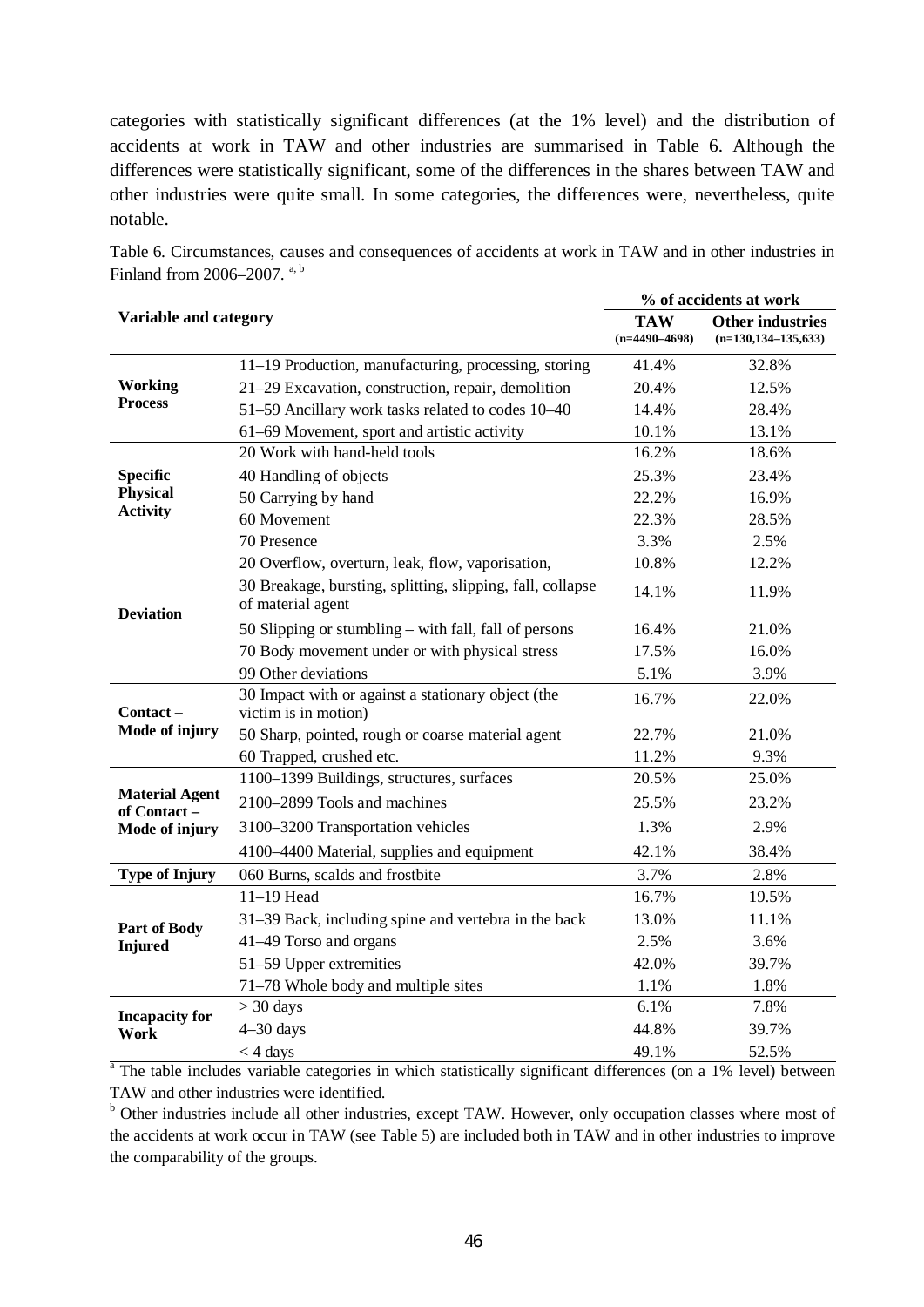In TAW, accidents at work occurred, for example, more often in working processes related to production, manufacturing, processing or storing and to excavation, construction, repair or demolition than in other industries (see Table 6). The specific physical activities of handling objects and carrying by hand were more common in TAW than in other industries. In addition, in TAW, material, supplies and equipment and tools and machines were more common as material agents and upper extremities as the injured body part. On the other hand, in TAW, accidents at work occurred less often in other ancillary work tasks during activities coded with working process codes 10–40 than in other industries. In addition, the specific physical activity of movement, the deviation of slipping or stumbling, the contact involving impact with or against a stationary object, and the material agent of buildings, structures and surfaces were less common in TAW compared to other industries. In TAW, workplace accidents resulted more often in 4–30 days of incapacity for work than in other industries. Less often, accidents at work in TAW were serious, causing over 30 days of incapacity for work, and minor, causing less than four days of incapacity for work. In both 2006 and 2007, one of the workplace accidents involving temporary agency workers was fatal. In Finland, there were, in total, 47 fatal accidents at work in 2006 and 38 in 2007.

# *5.1.3 Case 3: Occupational accidents in the local government sector*

In 2004, there were 17,961 occupational accidents in the Finnish local government sector. This totals 16.0% of all occupational accidents compensated for in Finland in 2004 (n=112,237). In 2004, there were 433,000 employees in the Finnish local government sector, constituting approximately one-fifth of the Finnish labour force. Accidents at work constituted 77.5%  $(n=13,923)$  and commuting accidents 22.5%  $(n=4038)$  of all occupational accidents in the local government sector in 2004. In general, in Finland, the proportion of accidents at work was 85.8% and the proportion of commuting accidents was 14.2% during the same year.

In the local government sector, 53.4% (7437) of accidents at work and 60.0% (2420) of commuting accidents caused at least four days of incapacity for work. In the local government sector, 46.6% of accidents at work caused less than four days of incapacity for work, 44.7% resulted in 4–30 days of incapacity and 8.7% resulted in over 30 days of incapacity. In general, in Finland, the corresponding proportions were similar: 46.8%, 44.4% and 8.8%, respectively. In the local government sector, the shares of commuting accidents causing 4–30 days (44.4%) and over 30 days (15.6%) of incapacity for work were, however, higher than in general in Finland (38.7% and 14.0%, respectively). The shares of commuting accidents with less than four days of incapacity were 46.6% in the local government sector and 40.1% for Finland as a whole. In 2004, four of the local government sector commuting accidents and three of the workplace accidents were fatal. There were 43 fatal accidents at work and 20 fatal commuting accidents in Finland in 2004.

In the Finnish local government sector, the number of both accidents at work and commuting accidents causing at least four days of incapacity for work was higher for women (63.6% of accidents at work and 87.4% of commuting accidents) than for men. Compared to the gender distribution of employees, the percentage of accidents at work involving men (36.4%) was, however, higher than the percentage of male employees (23.6%). The percentage of commuting accidents involving women (87.4%), again, was higher than the percentage of female employees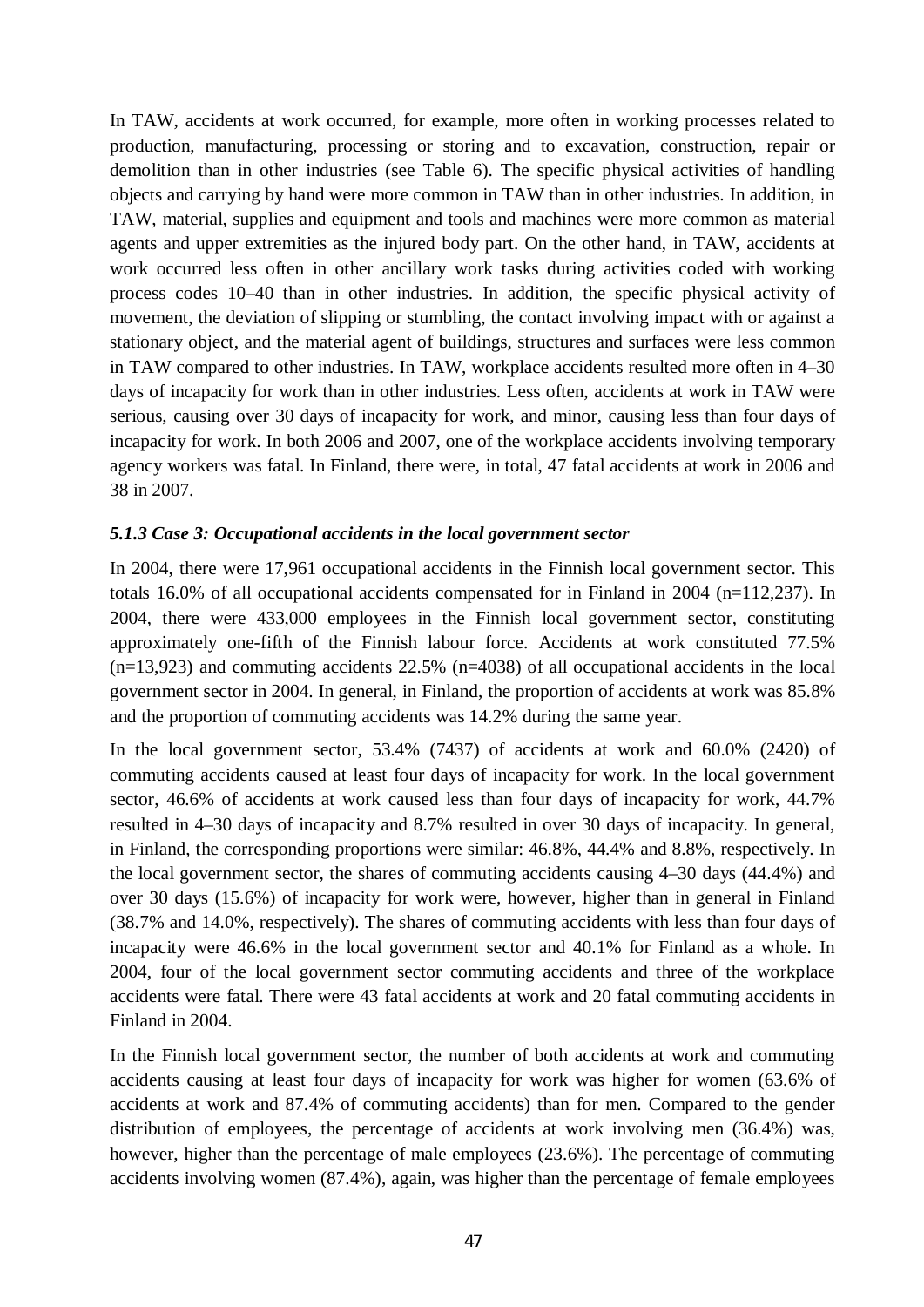(76.4%). Considering the age band, the employees in the age band of 45–54 had the highest number of both workplace accidents (34.2%) and commuting accidents (34.4%) (Figure 6). However, the number of employees was also the highest in the same age band (36.1%). Only in the age groups of those under 25 and over 54 was the proportion of occupational accidents greater than the proportion of employees.



Figure 6. Occupational accidents causing at least four days of incapacity for work and employees in the Finnish local government sector in 2004 by age band.

Table 7 shows the distribution of occupational accidents and their incidence rates by occupation class in the Finnish local government sector in 2004. The highest proportion of occupational accidents was in medical and nursing work (19.8% of accidents at work and 29.5% of commuting accidents). The highest incidence rates (per thousand workers) of accidents at work were in farming and animal husbandry work (165.7), engineering and structural metalwork (128.7), electrical work (125.4) and stationary engine and machine operation work in the energy and water supply sector (124.8). For commuting accidents, the highest incidence rates were in electrical work (20.3), engineering and structural metalwork (15.9) and leisure-time activities guidance work (12.9). The incidence rate of accidents at work causing at least four days of incapacity for work, calculated for all local government sector occupation classes together, was 21.4 and the corresponding incidence rate for commuting accidents was 7.0.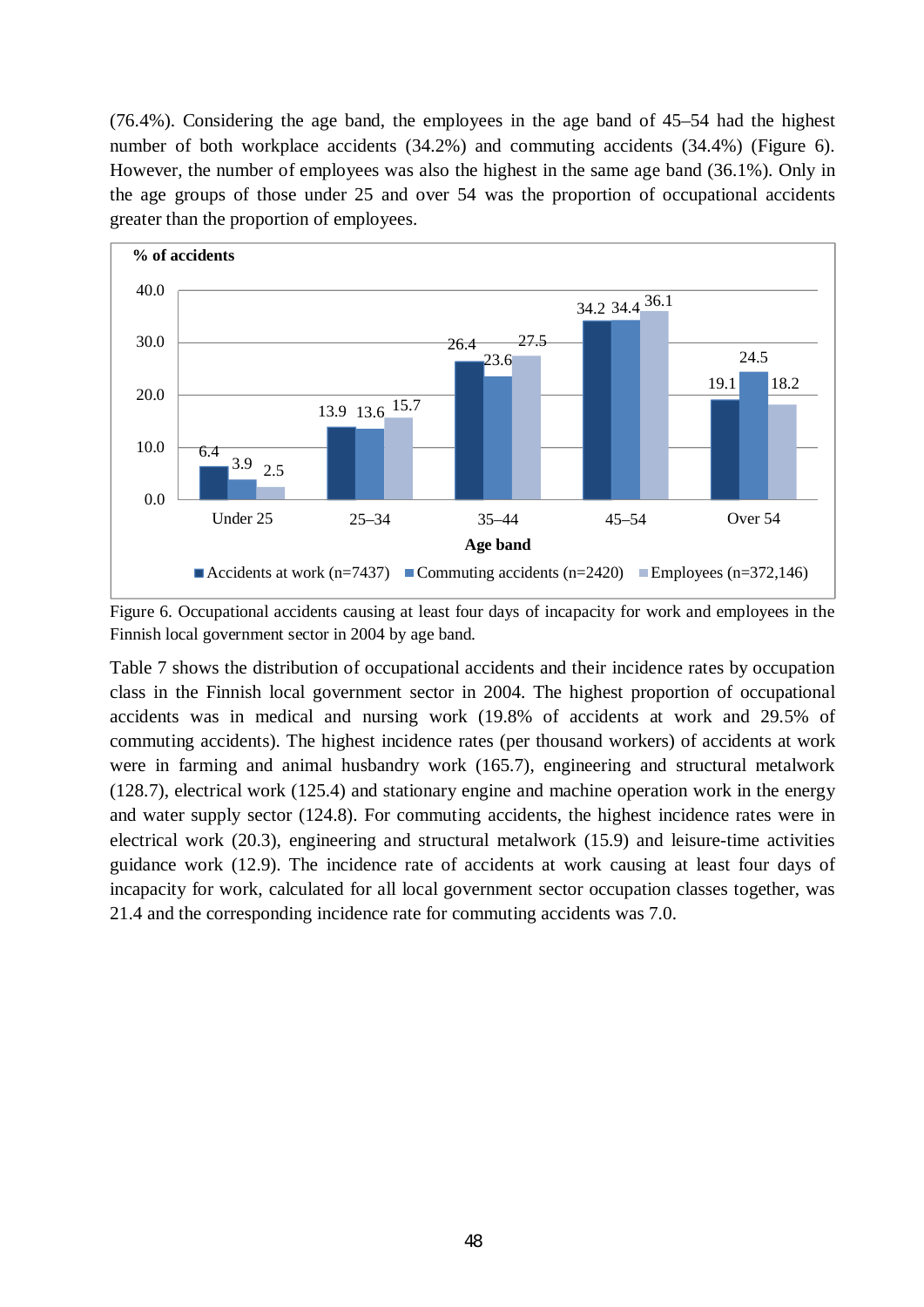|                                                                |                                          | % of occupational<br>accident       | <b>Incidence rate</b>      |                              |  |
|----------------------------------------------------------------|------------------------------------------|-------------------------------------|----------------------------|------------------------------|--|
| <b>Occupation class</b>                                        | <b>Accident</b><br>at work<br>$(n=7437)$ | Commuting<br>accident<br>$(n=2420)$ | <b>Accident</b><br>at work | <b>Commuting</b><br>accident |  |
| Pedagogic work (03)                                            | 6.5%                                     | 8.0%                                | 6.6                        | 2.6                          |  |
| Medical and nursing work (10)                                  | 19.8%                                    | 29.5%                               | 16.8                       | 8.1                          |  |
| Veterinary, environmental and health protection<br>work $(14)$ | 0.4%                                     | 0.3%                                | 27.4                       | 6.2                          |  |
| Social work (15)                                               | 9.4%                                     | 9.5%                                | 23.1                       | 7.6                          |  |
| Child day-care work (16)                                       | 8.4%                                     | 10.5%                               | 22.0                       | 9.0                          |  |
| Leisure-time activities guidance work (18)                     | 0.8%                                     | 0.5%                                | 59.6                       | 12.9                         |  |
| Managerial, administrative and clerical work (24)              | 2.2%                                     | 10.5%                               | 4.9                        | 7.8                          |  |
| Farming and animal husbandry work (40)                         | 7.6%                                     | 1.4%                                | 165.7                      | 10.3                         |  |
| Horticultural work (41)                                        | 1.9%                                     | 0.7%                                | 58.6                       | 6.9                          |  |
| Road transport work (54)                                       | 1.7%                                     | 1.2%                                | 42.6                       | 9.6                          |  |
| Building construction work (62)                                | 4.6%                                     | 1.3%                                | 65.0                       | 6.0                          |  |
| Land and waterway construction work (63)                       | 1.2%                                     | 0.2%                                | 76.4                       | 4.4                          |  |
| Engineering and structural metalwork (75)                      | 3.1%                                     | 1.2%                                | 128.7                      | 15.9                         |  |
| Public safety and protection work (90)                         | 3.8%                                     | 0.8%                                | 59.8                       | 4.0                          |  |
| Hotel and restaurant services work (91)                        | 7.05                                     | 5.9%                                | 37.3                       | 10.2                         |  |
| Building caretaking and cleaning work (94)                     | 11.6%                                    | 11.2%                               | 34.3                       | 10.8                         |  |
| Other classes together                                         | 10.2                                     | 7.4%                                | 18.9                       | 4.5                          |  |
| In total                                                       | 100.1                                    | 100.0%                              | 21.4                       | 7.0                          |  |

Table 7. Occupational accidents causing at least four days of incapacity for work and their incidence rates (per thousand employees) in the Finnish local government sector in 2004 by occupation class. <sup>a</sup>

<sup>a</sup> Occupation classes with at least one thousand employees and the highest number of accidents or incidence rates.

# *5.1.4 Case 4: Slipping, stumbling and falling accidents at work*

Of all accidents at work in Finland from 2006–2007 (n=222,932), altogether, 22% (n=48,869) were related to SSF. Most SSF accidents at work involved men (66%), age bands of 25–54 years (71%), and manufacturing machinery operation and related work (27%). The working process in SSF accidents at work was most often movement, sport and artistic activities (27%). The specific physical activity was movement (78%); the contact was impact with or against a stationary object (77%); the type of injury was dislocations, sprains and strains (51%); the parts of the body injured were lower extremities (45%); and the incapacity for work was 4 to 30 days (47%). Altogether, 16 SSF accidents at work were fatal from 2006–2007.

The results of the tree-model analysis, indicating whether accidents at work were related to SSF, are shown in Figure 7. The specific physical activity and incapacity for work turned out to be the most important variables; that is, those appearing first in the model. Of the specific physical activity categories, the number of SSF accidents at work was the highest in the category of movement. The share of SSF accidents (56%) was also higher in this category than the share of other accidents (44%). In accidents at work related to movement, both the number and share of SSF-related accidents were higher than other accidents when the accident resulted in 4 to 30 days of incapacity for work (61% SSF-related workplace accidents and 39% for others) or for over 30 days of incapacity (74% and 26%). In accidents at work related to movement and causing less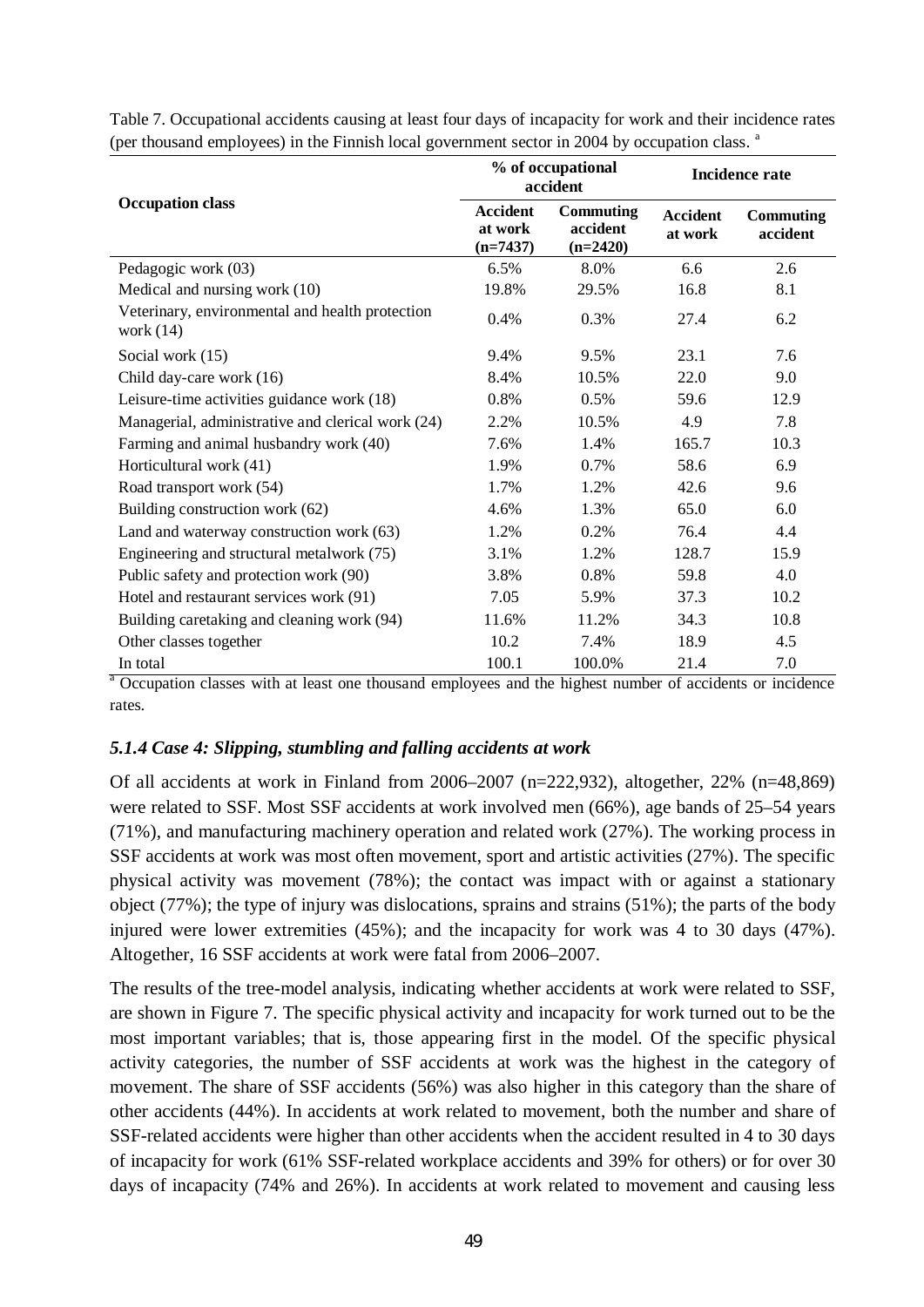than four days of incapacity for work, the share of SSF-related workplace accidents was higher than other accidents in managerial, administrative and clerical work (61%). However, the highest number of SSF-related workplace accidents was in agricultural, forestry and fishing work. Correspondingly, while the incapacity for work was 4 to 30 days, the share of SSF-related workplace accidents increased along with age (from 57% to 67%), though the number was highest in the age band of 25–34 years.



Figure 7. Tree model of slipping, stumbling and falling accidents at work in Finland from 2006–2007. <sup>a</sup>Others refers to other accidents at work than those related to slipping, stumbling and falling.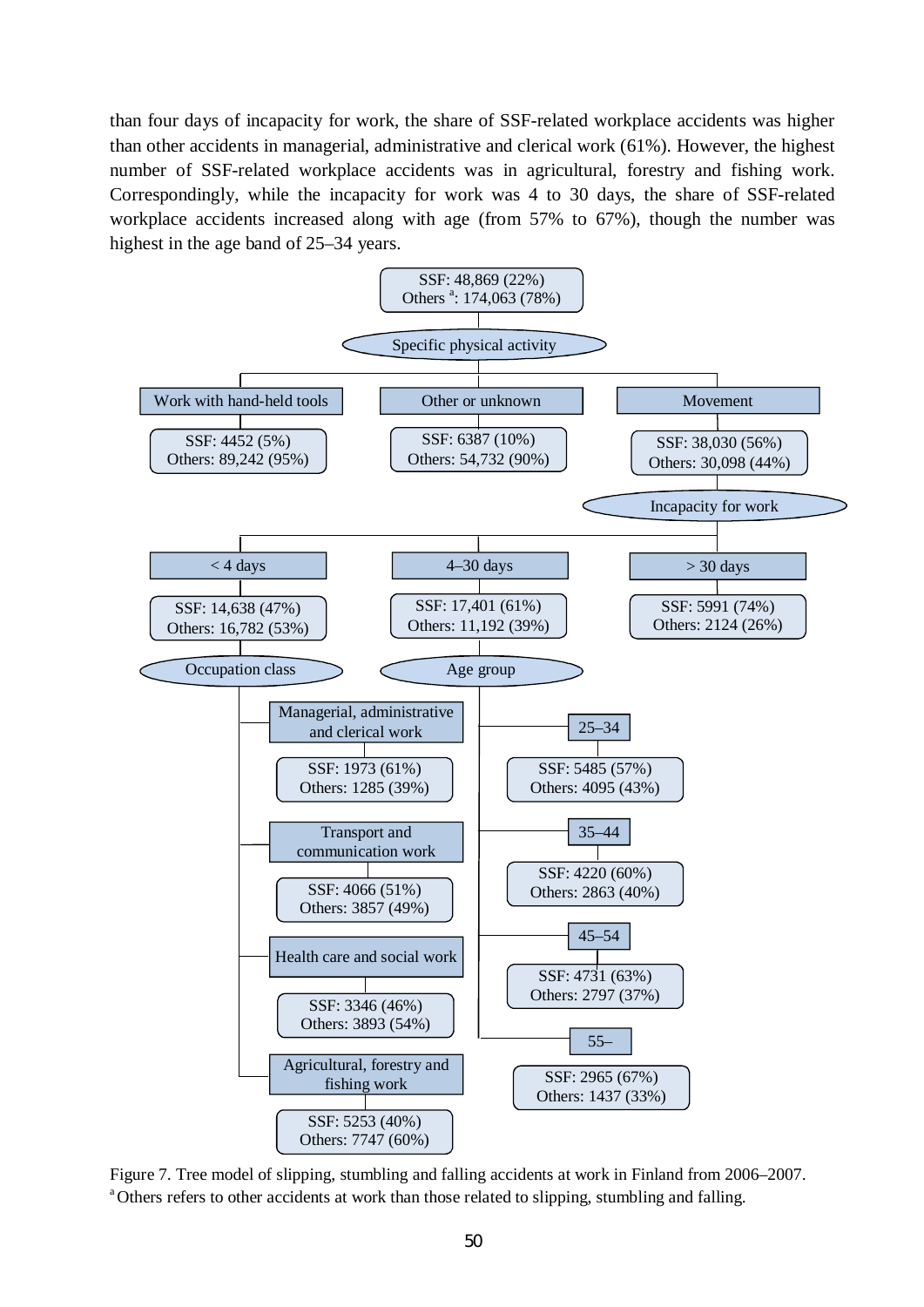Altogether, 257 association rules were generated. Based on their support, confidence and lift, 20 rules were chosen to be examined in more detail (Table 8). The support for rules 1–14 varied between 21.05% and 61.48% and confidence varied between 78.11% and 90.71%. The lift of all rules was greater than 1, meaning that the left side of the rule positively affects the appearance of the right side of the rule. For rules 1–14, the lift was, however, close to 1.00. For rules 15–20, the lift was higher (between 2.01 and 3.86). These rules apply, nevertheless, to a relatively small proportion of SSF accidents at work, as the support for these rules was between 4.8% and 6.2% and the confidence level was between 42.8% and 55.9%.

|  |  | Table 8. Association rules for circumstances and consequences of slipping, stumbling and falling |  |  |  |  |
|--|--|--------------------------------------------------------------------------------------------------|--|--|--|--|
|  |  | accidents at work in Finland from 2006–2007. <sup>a</sup>                                        |  |  |  |  |

| ID             | <b>Association rule</b>                                                                                       | <b>Support</b> | <b>Confidence</b> | Lift |
|----------------|---------------------------------------------------------------------------------------------------------------|----------------|-------------------|------|
| $\mathbf{1}$   | Impact with or against a stationary object $\rightarrow$ Movement                                             | 61.5%          | 79.7%             | 1.02 |
| $\overline{2}$ | Dislocations, sprains and strains $\rightarrow$ Movement                                                      | 40.1%          | 79.3%             | 1.02 |
| 3              | Lower extremities $\rightarrow$ Movement                                                                      | 36.8%          | 82.4%             | 1.06 |
| $\overline{4}$ | Incapacity for work less than 4 days $\rightarrow$ Movement                                                   | 30.0%          | 80.2%             | 1.03 |
| 5              | Incapacity for work less than 4 days $\rightarrow$ Impact with or against a<br>stationary object              | 29.3%          | 78.4%             | 1.02 |
| 6              | Upper extremities $\rightarrow$ Impact with or against a stationary object                                    | 21.4%          | 83.9%             | 1.09 |
| $\overline{7}$ | Concussions and internal injuries $\rightarrow$ Impact with or against a<br>stationary object                 | 20.7%          | 90.7%             | 1.18 |
| 8              | Impact with or against a stationary object & Dislocations, sprains and<br>strains $\rightarrow$ Movement      | 27.4%          | 81.6%             | 1.05 |
| 9              | Impact with or against a stationary object & Incapacity for work 4–<br>30 days $\rightarrow$ Movement         | 27.3%          | 78.5%             | 1.01 |
| 10             | Impact with or against a stationary object & Lower extremities $\rightarrow$<br>Movement                      | 25.9%          | 83.5%             | 1.07 |
| 11             | Impact with or against a stationary object $&$ Incapacity for work less<br>than 4 days $\rightarrow$ Movement | 24.1%          | 82.2%             | 1.06 |
| 12             | Movement & Incapacity for work less than 4 days $\rightarrow$ Impact with or<br>against a stationary object   | 24.1%          | 80.5%             | 1.04 |
| 13             | Lower extremities & Dislocations, sprains and strains $\rightarrow$ Movement                                  | 24.1%          | 83.7%             | 1.08 |
| 14             | Dislocations, sprains and strains & Incapacity for work 4–30 days $\rightarrow$<br>Movement                   | 21.1%          | 78.1%             | 1.00 |
| 15             | Impact with or against a stationary object & Incapacity for work over<br>30 days $\rightarrow$ Bone fractures | 5.6%           | 43.0%             | 3.86 |
| 16             | Bone fractures $\rightarrow$ Movement & Incapacity for work over 30 days                                      | 4.8%           | 42.8%             | 3.49 |
| 17             | Bone fractures $\rightarrow$ Incapacity for work over 30 days                                                 | 6.2%           | 55.9%             | 3.47 |
| 18             | Impact with or against a stationary object & Bone fractures $\rightarrow$<br>Incapacity for work over 30 days | 5.6%           | 55.9%             | 3.47 |
| 19             | One fracture & Movement $\rightarrow$ Incapacity for work over 30 days                                        | 4.8%           | 55.9%             | 3.47 |
| 20             | Physical or mental stress $\rightarrow$ Lower extremities & Dislocations,<br>sprains and strains              | 8.0%           | 57.9%             | 2.01 |

 $a<sup>a</sup>$ Association rules with support over 20% and confidence over 70% or lift higher than 2.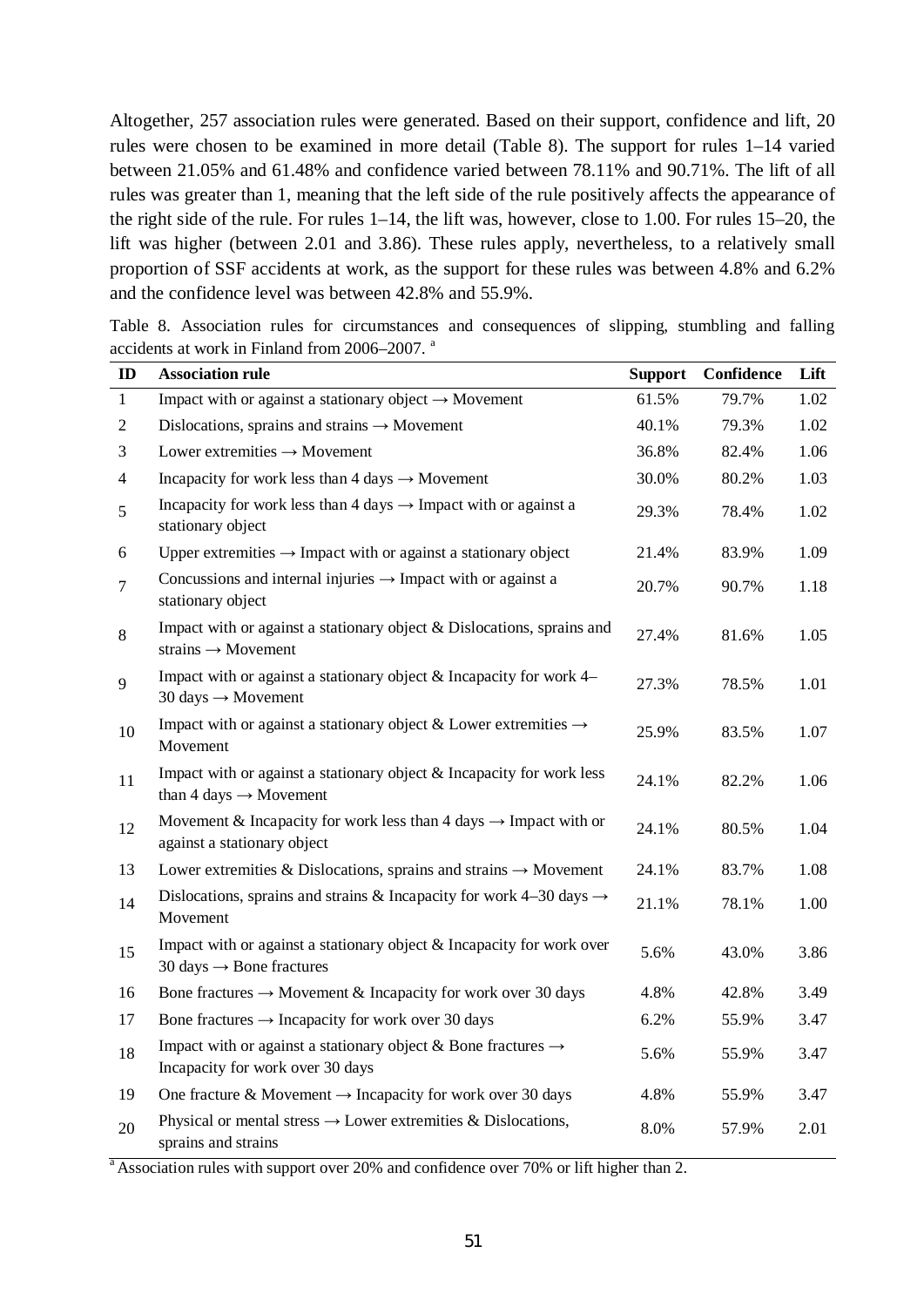In rules 1–14, the following factors appear repeatedly: movement as the specific physical activity (in 11 of 14 rules), impact with or against a stationary object as contact (9 of 14), dislocations, sprains and strains as the type of injury (4 of 14), lower extremities as the part of the body injured (3 of 14) and less than 4 days or 4–30 days as the duration of incapacity for work (6 of 14). Rule one had the highest support. According to the rule, the contact of SSF accident at work is impact with or against a stationary object and the specific physical activity is movement with a probability of 6.5%. Rule 7, however, had the highest confidence, indicating that if the type of injury in an SSF accident at work is concussions and internal injuries, the probability that the contact is an impact with or against a stationary object is 90.7%. In rules 15–20, bone fractures as a type of injury (5 mentions in 6 rules) and over 30 days as the duration of the incapacity for work (5 mentions) were common in rules 15–20. In addition to rules 1–14, the specific physical activity of movement and impact with or against a stationary object as contact – mode of injury also appeared in rules 15–20.

# **5.2 Utilisation and usefulness of the FAII database and its web application for safety promotion**

#### *5.2.1 The FAII database user questionnaire*

#### *Frequency and purpose of use and reasons for non-use*

From all respondents (n=127), 83 (65%) had used the FAII database web application and 44 (35%) had not used the application at all. There were 17 active users using the FAII web application weekly or monthly (13% of all respondents) and 66 less active users using the application a couple of times a year or less (52%). The frequency of the FAII database webapplication use was statistically significantly dependent on whether the respondent had participated in the FAII database web-application user training or not  $(n_{\text{non-trained}}=37, n_{\text{trained}}=90,$  $p = 0.001$ ). From the respondents who had been trained to use the application, 17% were active users, 59% were less active users and 24% had not used the application. There were 5% of active users, 35% of less active users and 59% of non-users in respondents who had not been trained to use the application.Other statistically significant dependencies were not identified between the frequency of use and the other background variables. There were, however, slightly more active users in insurance companies (35% of all respondents from insurance companies) than in the representatives of other organisations (14%), OSH authorities (9%) and other research and service institutions (9%). The shares of less active users were highest in other research and service institutions (64%) and in other organisations (62%), while the proportion of non-users was largest in OSH authorities (44%). In insurance companies, there were 35% less active and 29% non-users. These differences were, nevertheless, not statistically significant  $(n_{\text{Insurance}})$ companies=17,  $n_{\text{OSH}}$  authorities=54,  $n_{\text{Other organisations}}$ =21,  $n_{\text{Research and service institutions}}$ =33,  $p = 0.084$ ).

The active and less active users retrieved information from the FAII database web application for several purposes (Table 9). Most commonly, the respondents mentioned that they used the application to monitor the trend for occupational accidents and diseases (40%) in general or concerning certain industries or occupations. There were some differences in purposes of use between different respondent groups. For example, the gender  $(n_{female}=22, n_{male}=45, p = 0.009)$ and age  $(n_{<45}=21, n_{45-54}=18, n_{>54}=26, p=0.029)$  of the respondents had a statistically significant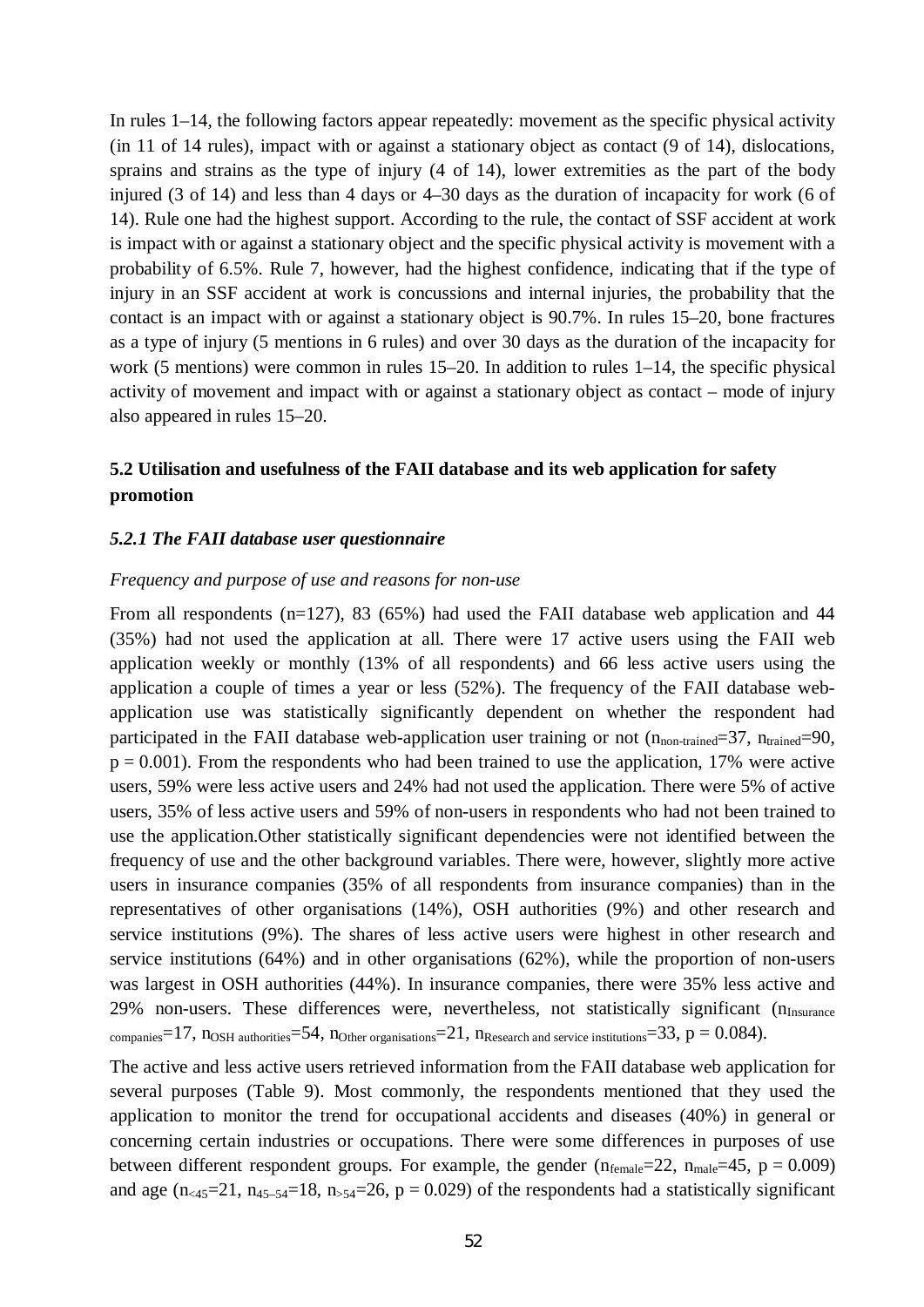effect on whether the respondent mentioned gathering material for reports as their purpose of use. The proportion of female respondents who mentioned this purpose was 41%, while the corresponding proportion of male respondents was 11%. The respondents between 45 and 54 years (44%) mentioned this purpose more often than the respondents under 45 years (14%) or over 54 years (12%). The frequency of the FAII database web-application use also affected statistically significantly on whether the respondent mentioned gathering reference data as a purpose of use  $(n_{active}=14, n_{less active}=53, p = 0.027)$ . Of the active users, 36%, and of less active users, 9% mentioned this reason.

| Table 9. The most commonly mentioned purposes of the FAII database web-application use $(n=67)$ . |  |  |  |  |
|---------------------------------------------------------------------------------------------------|--|--|--|--|
|---------------------------------------------------------------------------------------------------|--|--|--|--|

| <b>Purpose of use</b>                                                                                                                                                 | % of respondents |
|-----------------------------------------------------------------------------------------------------------------------------------------------------------------------|------------------|
| Follow-up information (general trend, certain industries and occupation groups)                                                                                       | 40%              |
| Background material to direct and support planning and activities (e.g. inspections,<br>research, projects)                                                           | 33%              |
| Material for training, teaching, negotiations, meetings, informing                                                                                                    | 30%              |
| Material for reports and reporting, publications, articles                                                                                                            | 21%              |
| Material for analyses (e.g. risk assessments, research material, summaries)                                                                                           | 16%              |
| Reference data to support and complement other data                                                                                                                   | 15%              |
| Information on certain types of occupational accidents or diseases (e.g. accidents<br>related to electricity, certain machines, or violence) or accident descriptions | 13%              |

In addition, the organisation of the respondent affected statistically significantly on whether or not the respondent used the application to gather follow-up information ( $p = 0.014$ ), to gather background material to direct and support planning and activities ( $p = 0.017$ ) and whether the respondent used the application to retrieve reference data or not ( $p = 0.007$ ) ( $n_{\text{Insurance companies}} = 8$ , n<sub>OSH authorities</sub>=24, n<sub>Other organisations</sub>=13, n<sub>Research and service institutions</sub>=22). Of the respondents from other organisations, 77% used the application to gather follow-up information, whilst of the respondents from insurance companies, 50% did so, for research and service institutions it was 32%, and from OSH authorities, 25% used the application for the same purpose. However, 54% of the respondents from OSH authorities and 32% from research and service institutions used the application to gather background material to direct and support planning and activities. Of the respondents from insurance companies, 13% used the application for this purpose, while of the respondents from other organisations, 8% used the application for the same purpose. None of the respondents from other organisations had used the application to gather reference data to support and complement other data, while 50% of the respondents from insurance companies, 21% of the respondents from OSH authorities and 5% from research and service institutions mentioned this purpose of use. Other statistically significant differences were not found concerning respondents' background and the purpose of use.

The most common reasons the less active users and non-users mentioned for not using the application more often or at all are gathered in Table 10. Most often, the respondents mentioned that they had not needed the application (48%). In addition, the respondents had often not remembered about being able to use the application (15%) or someone else used the application for them (13%). Of the respondents, 16% had stated some other reason as the most important reason. As for other reasons, the respondents mentioned, for example, that the information needed had not been found by using the application or the application had not functioned when they wanted to use it. Other reasons mentioned were that the respondent had not had work assignments at the time for which they would have needed the application, they had not known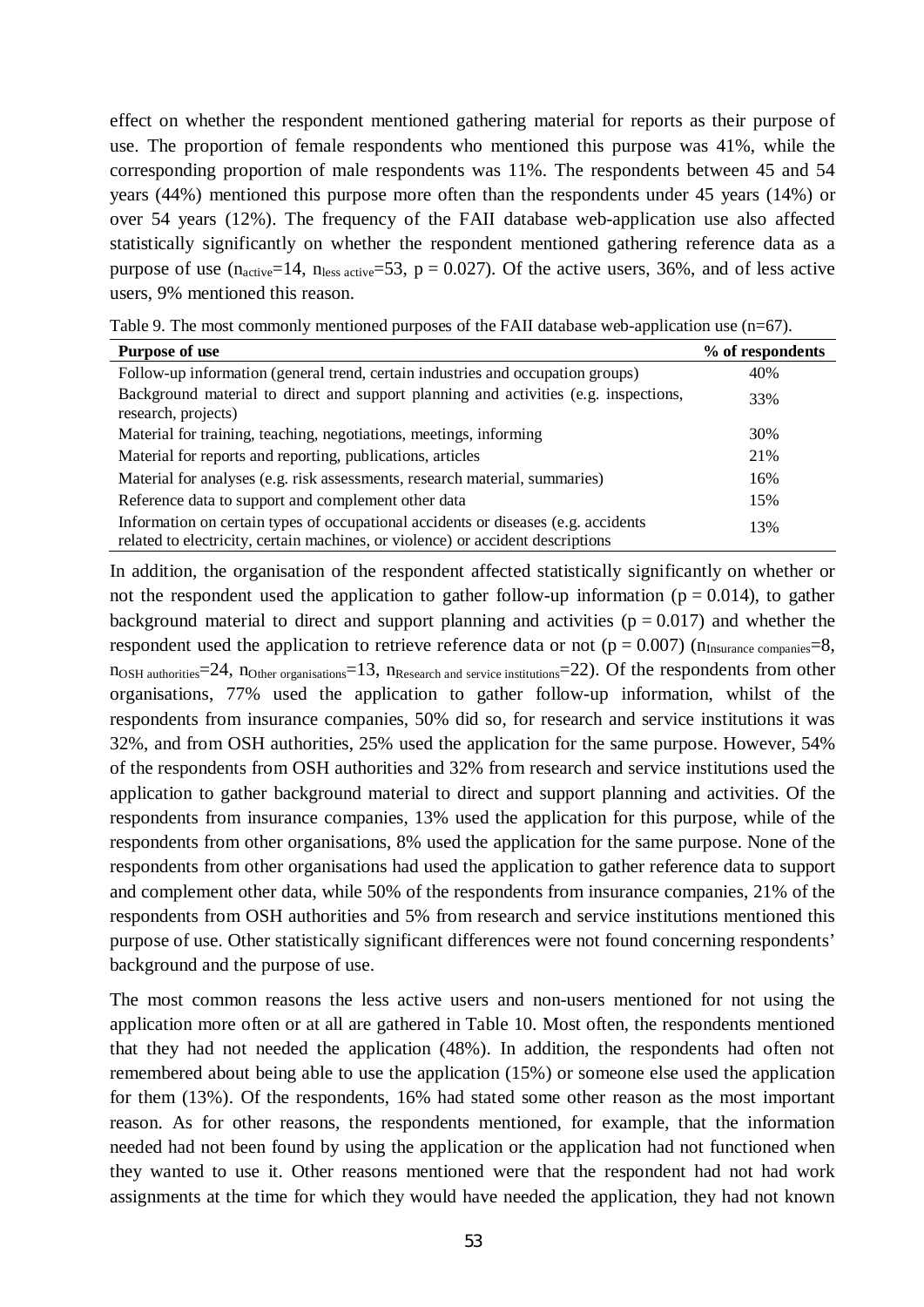about the possibility of using the application, they did not remember the application's web address, they did not have user identification for the application, they had not participated in user training or they had not had the time to use the application.

| <b>Reason for non-use</b>                                                                      | % of respondents |  |  |
|------------------------------------------------------------------------------------------------|------------------|--|--|
| I have not needed the application                                                              | 48%              |  |  |
| I have not remembered that I am able to use the application                                    | 15%              |  |  |
| Someone else is using the application for me                                                   | 13%              |  |  |
| I have not known how to use the application or it has been difficult to use the<br>application | 7%               |  |  |
| Other reason                                                                                   | 16%              |  |  |

Table 10. The most important reasons for not using the FAII database web application  $(n=110)$ .

The reasons for non-use were mainly similarly distributed when comparing the responses between respondents' background factors. Only the organisation that the respondent represented affected statistically significantly on reasons for non-use  $(n_{Insurance\ companies}=11, n_{OSH\ autorities}=49,$ n<sub>Other organisations</sub>=18, n<sub>Research and service institutions</sub>=30,  $p = 0.004$ ). The respondents from the research and service institutions (56% of the respondents from research and service institutions) or from OSH authorities (55%) mentioned more often that they had not needed the application than the respondents from other organisations (17%). The respondents from other organisations most often mentioned they had not known how to use or it had been difficult to use the application (28%), whilst only 2% of both the respondents representing OSH authorities or research and service institutions mentioned this reason. In the research and service institutions, 20%, in OSH authorities, 12%, and in other organisations, 11% of the respondents had not remembered about being able to use the application. In other organisations, 22% mentioned that someone else used the application for them, while from research and service institutions, 12%, and from OSH authorities, 10% of the respondents mentioned this reason. Another reason was mentioned by 22% of other organisation representatives, 20% of OSH authority representatives and 10% of research and service institution representatives. The other background factors did not have a statistically significant effect on reasons why the respondents had not used the application at all or more often. In addition, non-users mentioned more often (20%) that they had not remembered that they were able to use the application than the less active users (11%). For less active users (17%), someone else used the application more often than for non-users (7%). These differences were, however, not statistically significant ( $p = 0.432$ ).

# *Users' satisfaction*

Active and less active users' satisfaction with different usefulness characteristics of the FAII database web application is summarised in Table 11. In general, the respondents were more satisfied than dissatisfied with every aspect of the application that was rated, except for general user experience. On a scale from 1 (very dissatisfied) to 5 (very satisfied), the average satisfaction of the usefulness characteristics was 3.2. The respondents were most satisfied with the content of the FAII database and its web application. The respondents were most discontent with the general user experience. The standard deviation was highest with the presentation of search results and technical functionality and lowest with the appearance.

Some statistically significant differences were identified when analysing the effect of respondents' background on user satisfaction regarding different characteristics. The satisfaction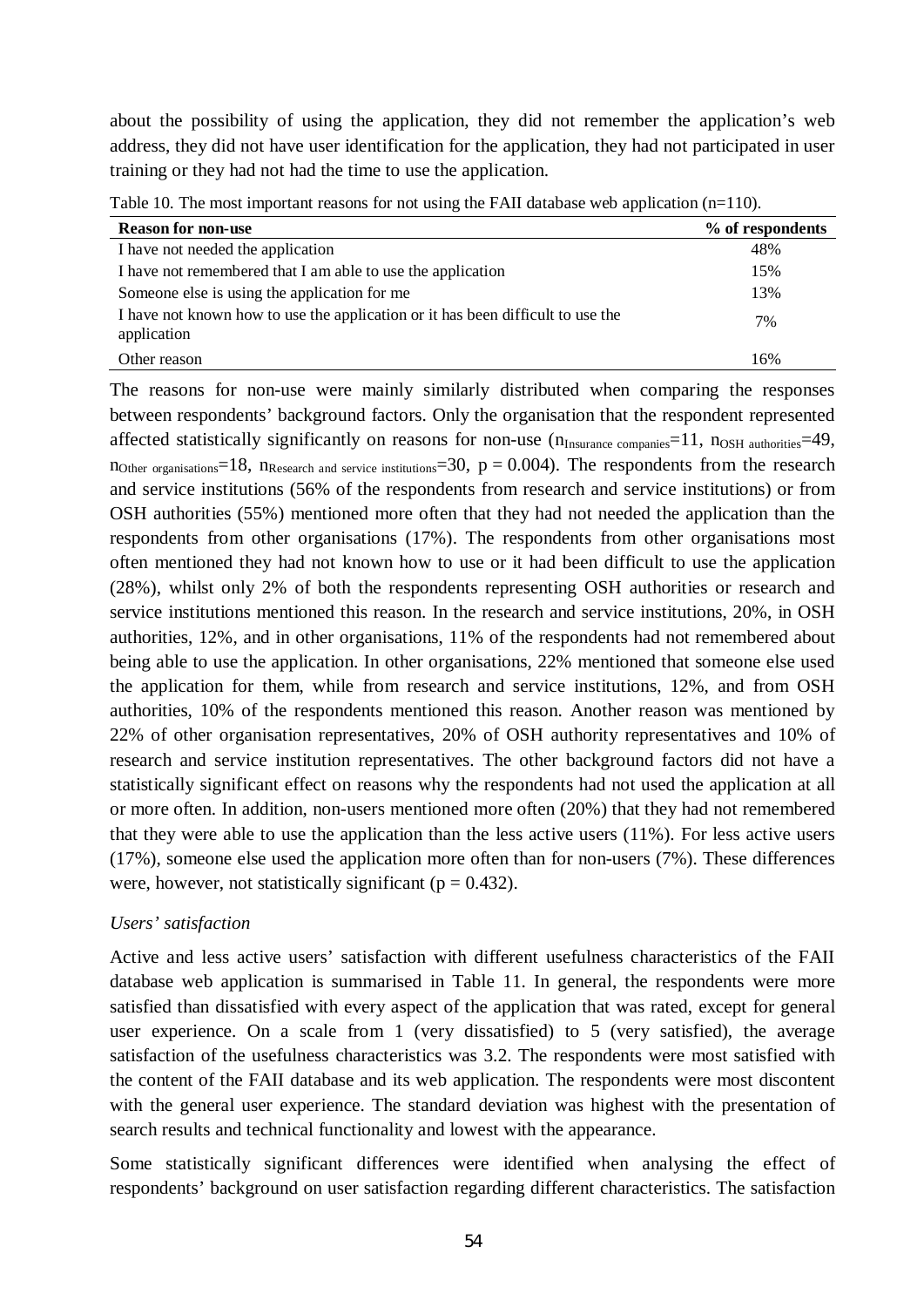with the content differed significantly between trained and non-trained respondents  $(n_{\text{non}})$ trained=13,  $n_{\text{trained}}$ =62, p = 0.008). The average satisfaction with the content was 3.5 for trained respondents and 2.9 for non-trained respondents. Other statistically significant differences were identified concerning satisfaction with guidance and directions between active and less active users ( $n_{active}=17$ ,  $n_{less active}=57$ ,  $p = 0.036$ ) and satisfaction with the presentation of search results between genders ( $n_{female}=22$ ,  $n_{male}=49$ ,  $p = 0.016$ ). The average satisfaction of active users with guidance and directions was 3.5, while the average satisfaction of less active users was 3.0. Moreover, the average satisfaction with the presentation of search results for female and male respondents were 3.5 and 3.0, respectively. Otherwise, there were no major differences in the satisfaction, although there were some statistically indicative results, for example, regarding the age of the respondents and satisfaction with the general user experience. The average satisfaction level of respondents less than 45 years was 2.8, for respondents in the age band of 45–54 it was 3.2 and for respondents over 54 years it was 2.9.

| <b>Usefulness characteristics</b> | No. of respondents | Average score | Min | <b>Max</b> |
|-----------------------------------|--------------------|---------------|-----|------------|
| Content                           | 75                 | 3.4           | 1.5 | 5.0        |
| <b>Technical functionality</b>    | 77                 | 3.3           | 1.0 | 5.0        |
| Appearance                        | 76                 | 3.2           | 2.2 | 5.0        |
| Information retrieval             | 75                 | 3.2           | 1.5 | 5.0        |
| Guidance and directions           | 74                 | 3.1           | 1.0 | 4.5        |
| Presentation of search results    | 71                 | 3.1           | 1.0 | 5.0        |
| Use of classification variables   | 69                 | 3.1           | 1.0 | 5.0        |
| General user experience           | 76                 | 3.0           | 1.6 | 5.0        |

Table 11. Users' satisfaction with the usefulness characteristics of the FAII database web application.

*Problems related to use and suggestions for improvement* 

The majority (73%) of the active and less active users  $(n=77)$  had rarely had problems in using the FAII database web application. Of the respondents, 18% had not had any problems and 9% mentioned having problems often. The background of the respondents did not affect the frequency with which the respondents had encountered problems, nor were there any statistically significant differences between respondents' background and the frequency they mentioned in terms of encountering problems in using the application.

As problems, the respondents (n=36) most often mentioned that undertaking searches and information retrieval had been difficult or not successful (15 mentions) or they had had problems with the technical functionality of the application (13 mentions). The respondents further explained that it was difficult to remember how to use the application because they used the application only rarely. Some of the respondents had not yet had the chance to participate in user training. Some mentioned that they had had difficulties related to choosing the correct search criteria in order to find relevant information. The respondents also found the terms used in defining the search in the application difficult to understand. The respondents mentioned such technical problems as interruptions in use, slowness of the application, short operating time and changes in the functions of the application without the users being informed of those changes. Other problems the respondents mentioned encountering were related to finding the desired information (5 mentions), utilisation and further processing of the information-retrieval result reports (4 mentions) and remembering or finding their user identifier codes (3 mentions). Two of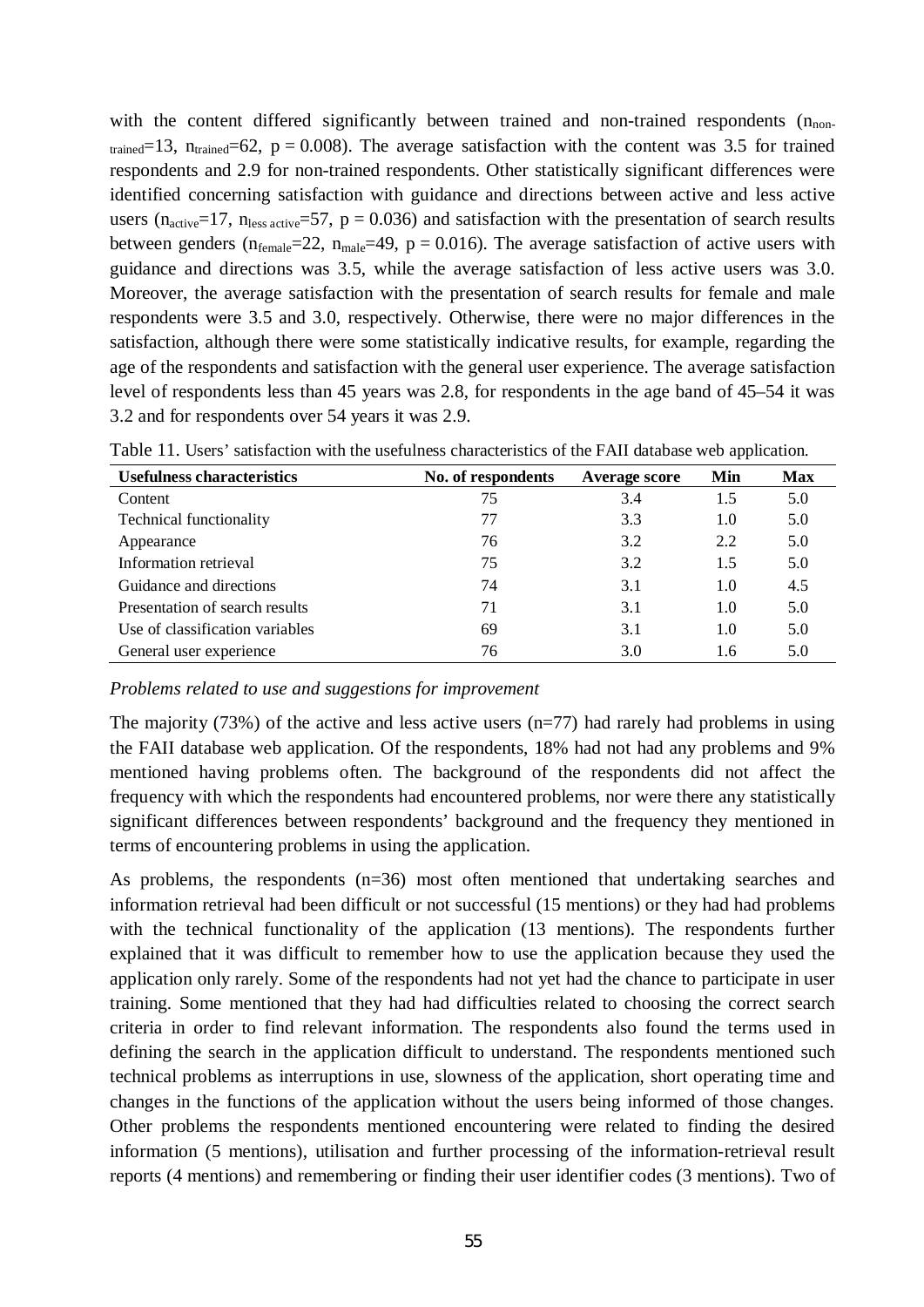the respondents mentioned that it would be good to have a refresher user-training course. Two respondents did not remember what kind of problems they had had. One responder had not had problems but was wondering if it would be possible to get even more out of the application.

When asking what kind of information that was desired but that the users had not been able to retrieve, the respondents (n=32) most commonly mentioned (12 mentions) that they would have needed information on some specific industry, occupation or type of accident (e.g. accidents related to ladders, accidents caused by electric arcs and accidents related to violence), which could not be retrieved using the existing classification variables and codes. Almost as frequently, the respondents requested data on working hours or accident frequencies in general or concerning different industries and occupations (9 mentions). Five of the respondents requested more recent and up-to-date information. Three respondents mentioned having needed more reliable regional information. In other single mentions (altogether 6), for example, longer accident descriptions, organisation size as a classification variable and comparisons between different industrial and occupational classes were hoped for. One responder pointed out that comparing data from the application with data from other sources was difficult because the classifications used may be different in different sources and may also be changed in over time. Two respondents did not remember what information they had not been able to retrieve from the application.

The respondents' (n=23) comments on how the FAII database web application should be improved were mainly related to the further development of the information-retrieval possibilities (8 mentions), improvement in the ease of use and learnability (6 mentions) and offering they mentioned the need for more instructions and guidance (6 mentions). The respondents suggested that the information-retrieval possibilities could be further improved by providing more classification variables with more specific codes to be used to do searches. Some respondents, for example, called for more specific classifications in order to be able to separate some industries, occupations or types of accident from other industries, occupations or accident types. Some respondents would have wanted to have all variables that were possible available when carrying out searches, also the old variables, which were no longer in use following the implementation of ESAW, and the ones that were not available to users in their particular organisation. A search function, which could be used to search for accident descriptions, was also mentioned. In addition, one respondent hoped for more ready-made search functions and another pointed out that the data on search-result reports could be exported more easily.

Other suggestions for improvement were related to the improvement of the content (4 mentions) and clarity (4 mentions) of the application. The respondents wished that the data was more up to date and the accident descriptions were more informative. It was suggested that the clarity of the application should be improved, for example, by using bigger fonts and making the most important functions and data (e.g. when the database is last updated) more visible. Two respondents commented on the user identifier code. The other one hoped for easier user identifier codes and the other one hoped for personal, instead of organisation-specific user identifiers. One respondent also mentioned that the application could contain links to other useful web pages. The responses that were related to problems, information not being found, and suggestions for further improvement were not compared or statistically tested between respondents' background characteristics because of the qualitative nature of the data and the small number of respondents.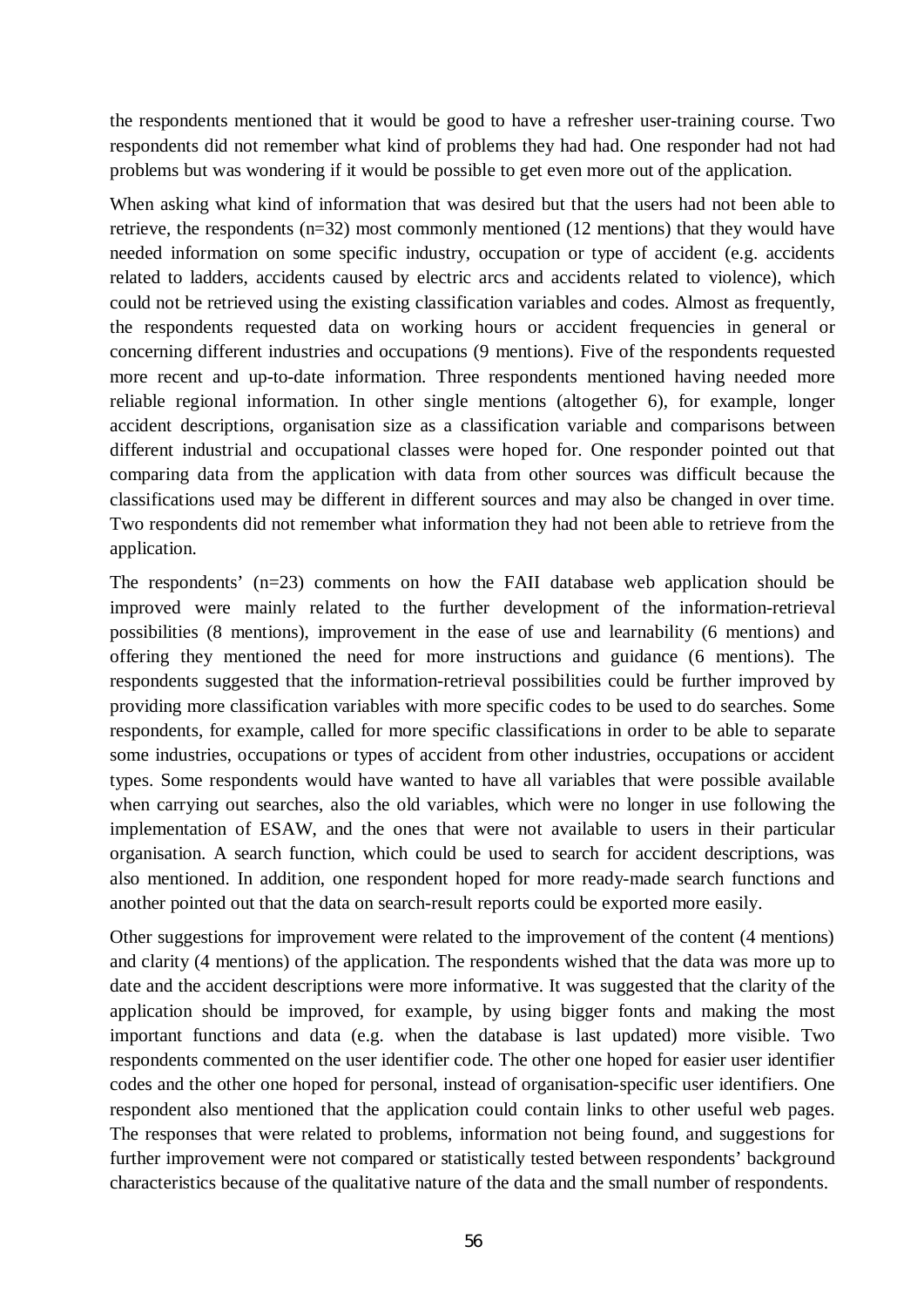### *5.2.2 Cross-case conclusions from the occupational health and safety issue cases*

#### *Thematics arising from the occupational health and safety issue cases*

Several observations were made concerning the utilisation and usefulness, while information on occupational accidents related to selected OH&S issue cases was retrieved from the FAII database. Four main themes, however, emerged, around which the observations mainly revolved: classification and coding of occupational accidents related to OH&S issue cases, comparability of accident data with employee or working hour data, continuity of accident data and classifications and the application of particular information-retrieval and data analysis methods. The observations related to each thematic are summarised in Table 12 and described in more detail in the following sections.

# *Classification and coding of occupational accidents related to the occupational health and safety issue cases*

In the current classifications used to code occupational accidents in the FAII database, a separate category is included for the local government sector (Z: The local government sector). This class is considered as one of the main classes of the classification of the economic activities. The current classification system also includes a code of its own to classify SSF accidents at work (ESAW-variable Deviation 50 Slipping or stumbling – with fall, fall of persons). Hence, retrieving occupational accident information for the local government (case 3) and SSF accidents at work (case 4) was possible by straightforwardly using these codes. The code used for SSF accidents at work does, however, not distinguish between slips, stumbles and falls to a lower level and on the same level, but the same code is used for both. The factors related to SSF accidents at work on the same level and to a lower level are likely to be quite different. Hence, it might be useful to be able to separate these cases from each other with a separate code, since this would give more detailed information for accident prevention.

The classifications used do not contain a variable or category that could be used to identify TAW. In this research, accidents at work involving temporary agency workers (case 2) were retrieved from the FAII database with the classification of economic activities in use at the time of the data analysis. Namely, class 745 (Labour recruitment and provision of personnel), including employment office activities, labour hire activities and other provisions of labour and personnel was used. It should be noted, though, that the class used does not only contain TAW. The economic activities are classified according to the main economic activity of the employer. In the case of temporary agency workers, the employer is the temporary work agency, not the user company where the agency worker actually works. Hence, temporary agency workers are included in the same class with the other employees of the private personnel service companies or in the employment office of state and municipal agencies transacting temporary work activities. Due to the nature of the work, most of the accidents at work in class 745 occur in TAW, although it is impossible to estimate the exact proportion. Hence, the class can be used to approximate accidents at work in TAW. Noteworthy is also that this classification includes only private employment agencies and employment agencies of state and municipal authorities. Therefore, the so-called unofficial provision of personnel between companies operating in other industries (e.g. construction or manufacturing) is not covered. In addition, temporary agency workers with a foreign employer are not included in the class.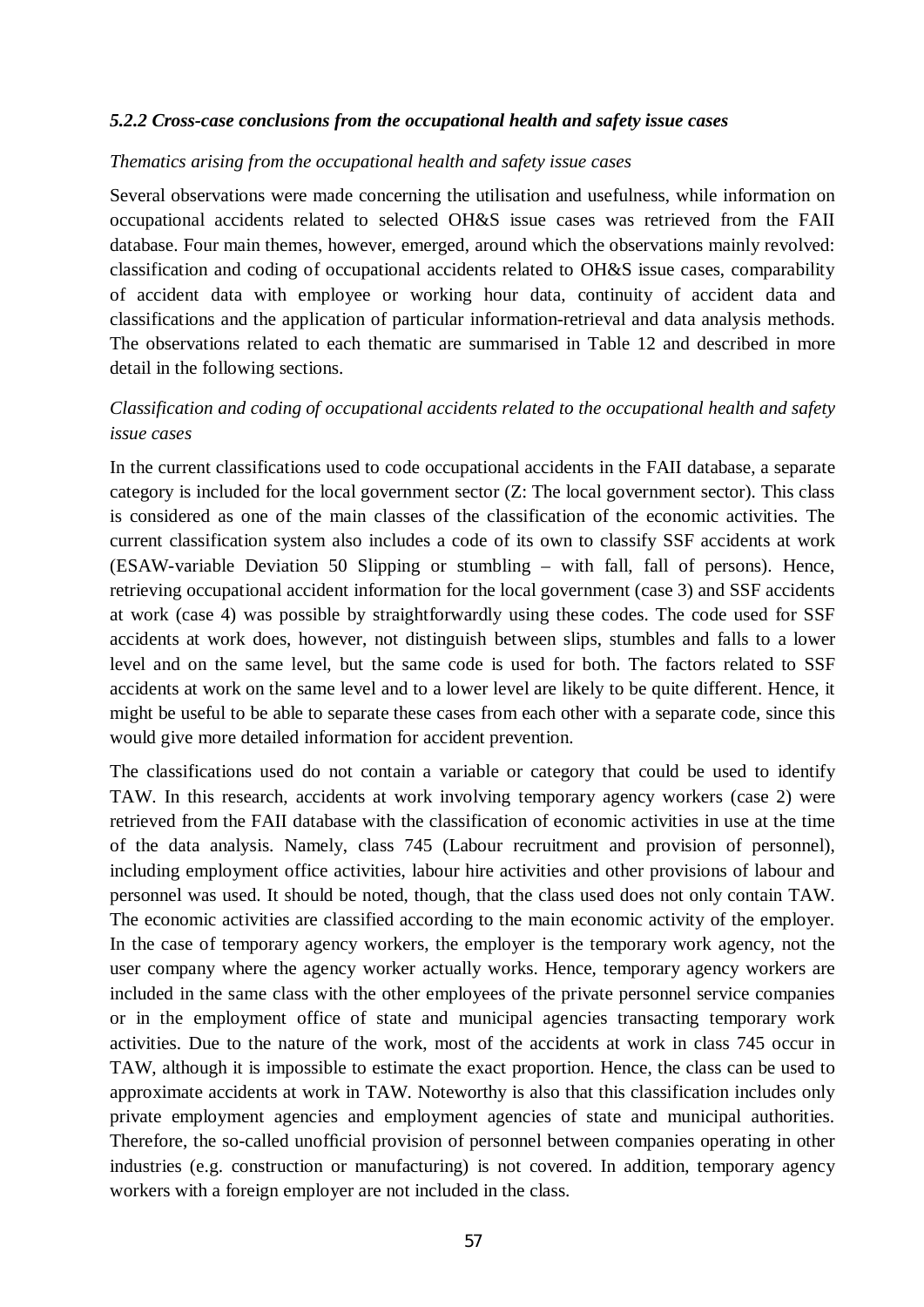|                                                                                                    | Table 12. Thematised summary of observations from OH&S issue cases                                                                                                                                                                                                                                                                                                                                            |                                                                                                                                                                                                                                             |                                                                                                                                             |                                                                                                                                                                                                                                                                             |
|----------------------------------------------------------------------------------------------------|---------------------------------------------------------------------------------------------------------------------------------------------------------------------------------------------------------------------------------------------------------------------------------------------------------------------------------------------------------------------------------------------------------------|---------------------------------------------------------------------------------------------------------------------------------------------------------------------------------------------------------------------------------------------|---------------------------------------------------------------------------------------------------------------------------------------------|-----------------------------------------------------------------------------------------------------------------------------------------------------------------------------------------------------------------------------------------------------------------------------|
| <b>Thematics of</b><br>observations                                                                | lence<br>Accidents at work related to viol<br>Case 1:                                                                                                                                                                                                                                                                                                                                                         | Accidents at work during<br>temporary agency work<br>Case 2:                                                                                                                                                                                | the local government sector<br>Occupational accidents in<br>Case 3:                                                                         | Slipping, stumbling and falling<br>accidents at work<br>Case 4:                                                                                                                                                                                                             |
| to the OH&S issue<br>Classification and<br>accidents related<br>occupational<br>coding of<br>cases | the same<br>codes are used to code other accidents as well<br>(e.g. accidents caused by animals or deviant<br>Three different codes can be used to code<br>violence-related accidents at work but<br>presence of the victim).                                                                                                                                                                                 | A category exists including<br>occupational accidents in<br>services organisation are<br>employees of personnel<br>TAW but also other<br>included.                                                                                          | occupational accidents in the<br>includes its own code for<br>The classification system<br>local government sector.                         | between 'on the level' and 'to a<br>SSF accidents at work but the<br>A code of its own exists for<br>code does not distinguish<br>lower level'.                                                                                                                             |
| working hour data<br>accident data with<br>Comparability of<br>employee or                         | Occupation classifications used in the accident<br>and employee data are not entirely identical.                                                                                                                                                                                                                                                                                                              | Occupation classifications<br>working hour data are not<br>used in the accident and<br>entirely identical.                                                                                                                                  | are used in the accident and<br>occupation classifications<br>Completely different<br>employee data.                                        | comparisons were not made but<br>similar problematics exist, as in<br>No observations because<br>cases 1 and 2.                                                                                                                                                             |
| accident data and<br>classifications<br>Continuity of                                              | II database<br>The coding of violence-related accidents changed<br>accidents and diseases increased in general in the<br>Due to a legal change, reporting of occupational<br>improved their coverage in the FAII database.<br>methodology in 2003; the change probably<br>Occupation classification used in the FA<br>along with the implementation of ESAW<br>FAII database in 2005.<br>was updated in 2004. | Due to a legal change, reporting<br>diseases increased in general in<br>The other observations made in<br>they did not come up in case 2.<br>case 1 are also valid, although<br>of occupational accidents and<br>the FAII database in 2005. | points of discontinuity as in<br>No observations because<br>carried out but the same<br>trend analyses were not<br>cases 1 and 2 are valid. | discontinuity as in cases 1 and 2<br>No observations because trend<br>analyses were not carried out<br>but the same points of<br>are valid.                                                                                                                                 |
| retrieval and data<br>analysis methods<br>Application of<br>information-<br>particular             | Accident descriptions may provide information that<br>although, they are often short and lack relevant<br>is not available with the classification codes,<br>approximate the number of violence-related<br>The existing classifications may be used to<br>accidents at work.<br>information.                                                                                                                  | class and cause some error in<br>activities other than TAW<br>are included in the same<br>The working hours for<br>accident frequencies.                                                                                                    | compared with employee<br>Accident data may be<br>data by matching the<br>different occupation<br>classifications.                          | The application of data-mining<br>the data new in ways deviating<br>revealed nothing unexpected,<br>analysis methods to illustrate<br>potential as supplementary<br>methods was considered<br>nevertheless, they have<br>successful, though they<br>from the usual pattern. |

Table 12. Thematised summary of observations from OH&S issue cases.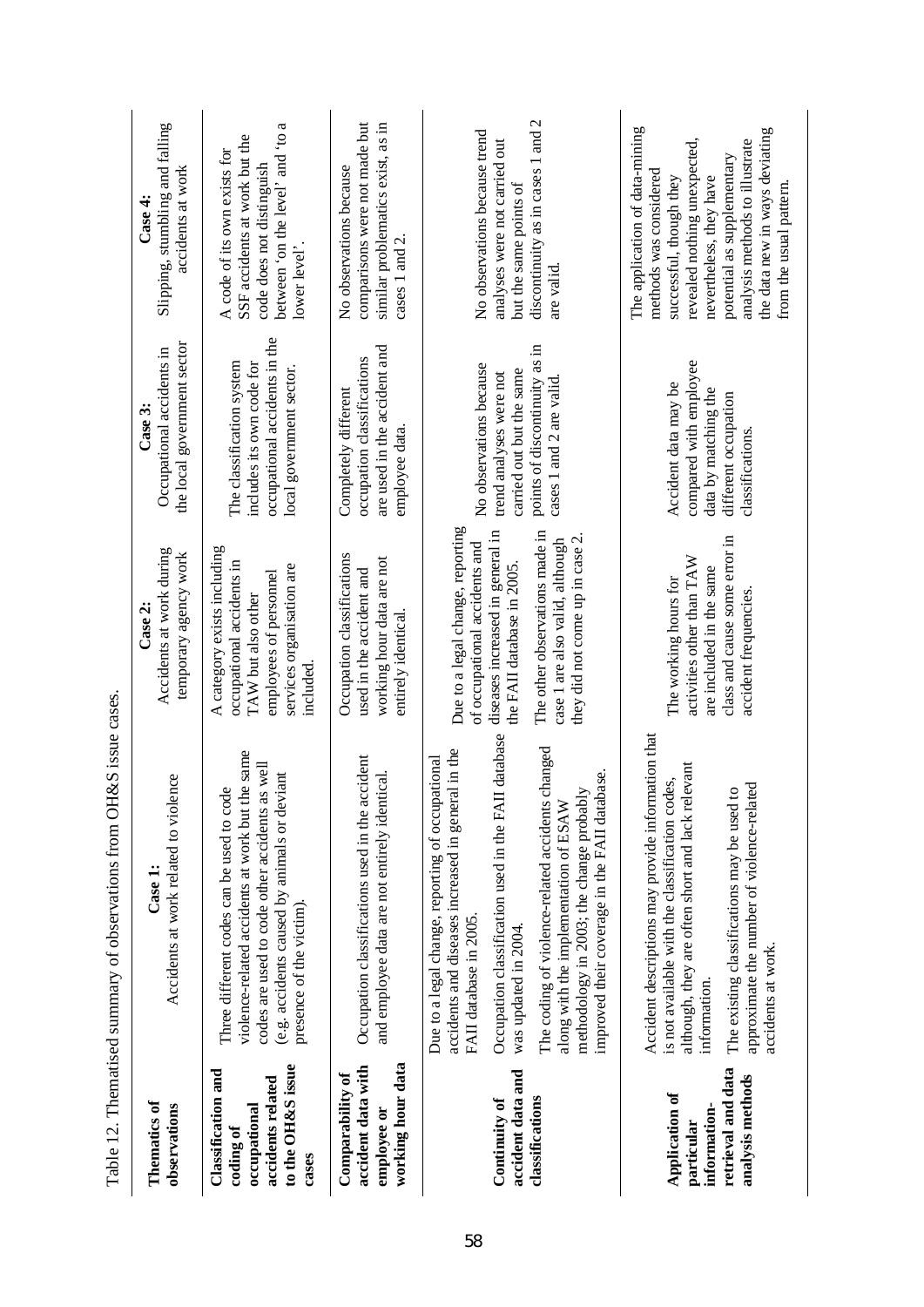Moreover, the current classification system used in the FAII database does not contain one separate variable or category to code accidents at work related to violence. Instead, three different ESAW variables include codes that can be used: Deviation 80 Violence (caused by human or animal), shocking situation, deviant presence; Contact – Mode of injury 80 Bite or kick, etc. by human or animal; and Material Agent of Contact – Mode of injury 5100 Humans, animals, plants. However, these codes are used to code for other accidents as well, for example, accidents caused by animals or by the deviant presence of the victim. Hence, accidents at work related to violence could not be separated out from other accidents with the classification codes currently in use. In this research, an accident description analysis was employed in order to identify violence-related accidents. Descriptions of accidents at work – coded with one or more of the codes that can be used for violence-related accidents – were retrieved from the FAII database and, according to predefined criteria, manually grouped as accidents at work related to violence and as accidents at work not related to violence.

## *Comparability of accident data with employee or working hour data*

In order to determine how common occupational accidents are compared to the working population, incidence rates or frequencies are often calculated. Data on the number of working hours or employees is not collected in pursuance of accident data collection in the FAII database. Hence, external data sources providing this data need to be utilised if incidence rates or frequencies are to be calculated. The differences, for example, in data-collection methods, classifications and definitions used in different data sources bring issues of comparability into question.

In this research, the number of accidents was compared to the number of employees or working hours in all other cases except for SSF accidents at work. However, similar problematics would exist in the case of SSF accidents at work, as in the case of accidents at work related to violence and TAW. In these cases, the employee and working hour data used in the comparisons were obtained from the Labour Force Survey conducted by Statistics Finland. In the case of the local government sector, the comparison data concerning the number of local government sector employees was acquired from the local government sector wages and salaries statistics, also gathered by Statistics Finland. In these statistics, data is collected on a different basis than in the FAII database. Whereas the collection of accident data is statutory-based insurance claims' data, the data in the Labour Force Survey is collected by telephone interviews with a random sample. The data on the local government sector statistics is collected by inquiries to municipalities and is based on the payroll system of the municipalities. This data, however, is the best available and it enables a comparison to be made when using national-level data. In this research, the most important observations related to the comparability concerned the occupation class specific comparisons.

The major challenge in the calculation of occupation class specific incidence rates or frequencies is that the FAII uses its own occupation classification, which is also used to determine the occupational accident risk and, thus, the payment of the statutory accident insurance. The FAII occupation classification is based on, but not entirely identical to Finland's National Classification of Occupations from 1987. In the Labour Force Survey of Statistics Finland, data on Finnish employees and working hours is available using the 1987 National Classification of Occupations. Although the FAII occupation classification and the National Classification of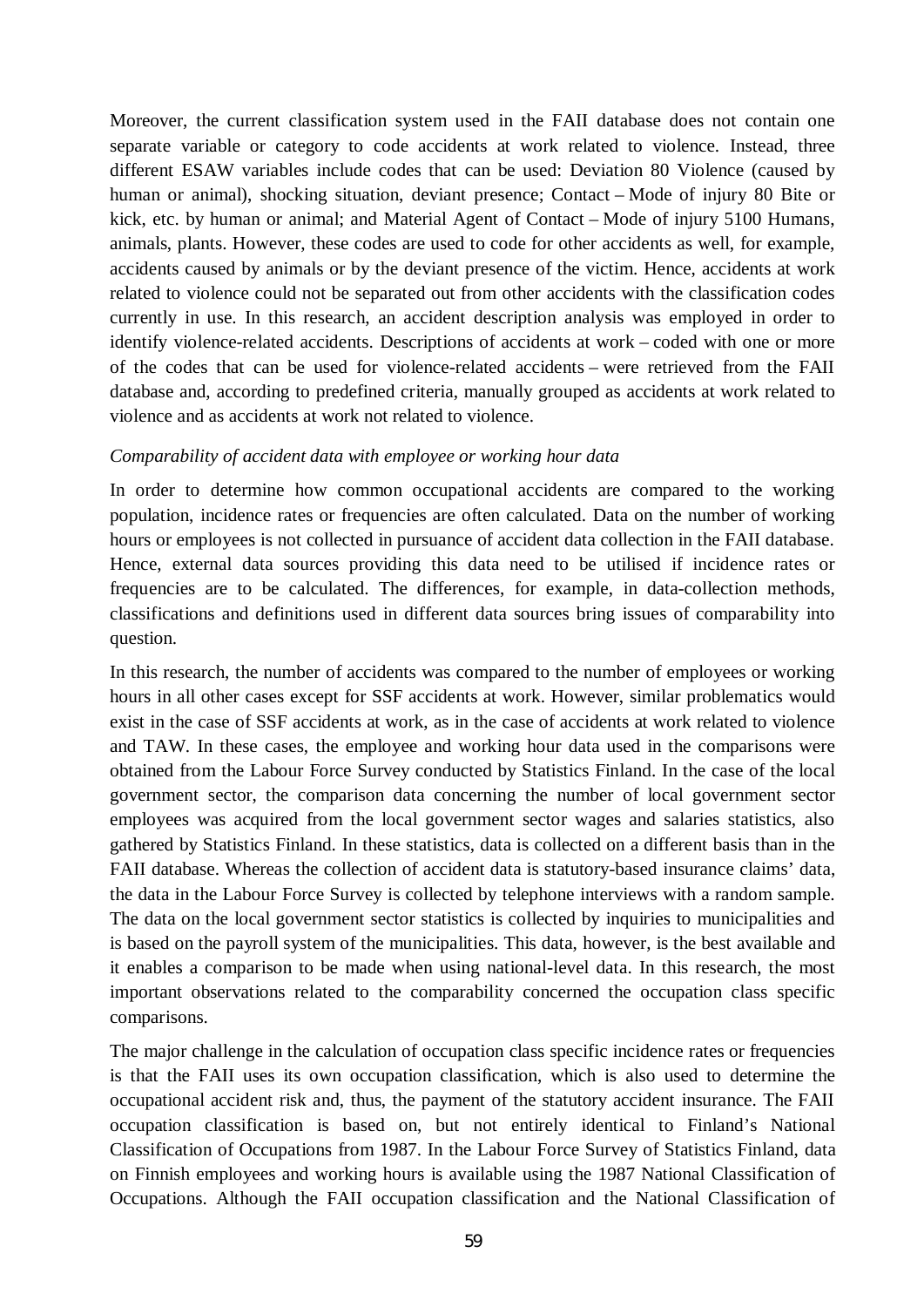Occupations from 1987 are not entirely identical, the content of the occupation classes discussed in the cases of violence–related accidents at work and TAW were mainly similar. A couple of differences were, nevertheless, identified. The FAII occupation classification only includes class 24 (managerial, administrative and clerical work), which corresponds to classes 20–24 in the National Classification of Occupations from 1987. In the FAII occupation classification, hotel etc. receptionists are included in class 92 (table-waiting work), while in the 1987 occupation classification they are included in class 91 (hotel and restaurant services work). Principals of universities are included in class 24 in the FAII classification and in class 03 (pedagogic work) in the 1987 classification. In addition, the FAII occupation class 94 (building caretaking and cleaning work) includes rehabilitative work, which is not included in this class in the 1987 occupation classification.

In the case of the local government sector, the challenges related to these calculations were, nevertheless, even more evident. In the local government sector wages and salaries statistics, the employee's occupation is described in terms of occupation title used in the local government sector and according to the Classification of Occupations of Statistics Finland (2001). These are not directly comparable with the FAII occupation classification. In this research, the two data sources were, hence, first matched in order to be able to calculate the occupation class specific incidence rates. The occupation titles used in the local government sector, from the local government sector wages and salaries statistics, were examined individually and converted into a corresponding class in the FAII occupation classification.

## *Continuity of accident data and classifications*

Another issue that required attention in the OH&S issue cases of this research was the points of discontinuity due to changes in the accident data and classifications used. For example, according to the results of this research, it seems that the number of accidents at work related to violence has increased. However, it is difficult to estimate the trend accurately in the long term because the coding of violence-related accidents at work changed along with the implementation of the ESAW methodology in 2003. Previously, a separate code called violent crime was used to code accidents at work related to violence. The name of the previously used code has probably steered the coding so that this code has been used to code only the more severe violence-related accidents that are clearly indicative of crime, while other codes have most probably been used for other less severe cases. The current codes, again, are also used to code accidents at work related to violence with no indication of crime. The current codes may have also encouraged the reporting of less severe accidents at work related to violence. As an advantage of the new codes, it can be argued that the accidents at work related to violence are now more comprehensively covered in the FAII database. In the case of violence-related accidents at work, the classification of occupations has also been updated. The only change identified in this research was that in the 2003 data, the occupation class 91 was called accommodation establishment and commercial and institutional household work including hotel receptionists, while in 2006, data class 91 is called hotel and restaurant services work, and hotel receptionists are included in class 92 (table-waiting work).

In addition, due to a legal change, reporting of occupational accidents and diseases increased in general in the FAII database in 2005. It is, however, known that this change focuses mainly on occupational accidents and diseases resulting in less than four days of incapacity for work, and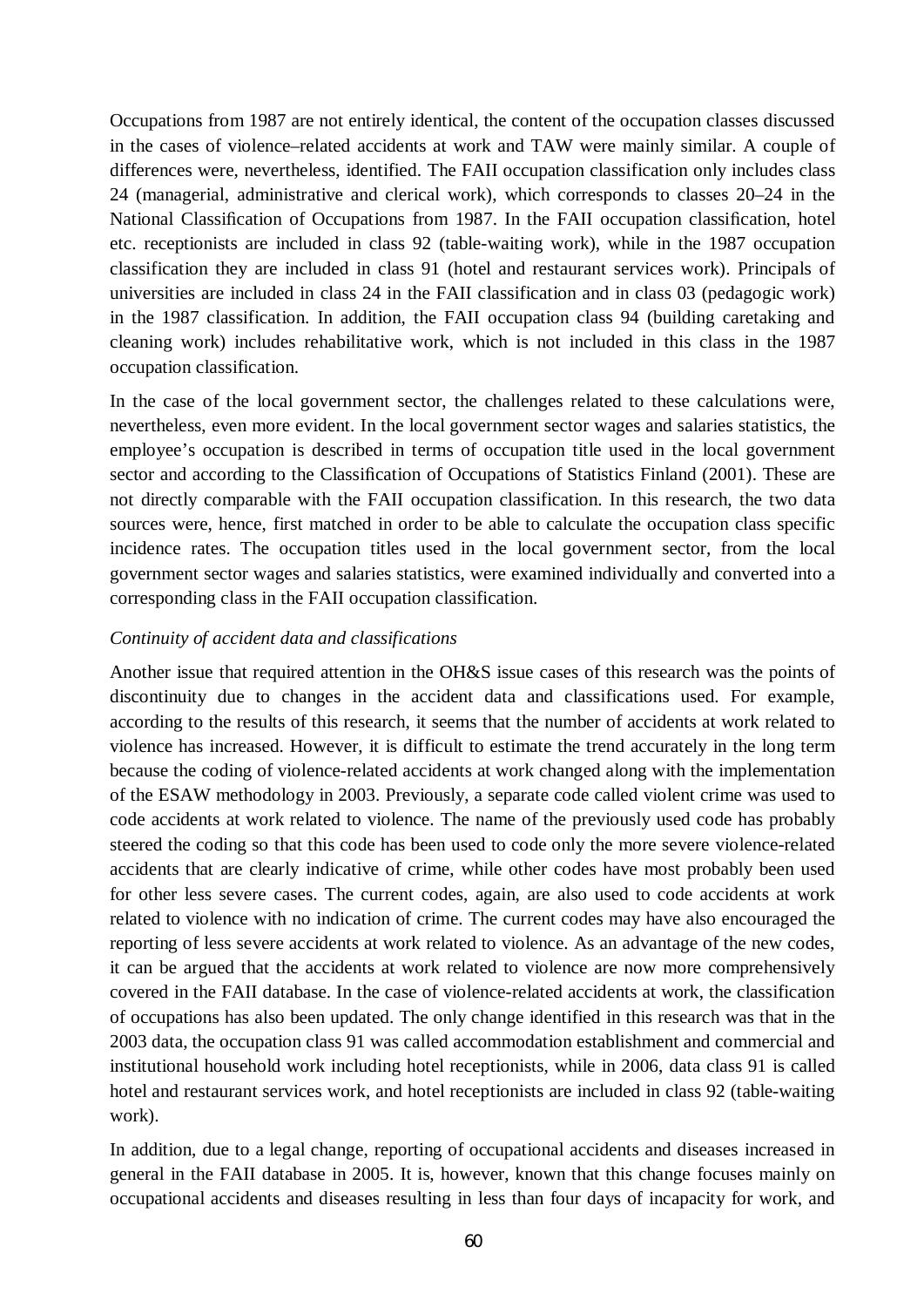the approximated general increase is 10%. In the case of TAW, only accidents at work resulting in at least 4 days of incapacity for work were included in the trend analysis to avoid this effect. In the case of violence-related accidents at work, the approximated increase was taken into account in the interpretation of the results.

## *Application of particular information-retrieval and data-analysis methods*

Manual grouping of accident descriptions, carried out in the case of violence-related accidents at work, is time consuming and subjective. Although the subjectivity can be diminished using grouping criteria and group work, the success of the grouping also depends on the quality (length and informativeness) of accident descriptions. Some of the accident descriptions were impossible to group because they were too short or lacked sufficient information. In addition, accident descriptions do not exist for all accidents at work in the FAII database. For violence-related accidents at work, accident descriptions were available in 96% of the cases. Nevertheless, also in the case of other OH&S issues, accident descriptions provide an opportunity to retrieve the kind of information from the database that cannot be retrieved using only the classifications. The distinction between 'to a lower level' and 'on the level' SSF accidents at work could, for example, be gained from the accident descriptions. The accident descriptions can also be used to give examples of typical accidents, as was done in the case of violence-related accidents at work.

In this research, it was discovered that the number of violence-related workplace accidents can also be estimated using the existing classification codes. In both 2003 and 2006, approximately 30% of accident descriptions were grouped as violence-related. In addition, the best recall (0.65) and precision (0.59) were gained with the combination of all three codes used in coding accidents at work related to violence. This indicates that 65% of all violence-related accidents at work can be found using these search terms. However, the search result still includes 41% of other workplace accidents that can be coded with these codes. This kind of approximation may very well be sufficient if the objective is to follow only the trend in occupational accidents. However, any further information concerning, for example, causes and consequences of accidents, cannot be retrieved this way. Retrieving more precise information than was possible with the current classification codes on violence-, TAW- or SSF-related accidents at work would be easier if separate codes were used for these accidents. The ESAW methodology classification guidelines enable the use of more specific codes for accidents at work related to violence and those related to SSF. In the Finnish implementation, these codes are, however, not in use.

As previously described, the class used to approximate TAW in this research also included other activities than TAW. The number of working hours of personnel working in personnel services companies or employment offices is probably more notable than the number of accidents at work compared to the corresponding numbers in TAW. Hence, the approximation is probably more notable in the working hour data than in the accident data. In the occupation classification used in the working hour data, activities other than TAW are probably classified under class 22 (personnel and employment affairs work). Excluding class 22 would better approximate TAW. This was, however, not possible in the data used in this research.

In the case of the local government sector, the occupation classifications used in the FAII database and in the local government sector were matched together in order to calculate incidence rates. The major challenge in this conversion was the number of occupation titles used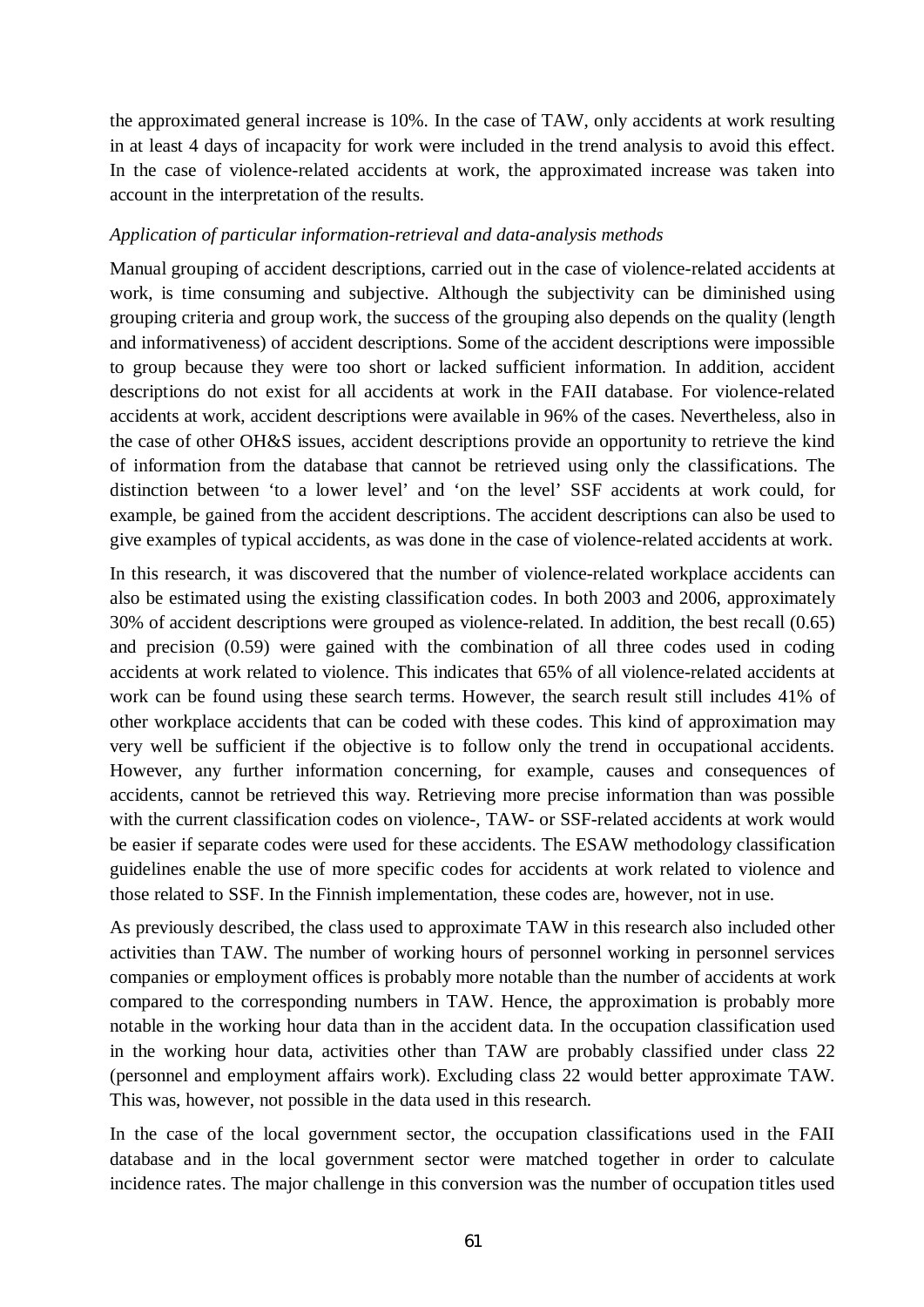in the local government sector (over 5000 in the data used in this research). In addition, some of the occupation titles used in the local government sector were difficult to direct towards a certain occupation class in the FAII classification because they were very general and could describe various occupations (e.g. assistant). Nevertheless, compared to other sources, the number of employees in occupation classes where most of the local government sector employees work appeared to be similar in the conversion made in this research. Furthermore, the occupation class specific incidence rates also appeared to be reasonable. Hence, the conversion that was undertaken seemed successful, though more reliable for the occupation classes with more employees than for the ones with less employees.

In the case of SSF accidents at work, methods of data mining such as classification tree and association rules were used to analyse the data. The application of these methods was considered successful since the results were in line with the previous research. Regardless of the potential, the methods utilised here did not reveal anything very surprising or unexpected. Nevertheless, because of the capability to illustrate a large dataset and relationships between variables easily, data mining methods were seen as a useful supplementary method in analysing occupational accident data.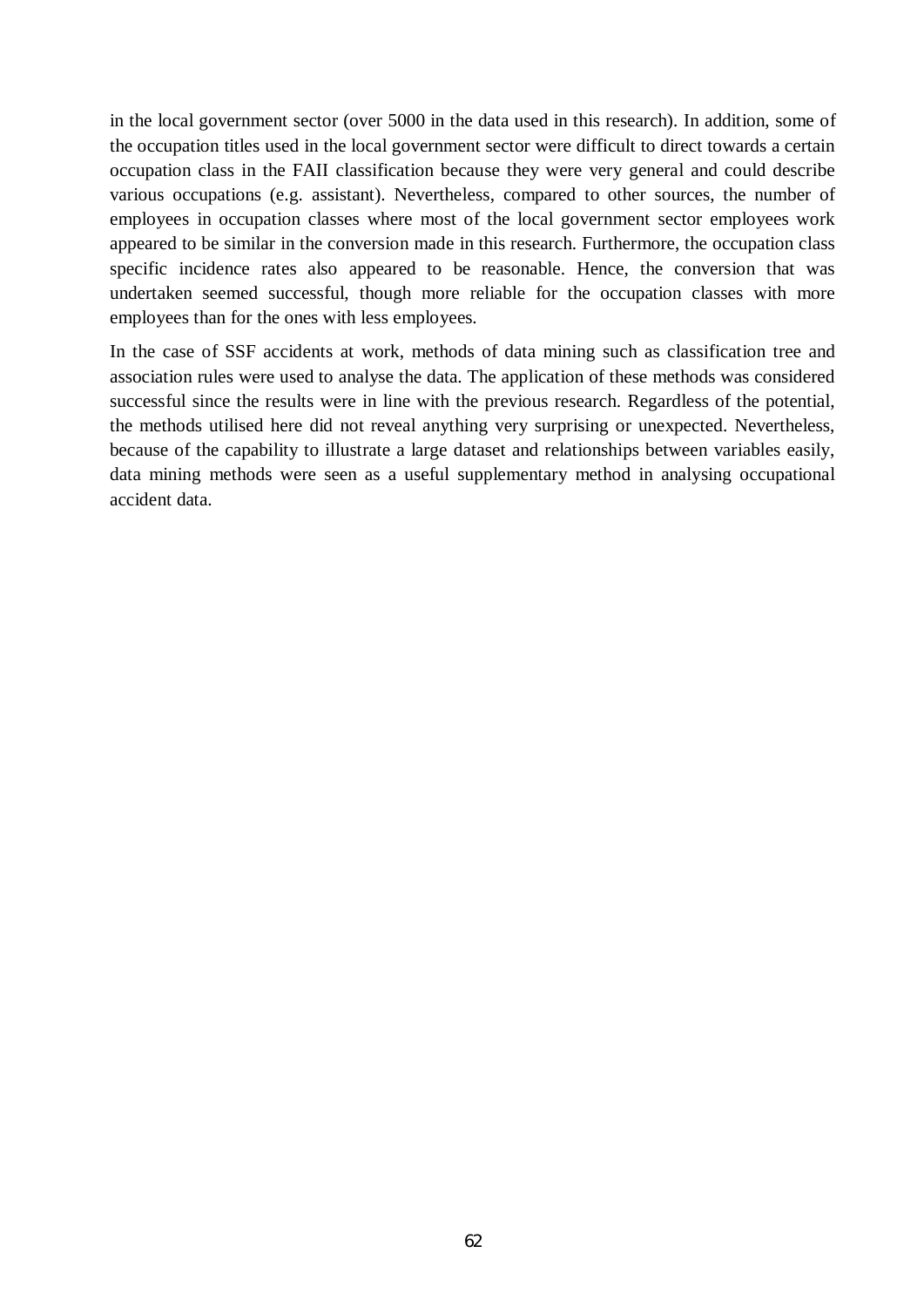#### **6 DISCUSSION**

### **6.1 Review of the key results**

#### *6.1.1 Occupational accidents related to the occupational health and safety issue cases*

## *Accidents at work related to violence*

According to the results of this research, accidents at work related to violence constitute a fairly small proportion of all accidents at work in Finland. The incidence rate is not very high either. Nevertheless, the results also indicate that the number and proportion of violence-related accidents at work has noticeably increased compared to the previous research made based on the FAII database (Isotalus 2002, Isotalus & Saarela 1999). Violence-related accidents at work involving women and especially younger women have increased notably. Otherwise, the results are mostly similar with the previous studies. Increased trends of violence and the threat of violence experienced at work in general and involving women have also been reported in the Finnish surveys (see Lehto & Sutela 2008, Salminen 2010, Sirén et al. 2010). The results of this research support those studies in which the increased risk of workplace violence involving women (e.g. Fisher & Gunnison 2001, McCall & Horwitz 2004) and younger employees (e.g. McCall & Horwitz 2004, Rauscher 2008) has been identified. Chappell and Di Martino (2006) and Mayhew (2002) argue that there appears to be evidence that both the incidence and severity of workplace violence is increasing, though opposite trends have also been reported recently (Hendricks et al. 2007, USDL 2011a).

In Finland, violence at work has been a minor problem, especially when compared to the USA and particularly considering fatalities. Interestingly, the proportion of violence-related accidents at work of all occupational accidents and diseases in Finland seems to be higher than the proportion of violence, aggression and threats of non-fatal accidents at work in the EU in general (0.85%) (see European Commission 2009) and approaches the proportion of assaults and violent acts in non-fatal injuries and illnesses in the USA (3.2%) (see USDL 2010a, 2010b, 2011b). In Finland, the share of accidents at work related to violence as a proportion of all occupational accidents and diseases has increased from 0.4% in 1994–1996 (Isotalus 2002) to 1.3% in 2003 and 2006 combined. In the data used in this research, there were no fatal accidents at work related to violence. Nonetheless, there have recently been at least three violent workplace fatalities because of the school shootings in 2007 and 2008. In addition, in 2007, one fatality occurred to a police officer who was run over by a vehicle.

Increased awareness (e.g. Chappell & Di Martino 2006), changes in the occupational structure from industrial occupations to service work, where violence is more common (e.g. Heiskanen 2005, Mayhew 2002) and an increased level of reporting (e.g. Sirén et al. 2007) are likely to explain the increasing trend of workplace violence. For example, the implementation of the new Finnish Occupational Safety and Health Act (2002/738) may have affected the trends in reported violence at work (Heiskanen 2005, Salminen 2004b). The fact that violence at work is separately taken into account in the new act may have enhanced preventive actions (see Salminen et al. 2007). Consequently, awareness of workplace violence and its different forms and, hence, the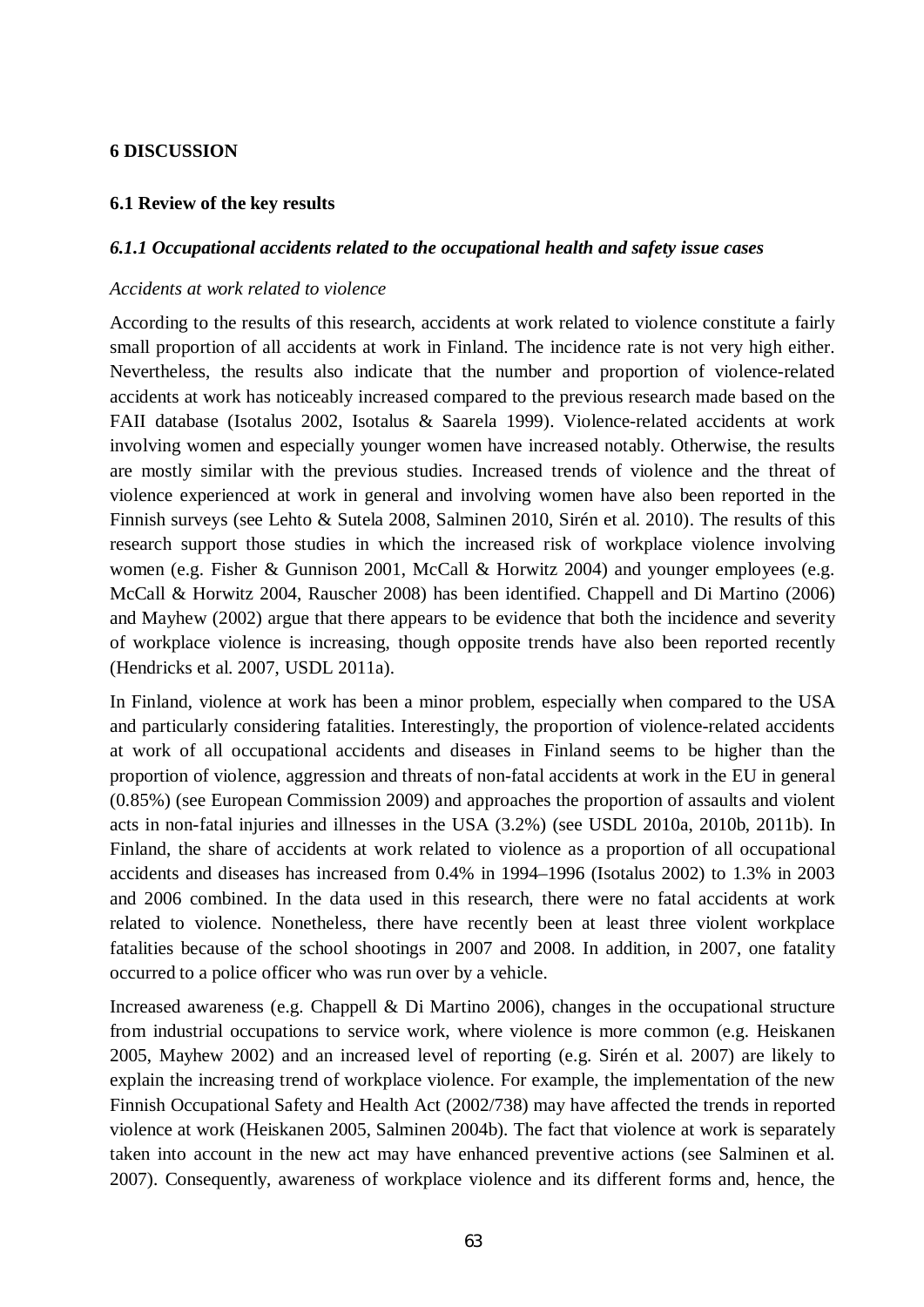level of reporting may also have increased. Non-physical workplace violence is also recognised and violence at work is not limited to specified industries or occupations (Chappell & Di Martino 2006). In the FAII database, the implementation of the ESAW methodology may have reinforced the reporting of especially less severe cases of violence-related accidents at work. The name of the previously used code (violent crime) may have encouraged the reporting of mainly crimerelated violent accidents (Isotalus & Saarela 1999). The results of this research and the Finnish surveys (see Kauppinen et al. 2007, Lehto & Sutela 2008, Salminen 2010, Sirén et al. 2010) showed both increased workplace violence, particularly in the female-dominated occupations of the service sector, which also are less often associated with crime. Violence experienced at work varies according to the occupation and work assignment, which affects the measures required for prevention. Hence, it is important to recognise the increase in workplace violence that has been experienced in the service sector, and the requirements necessary for accident prevention in the situations typical of violence in these occupations need to be geared towards accident prevention.

#### *Accidents at work during temporary agency work*

As the results of this research show, the share of accidents at work involving temporary agency workers is fairly small compared to the number of all accidents at work. Nevertheless, the results also indicate that in TAW, the frequency of accidents at work is substantially higher than in other industries, supporting other studies in which an increased accident risk has been identified in TAW (see Fabiano et al. 2008, Mehta & Theodore 2006, Nola et al. 2001, Storrie 2002) or in other temporary or non-standard work (see e.g. Virtanen et al. 2005). However, it should be noted that the characteristics of the work, individual employees and working conditions may explain the risk more than solely the form of employment (Amuedo-Dorantes 2002, Benavides et al. 2006, Hernanz & Toharia 2006).

In this research, the accident frequency calculated for TAW (76.0) was not quite as high as the one calculated by Fabiano et al. (2008) in Italy (91.63). Additionally, compared to all industries, the accident frequency in this research was 2.2 times higher, while in Fabiano et al. (2008) the frequency was 4.4 times higher. Nevertheless, the workplace accident frequency in Finnish TAW showed a rapidly increasing trend in this research, and the increasing trend seems to still be continuing, according to the most recent accident statistics (FAII 2012a). The increased use of TAW in traditionally more accident-prone industries such as building construction work; engineering and structural metalwork; and packing, wrapping, warehousing and stevedoring work probably explains the increased accident risk in TAW in Finland. Apart from these occupation classes, workplace accident frequencies in TAW also seemed particularly high in table-waiting and hotel and restaurant services work compared to other industries. The use of TAW, and hence the trend in accident frequency, is exposed to economic fluctuations. Nevertheless, the challenge in TAW is to take into account accident risks typical of the different industries and occupations in which TAW is used.

The workplace accident frequency in TAW was also higher than in other industries when analysing by gender, age and occupation class. Only in managerial, administrative and clerical work and in electrical work were the workplace accident frequencies higher in other industries than in TAW. In managerial, administrative and clerical work, the working hours for activities other than TAW probably decreases the accident frequency (see section 5.2.2). In Finland, qualifications for persons allowed to perform electrical work are strictly defined in the legislation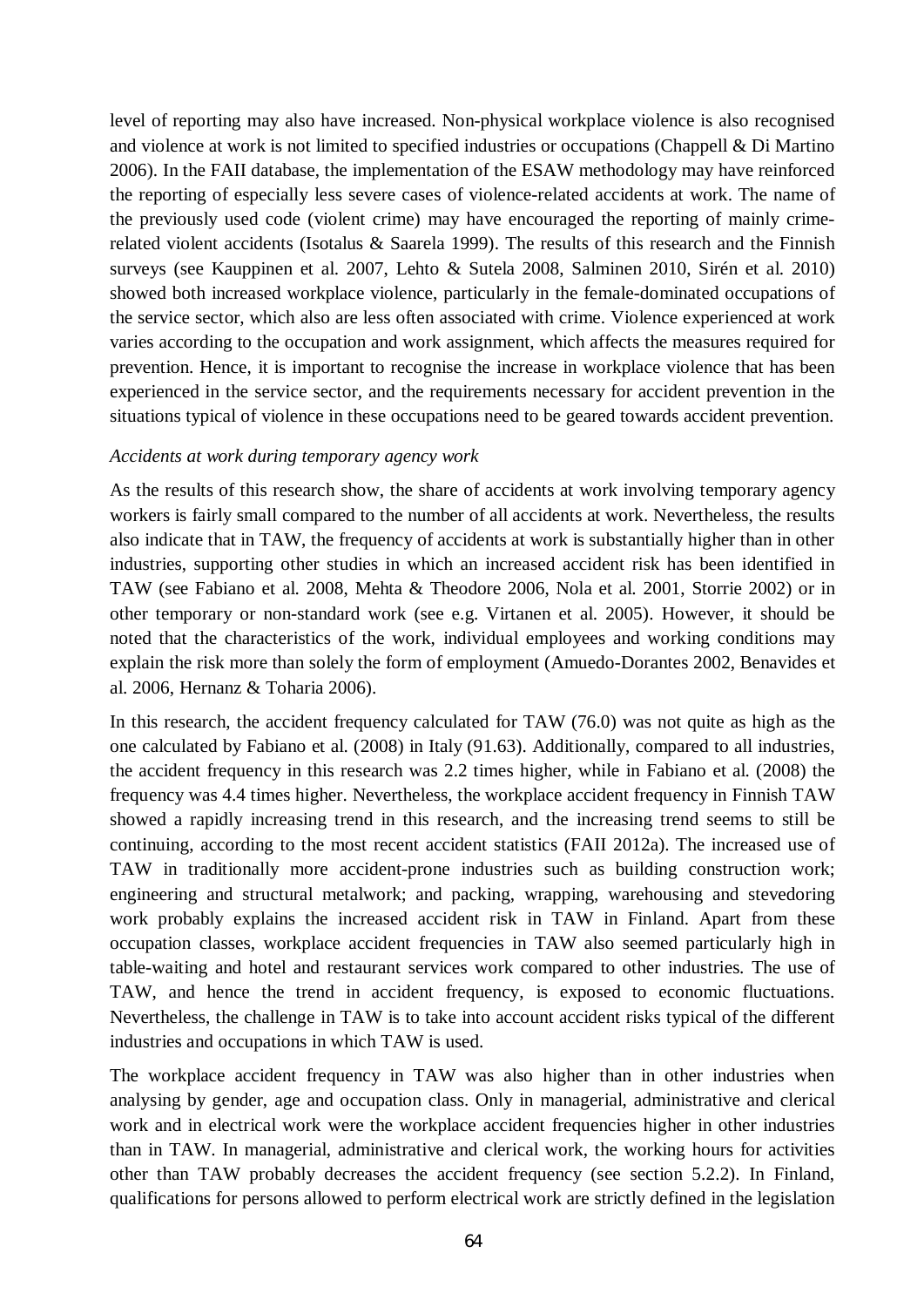(see 1996/516), which might explain the similarity of workplace accident frequencies in TAW and in other industries. This result clearly demonstrates the impact of professional qualification requirements on safety.

The comparison of accidents at work between TAW and other industries indicates that TAW is more likely to be used in certain work assignments, which then is reflected in the circumstances, causes and consequences of accidents. In TAW, accidents at work are more common in working processes related to, for example, production, manufacturing, excavation and construction. In addition, in TAW, accidents at work often involve manual work such as carrying by hand. Less often, workplace accidents involving temporary agency workers occur in ancillary work tasks. Moreover, workplace accidents in TAW are less often related to movement than in other industries. In contrast to the results of Fabiano et al. (2008), severe accidents (in terms of incapacity for work) were less common in TAW than in other industries. However, the incapacity for work of less than four days was also less common in TAW. These results could indicate that, in Finland, TAW is not used at least in most high-risk work assignments or those requiring more expertise. Additionally, temporary agency workers are often young. Many studies have concluded that occupational accidents involving younger employees result more often in a shorter period of incapacity for work than those involving older employees and vice versa (e.g. Hintikka & Saarela 2006, Salminen 2004a). In this research, the youngest temporary agency workers in the age band of 15–24 had the highest accident frequencies. Nevertheless, compared to other industries, temporary agency workers in the age band of 25–34 had the relatively highest frequency of accidents.

Furthermore, deficiencies in, or a lack of orientation and safety training that temporary agency workers receive may play an important role in explaining their heightened workplace accident frequency in Finland. Room for improvement has been identified in orientation to work and safety training in TAW in Finland, especially concerning exceptional situations such as emergencies and accidents (Hyytinen 2010, Luukkonen 2010, Saarela et al. 2012). In TAW, the work assignments often come with short notice, requiring the temporary agency worker to start the work quickly. In addition, often the turnover of work assignments is high and the duration short. Hence, the orientation may easily be skipped or kept short, particularly in work assignments requiring less expertise. As temporary agency workers are often young and have less experience of working life, the importance of orientation and safety training should, however, be emphasised.

#### *Occupational accidents in the local government sector*

The comparison of the occupational accidents in the Finnish local government sector with international literature is difficult because, to the researcher's knowledge, there are no studies available concerning occupational accidents in the local government sector and they are rarely presented separately in the official statistics. According to the Bureau of Labor Statistics (USDL) 2009), the public sector estimates were available for the first time in 2008 in the US workplace injuries and illnesses statistics. Nevertheless, compared to the USA, the local government sector seems to account for a slightly higher proportion of occupational accident/injuries and diseases/illnesses in Finland (20%) than in the USA (16%) (see Nenonen 2012, USDL 2009, 2010c, 2011c). In Finland, however, the local government sector employees constitute a higher share of the working labour force (20%) (The Association of Finnish Local and Regional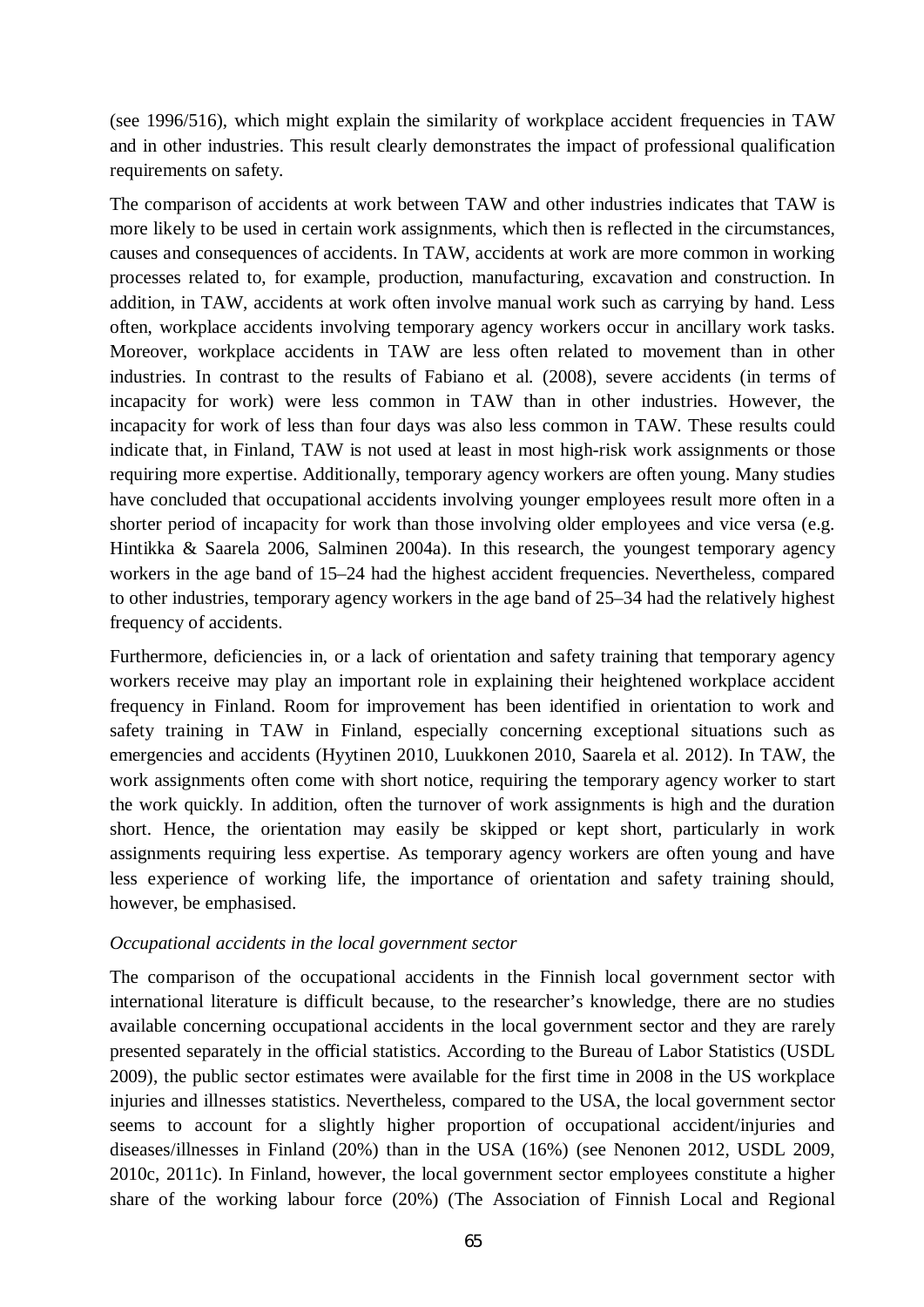Authorities 2012b) than they do of the annual average employment in the USA (11%) (see USDL 2009, 2010c, 2011c). In addition, in the Finnish local government sector, the frequency of both accidents at work and commuting accidents is lower than in general in Finland and lower than in many of the main industries (see FAII 2009a, Nenonen 2012). In the USA, the injury and illness rate per 100 full-time workers has been notably higher for local government workers than for state government and private industry workers (USDL 2009, 2010c, 2011c). Nevertheless, as the results of this research showed, occupational accidents in the local government sector constitute a significant proportion of all occupational accidents in Finland. Moreover, the number and frequency of occupational accidents has stayed more or less in the same level over the last decade (see FAII 2009a, Nenonen 2012).

A comparison with a recent follow-up study (Nenonen 2012) shows that neither have there been any major changes in terms of whom the occupational accidents involve and what they are like. The decrease in the number of occupational accidents causing from four to 30 days of incapacity for work can be seen as a positive development (Nenonen 2012). It seems that the major challenge in the Finnish local government sector is to be able to enhance occupational accident prevention in general. One explanatory factor may be that municipal employees have been reported to experience more hurry at work compared to other employer sectors in Finland (see Ministry of Social Affairs and Health 2010b).

The gender and age distribution of the municipal employees, in addition to the occupations and work assignments typical of the local government sector can also be seen in occupational accident statistics. Many of the local government sector occupational accidents involve women, older employees and occupation classes with most of the employees, with medical and nursing work standing out as the largest occupational group. In addition, in the local government sector, the share and severity of commuting accidents is higher than in general in Finland, particularly for women (See also Nenonen 2012). Many of the common occupations in the Finnish local government sector require movement between several different work locations. For example, home visits are common in medical and nursing work and social work. Relief farm workers, again, may work on various farms. In addition, female employees may walk or cycle to and from work instead of driving, which might explain the difference in commuting accident risk between genders. Compared to the gender and age distribution of the local government employees, the youngest and oldest age groups seem to have an increased risk of occupational accidents (see also Nenonen 2012). The proportions of occupational accidents involving female, and younger and older employees have also been reported in general terms in Finland (see FAII 2010, 2011).

Finnish local government sector employees work in a wide variety of occupations and work assignments. Hence, effective accident prevention requires information concerning not only the local government sector as whole, but the different municipal occupations such as the incidence rates calculated in this research. Compared to Finland in general (see OSF 2006), both similarities and differences can be found in the incidence rates. In addition, somewhat different occupation classes stand out than when examining only the number of occupational accidents. For example, the accident incidence rates in occupation classes with most employees (medical and nursing work, social work etc.) are lower than in general in the local government sector and they are on the same scale in general in Finland. Of the biggest occupational groups, the highest incidence rate was in farming and animal husbandry work. The rate was also higher than in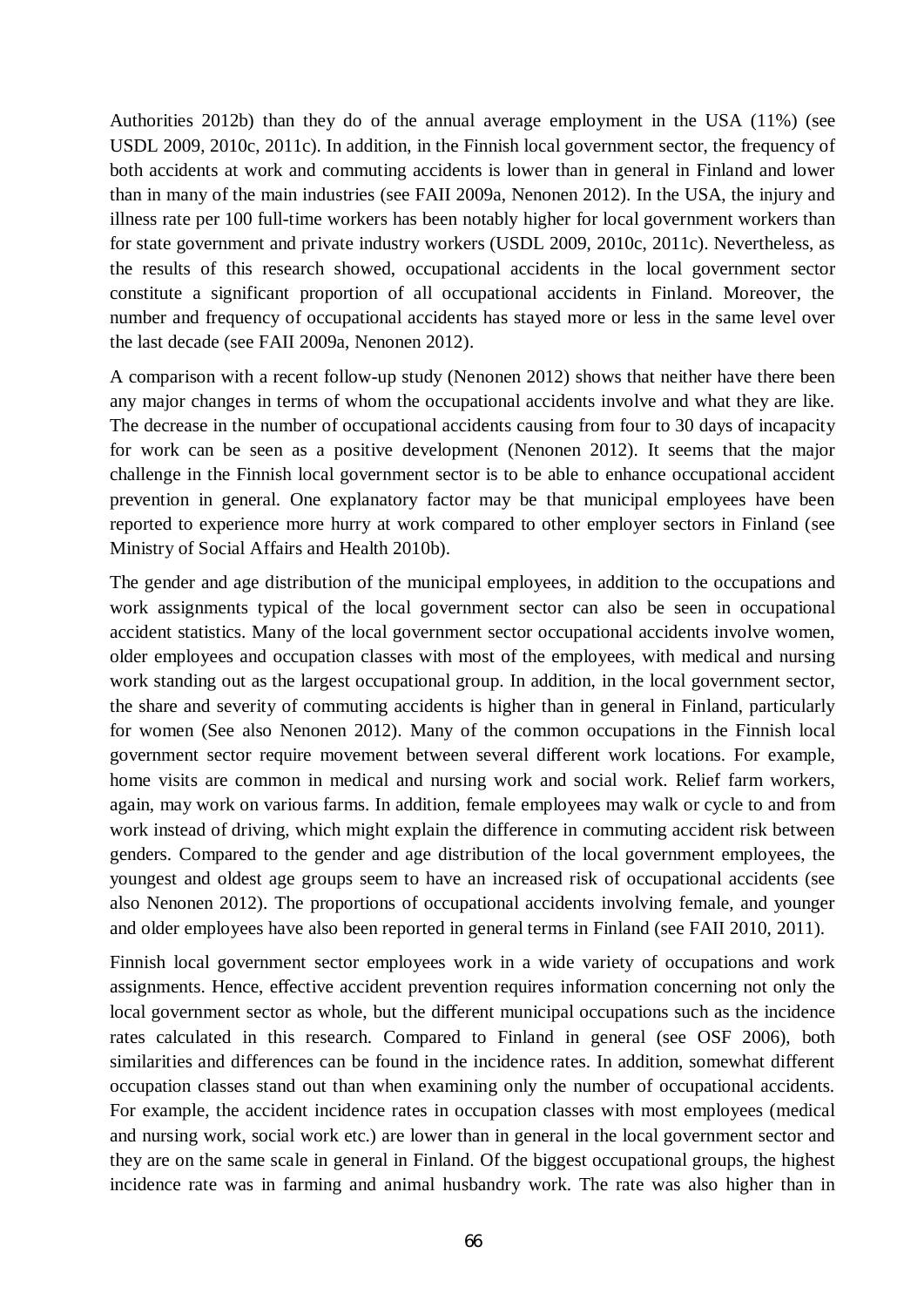general in Finland. In construction work, however, the incidence rate was lower in the local government sector than in general in Finland. The nature of work in some of the occupation classes may be somewhat different in the local government than in general in Finland. For example, in the local government sector, the occupation class of farming and animal husbandry work consists mainly of relief farm workers.

#### *Slipping, stumbling and falling accidents at work*

SSF accidents at work constitute a considerable number of workplace accidents in Finland (22%). The percentage of SSF accidents of all accidents at work is on the same scale as was found in other studies (see e.g. Courtney et al. 2001, European Commission 2009). Grönqvist and Hirvonen (2009) reported previously a higher percentage (30%) in Finland. Nevertheless, in this research, commuting accidents were excluded, which probably explains the difference. In addition, SSF accidents at work are more likely to result in longer periods of incapacity for work than other workplace accidents (see also Courtney et al. 2001, Yoon & Lockhart 2006). The fact that the class includes falls to a lower level may increase the severity. SSF accidents at work, particularly those that take place on the same level, may be perceived to be less severe and, hence, less important, particularly if the risk of another kind of accident is more clearly associated with the work assignment of the given environment. Leclercq and Thoy (2004), for example, argue slips, trips and falls are considered commonplace and, hence, are rarely analysed in detail. This may also be one reason why slips, trips and falls continue to constitute a major proportion of occupational accidents.

As can be expected, the most important factor influencing whether accidents at work are related to SSF was the specific physical activity of movement. Additionally, injuries were often caused by the impact with or against a stationary object. Yoon and Lockhart (2006) have reported similar results. As was also mentioned in the previous literature (e.g. Courtney et al. 2001, Yoon & Lockhart, 2006), the typical consequences were dislocations, sprains and strains, or with more severe accidents, bone fractures.

According to the results, the age and occupation class also seem to have an influence on whether the accident at work is related to SSF and on the severity of such workplace accidents. For example, the proportion of SSF accidents increased along with age with accidents at work related to movement and those causing four to 30 days of work incapacity. This is an important result, considering that the number of older employees is increasing in the workforce. Older employees have also been identified as a risk group by many other researchers (e.g. Bell et al. 2008, Courtney et al. 2001, Kemmlert & Lundholm 2001, Laflamme & Menckel 1995, Lipscomb et al. 2006, Yoon & Lockhart 2006). Occupation groups associated with slipping, tripping and falling accidents seem to vary in the literature. In this research, for accidents at work causing less than four days of incapacity for work (and related to movement), the deviation of SSF was more common in occupations where severe accidents are generally less common, such as managerial, administrative and clerical work, and was less common in occupations with commonly higher accident risks such as agricultural, forestry and fishing work. Hence, it can be argued that the more severe SSF accidents occur in traditionally more accident-prone occupations. The fact that occupation also effects whether the accident is a fall on the level or to a lower level (see Yoon & Lockhart 2006) may explain this. Falling-related accidents may be more common in accidentprone occupations (e.g. construction) compared to occupations that are less prone to accidents.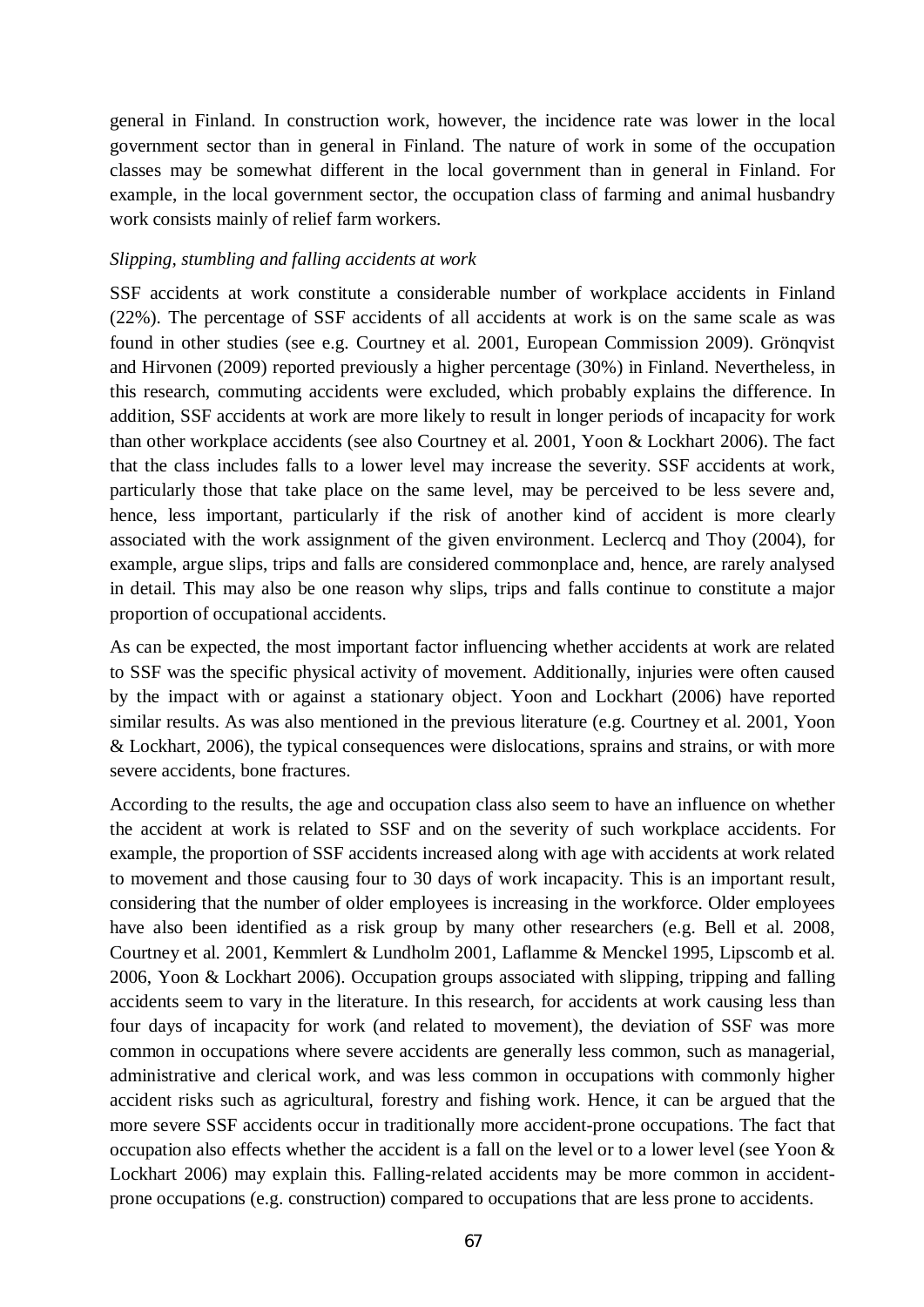Furthermore, interestingly, none of the lifts of the association rules composed was especially high, indicating that the circumstances associated with SSF accidents at work also exist in other kinds of accidents at work. This may reflect the fact that slip-, trip- and fall-related accidents at work occur in highly varied circumstances (Leclercq & Thuoy 2004), even inside the same occupation (see Bell et al. 2008). In fact, the variety of contributing factors and circumstances that are associated with slips, trips and falls may be one of the key issues that makes the prevention of slips, trips and falls so challenging.

# *6.1.2 Utilisation and usefulness of the FAII database and its web application for safety promotion*

Based on the user questionnaire, the proportions of less active users and respondents who had not used the FAII database web application at all were relatively high and there were unexpectedly few active users. The major reason for not using the application at all or more often was that the respondents had not needed the application. This is, however, understandable, since the need to use the application depends on the respondents' organisation and work assignments. Surprisingly, gender and age also affected some of the responses concerning purpose of use. This may, however, be a reflection of how respondents' gender and age vary by organisation. Nevertheless, some of the respondents stated, as a reason for non-use, that they had not remembered about the existence of the application. Hence, users' awareness of the existence of the application could be improved.

According to the questionnaire, the users were more satisfied than dissatisfied with the database and its web application. The respondents were most satisfied with the content of the application, indicating that they regarded the existence of this kind of information source as important. In addition, information retrieval concerning the selected OH&S issue cases can be considered successful, since the desired information could be provided in all of the cases, though in some of the cases it was less straightforward than in others. Nevertheless, some targets for further improvement of the FAII database and its web application can also be identified on the basis of both the questionnaire and OH&S issue cases. Furthermore, the results from the user questionnaire and OH&S issue cases mainly support and complement each other.

Some of the questionnaire respondents mentioned as a reason for non-use that it had been difficult to use the application. In addition, the respondents were least satisfied with the general user experience of the application. Furthermore, quite a large percentage of the respondents had sometimes had problems when using the application, though only rarely. The problems were mainly due to difficulties in carrying out searches. Respondents also most often suggested that there is a need to further improve the information-retrieval possibilities and ease of use and learnability of the application and that there is a need for more instructions and guidance. Hence, the utilisation of the database and its web application could be enhanced and supported by improving the ease of use of the application and supporting users' skills to use the application, for example, by providing more guidance, directions and training. Some of the respondents also mentioned having had problems with the technical functionality of the application. These problems were probably rather trivial, since in general, the respondents were quite satisfied with the technical functionality and there was a lot of variation in satisfaction levels.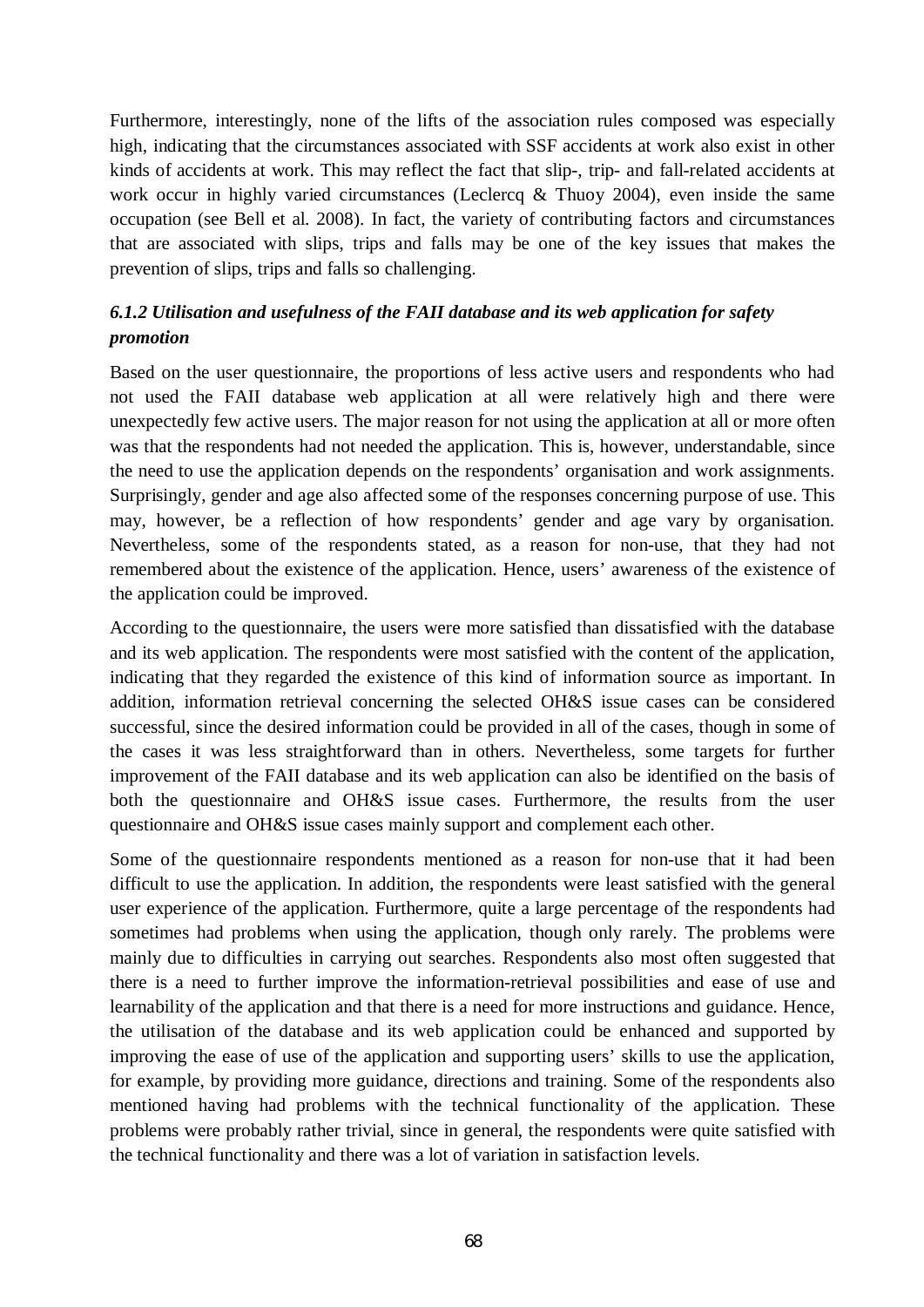The respondents to the questionnaire also had some more specific suggestions as to how information retrieval from the FAII database could be improved. The respondents often mentioned that they had needed information that could not be retrieved using the existing classification variables and codes. New tools for information retrieval and production such as more variables and more specific classification codes, a search function for accident descriptions and data on working hours or accident frequencies were hoped for. These results are in line with the major thematics arising from the OH&S issue case results. The OH&S issue cases used in this research demonstrate clearly that, in some cases, retrieving information on occupational accidents from the FAII database may not be straightforward (e.g. accidents at work in TAW or those related to SSF) or even possible with the existing classifications (violence-related accidents at work). Nevertheless, in some cases, such as in the local government sector, the information is readily available with the classifications. Comparison of occupational accident data with employee or working hour data, again, requires use of external data sources. Differences in methods of data collection and classifications used in different sources bring issues of reliability into question. For example, in the case of the local government sector, the occupation classifications used in different data sources were completely different. The importance of occupation classification specific data was emphasised in the OH&S issue cases, since occupational accidents related to these OH&S issue cases seemed to vary depending on occupation class. In line with other research, the results from the OH&S issue cases also showed that additional methods such as accident description analysis (see e.g. Rajala & Väyrynen 2010) and methods of data mining (see e.g. Persona et al. 2006) are useful in supplementing information retrieval based on classification variables.

Continuity of the data and classifications used in the FAII database was also one of the main thematics emerging from the OH&S issue cases. In the questionnaire, this issue was not emphasised. This could be because the continuity of data is more of a feature you may need to be aware of when interpreting the data and not so much something that would affect the information retrieval as such. In addition, the points of discontinuity are taken into account in the FAII database as much as possible. The data may, for example, be coded backwards if new variables are adopted. Additionally, it may be that not all users are aware of the points of discontinuity.

As previous research suggests (see e.g. Jordan 1998, Nielsen 1993, Zviran et al. 2005), users' background characteristics affected the experienced usefulness. Most interestingly, in this research, less active users were less satisfied with guidance and directions than the active users. Moreover, trained users were more satisfied with the content of the application than non-trained users. The trained users might better understand the background of the database and its web application and, hence, the possibilities and limitations related to its utilisation. In addition, the trained respondents used the application more often than non-trained respondents. Hence, particularly less active users would benefit immediately from improved ease of use and further guidance and directions, as mentioned above. The active users would benefit particularly from more advanced information-retrieval and processing possibilities, as discussed above. Furthermore, it is good that the organisation-specific needs are taken into account in the application, since the respondents' organisation affected the purpose of the application use.

It should also be noted that the targets for improvement identified here have a different feasibility in practise. Users' awareness of the database and its web application, ease of use of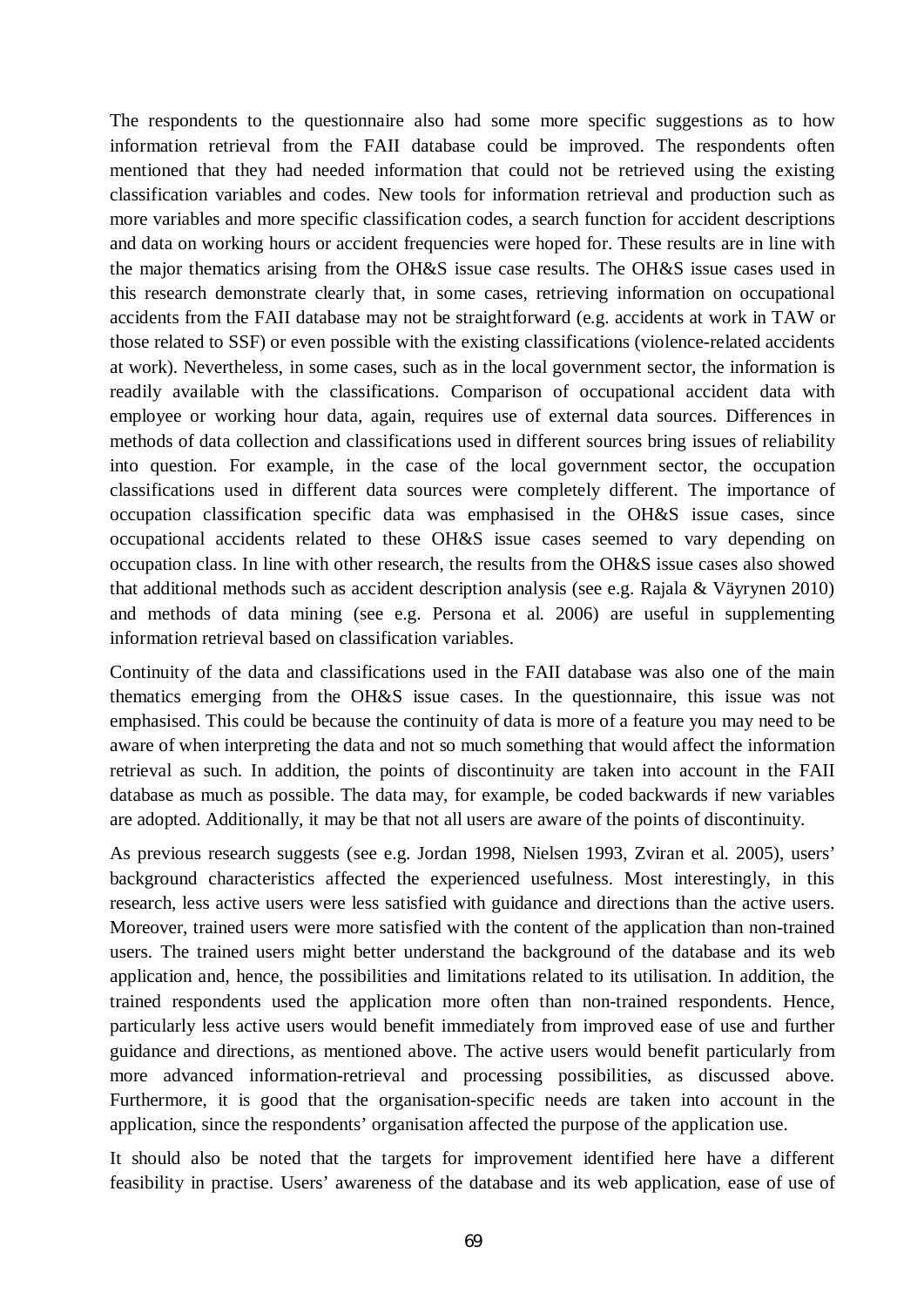the application and users' skills may be fairly easily improved, for example, by adding communication, training and instructions. Implementing new information-retrieval possibilities such as a search function for accident descriptions is a question of technical feasibility. Some of the improvement targets are related to the characteristics of the whole reporting and registering system. For example, the implementation of new classification variables or codes is bound to the classification systems in use. The implementation of accident frequencies or incidence rates again is dependent on the existence of reliable and comparable reference data.

#### **6.2 Contribution of the research**

As one of the main contributions to the previous literature, this research provides recent information on occupational accidents related to selected topical OH&S issue cases. The OH&S issue cases included accidents at work related to violence, accidents at work during TAW, occupational accidents in the local government sector and SSF accidents at work. There is a body of research available on violence at work; however, particularly accidents related to violence at work are less discussed in the literature. Previous research related to SSF accidents at work is also available. Nevertheless, follow-up information – such as that provided in this research – is needed in order to view the current trends in both violence-related and SSF accidents at work. On the contrary, research and publications providing information on accidents involving temporary agency and local government sector workers are scarce. Hence, information provided on these OH&S issue cases in this research has particular novelty value.

As another main contribution, this research adds knowledge to the scientific community on the utilisation possibilities of the existing occupational accident data-collection systems for safety promotion in the case of the Finnish national-level system. More precisely, this research provides new information on the utilisation and usefulness of the FAII database and its web application from the user viewpoint in general and in the case of the selected OH&S issues. The employment of the usability research approach and the user viewpoint gives a novel perspective to this research. In addition, the research provides examples of novel ways to retrieve occupational accident information from the database. Particularly, the methods of data mining exploited in this research are so far less common in occupational accident analyses. The results related to the usefulness of the FAII database and its web application may also be useful in the currently less studied field of web-application usefulness research. Nevertheless, the direct application possibilities of the results are limited to the FAII database and are a rather specific target of evaluation.

In practise, different organisations operating in the field of OH&S can use the information on occupational accidents related to the OH&S issue cases provided in this research to monitor and guide safety promotion and accident prevention. The information provided helps to form a picture of the trends and significance of accidents related to these OH&S issues and to enable the focusing and selection of preventative actions. In addition, companies and organisations in which these OH&S issue cases are relevant can use the information provided, for example, as comparison data and compare their own situations to those in general in Finland. The main results concerning accidents related to the OH&S issue cases have been published in Finnish research reports and the researcher has presented them in seminars, training sessions, press releases and other publications such as trade journals. The results have also already been referred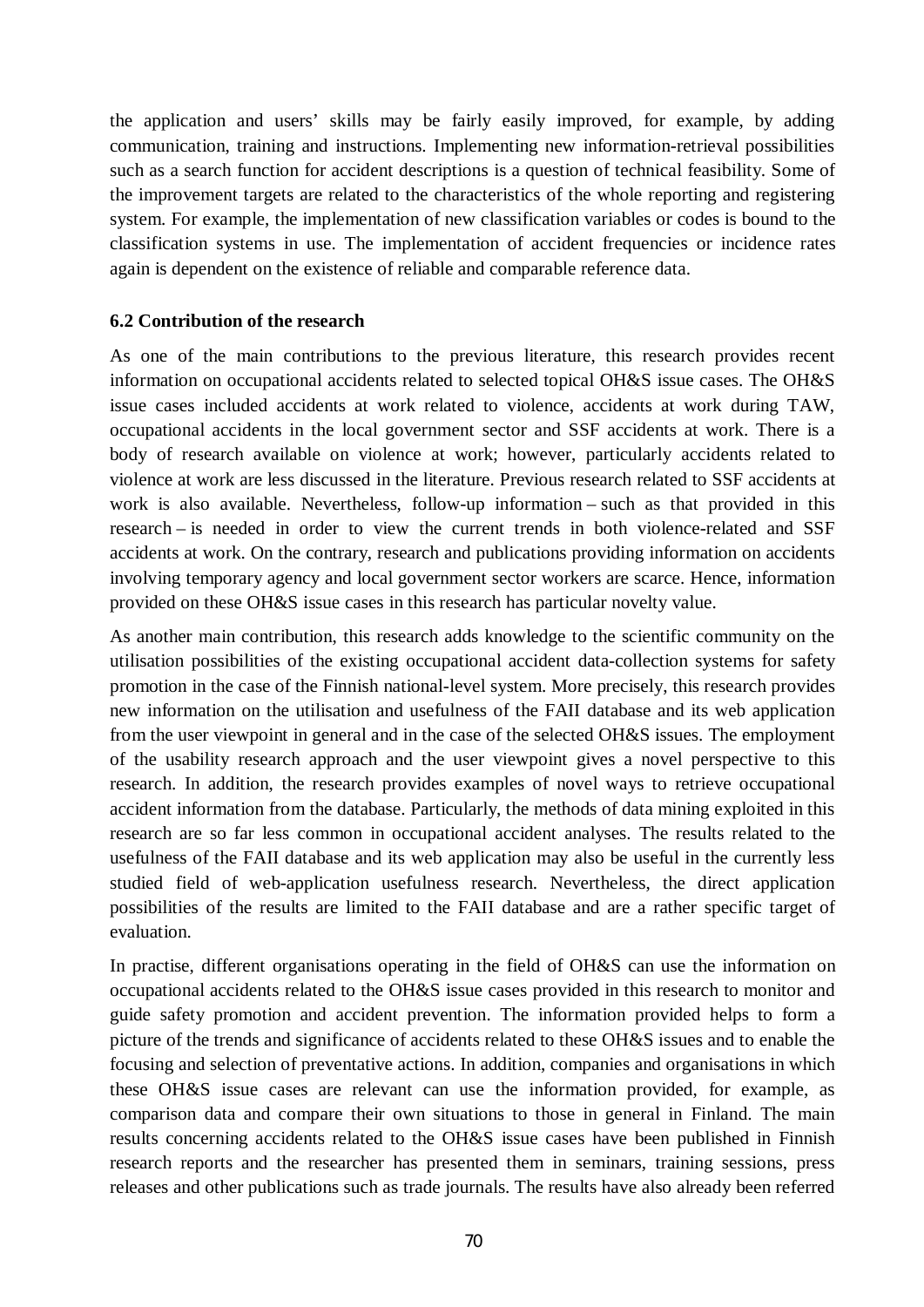to and used by other parties, for example, in training courses and training materials, guidebooks, other reports and working groups (see e.g. Hyytinen & Nenonen 2011, Kalliolinna 2009, Ministry of Employment and the Economy 2012, Ministry of Justice 2008, Piispa & Hulkko 2010, Siiki et al. 2009). Some of the results have, for example, been utilised in training directed at occupational safety representatives and in working groups striving to estimate and improve legal provisions.

These results concerning the utilisation and usefulness of the FAII database and its web application can be used directly to further improve the database and its web application and to enhance their utilisation in practise. In fact, many steps have already been taken in order to improve the database and the application, and the improvement work is still on-going (see FAII 2012b). For example, the information-retrieval examples from this research have been used in user training, the instruction material available for users in the web application has been updated and a search function for accident descriptions is now available. Similarly, a tool to calculate accident frequencies is already available and will be accompanied by a tool to calculate accident incidence rates. There are also some updates concerning the classification variables. For example, a new variable indicating the country in which the occupational accident happened is now available for users in the web application. The results may also provide tips on the utilisation and improvement of the utilisation possibilities of other accident databases, though the differences between databases need to be taken in consideration. The results could be useful at least in databases similar to the FAII database; that is, in European national-level databases in which the ESAW methodology is in use and, particularly, in databases compiled on the bases of statutory employment accident insurance. Some of these results could be suitable, for example, for the purposes of the fatal workplace accidents investigation reports' register, also maintained by the FAII. This register also has a web-based user interface. In addition, among other variables, the ESAW variables are in use in the register. Hence, ultimately, this research indirectly supports the work done to prevent occupational accidents and promote safety in practise, and so contributes to the development of safer and healthier work environments.

#### **6.3 Achievement of objectives**

Research can be considered successful if it provides trustworthy answers to research questions (see Heikkilä 2005). Accordant with the first main objective of this research, the Finnish national occupational accident database, the FAII database, was utilised in order to provide information on occupational accidents related to selected OH&S issue cases for safety promotion. Information retrieval was successful concerning all OH&S issues, although in some cases less straightforward than in others. The research provided the most recent information available on the extent and factors related to these occupational accidents. Furthermore, based on this information, the significance of these accidents and the most important challenges from the viewpoint of prevention and safety promotion were discussed. With regard to the second main objective of this research, the research provided information on the utilisation and usefulness of the FAII database and its web application from the user perspective. The research charted users' experiences on the utilisation and usefulness in general. In addition, utilisation and usefulness were viewed in relation to the selected OH&S issue cases, providing case examples of information retrieval. This data was compared to explore and describe the current utilisation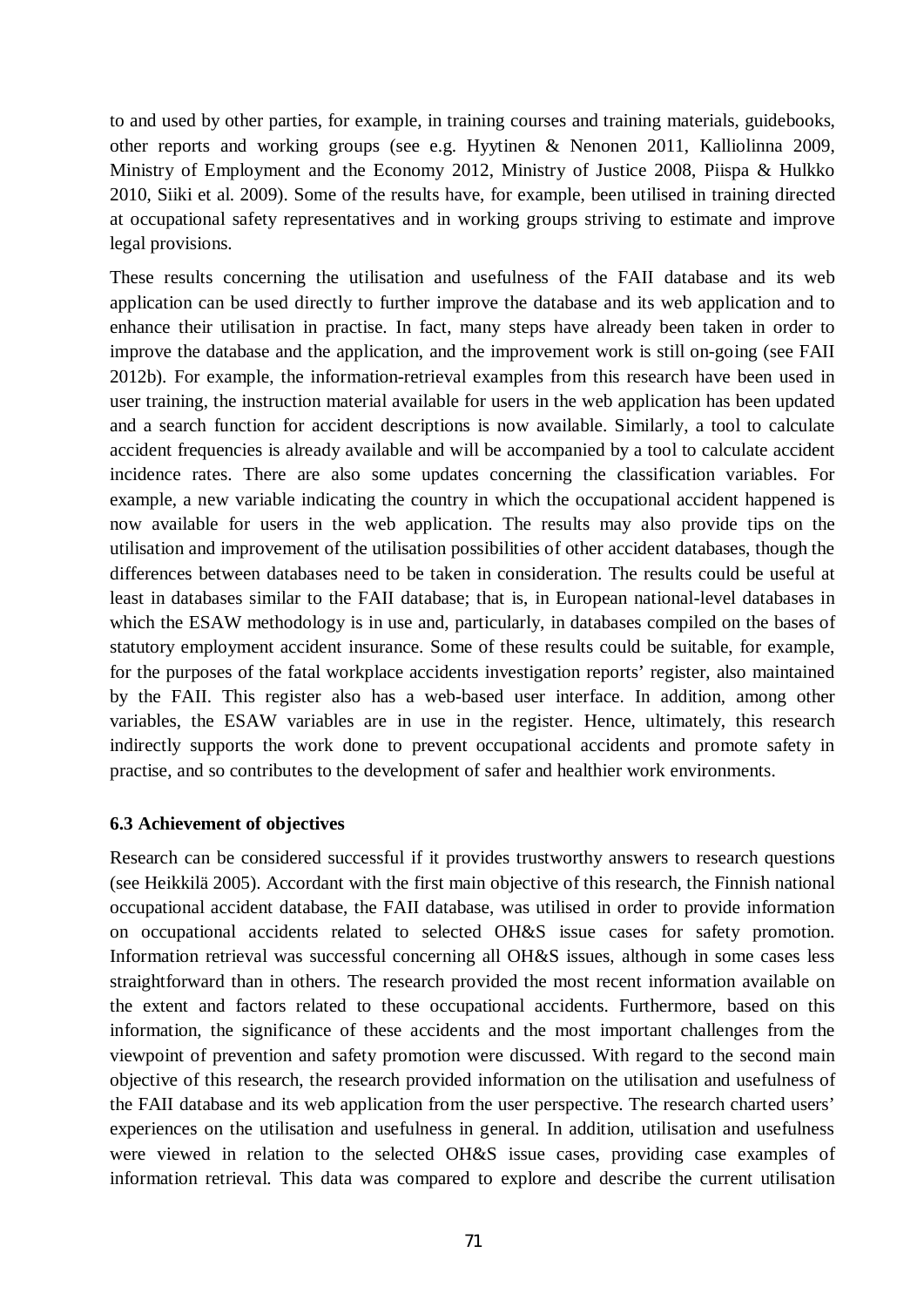possibilities and to discuss the possibilities for further enhancement of the utilisation and usefulness of the database and its web application. Hence, the objectives of this research can be considered to have been achieved.

# **6.4 Validity and reliability**

Such measures as validity and reliability are traditionally used to describe the trustworthiness of research (Metsämuuronen 2006, Ronkainen et al. 2011). The validity of the research means the ability of the research or measurement to describe the phenomenon being studied (Ronkainen et al. 2011). It is a question of whether or not research examines or measures what is meant to be studied (Metsämuuronen 2006). Validity is often divided into internal and external validity (Metsämuuronen 2006, Ronkainen et al. 2011). Internal validity refers to the internal logic and consistency of research (Ronkainen et al. 2011) including such considerations as to whether the terms and definitions used are correct, if the theory is chosen correctly, if the instrument is well compiled and if the instrument measures what was supposed to be measured (Metsämuuronen 2006). External validity means whether research can be generalised and, if so, to what groups (Metsämuuronen 2006).

Reliability refers to the accuracy of the results (Ronkainen et al. 2011) and repeatability of the research (Metsämuuronen 2006). Repeatability is a question of whether the research would provide similar results if it was repeated (Metsämuuronen 2006). In order to ensure the validity and reliability of the research in general, methods seen as suitable as possible for the purposes of the research were selected and the choices made in data collection and analysis were carefully explained. Ronkainen et al. (2011) point out that different methods have different limitations and critical points that have to be taken into account when using these methods. Nevertheless, different studies can provide rival and contradictory interpretations on the same phenomenon, while still being of equal quality. Hence, different research cannot be evaluated similarly, and when evaluating research, it should be asked how good the research is in terms of similar research (see Ronkainen et al. 2011). In the following sections, the strengths and weaknesses of the methodological choices made in this research with regards to achieving the objectives are discussed in terms of validity and reliability.

# *6.4.1 Occupational accidents related to the occupational health and safety issue cases*

An accident analysis was carried out to achieve the first objective of providing information on occupational accidents related to the selected OH&S issue cases. Accordant with the scope and objectives of the research, the accident analysis was carried out based on the FAII database. Hence, the accident analysis can be considered to be an archival analysis, where secondary data collected originally for other purposes than the purposes of this research was used (see Corti 2003, Yin 2003). In general, the disadvantage of archival research is that researcher has no control over how the data was collected and, therefore, what can be analysed depends on what is available in the data source (Corti 2003).

Although accident data is vital as a final check of the OH&S performance, it is considered a lagging indicator suffering from the related limitations such as the level of reporting, reporting delay and the possible delay between the causal factors, for example, OH&S management failures and the actual accident (see BS 18004 2008). Insurance-based accident registers are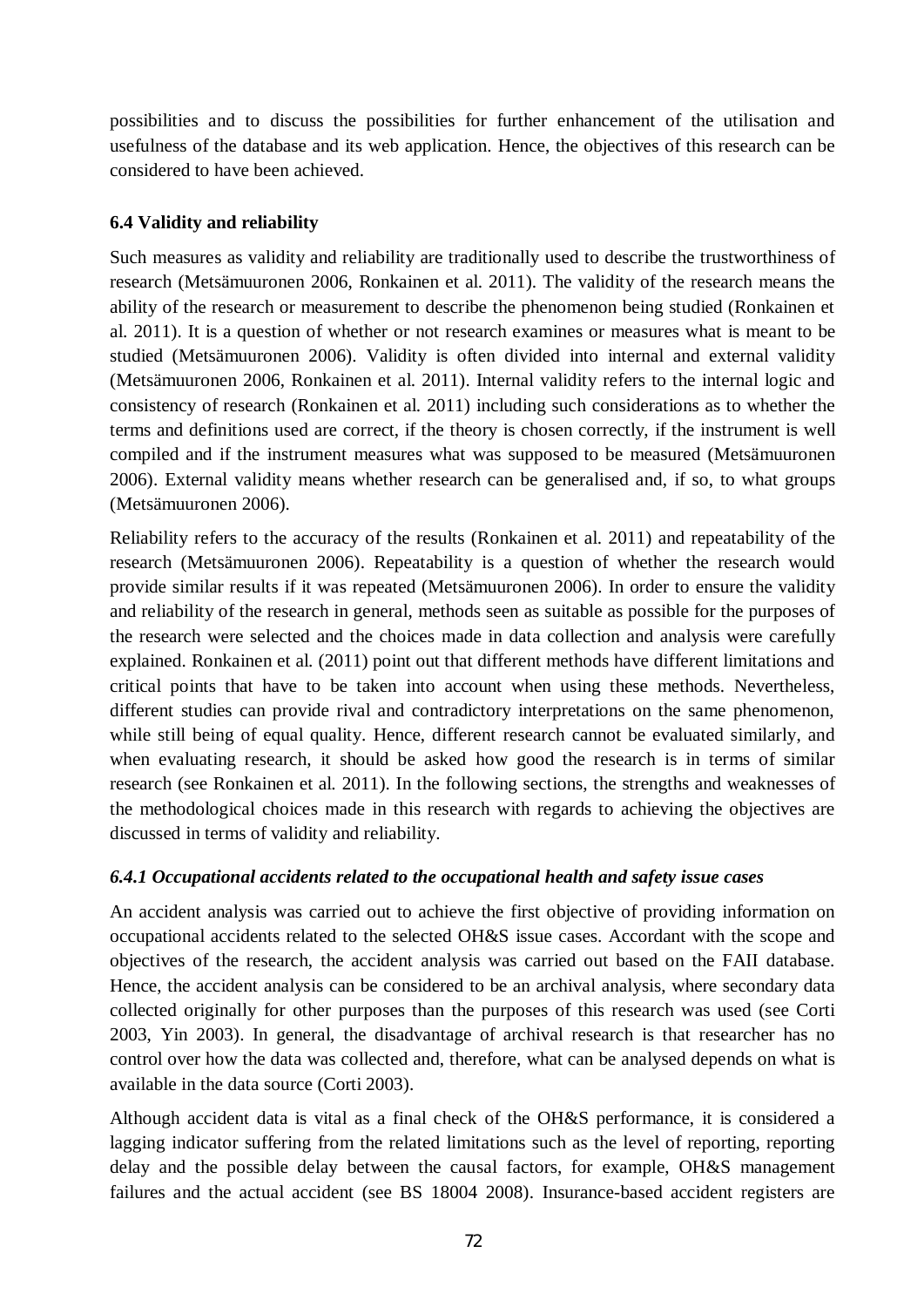generally considered to have a good coverage (see Jacinto & Aspinwall 2004) because they provide an economic incentive for reporting accidents (European Commission 2009). Receiving compensation means that the accident is notified to the insurer and, therefore, that the reporting levels are generally very high in insurance-based systems (European Commission 2009).

Coverage of the FAII database is also considered to be good (see Jacinto & Aspinwall 2004, Karjalainen et al. 2000). Nevertheless, the data coverage is restricted to what is covered in the insurance scheme (European Commission 2009). In Finland, it is mainly self-employed workers who have not taken out the voluntary insurance that are not covered. Furthermore, if accidents for some reason are not reported or compensated for, they are not covered in the FAII database. It should be noted, particularly, that a daily allowance from the employment accident insurance is paid only if the incapacity for work lasts for at least three consecutive days, excluding the day the accident occurred. Therefore, not all occupational accidents with less than three days of incapacity for work are likely to be reported and their coverage is less reliable. On the contrary, the coverage of occupational accidents leading to at least three days of incapacity for work is very good, and almost all are covered (see Jacinto & Aspinwall 2004, Karjalainen et al. 2000). In addition, a certain delay is unavoidable in reporting, in the registering process and in defining the severity (days of incapacity for work) of the accident correctly. In this research, the latest years for which the data was reliably available at the time of the analyses were chosen for analysis. Taking into account these limitations, the FAII database can be considered as giving a comprehensive picture of occupational accidents on a national level in Finland. Hence, the occupational accident information provided in this research can be generalised to the situation in Finland in general.

In general, the reporting and registering of occupational accidents into the FAII database is a systematic process. The data is collected into the FAII database with a standard notification form. In addition, the data is recorded accordant with standard definitions and classifications. Moreover, there are instructions on how to report accidents, compile the form and use the classifications. Nevertheless, the reporting of accidents is based on subjective perceptions and interpretations of those involved in the accident and reporting. The quality of the short accident descriptions, for example, varies (see Hintikka 2007, Ollanketo 2006). There may also be some errors in coding the accident data. These errors are, nevertheless, trivial when considering the amount of data available and, in general, the data can be considered accurate (see Ollanketo 2006). In this research, the definitions and classifications used in the FAII database were applied to retrieve and analyse occupational accident data, increasing the internal validity and accuracy of the results in general. Additionally, if similar analyses were repeated using the same definitions and classifications, similar results should be gained.

The data-analysis methods used to retrieve and provide occupational accident information were selected case-specifically and were carefully applied to meet the case-specific objectives. There are, though, some OH&S issue case-specific limitations related to the validity and reliability, which should be noted. Subjectivity related to the manual classification of violence-related accidents at work from accident descriptions affects the reliability of the classification. In the case of the local government sector, there is subjectivity involved, because in order to calculate occupation class specific accident incidence rates, two different occupation classifications were matched. The application of predefined criteria and cooperation with the steering group in both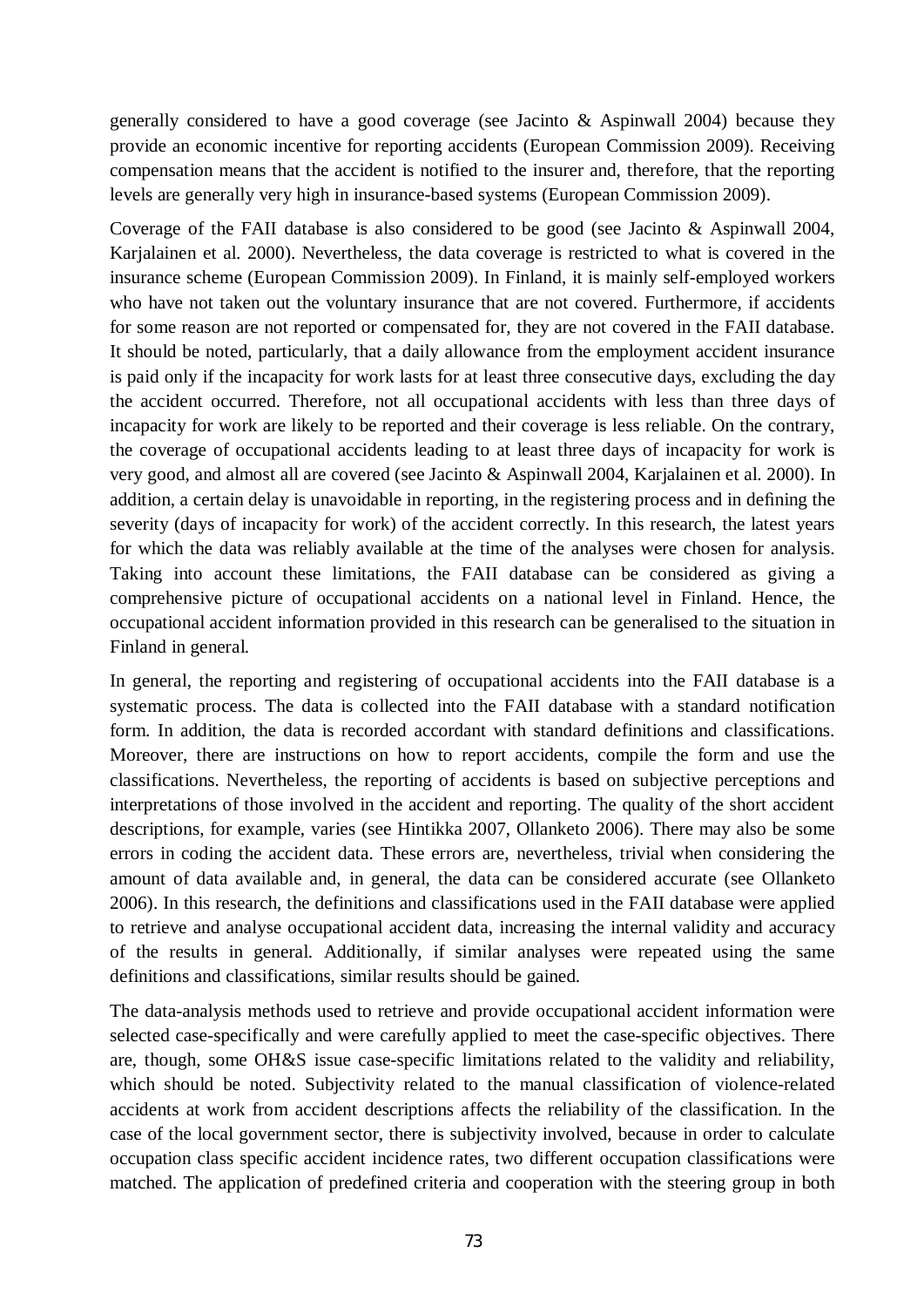cases improves the internal validity and accuracy of classification and matching of the occupation classification. Predefined criteria also allow for the repetition of the classification of violence-related accidents. In addition, the conversion of occupation classifications can be used again. The approximation of TAW with a class of economic activities classification which includes also some other economic activities limits the accuracy of results concerning.

In this research, occupational accidents related to the selected OH&S issue cases were not studied with other data, which could have been used to compare the results. Nor were multiple analysis methods used to analyse the same data, except in the case of SSF accidents at work, where descriptive statistical analyses provided similar results as data mining methods. Nevertheless, the fact that information provided on occupational accidents in this research was mainly in line with the results of other studies, supports the validity and reliability of the research. It is necessary to take into account that these comparisons are, though, only indicative, since the terminology used in research varies and sometimes the terms used are not clearly described. Moreover, due to the exiguity of other publications on occupational accidents in the local government sector and accidents at work in TAW, only some comparisons were possible in these cases. The ESAW variables improve the possibility of making comparisons between EU countries, as more research is being published using these variables.

# *6.4.2 Utilisation and usefulness of the FAII database and its web application for safety promotion*

In this research, the utilisation and usefulness of the FAII database and its web application were charted in general with a user questionnaire, and in detail, related to the selected OH&S issue cases with a scenario analysis. Both methods are suitable and useful for usefulness evaluation and viewing users' experiences. In addition, the methods complement each other well. In questionnaires, it should be noted that studying user opinion is an indirect method and, hence, does not necessarily reflect the actual behaviour of people (Nielsen 1993). Scenarios provide information on actual use of the FAII database. The disadvantage of scenarios is that they do not necessarily provide a comprehensive picture of the system being evaluated (Tervakari et al. 2007), whereas questionnaires allow data to be gathered widely from a large user population (Jordan 1998). The questionnaire and scenario analysis provided similar results concerning the major challenges in utilising the FAII database, supporting the internal validity and accuracy of the results in general.

#### *The FAII database user questionnaire*

In this research, the questionnaire was directed to all known users. Hence, sampling was no issue in terms of error in this questionnaire. The response rate to the questionnaire was good (62%). The respondents also represented well different organisations. It was not possible to compare the other background characteristics of the respondents to the original population. Nevertheless, all categories of the background characteristics were represented in the responses. Hence, there should not be any notable error in the coverage of the questionnaire due to the population it was directed at. Additionally, the coverage and representativeness of the questionnaire respondents can be considered as relatively good. Therefore, the results of the questionnaire can be considered to be generalizable to all users. An accurate definition of the target population,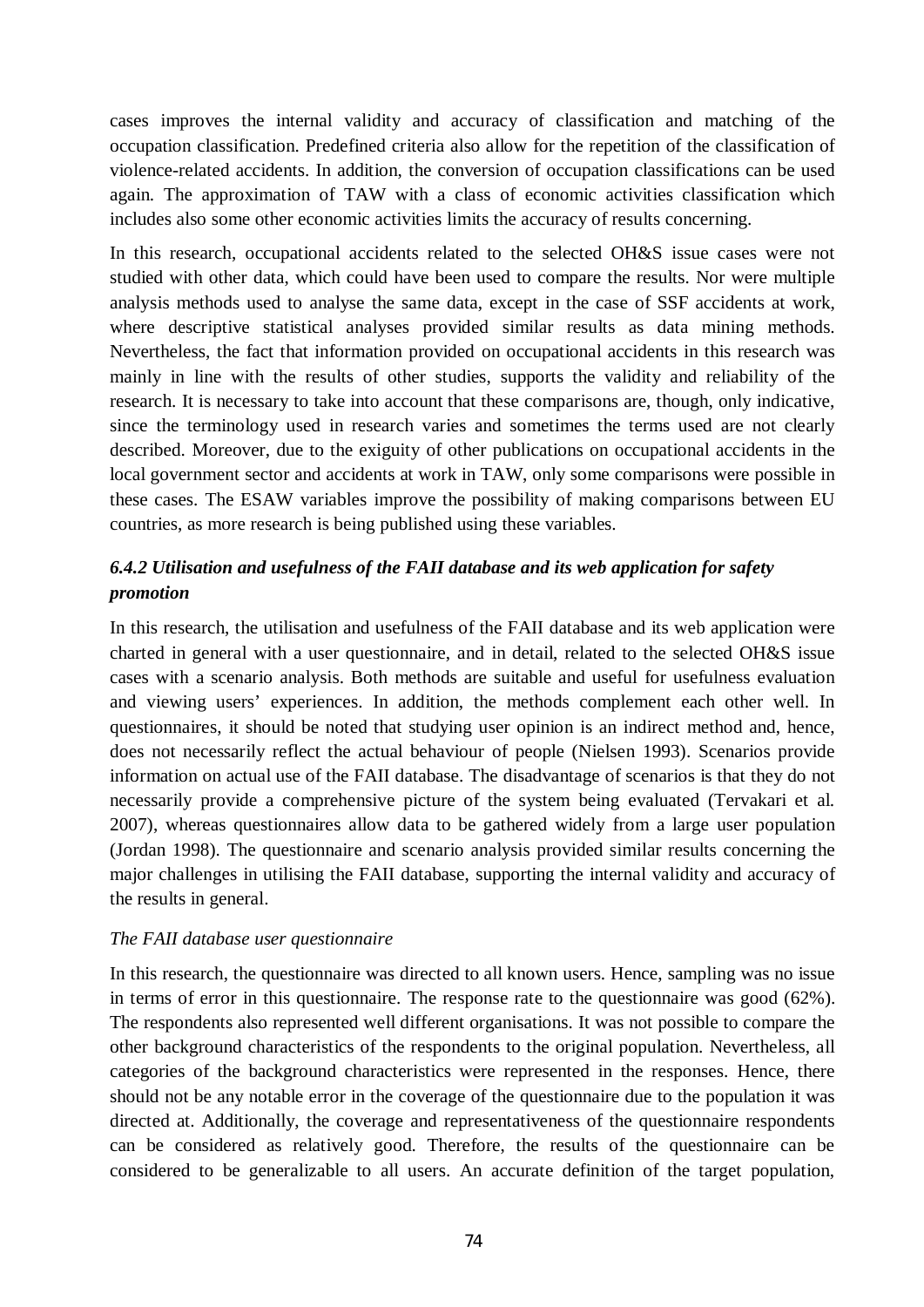representativeness of the respondents and the high response rate also support the accuracy and internal validity of the questionnaire.

However, there are some issues related to the coverage and non-response to the questionnaire, which may cause limitations in the accuracy and validity. Error in the coverage can arise if the population to be studied is not well enough understood or if there is no timely record of the population (Heikkilä 2005). Users' contacts were collected from the FAII's records, which were supplemented by asking for the contacts from the FAII contact persons at the organisations that had rights to use the FAII database web application. Most of the contact persons replied, but not all. Although contacts of most of the users were probably received, it is possible that contacts of some of the users were not received. Furthermore, among the persons to whom the questionnaire was directed, some responded that they were no longer users of the system. Hence, it is possible that among the respondents or non-respondents there were also other former users. Nevertheless, it is not likely that there were many former users, because when the contacts of the users were asked from the user organisations, those who reported that they were no longer users were removed from the user list. Furthermore, these persons are still former users of the application and, in that sense, capable of giving reasonable responses to the questionnaire.

Non-response may cause distortion in the representativeness of the respondents compared to the population being studied (see Heikkilä 2005). In this research, the non-response was not studied further because the coverage, response rate and representativeness of the respondents were considered good enough for the purposes of the research. Moreover, responses were received from all users, active users, less active and non-users. According to the results of the questionnaire, a major reason for not using the application was that the respondents had not needed the application. Hence, it is possible that one of the reasons for non-response may also be due to the non-respondent not using the application. Furthermore, the active users are probably more likely to answer the questionnaire, considering it as more important than less active users and non-users. This would mean that the respondents to the questionnaire may not be representative in terms of frequency of use and that there could actually be even more users than the results would show. Of course, this cannot be known with certainty, and the non-response may also be due to other reasons. For example, some of the users may have been too busy to answer the questionnaire, although the users were given several weeks to answer and they were reminded of the questionnaire.

In order to be valid, the questionnaire should measure the right issues unambiguously and the questions should cover the whole research problem (Heikkilä 2005, Jordan 1998, Robson 2002). There are many pre-prepared questionnaires available for usability evaluation. The use of preprepared instruments is recommended because the validity and reliability of these instruments has usually already been examined and described (Metsämuuronen 2006). These questionnaires may also provide a good measure of overall usability (Jordan 1998). In this research, it was decided not to use a pre-prepared questionnaire, which brings issues of reliability and internal validity into question. Nevertheless, when addressing issues relating to a specific product, as in this research, it is reasonable to design the questionnaire to meet these issues (Jordan 1998).

To strengthen the accuracy, internal validity and repeatability of the questionnaire, previous literature and pre-prepared usability surveys were, however, utilised in compiling the questionnaire. In addition, the FAII's requests were taken into account. Furthermore, closed and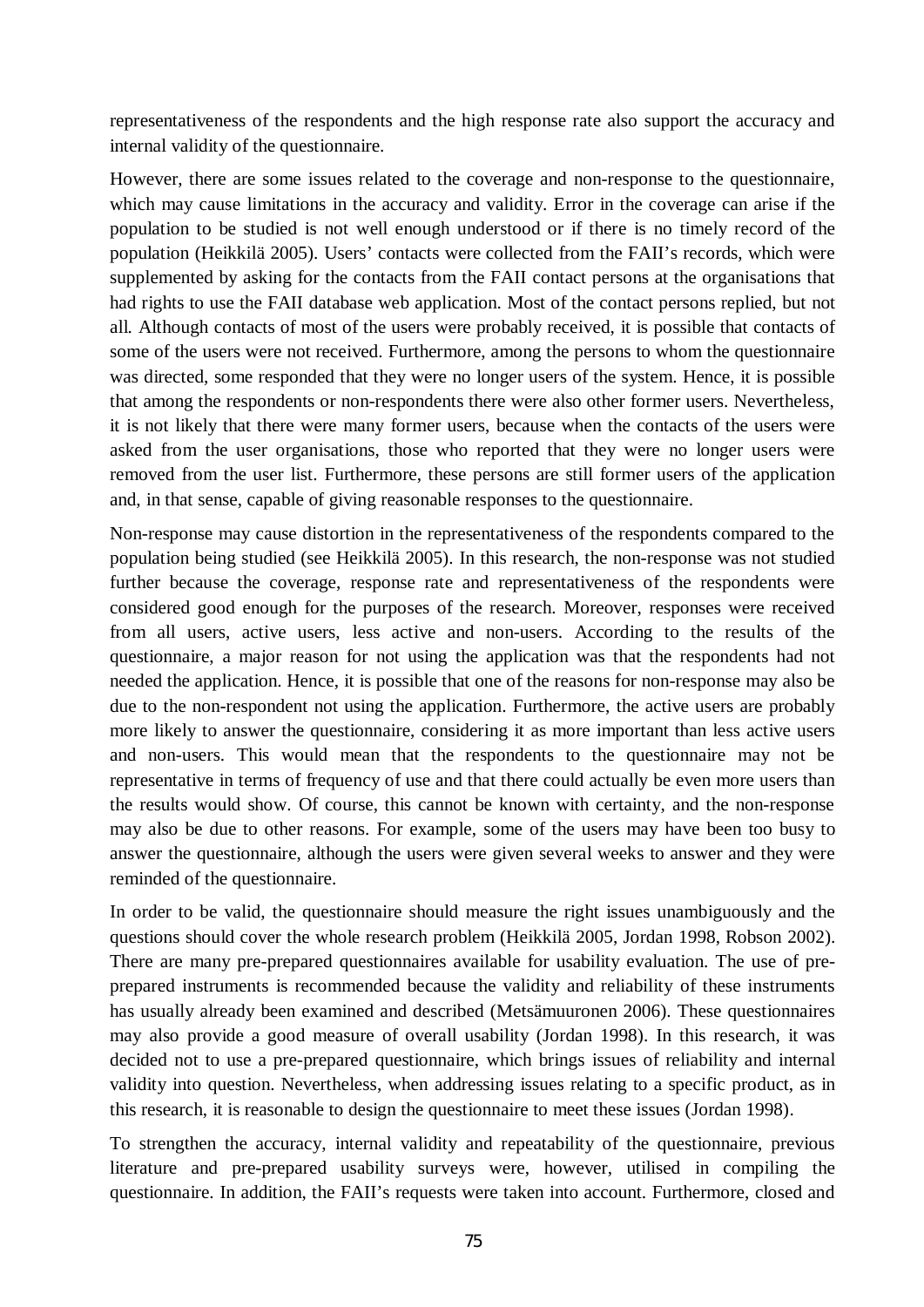open-ended questions were included in order to cover users' experiences as widely as possible. The reliability and internal validity of the questionnaire can also be improved by piloting it before delivery (Robson 2002), as was done in this research. Hence, not using a pre-prepared questionnaire was not seen a threat to the quality of the questionnaire but as an advantage to gain more precise information related particularly to the FAII database and its web application. However, it should be noted that, for the same reasons, the questionnaire is not directly suitable, although it is modifiable, for studying the utilisation and usefulness of other accident databases.

In order to avoid threats to accuracy and internal validity, the analysis of the data was carried out carefully, choosing methods as suitable as possible for the material in question. Users' satisfaction related to different usefulness characteristics of the database and its web application were charted with several questions related to each usefulness characteristic. The internal consistency of these variables was examined with Cronbach's alpha and they were considered usable (see section 4.3.2). There are both critical and positive opinions about combining ordinal scale variables (Heikkilä 2005). In this research, combinations were, nevertheless, used because they were considered useful in order to present the data in a condense form. There were, however, some other shortcomings related to data analysis. Although the response rate was good, some of the sub-groups were quite small when studying statistical differences in the responses between different user groups. Additionally, although responses were received for all the questions, not all respondents responded to all questions. This may be because, overall, the questionnaire was quite long. In addition, some of the questions might have been difficult to answer for some of the respondents, since many of them had not used the application very often and, therefore, may have not had many experiences in using the application. Due to the low response rate to some of the questions, it was not possible to study dependencies between different user groups with regards to these questions.

#### *Scenario analysis*

In scenario analysis, the major issue limiting the generalizability of the results is the number of OH&S issue cases studied. Nevertheless, the application of multiple-case design improves the external validity, as it is often considered more compelling and robust (see Eisenhardt 1989, Eisenhardt & Graebner 2007, Yin 2003). In addition, although a sufficient number of cases cannot be unambiguously determined (Yin 2003), the minimum number of four to ten cases, as recommended by Eisenhardt (1989), was included in this research. Indeed, the examination of cross-case comparisons showed that apart from case-specific thematics, thematics that were also generalizable to the whole database arose from scenario analysis. Hence, to some extent the results can be generalised to the whole database. In addition to the observations of the researcher, those of the steering groups were taken into account in scenario analysis. As the steering groups did not compose a representative sample of users, the viewpoints of organisations being represented may have been emphasised. Nevertheless, the scenario analysis was carried out in general from the perspective of the users and not from the perspective of one user organisation, which increases the generalizability of the results.

In scenario analysis, the objective was to describe the information-retrieval and production process and to record the most important observations, particularly related to challenges and possibilities in utilisation and usefulness of the FAII database in providing information related to the OH&S issue cases. The major limitation to the scenario analysis is that the data collection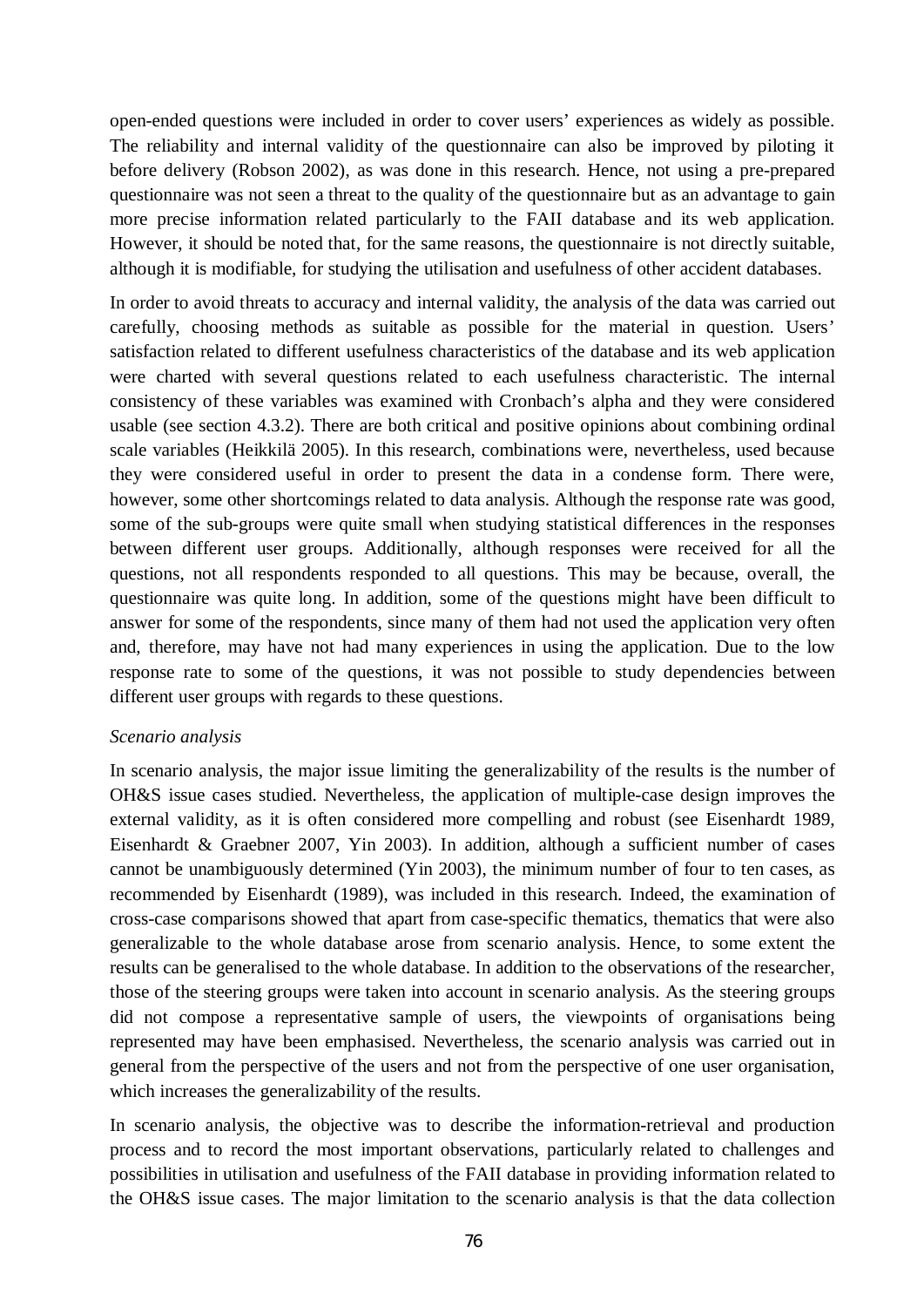was based on this documentation and no predefined framework for data collection was used. The application of a predefined framework might have provided more accurate and repeatable results. However, at the same time, it might have also narrowed the findings made. Apart from improving the generalizability of the results, cooperation with the steering groups also decreases the subjectivity of the results by allowing more observations than only those of the researcher. In addition, similarities found between cases in data analysis support the accuracy of the results. The narrative descriptions of the information-retrieval and production processes related to each OH&S issue case that were compiled as a result of the scenario analysis enable the repetition of similar analyses in the future. However, due to the lack of a detailed evaluation framework, the repetition might provide somewhat different results, unless the thematics that have arisen from the analyses were used as a framework.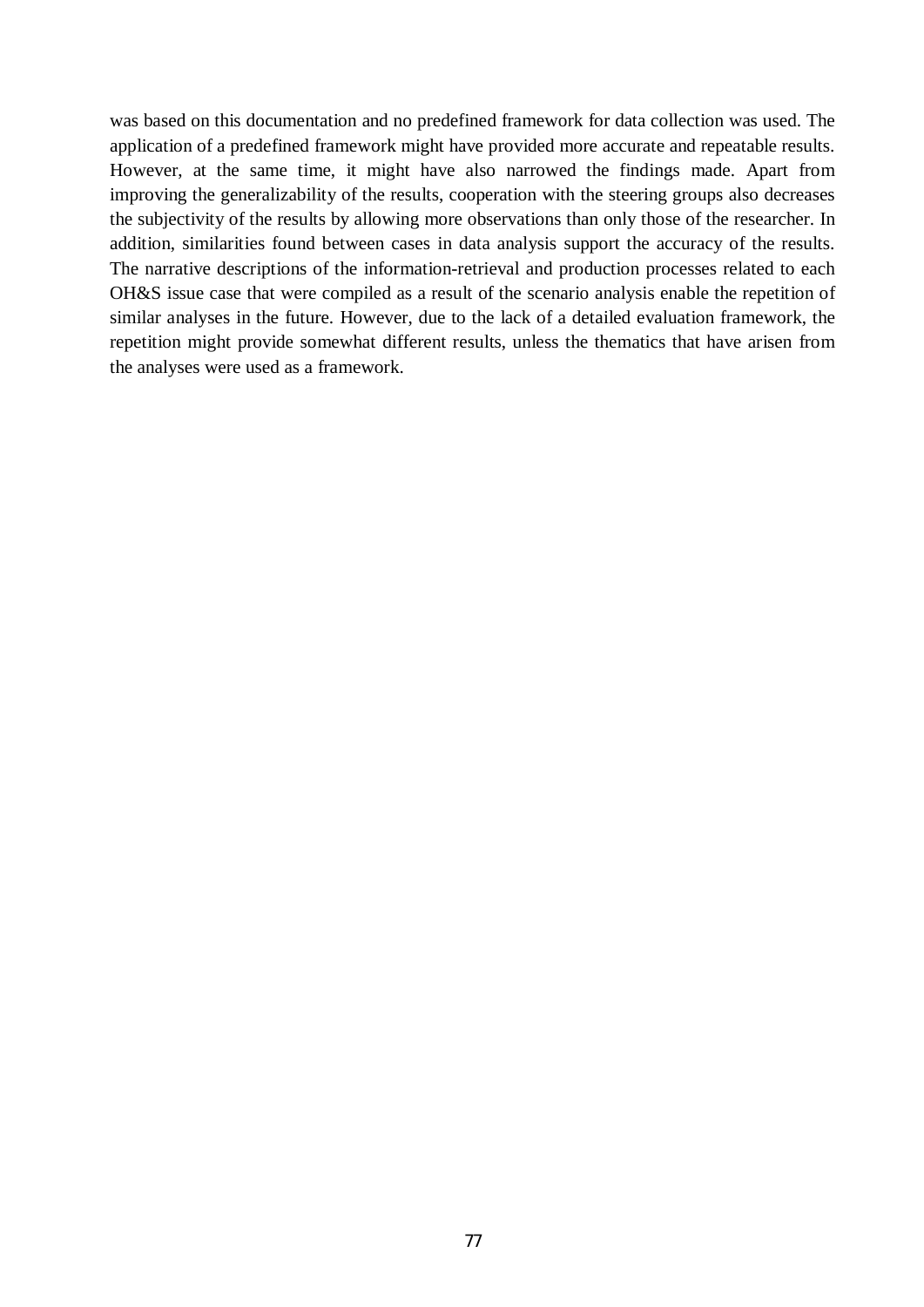## **7 CONCLUSIONS AND RECOMMENDATIONS**

#### **7.1 General conclusions**

In order to turn around the trend in occupational accidents into a new decline and meet the goals that have been set to reduce occupational accidents, timely information is needed, particularly concerning topical issues in the field of OH&S to support accident prevention and safety promotion. The ability of the existing occupational accident databases to provide relevant information on accidents that have occurred is essential for effective accident prevention and safety promotion. In this research, the Finnish occupational accidents and diseases statistics database, the FAII database, was utilised to provide information concerning occupational accidents related to selected topical OH&S issue cases. The OH&S issue cases included accidents at work related to violence; accidents at work during temporary agency work; occupational accidents in the local government sector; and slipping, stumbling and falling accidents at work. In addition, the utilisation and usefulness of the database and its web application for safety promotion were explored based on the OH&S issue cases and a user questionnaire.

These results can be used to directly guide safety promotion and to further improve the database and its web application. Safety promotion work can be further supported by enhancing the utilisation and usefulness of the database and its web application. Nevertheless, this research has only provided information, and it is important that the information is still utilised in practice. In fact, several OH&S organisations have already paid attention to the occupational accident information provided herein. In addition, many steps have already been taken in the FAII in order to improve the database and its web application, and the improvement work is currently on-going. Furthermore, further action and research should be focused on developing and applying effective prevention interventions. A repetition of similar accident analyses is also recommended in order to follow-up on the trends of occupational accidents related to these OH&S issues in the future. Additionally, users' experiences could be followed up with a short questionnaire or through other methods of usability assessment.

# **7.2 Occupational accidents related to the occupational health and safety issue cases**

The information provided in this research on occupational accidents related to the selected OH&S issues was mainly in line with other studies. However, the rarity of the research relating to occupational accidents involving local government and temporary agency workers enabled only some comparisons to be made regarding these issues. The results of this research support the assumption that the OH&S issue cases viewed in this research are particularly relevant from the viewpoint of safety promotion. The relevance of the OH&S issue cases, nevertheless, arises from slightly different reasons. Accidents at work related to violence and TAW both constitute a fairly small share of all accidents at work in Finland. Nevertheless, the number and incidence of both seem to be increasing across countries. In addition, in TAW, the accident frequency is significantly higher than in other industrial sectors. Occupational accidents in the local government sector and slipping, stumbling and falling accidents at work, again, have, for a long time, both accounted for a major proportion of accidents compared to the total amount of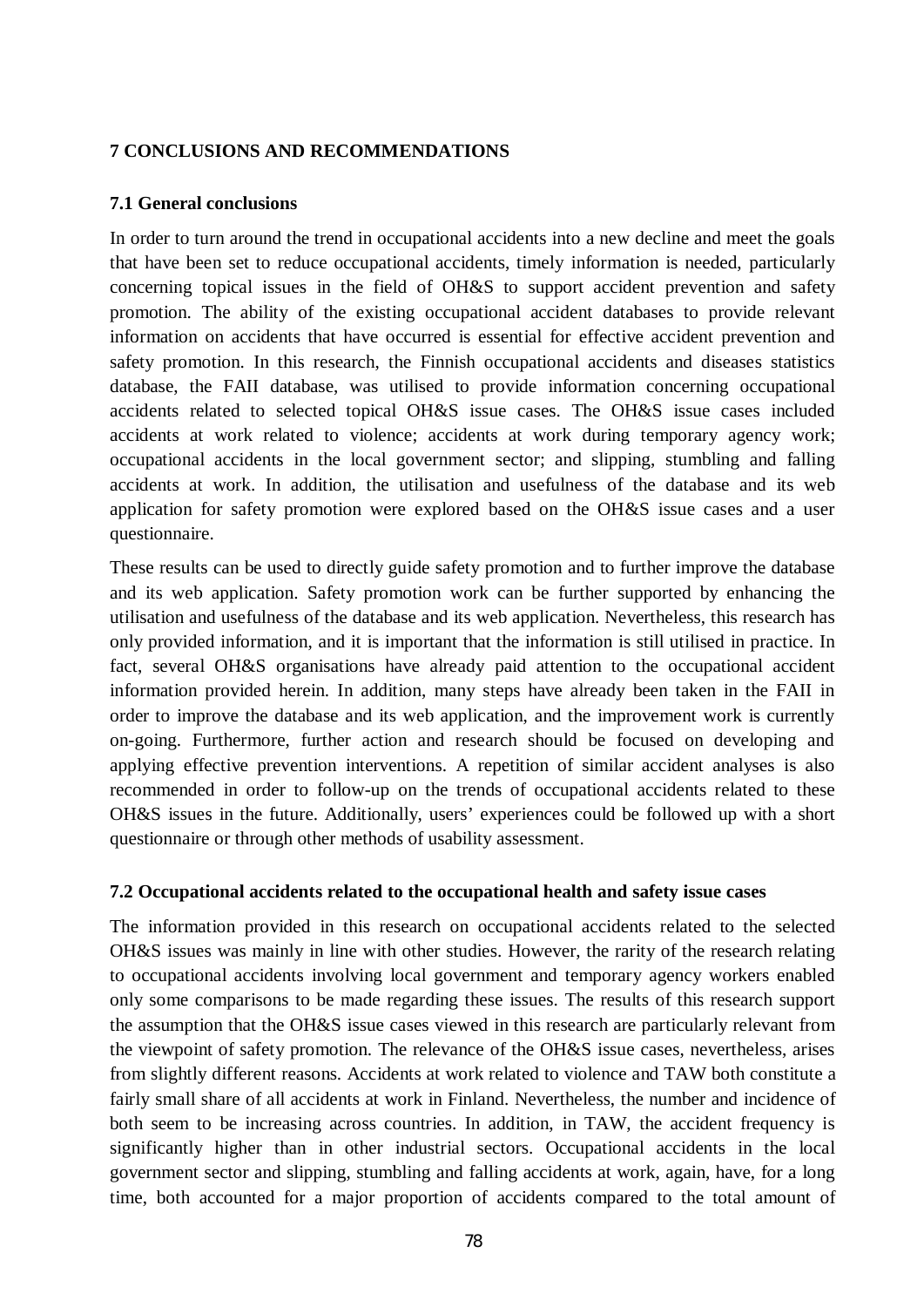occupational accidents and accidents at work. Slips, trips and falls have been internationally recognised as continuing to pose a major occupational safety problem. Local government sector occupational accidents are less discussed in the literature but, for example, in US national statistics, they comprise a notable proportion with a high incidence rate. Hence, focusing accident prevention on these OH&S issues may potentially affiliate the efforts to turn the stationary or still-growing number of occupational accidents into a new declining trend in Finland and in other countries with similar trends.

In general, it seems that the prevention of occupational accidents related to the OH&S issue cases studied in this research may have been ineffective because some of them may have been traditionally considered as commonplace and less severe and, hence, they may have received less attention. In addition, the fact that these accidents involve a variety of sectors and occupations poses challenges to accident prevention and, therefore, no sector-specific traditions have been properly established for accident prevention. Furthermore, these accidents may also involve a variety of situations and contributing factors. Hence, further research is needed that goes deeper into identifying the underlying causes and establishing the relationships between them. The accident models and theories have already shifted from searching for a single or immediate cause to the recognition of multiple causes and underlying causes such as management and organisation factors. The need for data, including that in official databases, allowing for this kind of more comprehensive analysis also concerning non-major accidents is increasingly discussed in the literature (see e.g. Bentley 2009, Jacinto et al. 2009, Wassell 2009).

The current major challenge in preventing accidents at work related to violence and violence at work in general is to take into account its increasing trend, particularly among women, younger women and those in the service sector. These trends are likely to reflect the increased awareness and expanded definition of workplace violence. In TAW, its increased use in traditionally more accident-prone industries such as building construction work; engineering and structural metalwork and packing, wrapping, warehousing and stevedoring work is likely to explain the increased accident risk. The results also showed that in TAW, accidents at work are more common in manual work activities such as carrying by hand, in production, manufacturing, excavation and construction than in other sectors. These results may indicate that TAW often involves work assignments requiring less expertise. These kinds of accidents could easily be prevented with proper and safe working practices. Furthermore, temporary agency workers are often young with little previous working experience. Hence, the importance of proper orientation and safety training, even in assignments coming with short notice and requiring less expertise, is emphasised to prevent accidents at work in TAW.

In the cases of both the local government sector and slips, stumbles and falls, the factors contributing to accidents have not changed notably recently. In the local government sector, occupational accidents strongly reflect the gender, age and occupation distribution of the local government sector. Many of the local government sector occupational accidents involve women, older employees and occupation classes with most of the employees, with medical and nursing work standing out as the largest occupational group. Of the biggest occupation groups, relief farm workers, again, have the highest workplace accident incidence rate. In addition, in the local government sector, the share and severity of commuting accidents is higher than in general in Finland, particularly for women. A variety of factors seem to affect the risk of slipping,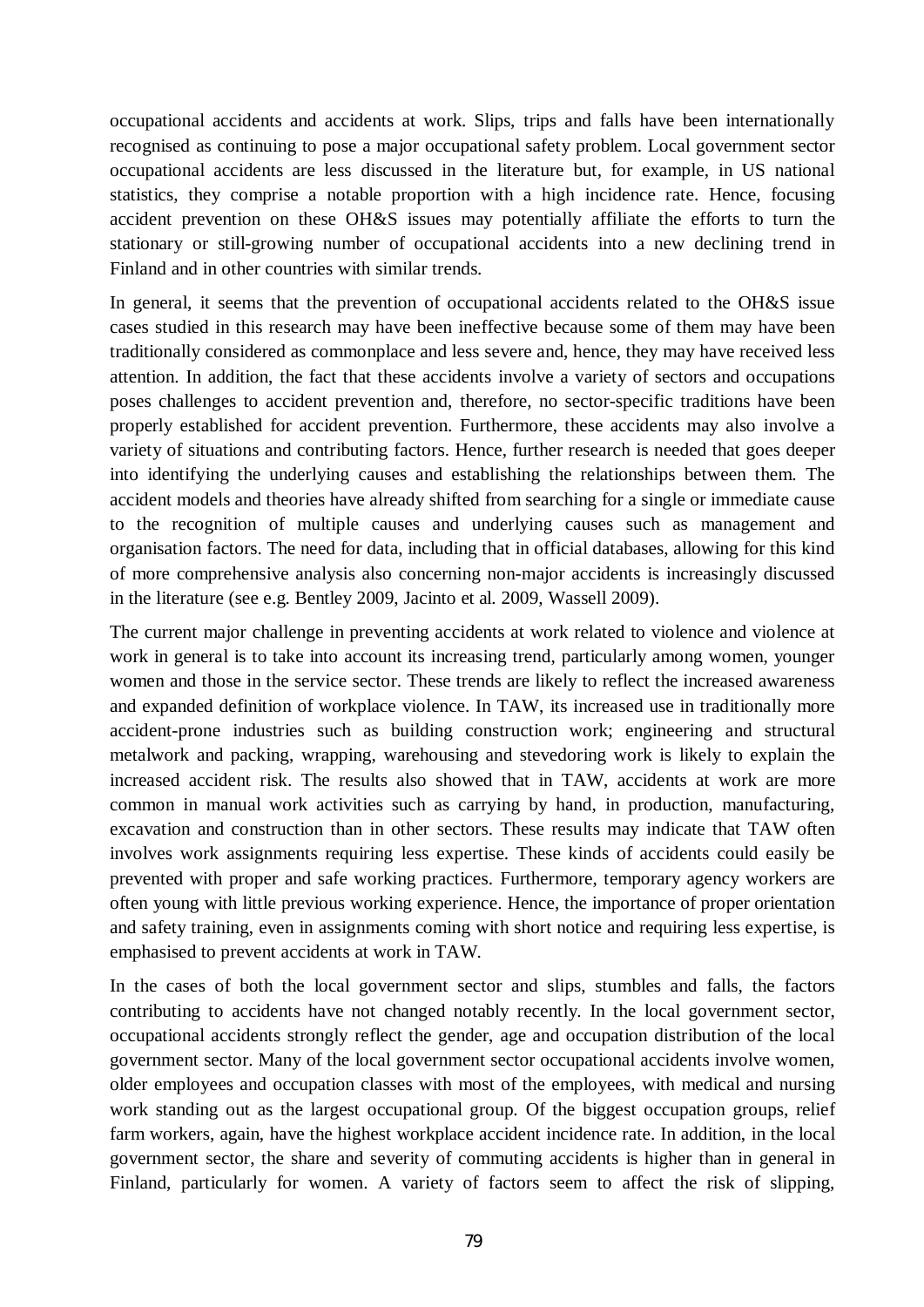stumbling and falling accidents at work. The major factors associated with these accidents included the specific physical activity of movement and impact with or against a stationary object. In addition, the proportion and severity of slip-, stumble- and fall-related accidents increased along with age and varied according to occupation. It seems that the major challenge regarding both the local government sector and slips, stumbles and falls, is to be able to enhance occupational accident prevention in general. It may be that these accidents are often considered commonplace and less severe, which may be one reason why the prevention of these accidents has not been more successful.

In general, the variety of factors contributing to occupational accidents related to these OH&S issues and the variety of occupations that these occupational accidents involve pose challenges to accident prevention. In the local government sector and in TAW this means, for example, that the same municipal or work agency may have to take into account different accident risks associated with different occupations. In the case of violence at work and slips, trips and falls, this means that they cannot be viewed as industry or occupation specific accidents. Traditionally, management for OH&S may be more advanced in industries considered as particularly hazardous, while the prevention of occupational accidents related to these OH&S issues requires safety promotion across industries and occupations. Hence, this may be one reason why measures to prevent occupational accidents related to these OH&S issues are not as well established. Further research is still needed in order to identify the underlying mechanisms and their significance in order to guide accident prevention effectively, particularly in the case of the local government sector and TAW, which are less studied. The prevention of slips, trips and falls (see e.g. Bentley 2009) and violence at work (see e.g. Chappell & Di Martino 2006, Wassell 2009) would benefit from understanding the contributing factors from a wider system and organisation perspective.

Furthermore, there seem to be some interconnections and similarities in the factors contributing to occupational accidents between these different OH&S issues. For example, in many of the cases, major contributing factors were found to be gender and age, factors that have also been recognised elsewhere in the literature (see e.g. Chau et al. 2010, Lin et al. 2008, Laflamme & Menckel 1995). These issues are topical due to, for example, the ageing workforce, pressure to lengthen working careers and to the increasing participation of women in the labour force, especially in jobs previously dominated by men. Further research is needed on the epidemiology of occupational injuries in female workers (Lin et al. 2008) and to better understand the mechanisms through which various types of injuries relate to age (Chau et al. 2010). Furthermore, the effect of gender and age in particular settings may be even less studied. For example, workplace violence involving younger employees is rarely discussed (Rauscher 2008). Precarious employees (Chappell & Di Martino 2006, Mayhew 2002) and public sector employees (e.g. Lehto & Sutela 2008, Mayhew 2002, Salminen 2010), again, often work in risk areas of occupational violence and may have an increased workplace violence risk. The different interconnections may pose special requirements for accident prevention. Furthermore, efforts to prevent occupational accidents related to one OH&S issue may also affect another OH&S issue. Hence, it would be interesting to study them further.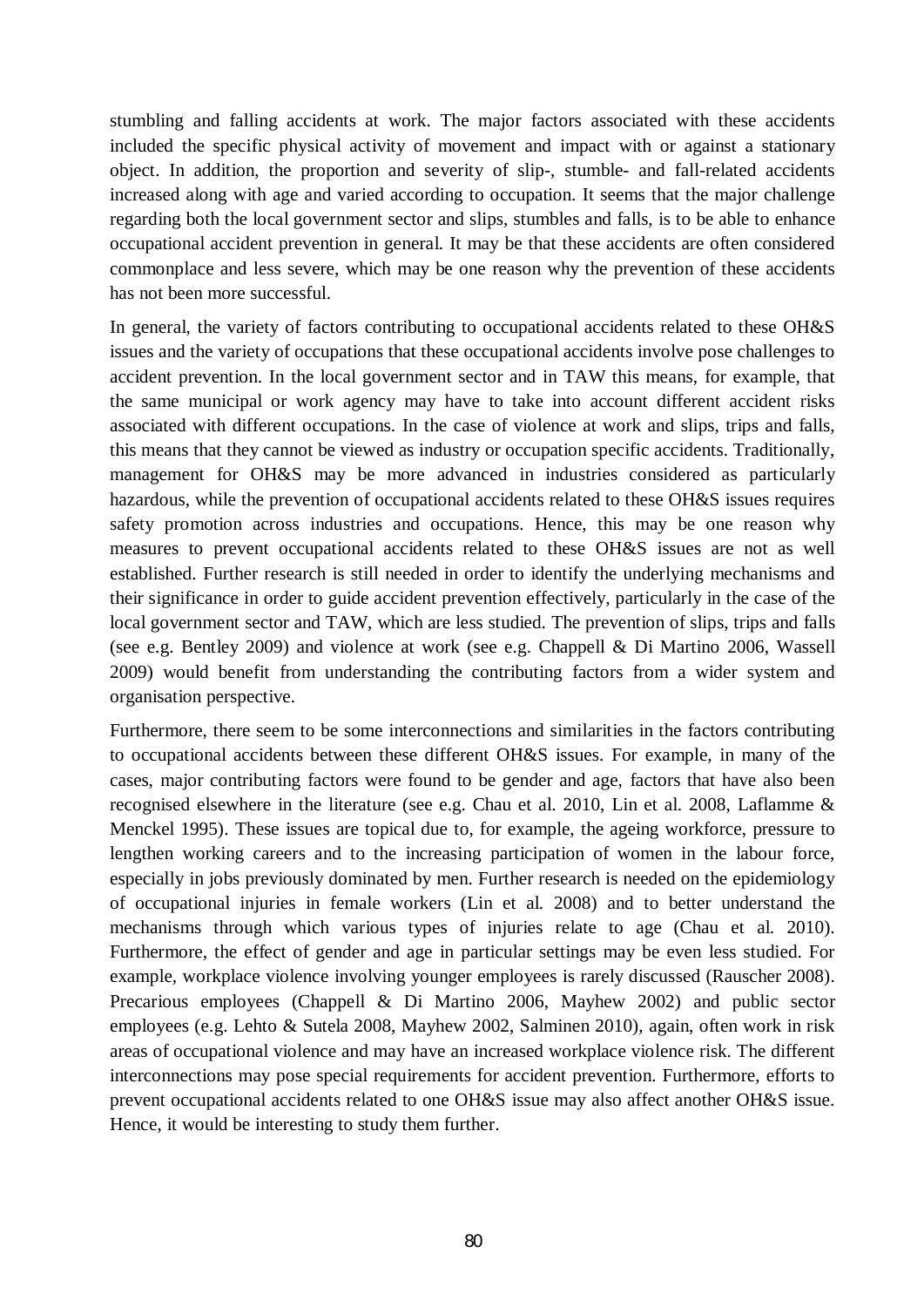# **7.3 Utilisation and usefulness of the FAII database and its web application for safety promotion**

Overall, the FAII database and its web application can and is fairly widely utilised for safety promotion. The users regarded the existence of this kind of information source as important and were mainly satisfied with the database and its web application. In addition, information retrieval concerning the selected OH&S issue cases was successful. Nevertheless, the utilisation and usefulness of the database and its web application could still be enhanced. There were rather many less active and non-users and unexpectedly few active users. Many of the users had not used the application because they had forgotten about its existence. Hence, users' awareness of the existence of the application could be improved. Furthermore, the users had also faced some problems while using the application and named some targets for further improvement.

Most importantly, the utilisation and usefulness of the database and its web application could be enhanced and supported by improving the ease of use of the application and supporting users' skills to use the application, for example, by providing more guidance, directions and training. Particularly, less active users would benefit from additional guidance and directions, and active users from more advanced tools for information retrieval and processing. The respondents often mentioned that they had needed information that could not be retrieved using the existing classification variables and codes. New tools for information retrieval and production such as more variables and more specific classification codes, a search function for accident descriptions and data on working hours or accident frequencies were hoped for. Similar findings were made based on the OH&S issue cases. The OH&S issue cases used in this research clearly demonstrated that, in some cases retrieving information on occupational accidents from the FAII database may not be straightforward or even possible with the existing classifications. Nevertheless, the cases also showed that there are different ways to retrieve information from the database. Additional methods, such as accident description analysis and methods of data mining are useful in supplementing information retrieval based on classification variables. At the same time, new insights and examples for information retrieval from accident databases may enhance the utilisation of the database and its web application. Furthermore, novel ways to analyse the data may potentially provide new insights into safety promotion. The different suggestions for further improvement presented here have different practical feasibility. In general, the challenge is, on the one hand, to enable the availability of information related to topical occupational accident issues and, on the other hand, to maintain the continuity of the information.

It should be noted that, generally speaking, it is rather advanced for Finnish OH&S organisations to have access to the FAII database with a web application. According to Jacinto and Aspinwall (2004), even in most EU countries there is no general access to the national occupational accident databases but the access remains restricted to the particular register's personnel. In many countries, the data is only available in standard publications compiled based on the data or in special reports compiled following a request by the institutions in charge of the database (Jacinto & Aspinwall 2004). In that sense, the Finnish database and its web application show an example of how national databases could also be more harnessed for use in other countries.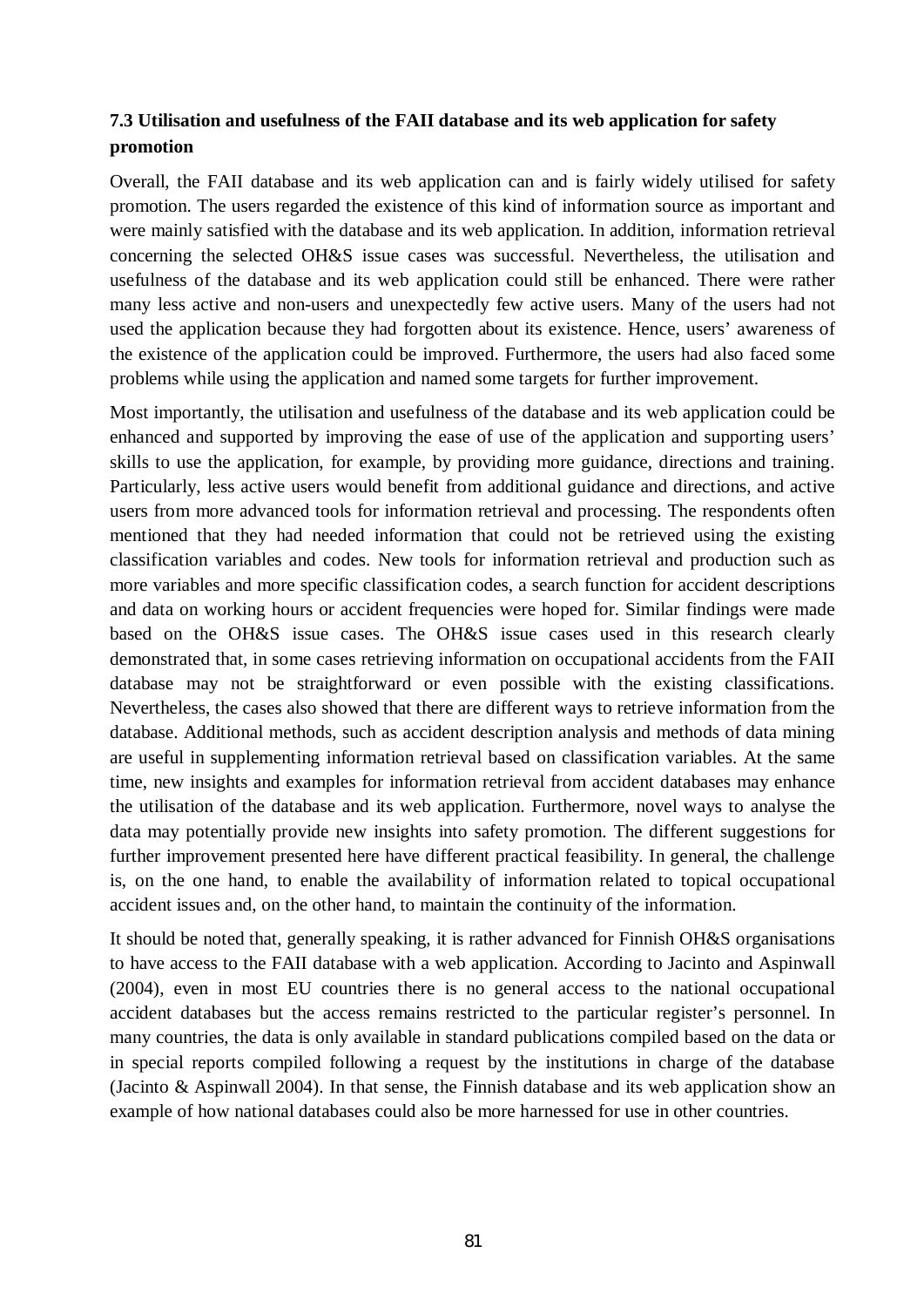## **REFERENCES**

- 89/391/EEC. Council Directive 89/391/EEC of 12 June 1989 on the introduction of measures to encourage improvements in the safety and health of workers at work. http://eurlex.europa.eu/LexUriServ/LexUriServ.do?uri=CELEX:31989L0391:EN:NOT. Accessed on 19 June 2012.
- 1948/608. Tapaturmavakuutuslaki (in Finnish). http://www.finlex.fi/fi/laki/ajantasa/1948/19480608. Accessed on 4 June 2012. Unofficial English translation (Employment Accidents Insurance Act) available at: http://www.finlex.fi/fi/laki/kaannokset/1948/en19480608.pdf.
- 1996/516. Kauppa- ja teollisuusministeriön päätös sähköalan töistä (in Finnish). http://www.finlex.fi/fi/laki/alkup/1996/19960516. Accessed on 2 May 2012.
- 2002/738. Työturvallisuuslaki (in Finnish). http://www.finlex.fi/fi/laki/ajantasa/2002/20020738. Accessed on 2 May 2012. Unofficial English translation (Occupational Safety and Health Act) available at: http://www.finlex.fi/en/laki/kaannokset/2002/en20020738.pdf.
- 2004/1358. Laki tapaturmavakuutuslain muuttamisesta (in Finnish). http://www.finlex.fi/fi/laki/alkup/2004/20041358. Accessed on 16 June 2012.
- 2006/44. Laki työsuojelun valvonnasta ja työpaikan työsuojeluyhteistoiminnasta (in Finnish). http://www.finlex.fi/fi/laki/ajantasa/2006/20060044. Accessed on 6 July 2012. Unofficial English translation (Act on Occupational Safety and Health Enforcement and Cooperation on Occupational Safety and Health at Workplaces) available at: www.finlex.fi/fi/laki/kaannokset/2006/en20060044.pdf.
- 2008/104/EC. Directive 2008/104/EC of the European Parliament and of the Council of 19 November 2008 on temporary agency work. http://eurlex.europa.eu/LexUriServ/LexUriServ.do?uri=CELEX:32008L0104:en:NOT. Accessed on 9 June 2012.
- Aaltonen, M., Hintikka, N., Hämäläinen, P., Lappalainen, J., Perttula, P., Räsänen, T., Salminen, S. & Sysi-Aho, J. 2010. Työtapaturmakehityksen analyysi: Loppuraportti esiselvityksestä (in Finnish). Unpublished research report. Finnish Institute of Occupational Health, Helsinki, 21 p.
- Amuedo-Dorantes, C. 2002. Work safety in the context of temporary employment: The Spanish experience. Industrial and Labor Relations Review 55, 262–285.
- Andersson, R. 1999. Injury Causation, Injury Prevention and Safety Promotion: Definitions and Related Analytical Frameworks. In: Laflamme, L., Svanström, L. & Schelp, L. (Eds.). Safety Promotion Research: A Public Health Approach to Accident and Injury Prevention. Karolinska Institutet, Department of Public Health Sciences, Division of Social Medicine, Stockholm, pp. 15–42.
- Arrowsmith, J. 2008. Temporary agency work and collective bargaining in the EU. Eurofound, Dublin, 54 p. http://www.eurofound.europa.eu/docs/eiro/tn0807019s/tn0807019s.pdf. Accessed on 4 June 2012.
- Asikainen, J., Majava, J., Oittinen, R. & Paasikallio, M. 2003. Selvitys julkisten verkkopalvelujen laatukriteereistä (in Finnish with English abstract). Ministry of Finance, Helsinki, 83 p.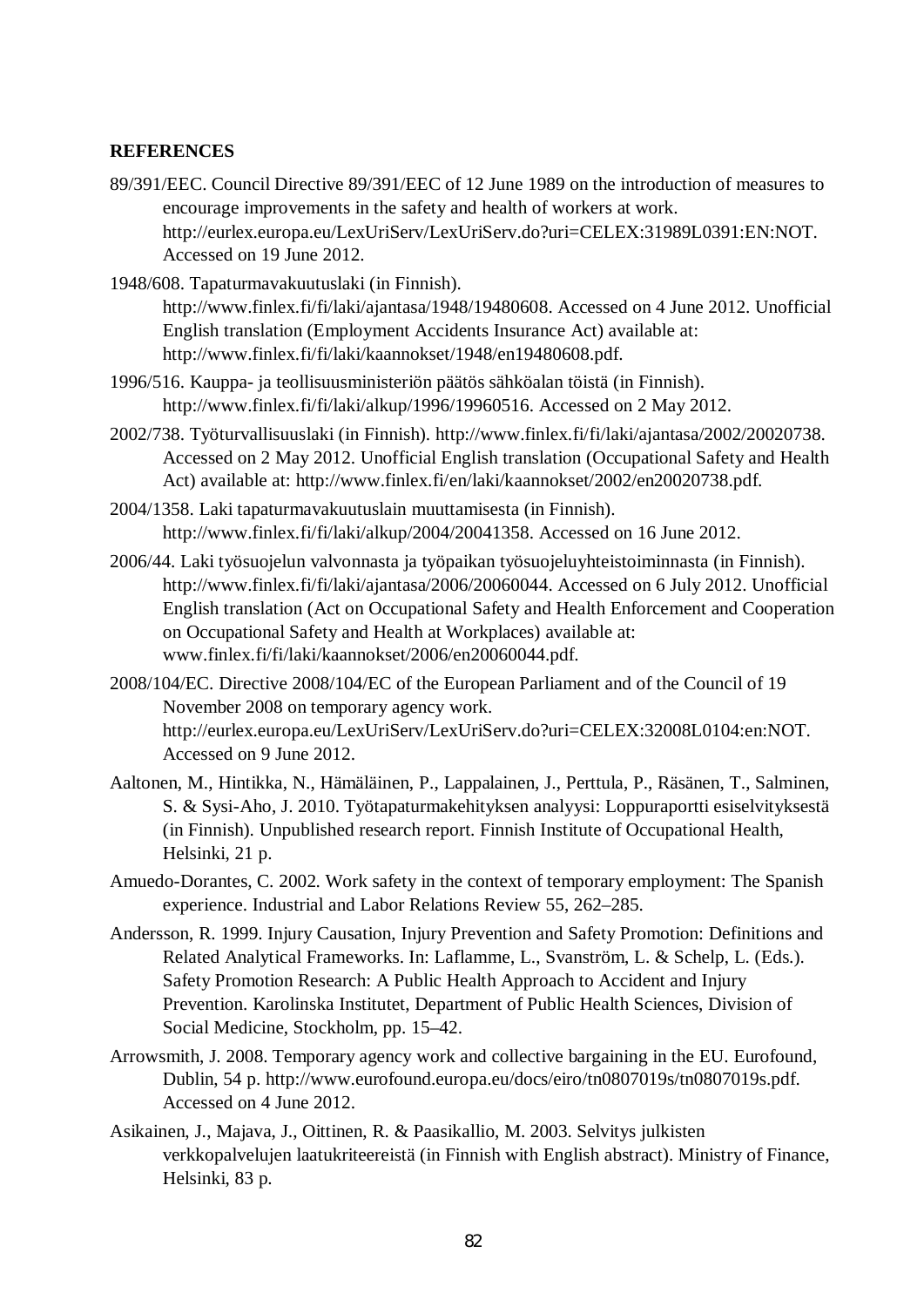http://www.vm.fi/vm/fi/04\_julkaisut\_ja\_asiakirjat/01\_julkaisut/04\_hallinnon\_kehittamine n/35328/35327\_fi.pdf. Accessed on 27 June 2012.

- Baida, Z., Gordijn, J. & Omelayenko, B. 2004. A Shared Service Terminology for Online Service Provisioning. Proceedings of the Sixth International Conference on Electronic Commerce, October 25–27 2004, Delft, Netherlands. http://doi.acm.org/10.1145/1052220.1052222. Accessed on 27 June 2012.
- Bauer, H.H. & Hammerschmidt, M. 2004. Developing and validating a quality assessment scale for Web portals. Working paper. Institute for Market-Oriented Management, University of Mannheim, Mannheim, 33 p. http://ideas.repec.org/p/wpa/wuwpmi/0402007.html. Accessed on 27 June 2012.
- Bell, J.L., Collins, J.W., Wolf, L., Grönqvist, R., Chiou, S., Chang, W-R., Sorock, G.S., Courtney, T.K., Lombardi, D.A. & Evanoff, B. 2008. Evaluation of a comprehensive slip, trip and fall prevention programme for hospital employees. Ergonomics 12, 1906–1925.
- Benavides, F.G., Benach, J., Muntaner, C., Delclos, G.L., Catot, N. & Amable, M. 2006. Associations between temporary employment and occupational injury: What are the mechanisms? Occupational and Environmental Medicine 63, 416–421.
- Bentley, T. 2009. The role of latent and active failures in workplace slips, trips and falls: An information processing approach. Applied Ergonomics 40, 175–180.
- Bentley, T.A. & Haslam, R.A. 2001. Identification of risk factors and countermeasures for slip, trip and fall accidents during the delivery of mail. Applied Ergonomics 32, 127–134.
- Bentley, T., Tappin, D., Moore, D., Legg, S., Ashby, L. & Parker, R. 2005. Investigating slips, trips and falls in the New Zealand dairy farming sector. Ergonomics 48, 1008–1019.
- Bohman, P. & Andersson, S. 2004. Toward User-Centered, Scenario-Based Planning and Evaluation Tools. Proceedings of the International Conference on Computers Helping People with Special Needs ICCHP, July 2004, Paris, France. http://webaim.org/articles/scenarios/. Accessed on 30 April 2012.
- Bowie, V. 2002. Defining violence at work: A new typology. In: Gill, M., Fisher, B. & Bowie, V. (Eds.).Violence at work: Causes, patterns and prevention. Willan, Cullompton, pp. 1– 20.
- Boyle, A.J. 2003. The collection and use of accident and incident data. In: Ridley, J. & Channing, J. (Eds.). Safety at work. Elsevier Butterworth-Heinemann, Oxford, pp. 263– 303.
- Burgess, J., Rasmussen, E. & Connell, J. 2005. Temporary agency work in Australia and New Zealand: Out of sight and outside the regulatory net. New Zealand Journal of Employment Relations 30, 25–36.
- Burton, J., Butcher, F., Whatman, R., McLeod, A., Graham, S., Rajan, R., Adams, M., Bridge, M., Hill, R. & Jahri, R. 2002. Evaluating the Social and Economic Consequences of Workplace Injury and Illness. Proceedings of the Australasian Evaluation Society (AES) International Conference, October/November 2002, Wollongong, Australia. http://www.aes.asn.au/conferences/2002/PAPERS/Rajan.pdf. Accessed on 20 June 2012.
- Büttcher, S., Clarke, C.L.A. & Cormack, G.V. 2010. Information Retrieval: Implementing and Evaluating Search Engines. MIT Press, Cambridge (Mass.), 606 p.
- BS 18004. 2008. Guide to achieving effective occupational health and safety performance. British Standards Institution, 143 p.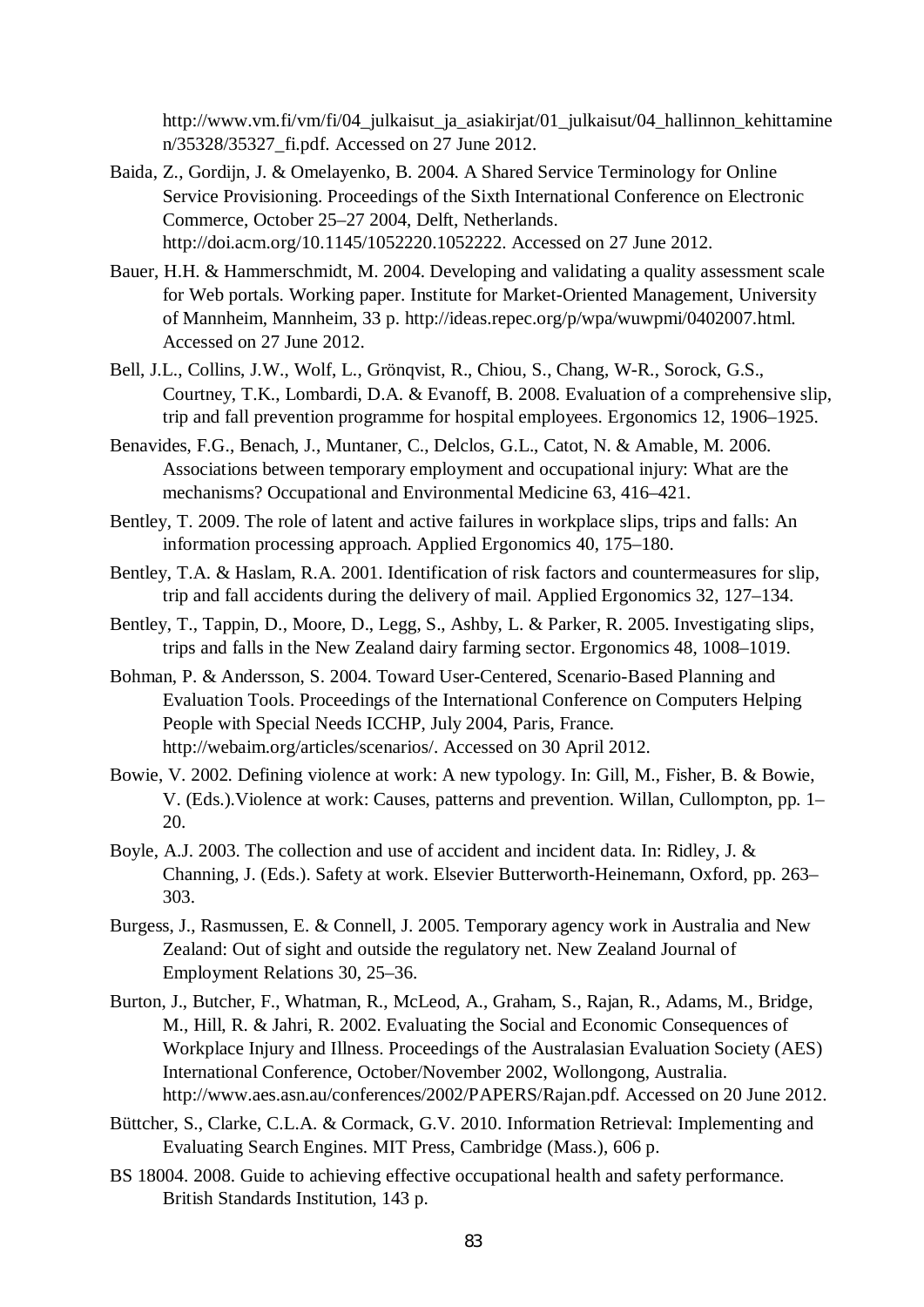- Camerino, D., Estryn-Behar, M., Conway, P.M., van Der Heijden, B.I.J.M. & Hasselhorn, H-M. 2008. Work-related factors and violence among nursing staff in the European NEXT study: A longitudinal cohort study. International Journal of Nursing Studies 45, 35–50.
- Cham, R. & Redfern, M.S. 2002. Changes in gait when anticipating slippery floors. Gait and Posture 15, 159–171.
- Chappell, D. & Di Martino, V. 2006. Violence at work. International Labour Office, Geneva, 360 p.
- Chau, N., Wild, P., Dehaene, D., Benamghar, L., Mur, J.M. & Touron, C. 2010. Roles of age, length of service and job in work-related injury: A prospective study of 446 120 personyears in railway workers. Occupational and Environmental Medicine 67, 147–153.
- Chi, C-F., Chang, T-C. & Ting, H-I. 2005. Accident patterns and prevention measures for fatal occupational falls in the construction industry. Applied Ergonomics 36, 391–400.
- CIETT (International Confederation of Private Employment Agencies). 2009. The agency work industry around the world: Main statistics, 2009 Edition. CIETT, Brussels, 64 p. http://www.ciett.org/fileadmin/templates/ciett/docs/Agency\_work\_industry\_around\_the\_ world - 2009 Edition.pdf. Accessed on 4 June 2012.
- CIETT. 2012. The agency work industry around the world: Main statistics, 2012 Edition. CIETT, Brussels. 48 p. http://www.ciett.org/fileadmin/templates/ciett/docs/Stats/Ciett\_econ\_report\_2012\_final.p df. Accessed on 4 June 2012.
- Corti, L. 2003. Archival research. In: Lewis-Beck, M.S., Bryman, A. & Liao, T.F. (Eds.). The SAGE encyclopedia of social science research methods. Sage Publications, Thousand Oaks (Calif.), pp. 20-21. http://www.sageereference.com/view/socialscience/n20.xml?result=20&q=. Accessed on 30 April 2012.
- Courtney, T.K., Sorock, G.S., Manning, D.P., Collins, J.W. & Holbein-Jenny. M. 2001. Occupational slip, trip, and fall-related injuries – can the contribution of slipperiness be isolated? Ergonomics 44, 1118–1137.
- Creswell, J.W. 2009. Research Design: Qualitative, Quantitative, and Mixed Methods Approaches. Sage, Los Angeles, 260 p.
- Decker, L., Houser, J.J., Noble, J.M., Karst, G.M. & Stergiou, N. 2009. The effects of shoe traction and obstacle height on lower extremity coordination dynamics during walking. Applied Ergonomics 40, 895–903.
- Dembe, A.E. 2001. The social consequences of occupational injuries and illnesses. American Journal of Industrial Medicine 40, 403–417.
- Eisenhardt, K.M. 1989. Building theories from case study research. The Academy of Management Review 14, 532–550.
- Eisenhardt, K.M. & Graebner, M.E. 2007. Theory building from cases: Opportunities and challenges. Academy of Management Journal 50, 25–32.
- Eriksson, P. & Koistinen, K. 2005. Monenlainen tapaustutkimus (in Finnish with English abstract). National Consumer Research Centre, Helsinki, 49 p.
- EU-OSHA. 2002a. New trends in accident prevention due to the changing world of work. Office for Official Publications of the European Communities, Luxembourg, 35 p. http://osha.europa.eu/en/publications/reports/208. Accessed on 6 July 2012.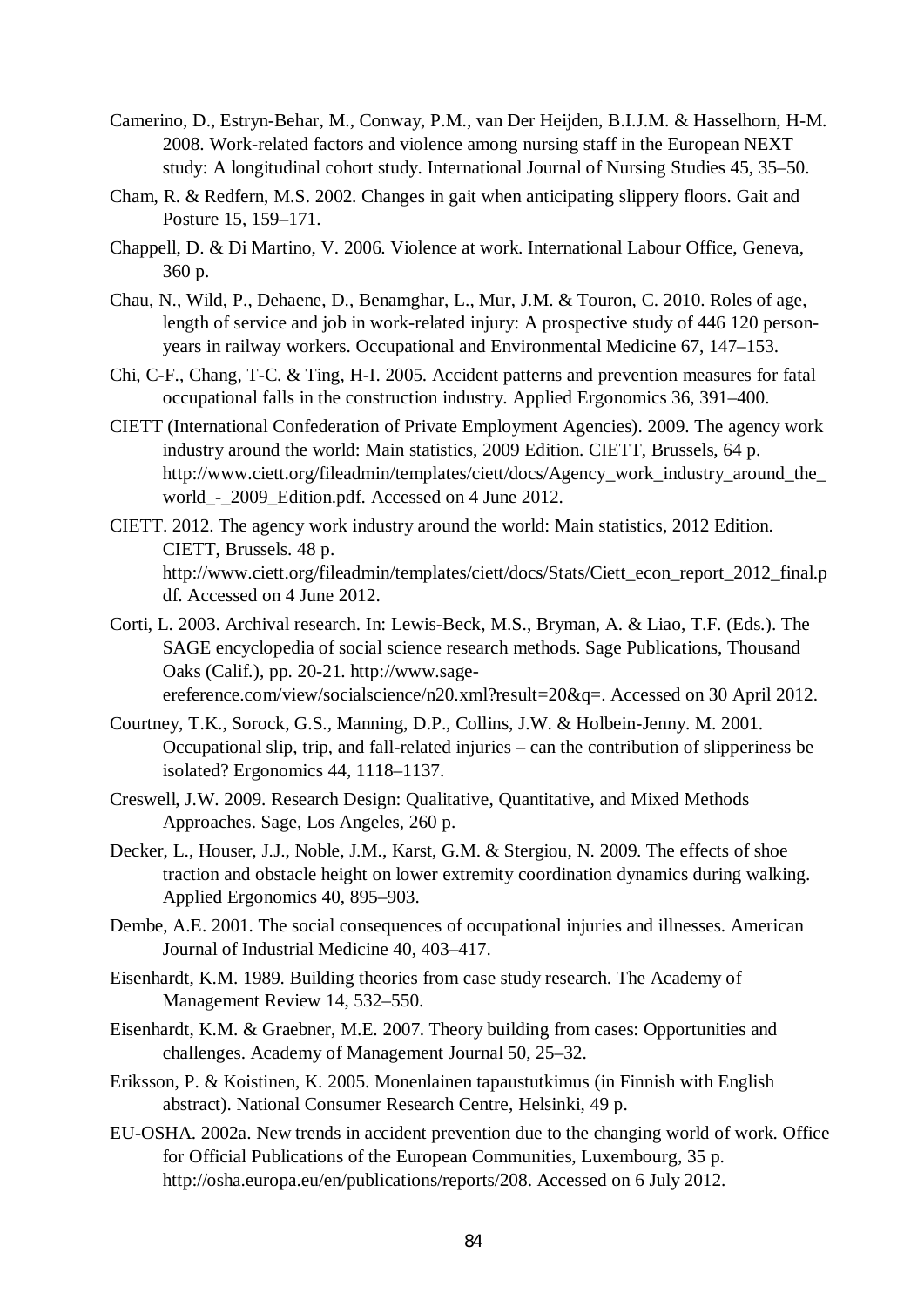- EU-OSHA. 2002b. Research on changing world of work. Office for Official Publications of the European Communities, Luxembourg, 95 p. http://osha.europa.eu/en/publications/reports/205. Accessed on 17 June 2012.
- EU-OSHA. 2005. Expert forecast on emerging physical risks related to occupational safety and health. Office for Official Publications of the European Communities, Luxembourg, 82 p. http://osha.europa.eu/en/publications/reports/6805478. Accessed on 18 June 2012.
- EU-OSHA. 2007. Expert forecast on emerging psychosocial risks related to occupational safety and health. Office for Official Publications of the European Communities, Luxembourg, 126 p. http://osha.europa.eu/en/publications/reports/7807118/. Accessed on 18 June 2012.
- EU-OSHA. 2008. Hyvän työsuojelun liiketoiminnalliset edut (in Finnish). Factsheet 77. http://osha.europa.eu/fi/publications/factsheets/77. Accessed on 14 June 2012.
- EU-OSHA. 2010. Workplace violence and harassment: A European picture. Publications Office of the European Union, Luxembourg, 160 p. http://osha.europa.eu/en/publications/reports/violence-harassment-TERO09010ENC. Accessed on 7 June 2012.
- EU-OSHA. 2012. European risk observatory. http://osha.europa.eu/en/riskobservatory/index\_html. Accessed on 17 June 2012.
- Eurofound. 2012. Fifth European Working Conditions Survey. Publications Office of the European Union, Luxembourg, 160p. http://www.eurofound.europa.eu/pubdocs/2011/82/en/1/EF1182EN.pdf. Accessed on 21 August 2012.
- European Commission. 2001. European statistics on accidents at work (ESAW): Methodology: 2001 Edition. European Commission, Directorate-General for Employment and Social Affairs, 117 p.

http://circa.europa.eu/Public/irc/dsis/hasaw/library?l=/statisstics\_methodology/esaw\_met hodology/ke4202569\_en\_pdf/\_EN\_1.0\_&a=d. Accessed on 23 June 2012.

- European Commission. 2002. Adapting to change in work and society: A new Community strategy on health and safety at work 2002–2006. Communication from the Commission COM(2002) 118 final, Brussels, 18 p. http://eurlex.europa.eu/LexUriServ/LexUriServ.do?uri=COM:2002:0118:FIN:EN:PDF. Accessed on 14 June 2012.
- European Commission. 2007. Improving quality and productivity at work: Community strategy 2007–2012 on health and safety at work. Communication from the Commission COM (2007) 62 final, Brussels, 15 p. http://eur-

lex.europa.eu/LexUriServ/LexUriServ.do?uri=COM:2007:0062:FIN:en:PDF. Accessed on 14 June 2012.

- European Commission. 2009. Causes and circumstances of accidents at work in the EU. Office for Official Publications of the European Communities, Luxembourg, 231 p. http://circa.europa.eu/Public/irc/dsis/hasaw/library?l=/statisstics\_methodology/circumstan ces accidents/ EN 1.0 &a=d. Accessed on 9 July 2012.
- Eurostat. 2010. Health and safety at work in Europe (1999–2007): A statistical portrait. Office for Official Publications of the European Communities, Luxembourg, 97 p. http://epp.eurostat.ec.europa.eu/cache/ITY\_OFFPUB/KS-31-09-290/EN/KS-31-09-290- EN.PDF. Accessed on 7 June 2012.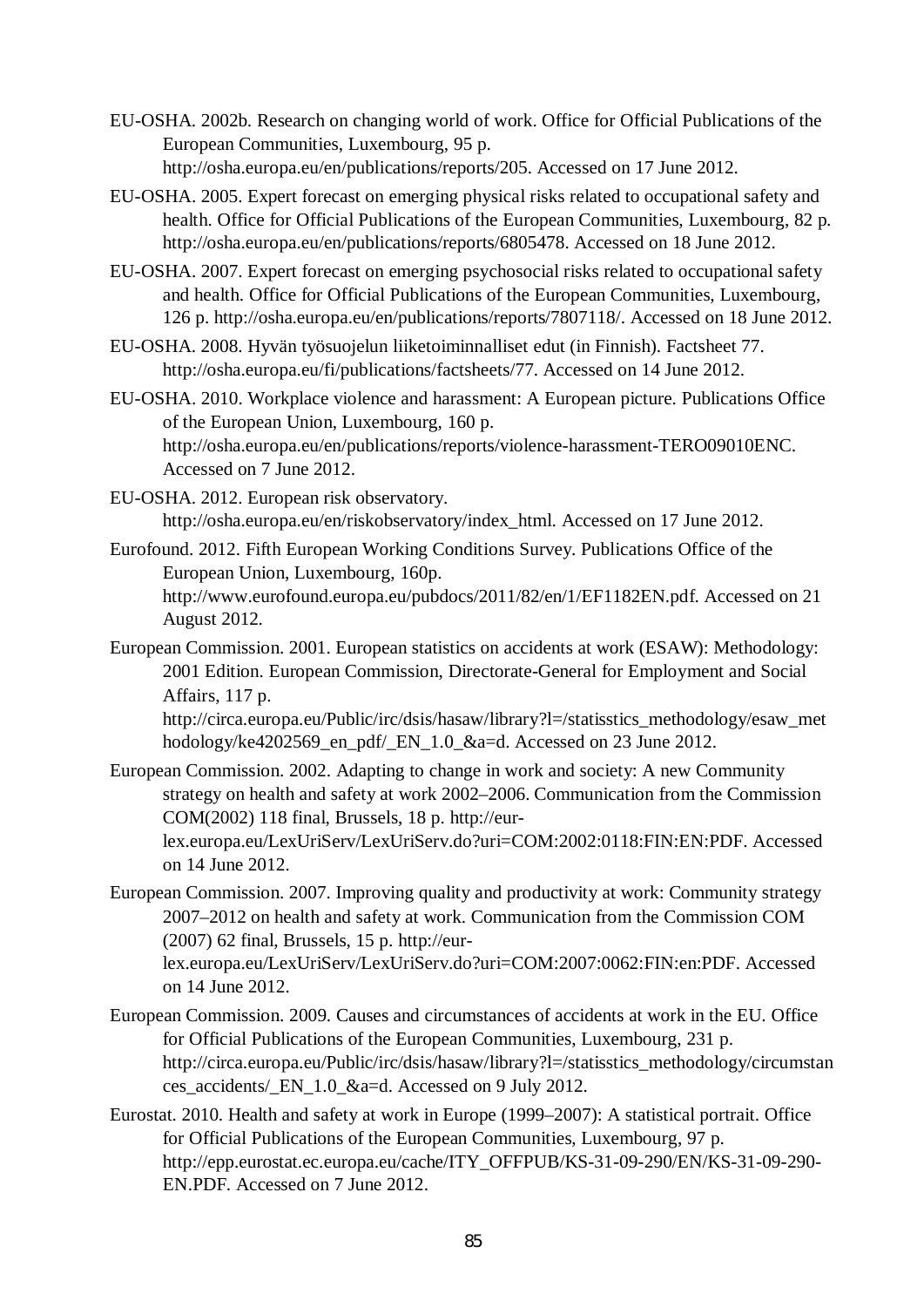- Fabiano, B., Currò, F., Reverberi, A.P. & Pastorino, R. 2008. A statistical study on temporary work and occupational accidents: Specific risk factors and risk management strategies. Safety Science 46, 535–544.
- FAII (Federation of Accident Insurance Institutions). 2002. Työtapaturmien Luokittelu : Opas Työpaikkojen Käyttöön (in Finnish) 2002. FAII and Ministry of Social Affairs and Health, 16 p.
- FAII. 2004. Lakisääteisen tapaturmavakuutuksen ammattiluokitus 2004 (in Finnish). FAII, 79 p.
- FAII. 2007a. Työtapaturmat ja ammattitaudit: Tilastovuodet 1996–2005 (in Finnish). FAII, Helsinki, 51 p.
- FAII. 2007b. Vuosi 2006: Työtapaturmien määrä ja taajuus selvässä kasvussa (in Finnish). Press release 11.06.2007. FAII, Helsinki. http://www.tvl.fi/www/page/tvl\_www\_2523. Accessed on 4 June 2012.
- FAII. 2009a. Työtapaturmat ja ammattitaudit: Tilastovuodet 1996–2007 (in Finnish). FAII, 56 p.
- FAII. 2009b. Vuosi 2008: Työtapaturmien lukumäärä ja taajuus edelleen kasvussa (in Finnish). Press release 23.04.2009. FAII, Helsinki. http://www.tvl.fi/www/page/tvl\_www\_2523. Accessed on 4 June 2012.
- FAII. 2010. Työtapaturmat: Tilastovuodet 2000–2009 (in Finnish). FAII, Helsinki, 48 p. http://tvl.fi/www/page/tvl\_www\_9539. Accessed on 10 June 2012.
- FAII. 2011. Työtapaturmat: Tilastovuodet 2001–2010 (in Finnish). FAII, Helsinki, 44 p. http://tvl.fi/www/page/tvl\_www\_9536. Accessed on 10 June 2012.
- FAII. 2012a. Ennakkoarvio: Työtapaturmien lukumäärä kasvoi edelleen vuonna 2011 (in Finnish). Press release 22.03.2012. FAII, Helsinki. http://www.tvl.fi/www/page/tvl\_www\_2523. Accessed on 4 June 2012.
- FAII. 2012b Tapaturmapakin käyttö helpottunut (in Finnish). Tapaturmavakuutus 2/2012. FAII, Helsinki, pp. 4.
- FAII. 2012c. Tapaturmavakuutuslaitosten liitto (in Finnish). http://www.tvl.fi/. Accessed on 25 June 2012.
- Fernández-Muñiz, B., Montes-Peón, J. & Vázquez-Ordás, C. 2009. Relation between occupational safety management and firm performance. Safety Science 47, 980–991.
- Fisher, B.S. & Gunnison, E. 2001. Violence in the workplace: Gender similarities and differences. Journal of Criminal Justice 29, 145–155.
- Gao, C. & Abeysekera, J. 2004. A systems perspective of slip and fall accidents on icy and snowy surfaces. Ergonomics 47, 573–598.
- Gao, C., Holmér, I. & Abeysekera, J. 2008. Slips and falls in a cold climate: Underfoot surface, footwear design and worker preferences for preventive measures. Applied Ergonomics 39, 385–391.
- Giudici, P. 2003. Applied Data Mining: Statistical Methods for Business and Industry. Wiley, New York, 364 p.
- Grönqvist, R. 1995. A dynamic method for assessing pedestrian slip resistance. Dissertation. Finnish Institute of Occupational Health, Helsinki, 83 p.
- Grönqvist, R. & Hirvonen. M. 2009. Liukastumistapaturmat ja liukastumisten ehkäisy (in Finnish). Finnish Institute of Occupational Health, Helsinki, 2 p. http://www.ttl.fi/fi/tietokortit/Documents/Tietokortti%201.pdf. Accessed on 5 May 2012.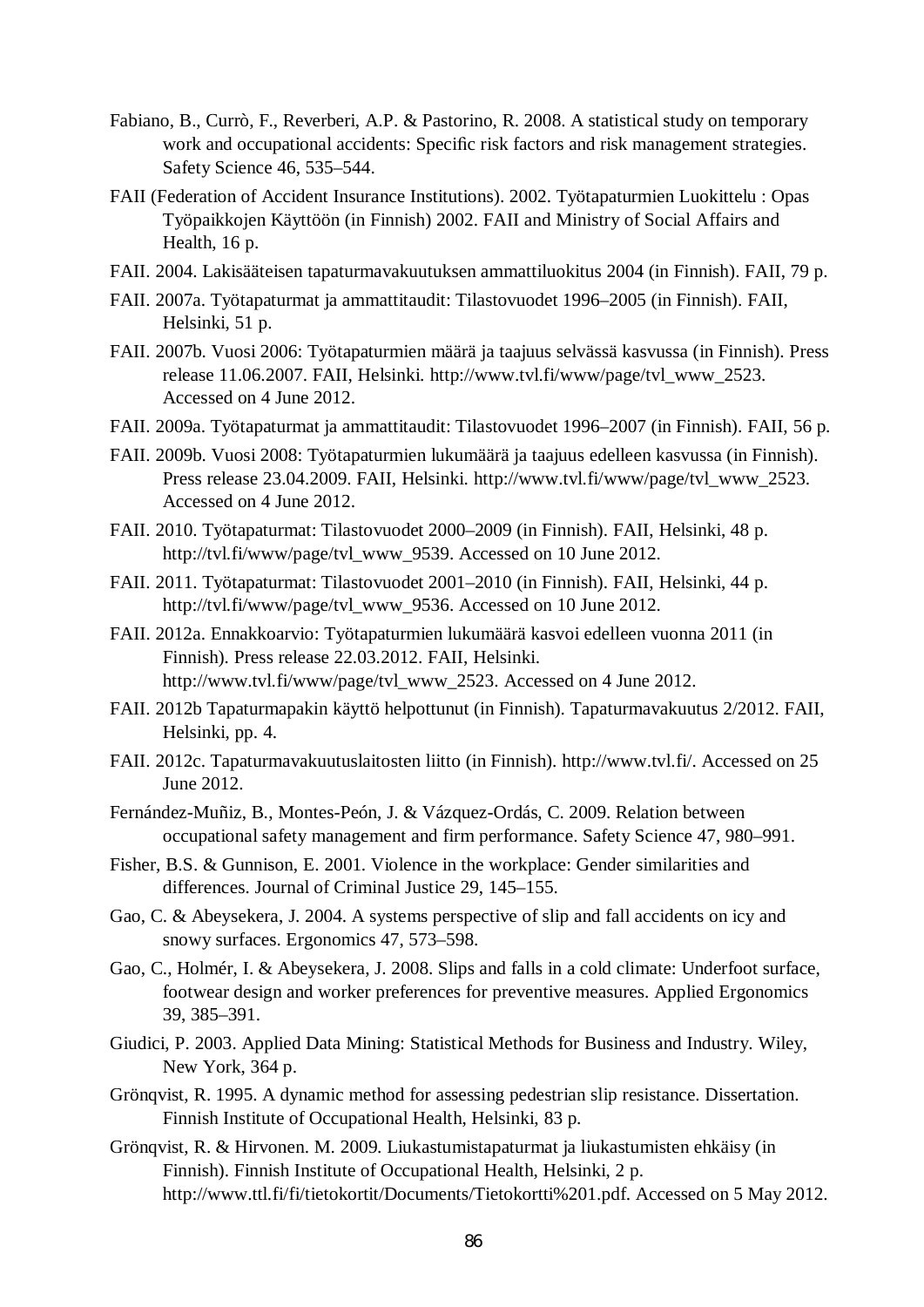- Grönqvist, R., Mattila, S. & Salminen, S. 2010. Työtapaturmat (in Finnish with English summary). In: Kauppinen, T., Hanhela, R., Kandolin, I., Karjalainen, A., Kasvio, A., Perkiö-Mäkelä, M., Priha, E., Toikkanen, J. & Vilkuksela, M. (Eds.). Työ ja terveys Suomessa 2009. Finnish Institute of Occupational Health, Helsinki. pp. 109–117.
- Guadalupe, M. 2003. The hidden costs of fixed term contracts: The impact on work accidents. Labour Economics 10, 339–357.
- Guidebook for temporary agency work. 2011. Ministry of Employment and the Economy, 24 p. http://www.tem.fi/index.phtml?C=97989&s=3441&xmid=4571. Accessed on 4 June 2012.
- Haikonen, K. & Salminen, S. 2010. Työtapaturmat (in Finnish with English abstract). In Haikonen, K. & Lounamaa, A. (Eds.). Suomalaiset tapaturmien uhreina 2009: Kansallisen uhritutkimuksen tuloksia. National Institute of Health and Welfare, Helsinki. pp. 46–50. http://www.thl.fi/thl-client/pdfs/509a0a2b-aa80-452f-9642-8d2581848f55. Accessed on 21 August 2012.
- Han, J., Kamber, M. & Pei, J. 2012. Data Mining: Concepts and Techniques. Morgan Kaufmann, Waltham (Mass.), 703 p.
- Hand, D., Mannila, H. & Smyth, P., 2001. Principles of Data Mining. MIT Press, Cambridge (Mass.), 546 p.
- Haslam, R.A., Hide, S.A., Gibb, A.G.F., Gyi, D.E., Pavitt, T., Atkinson, S. & Duff, A.R. 2005. Contributing factors in construction accidents. Applied Ergonomics 36, 401–415.
- Hassenzahl, M. & Tractinsky, N. 2006, User experience a research agenda. Behaviour & Information Technology 25, 91–97.
- Heikkilä, T. 2005. Tilastollinen tutkimus (in Finnish). Edita, Helsinki, 328 p.
- Heiskanen, M. 2005. Työpaikkaväkivalta suomessa (in Finnish with English summary). In: Sirén, R. & Honkatukia P. (Eds.). Suomalaiset Väkivallan uhreina: Tuloksia 1980–2003 Kansallisista Uhrihaastattelututkimuksista. National Research Institute of Legal Policy, Helsinki, pp. 39–56.
- Hendricks, S.A., Jenkins, E.L. & Anderson, K.R. 2007. Trends in workplace homicides in the U.S., 1993–2002: A decade of decline. American Journal of Industrial Medicine 50, 316– 325.
- Hernanz, V. & Toharia, L. 2006. Do temporary contracts increase work accidents? A microeconometric comparison between Italy and Spain. Labour 20, 475–504.
- Hintikka, N. 2007. Kunta-alan työtapaturmat ja ammattitaudit vuonna 2004 Tilasto- ja vahinkokuvausaineiston hyödyntäminen (in Finnish). Tampere University of Technology, Tampere, 61 p.
- Hintikka, N. 2008. TVL:n Tapaturmapakin käyttäjäkysely (in Finnish). Unpublished research report. Tampere University of Technology, Tampere 40 p.
- Hintikka, N. & Saarela, K.L. 2006. Nuorten työtapaturmat (in Finnish). Tampere University of Technology, Tampere, 28 p.
- Hintikka, N. & Saarela, K.L. 2007. Väkivaltatyötapaturmat Suomessa vuonna 2003 (in Finnish with English abstract). Työ ja ihminen 21, 345–363.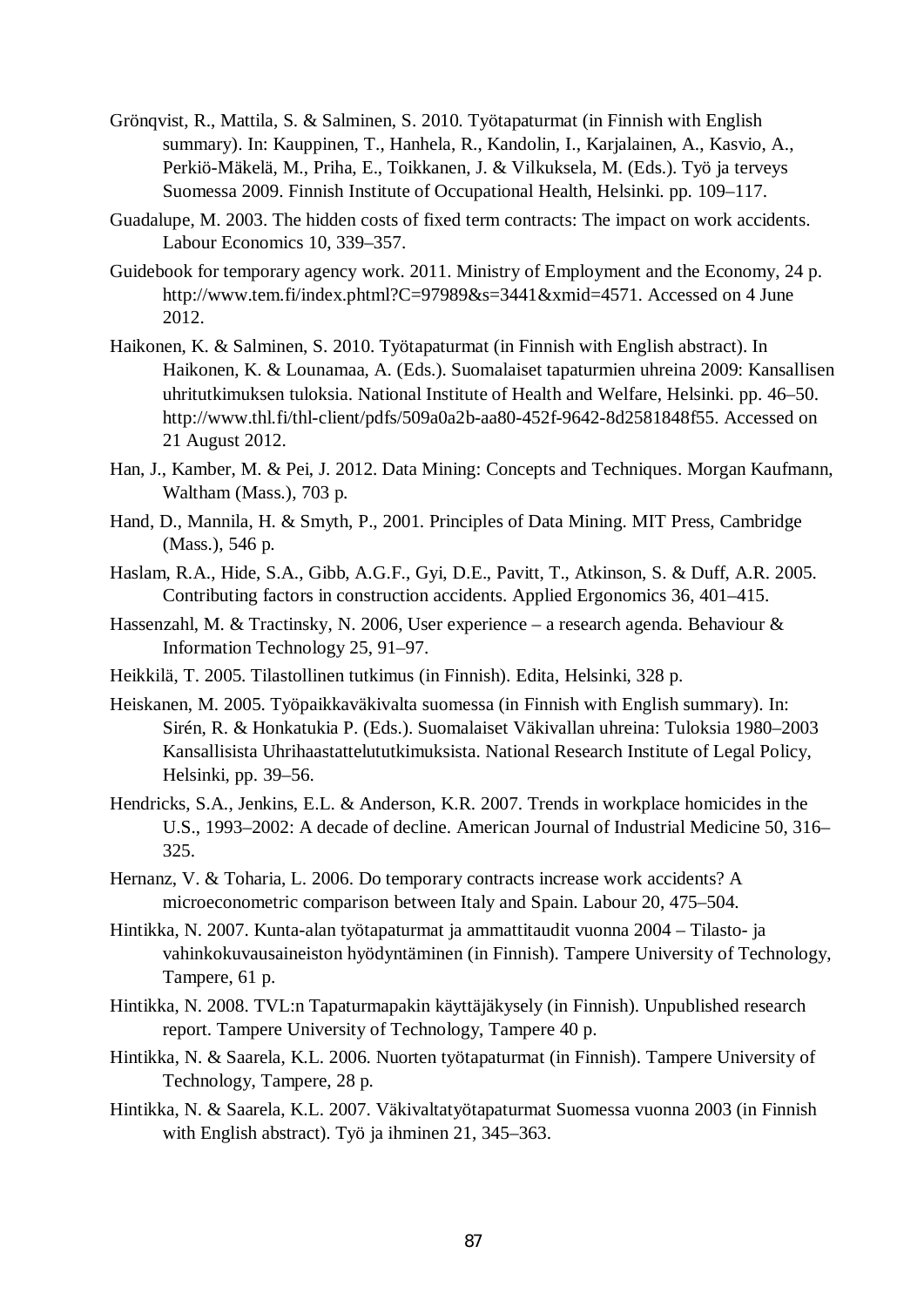- Hyytinen, T. 2010. Orientation and Guidance of Temporary Agency Workers. Proceedings of the International Conference on Industrial Engineering and Engineering Management IEEM, December 2010, Macao, China.
- Hyytinen, T. & Nenonen, N. 2011. Malli vuokratyön työturvallisuuden ja –hyvinvoinnin varmistamiseen (in Finnish). Tampere University of Technology, Tampere, 35 p. http://www.ttk.fi/files/2174/Toimintamalli210611.pdf. Accessed on 30 April 2012.
- Hämäläinen, P. 2010. Global estimates of occupational accidents and fatal work-related diseases. Dissertation. Tampere University of Technology, Tampere, 95 p.
- Hämäläinen, P., Saarela, K.L. & Takala, J. 2009. Global trend according to estimated number of occupational accidents and fatal work-related diseases at region and country level. Journal of Safety Research 40, 125–139.
- ILO (International Labour Organization). 2011. ILO Introductory Report: Global Trends and Challenges on Occupational Safety and Health. XIX World Congress on Safety and Health at Work, September 2011, Istanbul, Turkey / International Labour Office, Geneva, 64 p. www.ilo.org/wcmsp5/groups/public/---ed\_protect/---protrav/-- safework/documents/publication/wcms\_162662.pdf. Accessed on 10 July 2012.
- ILO. 2012. Safety and health at work. http://www.ilo.org/global/topics/safety-and-health-atwork/lang--en/index.htm. Accessed on 13 June 2012.
- Ingwersen, P. 1992. Information Retrieval Interaction. Taylor Graham, London, 246 p.
- International standards for HCI and usability. 2012. Usability net. Tools and methods. http://www.usabilitynet.org/tools/r\_international.htm. Accessed on 27 June 2012.
- Isotalus, N. 2002. Työväkivalta ja sen torjunta kaupan alalla (in Finnish with English abstract). Dissertation. Finnish Institute of Occupational Health, Helsinki, 114 p.
- Isotalus, N. & Saarela, K.L. 1999. Väkivaltatyötapaturmat Suomessa (in Finnish with English abstract). Työ ja ihminen 13, 137–149.
- Jacinto, C. & Aspinwall, E. 2004. A survey on occupational accidents' reporting and registration systems in the European Union. Safety Science 42, 933–960.
- Jacinto, C., Canoa, M. & Guedes Soares, C. 2009. Workplace and organisational factors in accident analysis within the food industry. Safety Science 47, 626–635.
- Jacinto, C. & Guedes Soares, C. 2008. The added value of the new ESAW/Eurostat variables in accident analysis in the mining and quarrying industry. Journal of Safety Research 39, 631–644.
- Jensen, O.C. & Laursen, L.H. 2011. Reduction of slips, trips and falls and better comfort by using new anti-slipping boots in fishing. International Journal of Injury Control and Safety Promotion 18, 85–87.
- Johansson, A., Denk, T. & Svedung, I. 2009. The typology for allocations of societal risk and safety management tasks at the local government level – Framing the current directions in Sweden. Safety Science 47, 680–685.
- Jordan, P.W. 1998. An Introduction to Usability. Taylor & Francis, London, 120 p.
- Juntunen, P. & Leinonen, J. (Eds.). 2007. Exploring Finnish local and regional administration: Some current perspectives. University of Lapland, Rovaniemi, 212 p.
- Järvinen R. & Lehtinen U. 2005. Services, e-Services and e-Service innovations Combination of theoretical and practical knowledge. In: Hannula, M., Järvelin, A-M. & Seppä, M.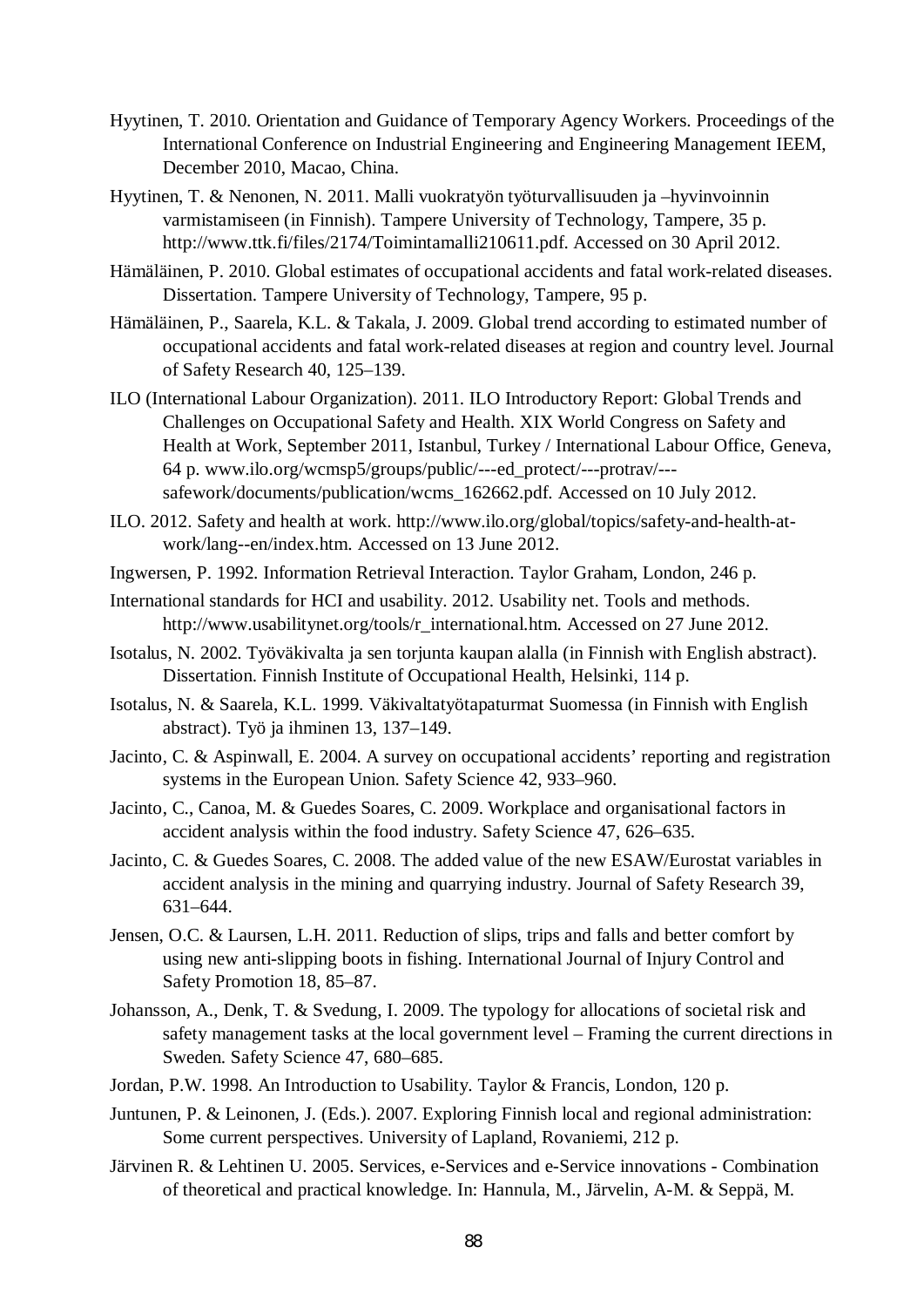(Eds.). Frontiers of e-business research 2004. Tampere University of Technology and University of Tampere, Tampere. pp. 78–89. http://einsurance.ebrc.info/news/eBRF\_article\_2004\_final\_RJ.pdf. Accessed on 27 June 2012.

- Kalliolinna, H. 2009. Kohti 0-työtapaturmaa: Opas kuntien ja seurakuntien turvallisuusjohtamisen tueksi (in Finnish). The Centre for Occupational Safety, 40 p.
- Karjalainen, A., Saarela, K.L., Vänskä, J. & Notkola, V. 2000. Työtapaturmat (in Finnish). In: Paananen, S. (Ed.). Työn vaarat 1999. Statistics Finland, Helsinki, pp.22–32.
- Kauppinen, T., Hanhela, R., Heikkilä, P., Kasvio, A., Lehtinen, S., Lindström, K., Toikkanen, J. & Tossavainen, A. (Eds.). 2007. Työ ja terveys Suomessa 2006 (in Finnish with English summary). Finnish Institute of Occupational Health, Helsinki, 462 p. http://www.ttl.fi/fi/verkkokirjat/tyo\_ja\_terveys\_suomessa/Sivut/default.aspx. Accessed on 21 August 2012.
- Keller, B. & Seifert, H. 2005. Atypical employment and flexicurity. Management Revue 16, 304–323.
- Kemmlert, K.. & Lundholm. L. 2001. Slips, trips and falls in different work groups with reference to age and from a preventive perspective. Applied Ergonomics 32, 149–153.
- Kirschenbaum, A., Oigenblick, L. & Goldberg, A.I. 2000. Wellbeing, work environment and work accidents. Social Science and Medicine 50, 631–639.
- Kjellén, U. 2000. Prevention of Accidents through Experience Feedback. Taylor & Francis, London, 424 p.
- Kostamo, L. 2009. Työvoiman vuokraus ja yksityinen työnvälitys Suomessa vuonna 2008 (in Finnish with English abstract). Ministry of Employment and the Economy, Helsinki. http://www.tem.fi/files/24240/Tyovoiman\_vuokraus\_ja\_yksityinen\_tyonvalitys\_Suomess a\_vuonna\_2008.pdf. Accessed on 4 June 2012.
- Krug, E.G., Dahlberg, L.L., Mercy, J.A., Zwi, A.B. & Lozano, R. (Eds.). 2002. World report on violence and health. World Health Organization, Geneva, 372 p. http://whqlibdoc.who.int/hq/2002/9241545615.pdf. Accessed on 21 August 2012.
- Kukkonen, S. & Karmavalo, T. 2004. Työtapaturmakirja: Työtapaturmien ja ammattitautien korvaus- ja vakuutusasiat (in Finnish). Finnish Financial and Insurance Publishing Ltd, Helsinki, 221 p.
- Laaksonen, M., Martikainen, P., Rahkonen, O. & Lahelma, E. 2008. Explanations for gender differences in sickness absence: Evidence from middle-aged municipal employees from Finland. Occupational and Environmental Medicine 65, 325–330.
- Laflamme, L. & Menckel, E. 1995. Aging and occupational accidents: A review of the literature of the last three decades. Safety Science 21, 145–161.
- Laine, M., Bamberg, J. & Jokinen, P. 2007. Tapaustutkimuksen käytäntö ja teoria (in Finnish). In: Laine, M., Bamberg, J. & Jokinen, P. (Eds.). Tapaustutkimuksen taito. Gaudeamus, Helsinki, pp. 9–38.
- Law, E.L-C., Roto, V., Hassenzahl, M., Vermeeren, A.P.O.S. & Kort, J. 2009. Understanding, Scoping and Defining User eXperience: A Survey Approach. Proceedings of Human Factors in Computing Systems conference CHI, April 2009, Boston, MA, USA.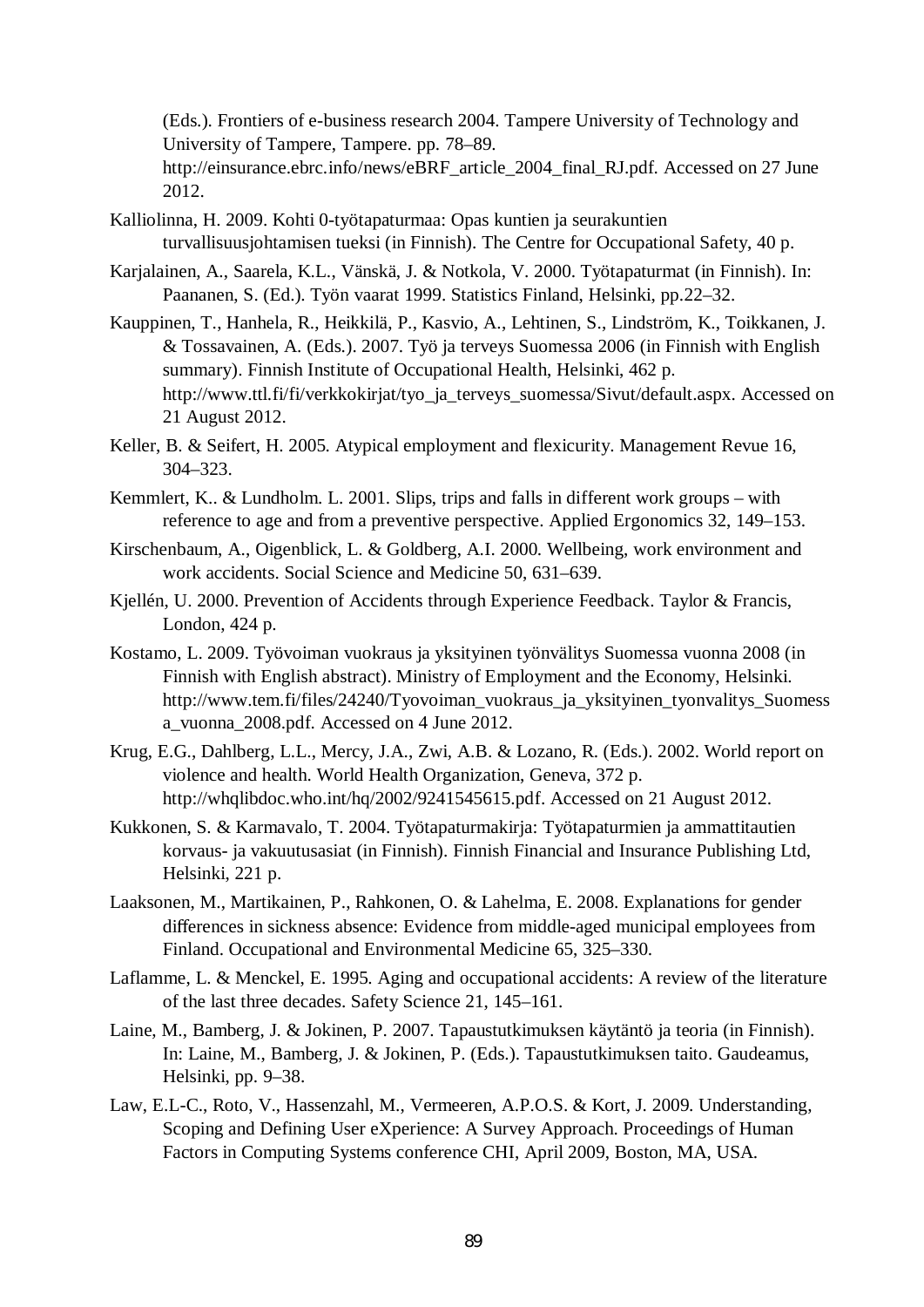- Leclercq, S. 2005. Prevention of so-called "accidents on the level" in occupational situations: A research project. Safety Science 43, 359–371.
- Leclercq, S. & Thouy, S. 2004. Systemic analysis of so-called 'accidents on the level' in a multi trade company. Ergonomics 47, 1282–1300.
- Leclercq, S., Thouy, S. & Rossignol, E. 2007. Progress in understanding processes underlying occupational accidents on the level based on case studies. Ergonomics 50, 59–79.
- Lehto, A.-M. & Sutela, H. 2008. Työolojen kolme vuosikymmentä. Työolotutkimusten tuloksia 1977–2008 (in Finnish). Statistics Finland, Helsinki, 228 p.
- Lipscomb, H.J., Glazner, J.E., Bondy, J., Guarini, K. & Lezotte, D. 2006. Injuries from slips and trips in construction. Applied Ergonomics 37, 267–274.
- Lim, Y. & Sato, K. 2003. Scenarios for Usability Evaluation: Using Design Information Framework and a Task Analysis Approach. Proceedings of the Congress of the International Ergonomics Association IEA, August 2003, Seoul, Korea. http://www.id.iit.edu/media/cms\_page\_media/54/lim\_sato\_iea.pdf. Accessed on 30 April 2012.
- Lin, Y-H., Chen, C-Y. & Luo, J-L. 2008. Gender and age distribution of occupational fatalities in Taiwan. Accident Analysis and Prevention 40, 1604–1610.
- Lind, S. & Kivistö-Rahnasto, J. 2008. Utilization of external accident information in companies' safety promotion. Case: Finnish metal and transportation industries. Safety Science 46, 802–814.
- Lockhart, T.E., Grönqvist, R. & Chang, W-R. 2005. Prevention of fall-related accidents. Safety Science 43, 355–357.
- Luukkonen, O. 2010. Työturvallisuuden edistäminen vuokratyössä ja yhteistyökäytännöt (in Finnish with English abstract). Master's thesis. Tampere University of Technology, Tampere, 84 p.
- Manka, M-L., Heikkilä-Tammi, K. & Vauhkonen, A. 2012. Työhyvinvointi ja tuloksellisuus: Henkilöstön arvoa kuvaavat tunnusluvut johtamisen tukena kunnassa (in Finnish). University of Tampere, Research and Education Centre Synergos, Tampere, 39 p. http://www.uta.fi/jkk/synergos/tyohyvinvointi/hakuopas\_netti.pdf. Accessed on 9 June 2012.
- Marttinen, J. & Raatikainen, J. 2009. Vuokratyövoimaselvitys: Yhteenveto (in Finnish). http://www.tyosuojelu.fi/upload/TiedoteVuokratyovoima18122009.pdf. Accessed on 4 June 2012.
- Mayhew, C. 2002. Occupational violence in industrialized countries: Types, incidence patterns and 'at risk' groups of workers. In: Gill, M., Fisher, B., Vaughan, B. (Eds.). Violence at work: Causes, patterns and prevention. Willan, Cullompton, pp. 21–40.
- McCall, B.P. & Horwitz, I.B. 2004. Workplace violence in Oregon: An analysis using workers' compensation claims from 1990–1997. Journal of Occupational and Environmental Medicine 46, 357–366.
- McGorry, R., DiDomenico, A. & Chang, C-C. 2010. The anatomy of a slip: Kinetic and kinematic characteristics of slip and non-slip matched trials. Applied Ergonomics 41, 41– 46.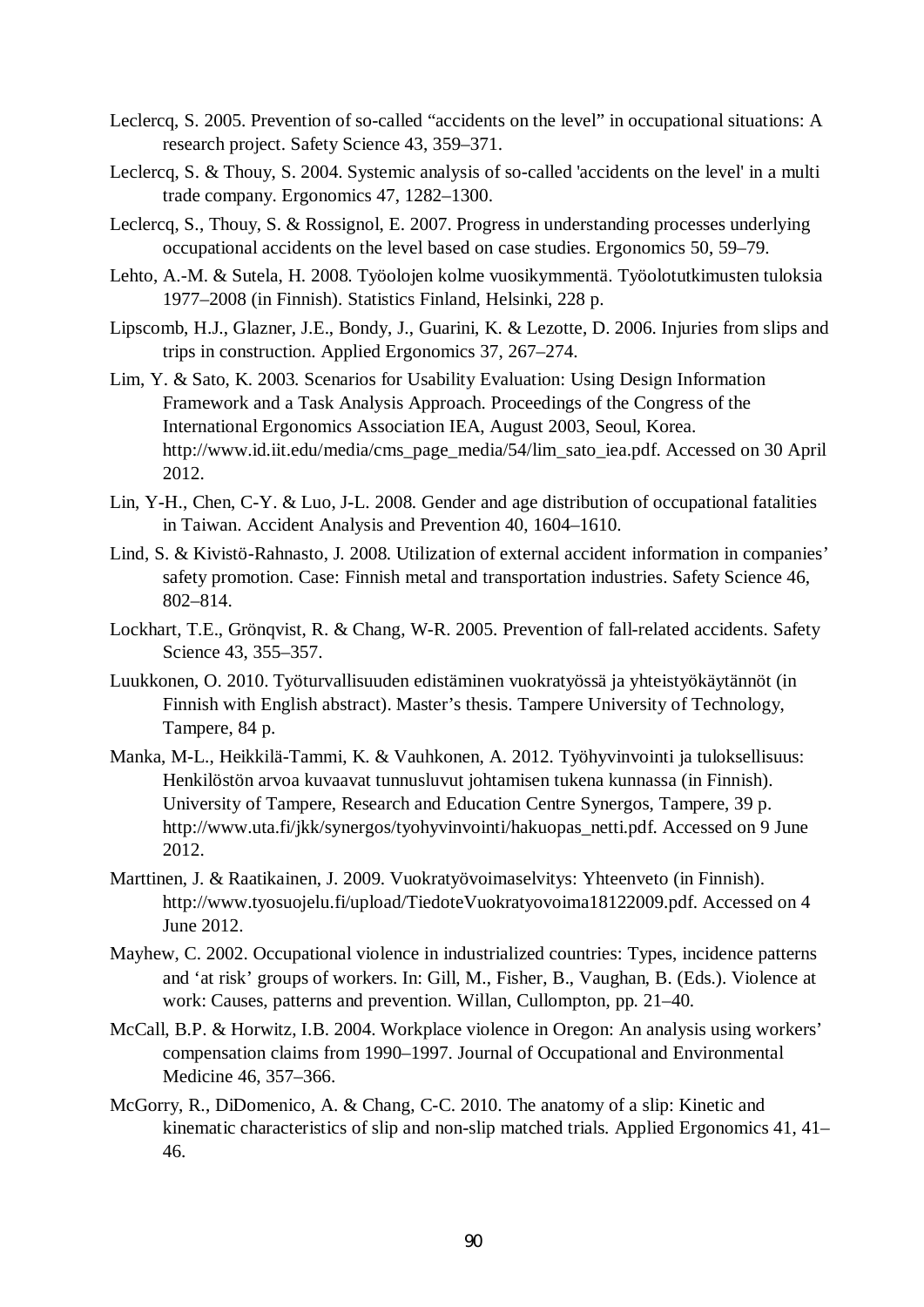- Meadow, C.T., Boyce, B.R. & Kraft, D.H. 2007. Text Information Retrieval Systems. Academic Press, Amsterdam, 371 p.
- Mehta, C. & Theodore, N. 2006. Workplace safety in Atlanta's construction industry: Institutional failure in temporary staffing arrangements. Working USA: The Journal of Labor and Society 9, 59–77.
- Merchant, J.A. & Lundell, J.A. 2001. Workplace violence intervention research workshop, April 5–7, 2000, Washington, DC. Background, rationale, and summary. American Journal of Preventive Medicine 20, 135–140.
- Metsämuuronen, J. 2006. Metodologian perusteet ihmistieteissä (in Finnish). In: Metsämuuronen, J. (Ed.). Laadullisen tutkimuksen käsikirja. International Methelp, Helsinki, pp. 16–78.
- Ministry of Employment and the Economy. 2012. Työvoiman käyttötapojen ja työn tekemisen muotojen muutostrendejä selvittävän ja kehittävän työryhmän väliraportti (in Finnish). Ministry of Employment and the Economy, Helsinki, 63 p. http://www.tem.fi/files/33054/TEMrap\_16\_2012.pdf. Accessed on 9 June 2012.

Ministry of Justice. 2008. Parisuhde- ja työpaikkaväkivalta ja pahoinpitelysäännökset (in Finnish). Ministry of Justice, Helsinki, 4p. http://www.om.fi/Satellite?blobtable=MungoBlobs&blobcol=urldata&SSURIapptype=Bl obServer&SSURIcontainer=Default&SSURIsession=false&blobkey=id&blobheadervalu e1=inline;%20filename=parisuhde-tyopaikkavakivaltatr.pdf&SSURIsscontext=Satellite%20Server&blobwhere=1243790103517&blobheaderna me1=Content-Disposition&ssbinary=true&blobheader=application/pdf. Accessed on 23 May 2012.

- Ministry of Social Affairs and Health. 2004. Occupational safety and health in Finland. Ministry of Social Affairs and Health, Tampere, 21 p. http://pre20090115.stm.fi/hm1101115401134/passthru.pdf. Accessed on 30 April 2012.
- Ministry of Social Affairs and Health. 2008. Työsuojelustrategian seurantaraportti 1998–2007 (in Finnish with English summary). Ministry of Social Affairs and Health, Helsinki, 64 p. http://www.stm.fi/c/document\_library/get\_file?folderId=39503&name=DLFE-6316.pdf. Accessed on 14 June 2012.
- Ministry of Social Affairs and Health. 2010a. Occupational safety and health in Finland. Ministry of Social Affairs and Health, Helsinki 33 p. http://www.stm.fi/c/document\_library/get\_file?folderId=1087418&name=DLFE-13602.pdf. Accessed on 30 April 2012.
- Ministry of Social Affairs and Health. 2010b. Työsuojelustrategian neljäs seurantaraportti (in Finnish with English summary). Ministry of Social Affairs and Health, Helsinki, 38 p. http://www.stm.fi/c/document\_library/get\_file?folderId=2765155&name=DLFE-15357.pdf. Accessed on 14 June 2012.
- Ministry of Social Affairs and Health. 2011a. Policies for the work environment and well-being at work until 2020. Ministry of Social Affairs and Health, Helsinki, 11 p. http://www.stm.fi/julkaisut/nayta/-/\_julkaisu/1566807#en. Accessed on 14 June 2012.
- Ministry of Social Affairs and Health. 2011b. Socially sustainable Finland 2020. Strategy for social and health policy. Ministry of Social Affairs and Health, Helsinki, 24 p. http://www.stm.fi/julkaisut/nayta/-/\_julkaisu/1550874. Accessed on 14 June 2012.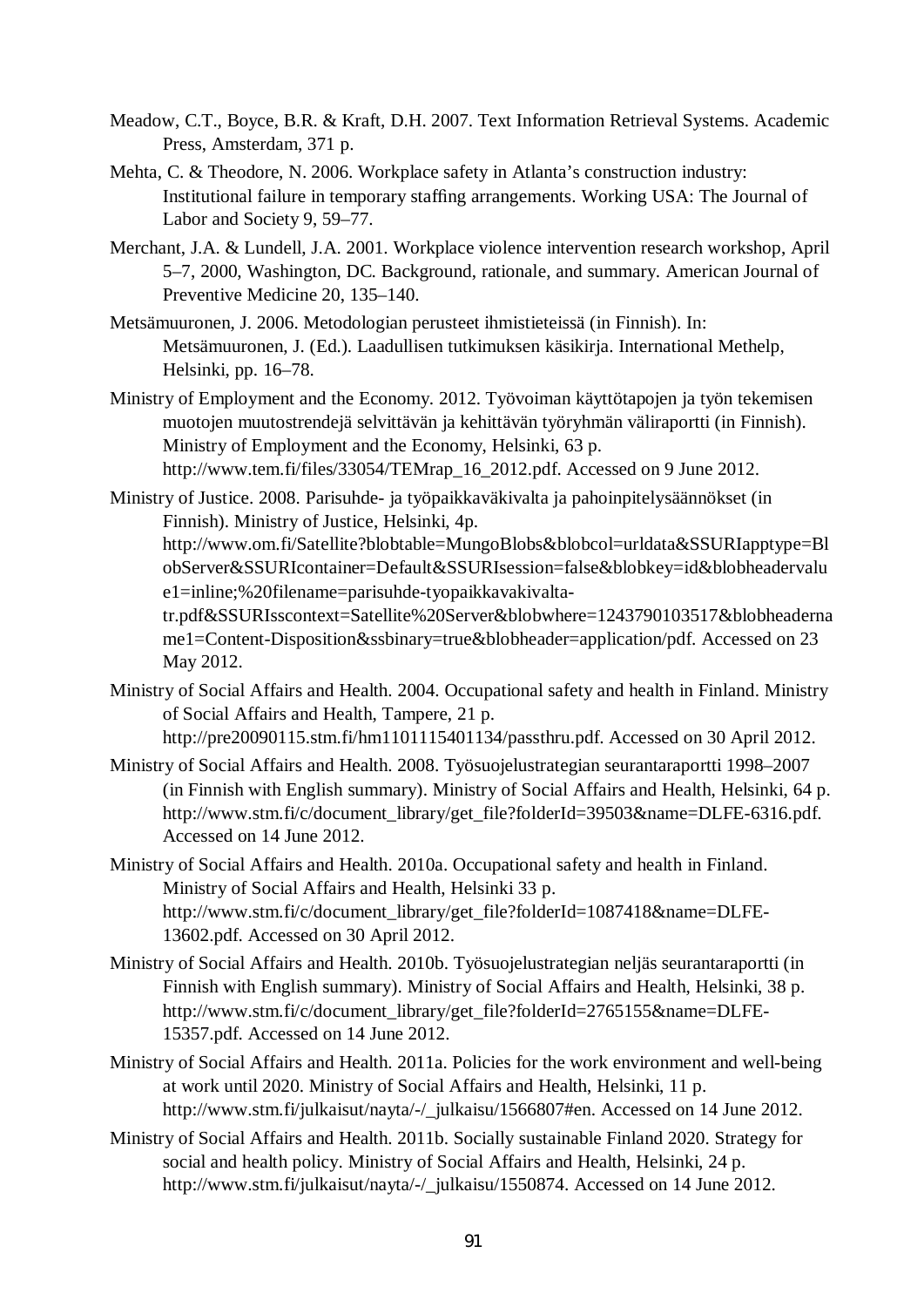- Morgan, D.L. 2007. Paradigms lost and pragmatism regained: Methodological implications of combining qualitative and quantitative methods. Journal of Mixed Methods Research 1, 48–76.
- Morris, J.A. 1999. Injury experience of temporary workers in manufacturing setting. Factors that increase vulnerability. Official Journal of the American Association of Occupational Health Nurses 47, 470–478.
- Nenonen, N. 2012. Kunta-alan työtapaturmat sekä ammattitaudit ja ammattitautiepäilyt vuonna 2009 (in Finnish). The Centre for Occupational Safety, 65 p. http://www.ttk.fi/files/2441/Kunta\_alan\_tyotapaturmat\_2009.pdf. Accessed on 4 May 2012.
- Nielsen, J. 1993. Usability Engineering. Academic Press, San Diego (CA), 362 p.
- Nilsen, P., Bourne, M. & Coggan, C. 2007a. Using local injury surveillance for communitybased injury prevention: An analysis of Scandinavian WHO Safe Community prevention and Canadian Safe Community Foundation programmes. International Journal of Injury Control and Safety Promotion 14, 35–43.
- Nilsen, P., Ekman, R., Stark Ekman, D., Ryen, L. & Lindqvist, K. 2007b. Effectiveness of community-based injury prevention: Long-term injury rate levels, changes, and trends for 14 Swedish WHO-designated safe communities. Accident Analysis and Prevention 39, 267–273.
- Nola, A., Cattaneo, G., Maiocchi, A., Gariboldi, C., Rocchi, R., Cavallaro, S., Loreto, B., Lanfredini, L. & Bassino, P. 2001. Occupational accidents in temporary work. La Medicina Del Lavoro 92, 281–285.
- Ollanketo, A. 2006. Työtapaturmailmoitusjärjestelmän laatutekijöitä ESAW-luokittelun kenttäkokemuksia ja muuttujapolkujen tarkastelua (in Finnish with English abstract). Master's thesis. University of Oulu, Oulu, 97 p.
- OSF (Official Statistics of Finland). 2006. Accident at work. Statistics Finland, Helsinki, 123 p.
- OSF. 2012a. Labour force survey. Statistics Finland, Helsinki. http://stat.fi/til/tyti/index\_en.html. Accessed on 26 April 2012.
- OSF. 2012b. Labour force survey, Employment and unemployment in 2011, Appendix table 35, Employees doing temporary agency work by sex and age in 2009–2011. Statistics Finland, Helsinki. http://www.stat.fi/til/tyti/2011/13/tyti\_2011\_13\_2012-03- 09\_tau\_035\_en.html. Accessed on 9 June 2012.
- OSF. 2012c. Local government sector wages and salaries. Statistics Finland, Helsinki. http://stat.fi/til/ksp/index\_en.html. Accessed on 26 April 2012.
- OSF. 2012d. Occupational accident statistics: Two out of three commuting accidents occur to women. Statistics Finland, Helsinki. http://stat.fi/til/ttap/2010/ttap\_2010\_2012-05- 24 tie 001 fi.html. Accessed on 15 June 2012.
- OSF. 2012e. Työtapaturmat: Palkansaajille työpaikalla vuonna 2010 sattuneet tapaturmat (in Finnish). Statistics Finland, Helsinki. http://stat.fi/til/ttap/2010/ttap\_2010\_2012-05- 24 kat 001 fi.html. Accessed on 15 June 2012.
- Oulasvirta, A. 2011. Mitä on ihmisen ja tietokoneen vuorovaikutus (in Finnish)? In: Oulasvirta, A. (Ed.). Ihmisen ja tietokoneen vuorovaikutus. Gaudeamus, Helsinki, 320 p.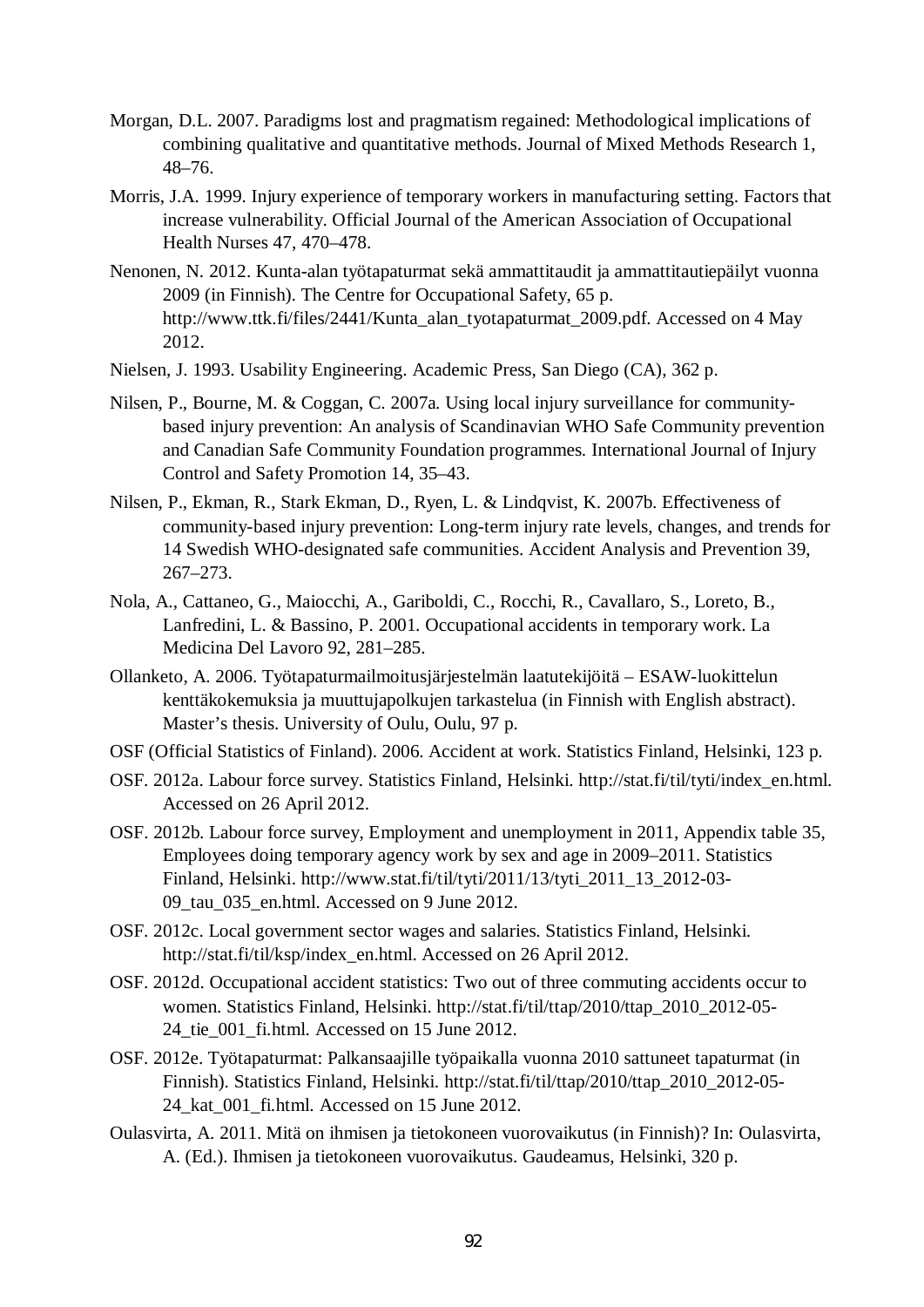- Parent-Thirion, A., Macías, E F., Hurley, J. & Vermeylen, G. 2007. Fourth European Working Conditions Survey. Office for Official Publications of the European Communities, Luxembourg, 139 p. http://www.eurofound.europa.eu/pubdocs/2006/98/en/2/ef0698en.pdf. Accessed on 2 May 2012.
- Patton, M.Q. 1990. Qualitative Research and Evaluation Methods. Sage, Newbury Park, 532 p.
- Peek-Asa, C., Howard, J., Vargas, L. & Kraus, J.F. 1997. Incidence of non-fatal workplace assault injuries determined from employer's reports in California. Journal of Occupational and Environmental Medicine 39, 44–50.
- Peek-Asa, C., Runyan, C.W. & Zwerling, C. 2001. The role of surveillance and evaluation research in the reduction of violence against workers. American Journal of Preventive Medicine 20, 141–148.
- Pekka, T., Kaartinen, R. & Forma, P. 2011. Kuntajohtajien työhyvinvointi 2011 (in Finnish). The Local Government Pensions Institution, Helsinki, 40 p. http://www.google.fi/url?sa=t&rct=j&q=kuntajohtajien%20ty%C3%B6hyvinvointi%202 011%20&source=web&cd=1&cad=rja&ved=0CEMQFjAA&url=https%3A%2F%2Fww w.keva.fi%2Ffi%2Fjulkaisut%2FSivut%2Ftutkimusjulkaisut.aspx%3FfileName%3Dkunt ajohtajien\_tyohyvinvointi\_2011.pdf&ei=KLgzUKHIH\_GP4gT-6ICIAQ&usg=AFQjCNGCnm5hT4gFB0CTKZa2oVgn6GyLhQ. Accessed on 21 August 2012.
- Persona, A., Battini, D., Faccio, M., Bevilacqua, M. & Ciarapica, F.E. 2006. Classification of occupational injury cases using the regression tree approach. International Journal of Reliability, Quality and Safety Engineering 13, 171–191.
- Pietiläinen, R. 2008. Työturvallisuuslaki: Soveltamisopas (in Finnish). Finnish Institute of Occupational Health, Helsinki, 149 p.
- Piha, K., Martikainen, P., Rahkonen, O., Roos, E. & Lahelma, E. 2007. Trends in socioeconomic differences in sickness absence among Finnish municipal employees 1990–99. Scandinavian Journal of Public Health 35, 348–255.
- Piispa, M. & Hulkko, L. 2010. Työväkivallan riskiammatit (in Finnish). The Centre for Occupational Safety, 20 p. http://www.ttk.fi/files/1527/Tyovakivallan\_riskiammatit\_raportti\_1\_2010\_TTK.pdf. Accessed on 23 May 2012.
- Platt, J. 1992. "Case study" in American methodological thought. Current Sociology 40, 17–48.
- Preece, J., Rogers, Y. & Sharp, H. 2002. Interaction Design: Beyond Human–Computer Interaction. John Wiley, New York, 519 p.
- Quinlan, M., Mayhew, C. & Bohle, P. 2001. The global expansion of precarious employment, work disorganization, and consequences for occupational health: A review of recent research. International Journal of Health Services 31, 335–414.
- Quinlan, M., Muntaner, C., Solar, O., Vergara, M., Eijkemans, G., Santana, V., Chung, H., Castedo, A. & Benach, J. 2010. Policies and interventions on employment relations and health inequalities. International Journal of Health Services 40, 297–307.
- Rajala, H-K. & Väyrynen, S. 2010. Constructing "core stories" for contributing practical safety actions in industrial units. Safety Science 48, 1393–1401.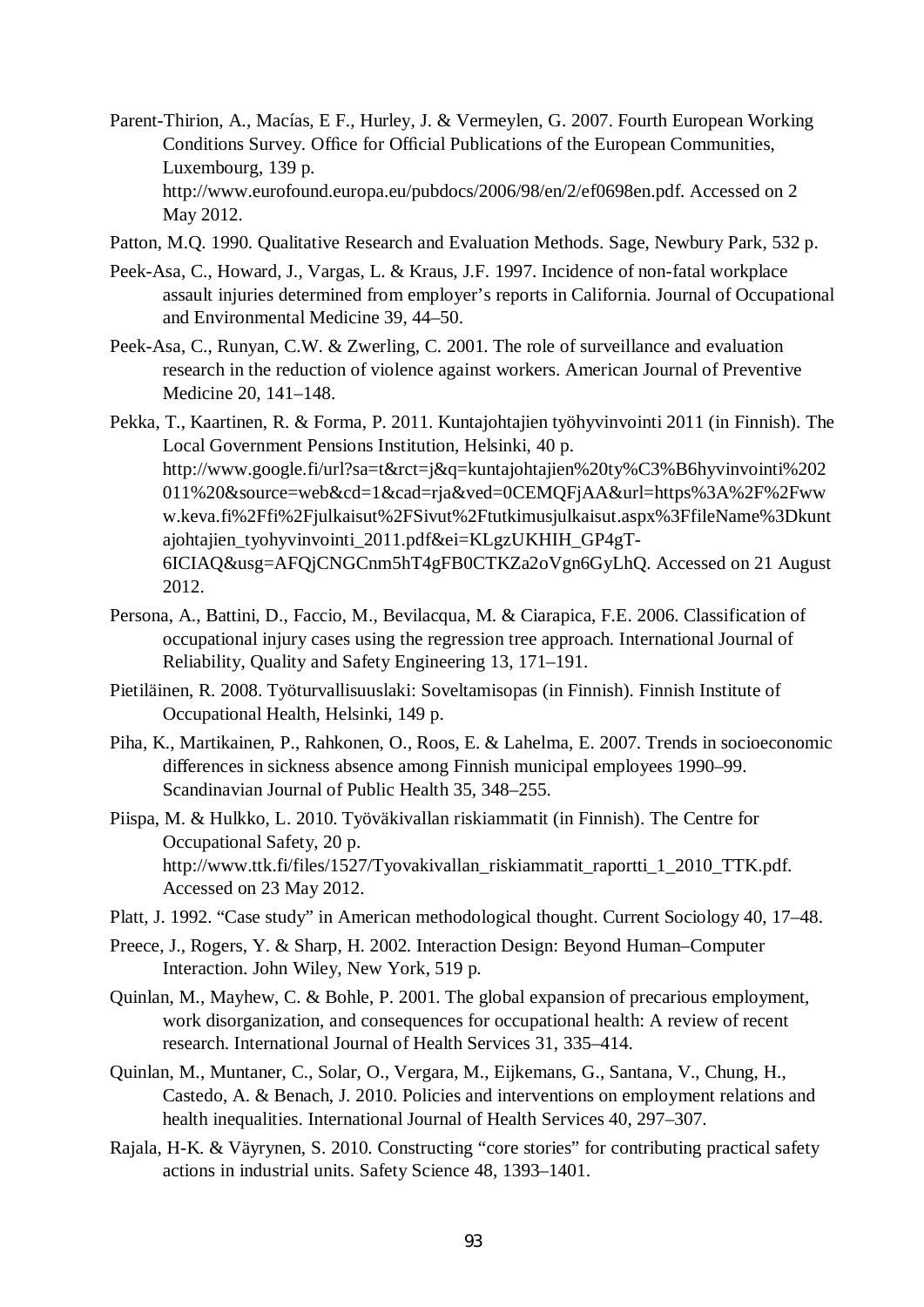- Rauscher, K.J. 2008. Workplace violence against adolescent workers in the US. American Journal of Industrial Medicine 51, 539–544.
- Rautio, S. (Ed.). 2006. The world of Finnish local and regional authorities. The Association of Finnish Local and Regional Authorities, Helsinki, 48 p.
- Redfern, M.S., Cham, R., Gielo-Perczak, K., Grönqvist, R., Hirvonen, M., Lanshammar, H., Marpet, M., Pai, C.Y. & Powers, C. 2001. Biomechanics of slips. Ergonomics 44, 1138– 1166.
- Robson, C. 2002. Real World Research: A Resource for Social Scientists and Practitioner-Researchers. Blackwell, Oxford, 599 p.
- Rohrer, C. 2008. When to use which user experience research methods? Useit.com. http://www.useit.com/alertbox/user-research-methods.html. Accessed on 5 December 2012.
- Ronkainen, S., Pehkonen, L., Lindblom-Ylänne, S. & Paavilainen, E. 2011. Tutkimuksen voimasanat (in Finnish). WSOYpro, Helsinki, 198 p.
- Rosson, M.B. & Carroll, J.M. 2008. Scenario-based design. In: Sears, A. & Jacko, J.A. (Eds.). The human–computer interaction handbook: Fundamentals, evolving technologies and emerging applications. Lawrence Erlbaum Associates, New York, pp. 1032–1050.
- Runyan, C.W. 2001. Moving forward with research on the prevention of violence against workers. American Journal of Preventative Medicine 20, 169–172.
- Räsänen, T. 2007. Management of occupational safety and health information in Finnish production companies. Dissertation. Finnish Institute of Occupational Health, Helsinki, 169 p.
- Saarela, K.L., Nenonen, N. & Hyytinen, T. 2012. Development of a Model for Ensuring Health, Safety and Well-Being in Temporary Agency Work. Proceedings of the International Conference on Occupational Risk Prevention ORP, May 2012, Bilbao, Spain.
- Saha, A., Kulkarni, PK., Chaudhuri, R. & Saiyed, H. 2005. Occupational injuries: Is job security a factor? Indian Journal of Medical Sciences 59, 375–381.
- Saha, A., Ramnath, T., Chaudhuri, R.N. & Saiyed, H.N. 2004. An accident-risk assessment study of temporary piece rated workers. Industrial Health 42, 240–245.
- Salminen, S. 1997. Violence in the workplaces in Finland. Journal of Safety Research 28, 123– 131.
- Salminen, S. 2004a. Have young workers more injuries than older ones? An international literature review. Journal of Safety Research 35, 513–521.
- Salminen, S. 2004b. Tapaturmavaarat (In Finnish with English summary). In: Kauppinen, T., Hanhela, R., Heikkilä, P., Lehtinen, S., Lindström, K., Toikkanen, J. & Tossavainen, A. (Eds.). Työ ja Terveys Suomessa 2003. Finnish Institute of Occupational Health, Helsinki, pp. 47–51.
- Salminen, S. 2010. Tapaturmat ja fyysinen väkivalta (in Finnish). In: Perkiö-Mäkelä, M., Hirvonen, M., Elo, A-L., Kandolin, I., Kauppinen, K., Kauppinen, T., Ketola, R. & Viluksela, M. Työ ja terveys –haastattelututkimus 2009. Finnish Institute of Occupational Health, Helsinki, p. 14. http://www.ttl.fi/fi/verkkokirjat/tyo\_ja\_terveys\_suomessa/Documents/tyo\_ja\_terveys\_haa stattelututkimus\_2009.pdf. Accessed on 8 June 2012.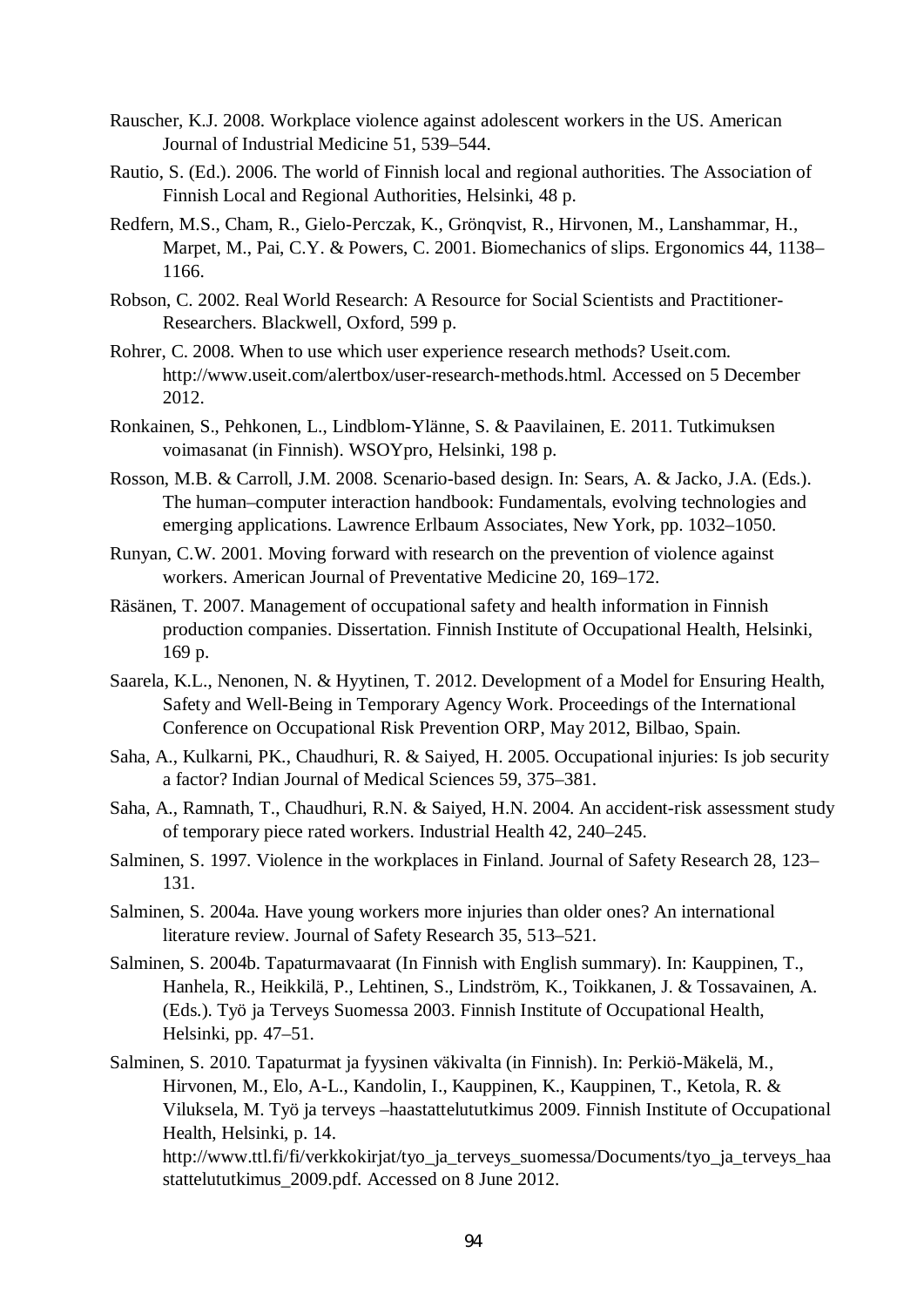- Salminen, S., Ruotsala, R., Vorne, J. & Saari, J. 2007. Työturvallisuuslain toimeenpano työpaikoilla: Selvitys uudistetun työturvallisuuslain vaikutuksista työpaikkojen työturvallisuustoimintaan (in Finnish with English summary). Ministry of Social Affairs and Health, Helsinki, 119 p. http://pre20090115.stm.fi/el1174044963473/passthru.pdf. Accessed on 13 June 2012.
- Saloniemi, A. & Salminen, S. 2010. Do fixed-term workers have a higher injury rate? Safety Science 48, 693–697.
- SFS-EN ISO 9241-11. 2000. Ergonomic requirements for office work with visual display terminals (VDTs) – Part 11: Guidance on usability. Finnish Standards Association, Helsinki, 43 p.
- SFS-EN ISO 9241-210. 2010. Ergonomics of human-system interaction Part 210: Humancentred design for interactive systems. Finnish Standards Association, Helsinki, 65 p.
- Sinkkonen, I., Kuoppala, H., Parkkinen, J., & Vastamäki, R. 2006. Käytettävyyden psykologia (in Finnish). Edita Oy, Helsinki, 254 p. http://www.adage.fi/uploads/pdf/Kaytettavyyden\_psykologia.pdf. Accessed on 21 May 2012.
- Siiki, p., Häkkinen, K., Hollmén, J., Liivala, R., Lanttola, P., Auvinen, E., Ilveskivi, P., Mäkinen, A-M. & Valtonen, S. 2009. 40 p. Työturvallisuussäännöksiä valmistelevalle neuvottelukunnalle (in Finnish). http://www.pardia.fi/@Bin/872200/Vakivallan+uhka+Final\_240309.pdf. Accessed on 23 May 2012.
- Sirén, R., Aaltonen, M. & Kääriäinen, J. 2010. Suomalaisten väkivaltakokemukset 1980–2009 (in Finnish). National Research Institute of Legal Policy, Helsinki, 42 p. http://www.optula.om.fi/Etusivu/Julkaisut/Kriminologisentutkimusyksikonjulkaisut/1266 334264756. Accessed on 21 August 2012.
- Sirén, R., Kivivuori, J., Kääriäinen, J. & Aaltonen, M. 2007. Suomalaisten kokema väkivalta 1980-2006 (in Finnish), National Research Institute of Legal Policy, Helsinki, 34 p. http://www.optula.om.fi/1210772814270. Accessed on 21 August 2012.
- Statistics Finland. 2012. Classification of occupations 2001. Statistics Finland, Helsinki. http://stat.fi/meta/luokitukset/ammatti/001-2001/index\_en.html. Accessed on 5 December 2012.
- Statistics Finland. 2012. Standard Industrial Classification 2002. Statistics Finland, Helsinki. http://stat.fi/meta/luokitukset/toimiala/001-2002/index\_en.html. Accessed on 5 December 2012.
- Storrie, D. 2002. Temporary agency work in the European Union. Office for Official Publications of the European Communities, Luxembourg, 110 p. http://www.eurofound.europa.eu/pubdocs/2002/02/en/1/ef0202en.pdf. Accessed on 3 May 2012.
- Strömgren, M. & Andersson, R. 2010. The usage of safety management tools in Swedish municipalities. Safety Science 48, 288–295.
- Tervakari, A-M., Silius, K., Huhtamäki, J., Kaikuvuo, I. & Isännäinen, V. 2007. Vakuutuspalveluiden verkkosivustojen käyttökelpoisuuden arvioiminen (in Finnish). Tampere University of Technology, Hypermedia Laboratory, 81 p.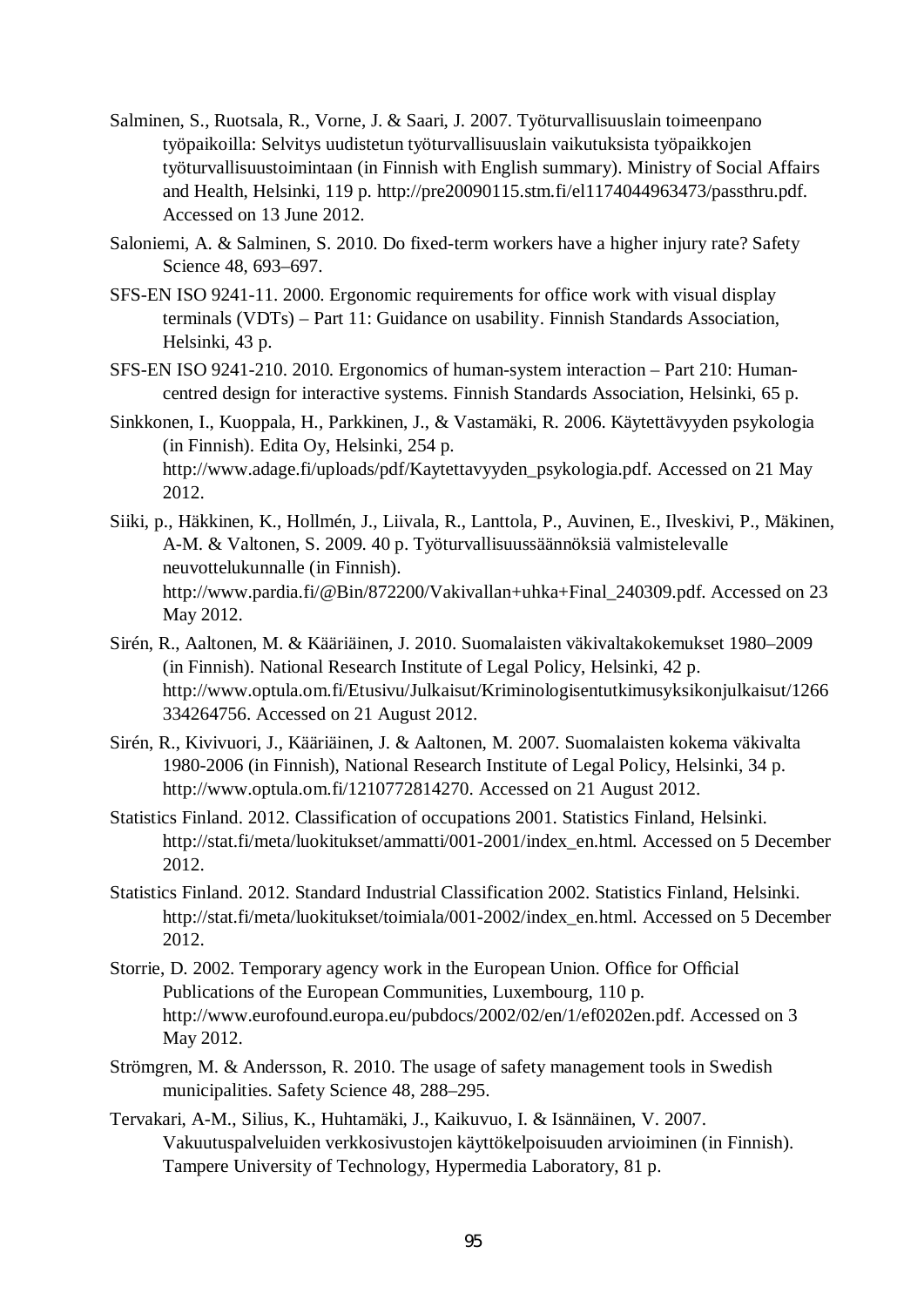http://einsurance.ebrc.info/news/Tervakari\_et\_al-eInsurance2-tutkimusraportti\_2007.pdf. Accessed on 30 April 2012.

- The Association of Finnish Local and Regional Authorities. 2012a. Local authorities. http://www.localfinland.fi/en/authorities/Pages/default.aspx. Accessed on 3 June 2012.
- The Association of Finnish Local and Regional Authorities. 2012b. Municipal personnel. http://www.localfinland.fi/en/authorities/municipal-personnel/Pages/default.aspx. Accessed on 3 June 2012.
- The Finnish public sector as employer. 2006. Ministry of Finance, Commission for Local Authority Employers, Helsinki, 19 p. http://www.vm.fi/vm/en/04\_publications\_and\_documents/01\_publications/06\_state\_empl oyers office/ho eupj enkku netti.pdf. Accessed on 3 June 2012.
- Tucker, D. 2002. 'Precarious' non-standard employment A review of the literature. Labour Market Policy Group, Department of Labour, Wellington, 78 p. http://www.dol.govt.nz/pdfs/PrecariousNSWorkLitReview.pdf. Accessed on 4 June 2012.
- USDL. 2009. Workplace injuries and illnesses 2008. Bureau of Labor Statistics, Washington, DC, 28 p. http://www.bls.gov/news.release/archives/osh\_10292009.pdf. Accessed on 3 June 2012.
- USDL. 2010a. Nonfatal occupational injuries and illnesses requiring days away from work, 2008. Bureau of Labor Statistics, Washington, DC, 29 p. http://www.bls.gov/news.release/archives/osh2\_02242010.pdf. Accessed on 6 June 2012.
- USDL. 2010b. Nonfatal occupational injuries and illnesses requiring days away from work, 2009. Bureau of Labor Statistics, Washington, DC, 37 p. http://www.bls.gov/news.release/archives/osh2\_11092010.pdf. Accessed on 6 June 2012.
- USDL. 2010c. Workplace injuries and illnesses 2009. Bureau of Labor Statistics, Washington, DC, 28 p. http://www.bls.gov/news.release/archives/osh 10212010.pdf. Accessed on 3 June 2012.
- USDL. 2011a. National census of fatal occupational injuries in 2010 (Preliminary results). Bureau of Labor Statistics, Washington, DC, 13 p. http://www.bls.gov/news.release/pdf/cfoi.pdf. Accessed on 7 June 2012.
- USDL. 2011b. Nonfatal occupational injuries and illnesses requiring days away from work, 2010. Bureau of Labor Statistics, Washington, DC, 32 p. http://www.bls.gov/news.release/pdf/osh2.pdf. Accessed on 6 June 2012.
- USDL. 2011c. Workplace injuries and illnesses 2010. Bureau of Labor Statistics, Washington, DC, 29 p http://www.bls.gov/news.release/pdf/osh.pdf. Accessed on 3 June 2012.
- Vartiainen, M., Leskinen, T., Grönqvist, R., Forsman, P., Plaketti, P., Nieminen, K., Toppila, E. & Takala, E.P. 2009. Liukuesteiden ja nastakenkien tehokkuus kaatumisten ehkäisyssä: laboratoriotutkimus jäällä (in Finnish with English abstract). Finnish Institute of Occupational Health, Helsinki, 29 p. http://www.ttl.fi/fi/tyoturvallisuus\_ja\_riskien\_hallinta/tapaturmien\_ehkaisy/tutkimuksia\_t

yoturvallisuudesta/Documents/liukueste\_loppuraportti.pdf. Accessed on 2 June 2012.

Viitasara, E. 2004. Violence in caring: Risk factors, outcomes and support. Dissertation. National Institute for Working Life, Stockholm, 67 p.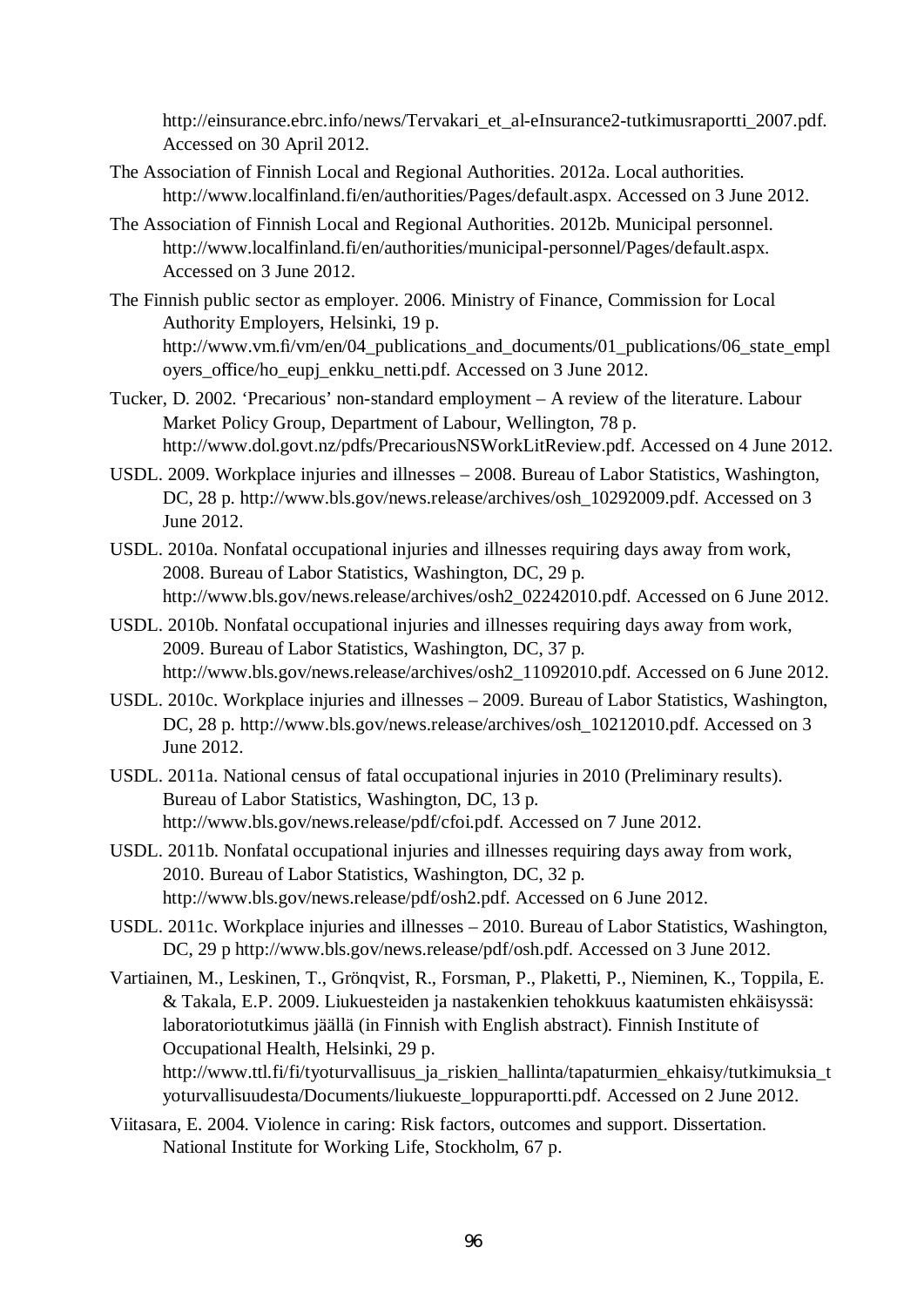- Vingård, E., Lindberg, P., Josephson, M., Voss, M., Heijbel, B., Alfredsson, L., … & Nygren, Å. 2005. Long-term sicklisting among women in the public sector and its associations with age, social situation, lifestyle, and work factors: A three-year follow-up study. Scandinavian Journal of Public Health 33, 370–375.
- Virtanen, M., Kivimäki, M., Joensuu, M., Virtanen, P., Elovainio, M. & Vahtera, J. 2005. Temporary employment and health: A review. International Journal of Epidemiology 34, 610–622.
- Voss, M., Stark, S., Alfredsson, L., Vingård, E. & Josephson, M. 2008. Comparisons of selfreported and register data on sickness absence among public employees in Sweden. Occupational and Environmental Medicine 65, 61–67.
- Väisänen, J. 2010. The potential and usage of search engine marketing (SEM) in Finnish SMEs. Dissertation. Tampere University of Technology, Tampere, 196 p.
- Väyrynen, S., Nevala, N. & Päivinen, M. 2004. Ergonomia ja käytettävyys suunnittelussa (in Finnish). Teknologiainfo Teknova, Helsinki, 336 p.
- Wang, H-S., Yeh, W-C., Huang, P-C. & Chang, W-W. 2009. Using association rules and particle swarm optimization approach for part change. Expert Systems with Applications 36, 8178–8184.
- Wassel, J.T. 2009. Workplace violence intervention effectiveness: A systematic literature review. Safety Science 47, 1049–1055.
- Welander, G., Svanström, L. & Ekman, R. 2000. Safety promotion: An introduction. Karolinska Institutet, Department of Public Health Sciences, Division of Social Medicine, Stockholm, 134 p.
- WHO. 1998. Safety and Safety Promotion: Conceptual and Operational Aspects. WHO Collaborating Center on Community Safety Promotion, Stockholm, 24 p. http://www.phs.ki.se/csp/pdf/Publications/safety\_promotion1998%20.pdf. Accessed on 5 July 2012.
- Wynne, R., Clarkin, N., Cox T. & Griffiths, A. 1997. Guidance on the prevention of violence at work. European Commission, DG V, Luxembourg 51 p.
- Yin, R.K. 2003. Case Study Research: Design and Methods. Sage Publications, Thousand Oaks London, 181 p.
- Yoon, H. & Lockhart, T.E. 2006. Nonfatal occupational injuries associated with slips and falls in the United States. International Journal of Industrial Ergonomics 36, 83–92.
- Zviran, M., Pliskin, N. & Levin, R. 2005. Measuring user satisfaction and perceived usefulness in the ERP context. Journal of Computer Information Systems 3, 43–52.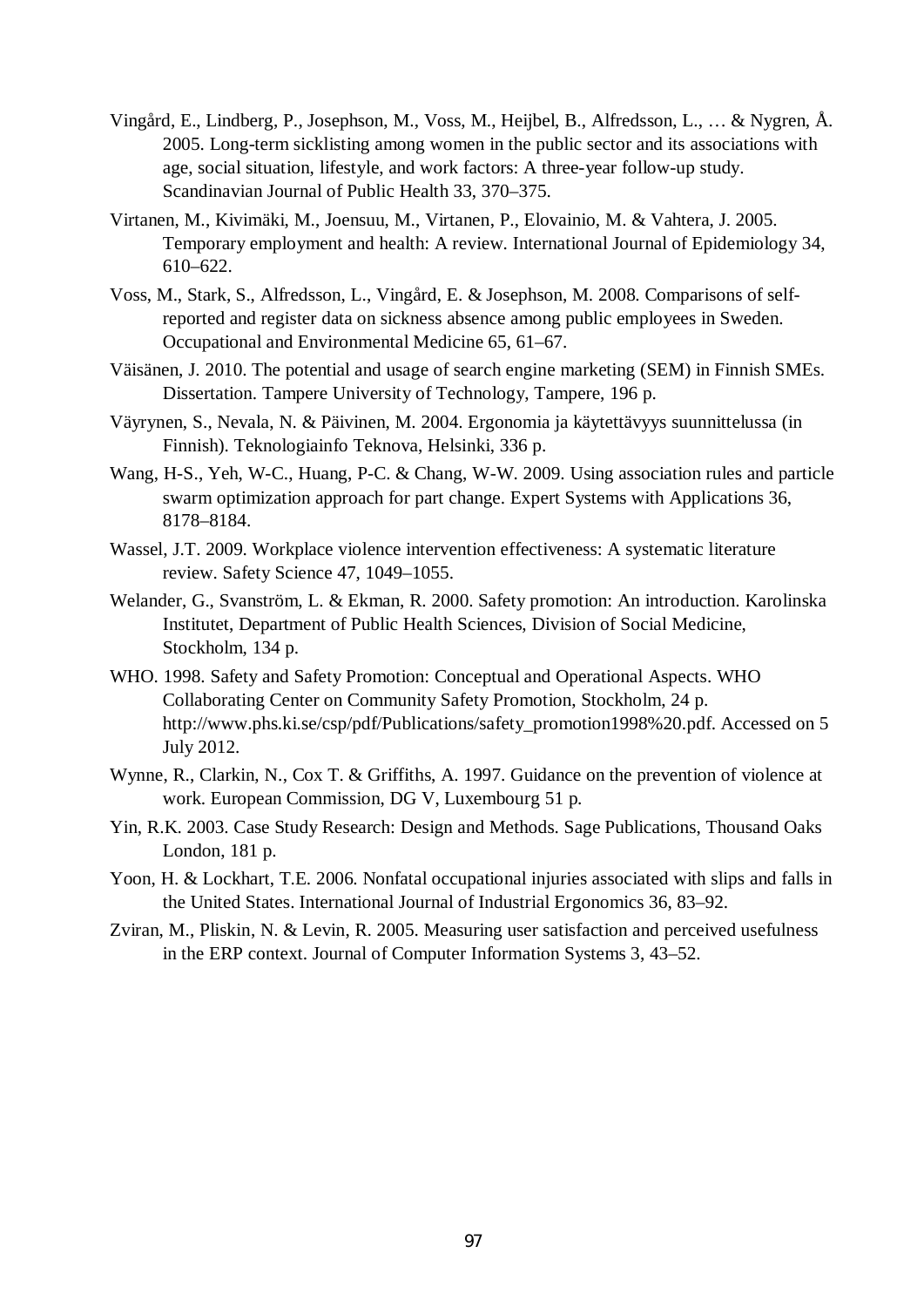# **THE FAII DATABASE USER QUESTIONNAIRE**

#### GENERAL QUESTIONS RELATED TO THE FAII DATABASE WEB-APPLICATION USE

Have you participated in the FAII database web-application user training?

- Ƒ Yes
- Ƒ No

How often do you use the FAII database web application?

- Ƒ Daily
- Ƒ Weekly
- Ƒ Monthly
- $\Box$  A couple of times a year
- $\Box$  More sparsely
- $\Box$  Not at all

Choose three of the most important reasons in order of importance as to why you have not used the FAII database web application (at all or more often)

|                                                                          | The most<br>important | Second most<br>important | Third most<br>important |
|--------------------------------------------------------------------------|-----------------------|--------------------------|-------------------------|
| I have not needed the application                                        |                       |                          | Е                       |
| Someone else is using the application for me                             | П                     |                          | г                       |
| I have not remembered that I am able to use the application              | П                     |                          | Е                       |
| The information I have needed has not been found from the<br>application | П                     |                          | Е                       |
| I have not known how to use the application                              | П                     |                          | Е                       |
| It has been difficult to use the application                             | П                     |                          | г                       |
| The application has not functioned when I wanted to use it               |                       |                          | г                       |
| Other reason                                                             |                       |                          | г                       |

If you chose other reason, what other reason have you had?

### For what purpose do you usually retrieve information from the FAII database web application?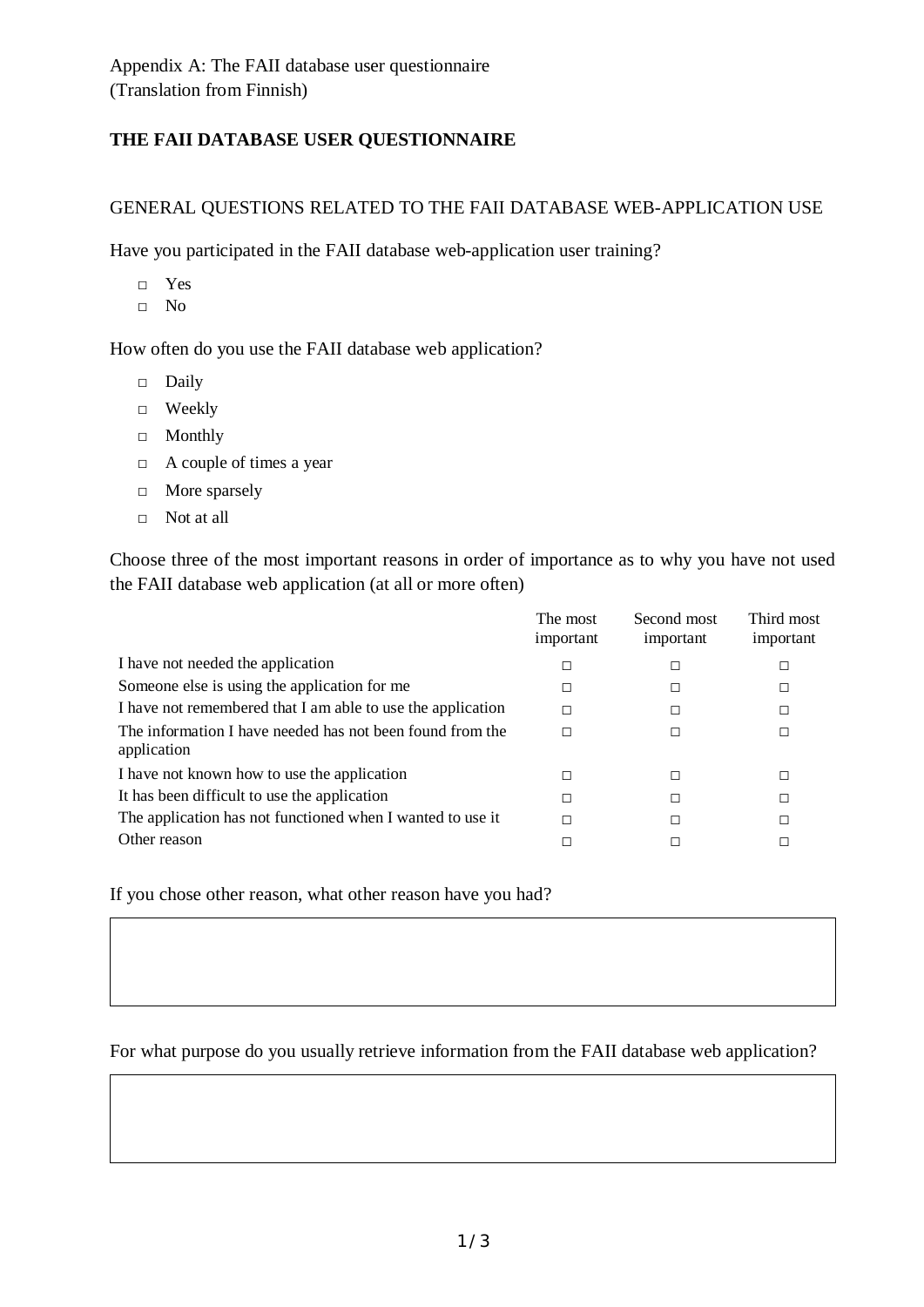## USER EXPERIENCE

How satisfied are you with the following statements concerning the FAII database web application?

(1=Very dissatisfied, …, 5=Very satisfied)

Use the alternative "I don't know" only if you do not have experience with the statement in question

|        | $\overline{2}$ | 3 | 4 | 5      | Don't know |
|--------|----------------|---|---|--------|------------|
| П      |                | П | □ | $\Box$ | □          |
| П      | П              | П | П | П      | □          |
| П      |                | П | П | П      | П          |
| П      | П              | П | П | $\Box$ | $\Box$     |
| П      |                | П | П | □      | $\Box$     |
| П      |                | П | г | П      | □          |
| $\Box$ |                | П | г | П      | П          |
| П      | г              | П | П | П      | □          |
| П      | П              | П | П | П      | □          |
| П      | П              | П | П | П      | П          |
| П      |                | П | П | П      | П          |
|        |                | г | г | П      | П          |
|        |                |   |   |        |            |

What is your opinion on the following statements concerning the FAII database web application? (1=Strongly disagree, …, 5=Strongly agree)

Use the alternative "I don't know" only if you do not have experience with the statement in question

|                                                                                                      | 1      | $\overline{2}$ | 3      | 4      | 5      | Don't know |
|------------------------------------------------------------------------------------------------------|--------|----------------|--------|--------|--------|------------|
| It is easy to learn how to retrieve information in the application                                   | $\Box$ | $\Box$         | $\Box$ | $\Box$ | П      | $\Box$     |
| The operating time of the application is too short                                                   | $\Box$ | $\Box$         | $\Box$ | $\Box$ | $\Box$ | $\Box$     |
| There are too many disruptive interruptions in the functioning of<br>the application                 | $\Box$ | $\Box$         | $\Box$ | $\Box$ | $\Box$ | $\Box$     |
| It is easy to find the desired functions in the application                                          | $\Box$ | $\Box$         | $\Box$ | $\Box$ | $\Box$ | $\Box$     |
| It is difficult to navigate between different functions                                              | $\Box$ | П              | $\Box$ | $\Box$ | $\Box$ | $\Box$     |
| There are sufficient predefined information-retrieval alternatives in<br>the application             | $\Box$ | $\Box$         | $\Box$ | $\Box$ | $\Box$ | $\Box$     |
| Predefined information-retrieval alternatives are well suitable for<br>my purposes                   | $\Box$ | $\Box$         | $\Box$ | $\Box$ | $\Box$ | $\Box$     |
| It is difficult to understand the meaning of the classification<br>variables used in the application | $\Box$ | $\Box$         | $\Box$ | $\Box$ | $\Box$ | $\Box$     |
| It is easy to form tables/reports in the application                                                 | $\Box$ | $\Box$         | $\Box$ | $\Box$ | $\Box$ | $\Box$     |
| It is easy to get help in application use from the administrators                                    | $\Box$ | $\Box$         | $\Box$ | $\Box$ | П      | $\Box$     |
| It is difficult to use the application                                                               | П      | $\Box$         | $\Box$ | $\Box$ | $\Box$ | $\Box$     |
| The appearance of the application is disorganised                                                    | $\Box$ | П              | $\Box$ | $\Box$ | $\Box$ | $\Box$     |
| There is enough additional material available on the info page                                       | $\Box$ | П              | $\Box$ | $\Box$ | П      | $\Box$     |
| The content of the information I have retrieved from the<br>application has met my expectations      | $\Box$ | П              | $\Box$ | $\Box$ | $\Box$ | $\Box$     |
| The abbreviations used for the classification variables are useful                                   | $\Box$ | П              | $\Box$ | $\Box$ | $\Box$ | $\Box$     |
| There are enough instructions available on application use                                           | $\Box$ | $\Box$         | $\Box$ | $\Box$ | $\Box$ | $\Box$     |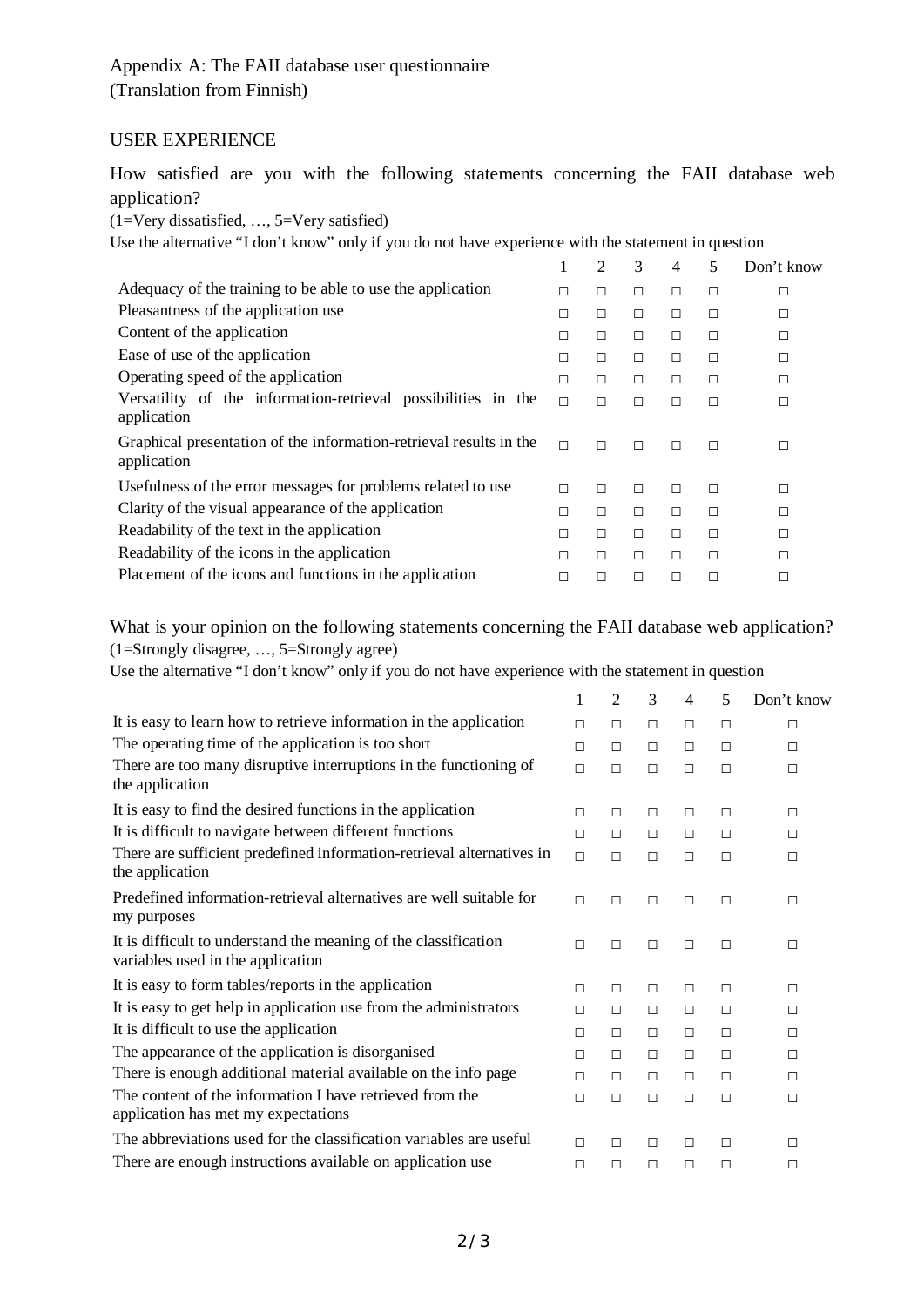What kind of information that you desired were you not able to retrieve from the FAII database web application?

Have you had problems in using the FAII database web application?

- $\Box$  Not at all
- Ƒ Rarely
- Ƒ Often

What kind of problems have you had when using the FAII database web application?

# DEVELOPMENT

How should the FAII database web application be developed?

# BACKGROUND INFORMATION

Gender

- Ƒ Male
- Ƒ Female

Year of birth  $\blacksquare$ 

Organisation where you are working at the moment?

- Ƒ Occupational Safety and Health Department of the Ministry of Social Affairs and Health
- Ƒ Occupational Safety and Health Inspectorates
- $\Box$  Labour market organisation
- $\Box$  The Centre For Occupational Safety
- $\Box$  Research or education institution
- $\Box$  Insurance company
- $\Box$  Other organisation, if so, what?

How often do you use search engines (for example Internet search machines, library databases)?

- Ƒ Daily
- Ƒ Weekly
- $\Box$  Less frequently
- $\Box$  Not at all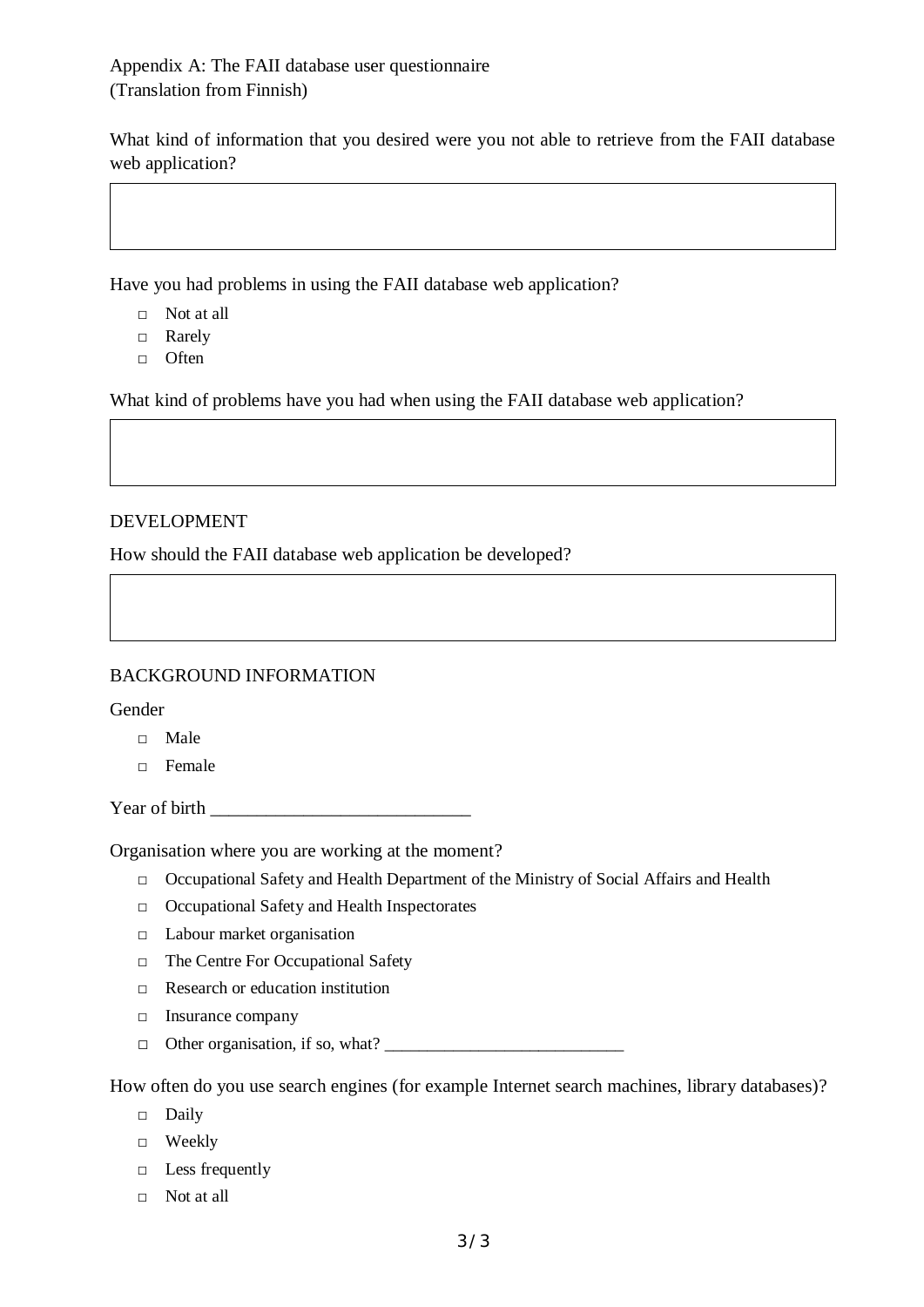Appendix B: The Cronbach's alphas of usefulness characteristic variables created and statements included in each variable

| <b>Usefulness</b><br>characteristics | <b>Statements</b>                                                                                    | Cronbach's<br>alpha |
|--------------------------------------|------------------------------------------------------------------------------------------------------|---------------------|
|                                      | Clarity of the visual appearance of the application                                                  |                     |
|                                      | Readability of the text in the application                                                           |                     |
| Appearance                           | Readability of the icons in the application                                                          | 0.80                |
|                                      | Placement of the icons and functions in the application                                              |                     |
|                                      | The appearance of the application is disorganised                                                    |                     |
|                                      | Content of the application                                                                           |                     |
| Content                              | Content of the information I have retrieved from the application has                                 | 0.69                |
|                                      | met my expectations                                                                                  |                     |
|                                      | Pleasantness of the application use                                                                  |                     |
| General user                         | Ease of use of the application                                                                       |                     |
| experience                           | It is easy to find desired functions in the application                                              | 0.82                |
|                                      | It is difficult to navigate between different functions                                              |                     |
|                                      | It is difficult to use the application                                                               |                     |
|                                      | Adequacy of the training to be able to use the application                                           |                     |
| Guidance and                         | Usefulness of the error messages in problems related to use                                          |                     |
| directions                           | It is easy to get help for application use from the administrators                                   | 0.62                |
|                                      | There is enough additional material available on the info page                                       |                     |
|                                      | There are enough instructions available on application use                                           |                     |
|                                      | Versatility of the information-retrieval possibilities in the application                            |                     |
|                                      | It is easy to learn how to retrieve information in the application                                   |                     |
| Information<br>retrieval             | There are sufficient predefined information-retrieval alternatives in the<br>application             | 0.76                |
|                                      | Predefined information-retrieval alternatives are well suitable for my<br>purposes                   |                     |
|                                      | It is easy to form tables/reports in the application                                                 |                     |
| Presentation of<br>search results    | Graphical presentation of the information-retrieval results in the<br>application                    |                     |
| Technical<br>functionality           | Operating speed of the application                                                                   | 0.63                |
|                                      | Operating time of the application is too short                                                       |                     |
|                                      | There are too many disruptive interruptions in the functioning of the<br>application                 |                     |
| Use of<br>classification             | It is difficult to understand the meaning of the classification variables<br>used in the application | 0.51                |
| variables                            | The abbreviations used for the classification variables are useful                                   |                     |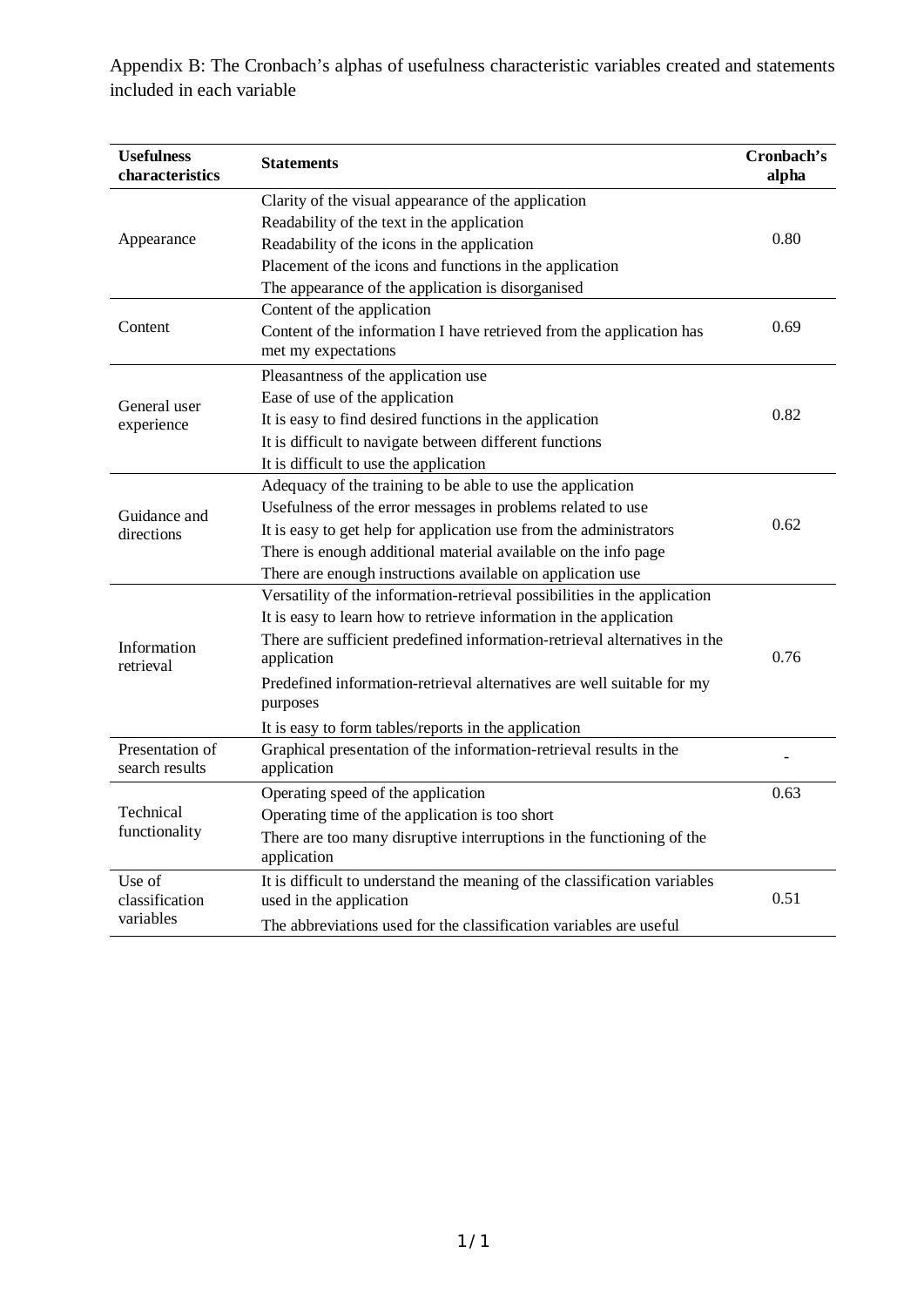Appendix C: The ESAW variables and categories related to circumstances, causes and consequences of accidents at work used in the accident analysis

| <b>Variable</b>                                                | <b>Categories</b>                                                                                |
|----------------------------------------------------------------|--------------------------------------------------------------------------------------------------|
|                                                                | 11-19 Production, manufacturing, processing, storing                                             |
|                                                                | 21-29 Excavation, construction, repair, demolition                                               |
| <b>Working Process</b>                                         | 31–39 Agricultural type work, forestry, horticulture, fish farming and work<br>with live animals |
| (Victim's main type of<br>work at the time of the<br>accident) | 41–49 Providing services to enterprise and/or to the general public;<br>intellectual activity    |
|                                                                | 51-59 Other work related to tasks coded under 10-40                                              |
|                                                                | 61–69 Movement, sport and artistic activity                                                      |
|                                                                | 99 Other working processes                                                                       |
|                                                                | 10 Operating machinery                                                                           |
|                                                                | 20 Work with hand-held tools                                                                     |
| Specific Physical Activity                                     | 30 Driving/being on board a means of transport or handling equipment                             |
| (Victim's activity)                                            | 40 Handling of objects                                                                           |
| immediately before the                                         | 50 Carrying by hand                                                                              |
| accident)                                                      | 60 Movement                                                                                      |
|                                                                | 70 Presence                                                                                      |
|                                                                | 99 Other specific physical activities                                                            |
|                                                                | 10 Electrical problems, explosion, fire                                                          |
|                                                                | 20 Overflow, overturn, leak, flow, vaporisation, emission                                        |
|                                                                | 30 Breakage, bursting, splitting, slipping, fall, collapse of material agent                     |
| Deviation                                                      | 40 Loss of control of machine, means of transport, or handling equipment,                        |
| (The last event deviating)                                     | hand-held tool, object, animal                                                                   |
| from normality and leading                                     | 50 Slipping or stumbling - with fall, fall of persons                                            |
| to the accident)                                               | 60 Body movement without physical stress                                                         |
|                                                                | 70 Body movement under or with physical stress                                                   |
|                                                                | 80 Shock, fright, violence, aggression, threat, presence                                         |
|                                                                | 99 Other deviations                                                                              |
|                                                                | 11-19 Electrical voltage, temperature, hazardous substances                                      |
|                                                                | 20 Drowned, buried, enveloped                                                                    |
|                                                                | 30 Impact with or against a stationary object (the victim is in motion)                          |
| Contact – Mode of Injury                                       | 40 Struck by object in motion, collision                                                         |
| (The contact that injured)                                     | 50 Sharp, pointed, rough or coarse material agent                                                |
| the victim, describes how                                      | 60 Trapped, crushed etc.                                                                         |
| the victim was hurt)                                           | 70 Physical or mental stress                                                                     |
|                                                                | 80 Bite, kick etc. (by animal or human)                                                          |
|                                                                | 99 Other contact – modes of injury                                                               |
|                                                                | 11-19 Electrical voltage, temperature, hazardous substances                                      |
| Material Agent of Contact                                      | 1100-1399 Buildings, structures, surfaces                                                        |
| $-$ Mode of Injury                                             | 2100-2899 Tools and machines                                                                     |
| (Object, tool or instrument                                    | 3100-3200 Transportation vehicles                                                                |
| with which the injured was                                     | 4100–4400 Material, supplies and equipment                                                       |
| contacted or the                                               | 5100-5300 Others (living organisms and human beings, bulk waste, physical                        |
| psychological mode of                                          | phenomena and natural elements)                                                                  |
| injury)                                                        | 9999 Other material agents                                                                       |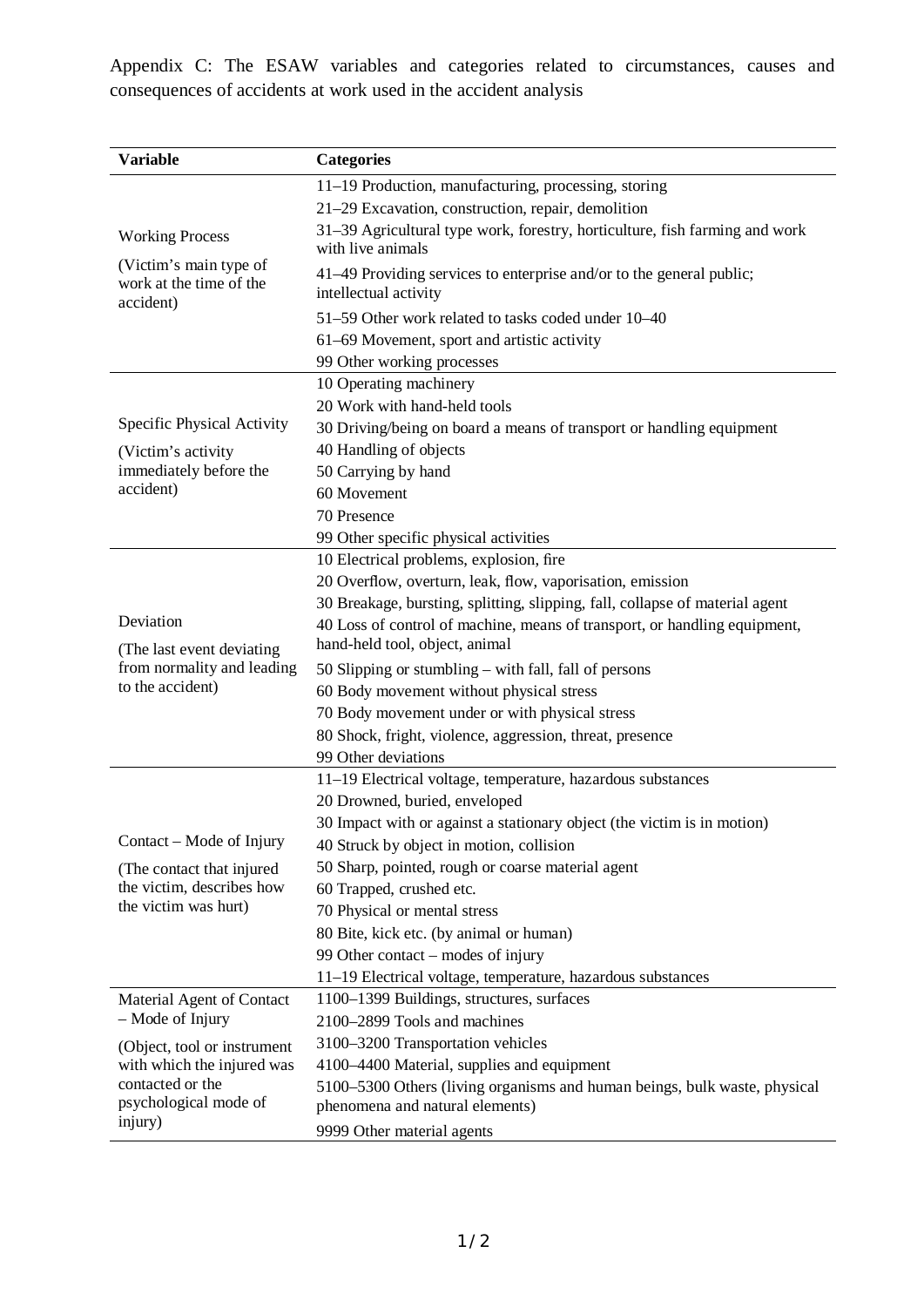Appendix C: The ESAW variables and categories related to circumstances, causes and consequences of accidents at work used in the accident analysis

|                                                                         | 010 Wounds and superficial injuries                     |  |  |  |
|-------------------------------------------------------------------------|---------------------------------------------------------|--|--|--|
|                                                                         | 020 Bone fractures                                      |  |  |  |
|                                                                         | 030 Dislocations, sprains and strains                   |  |  |  |
|                                                                         | 040 Traumatic amputations (loss of body parts)          |  |  |  |
|                                                                         | 050 Concussions and internal injuries                   |  |  |  |
| Type of Injury                                                          | 060 Burns, scalds and frostbite                         |  |  |  |
| physical<br>(Describes)<br>the<br>for<br>the<br>consequences<br>victim) | 070 Poisonings and infections                           |  |  |  |
|                                                                         | 080 Drownings and asphyxiations                         |  |  |  |
|                                                                         | 090 Effects of sound, vibration and pressure            |  |  |  |
|                                                                         | 100 Effects of temperature extremes, light, radiation   |  |  |  |
|                                                                         | 110 Shocks                                              |  |  |  |
|                                                                         | 120 Multiple injuries                                   |  |  |  |
|                                                                         | 999 Other types of injuries                             |  |  |  |
|                                                                         | 010 Wounds and superficial injuries                     |  |  |  |
|                                                                         | $11-19$ Head                                            |  |  |  |
| Part of Body Injured                                                    | 21–29 Neck, inclusive of spine and vertebra in the neck |  |  |  |
|                                                                         | 31–39 Back, including spine and vertebra in the back    |  |  |  |
|                                                                         | 41–49 Torso and organs                                  |  |  |  |
|                                                                         | 51–59 Upper extremities                                 |  |  |  |
|                                                                         | 61-69 Lower extremities                                 |  |  |  |
|                                                                         | 71–78 Whole body and multiple sites                     |  |  |  |
|                                                                         | 99 Other parts of body injured                          |  |  |  |